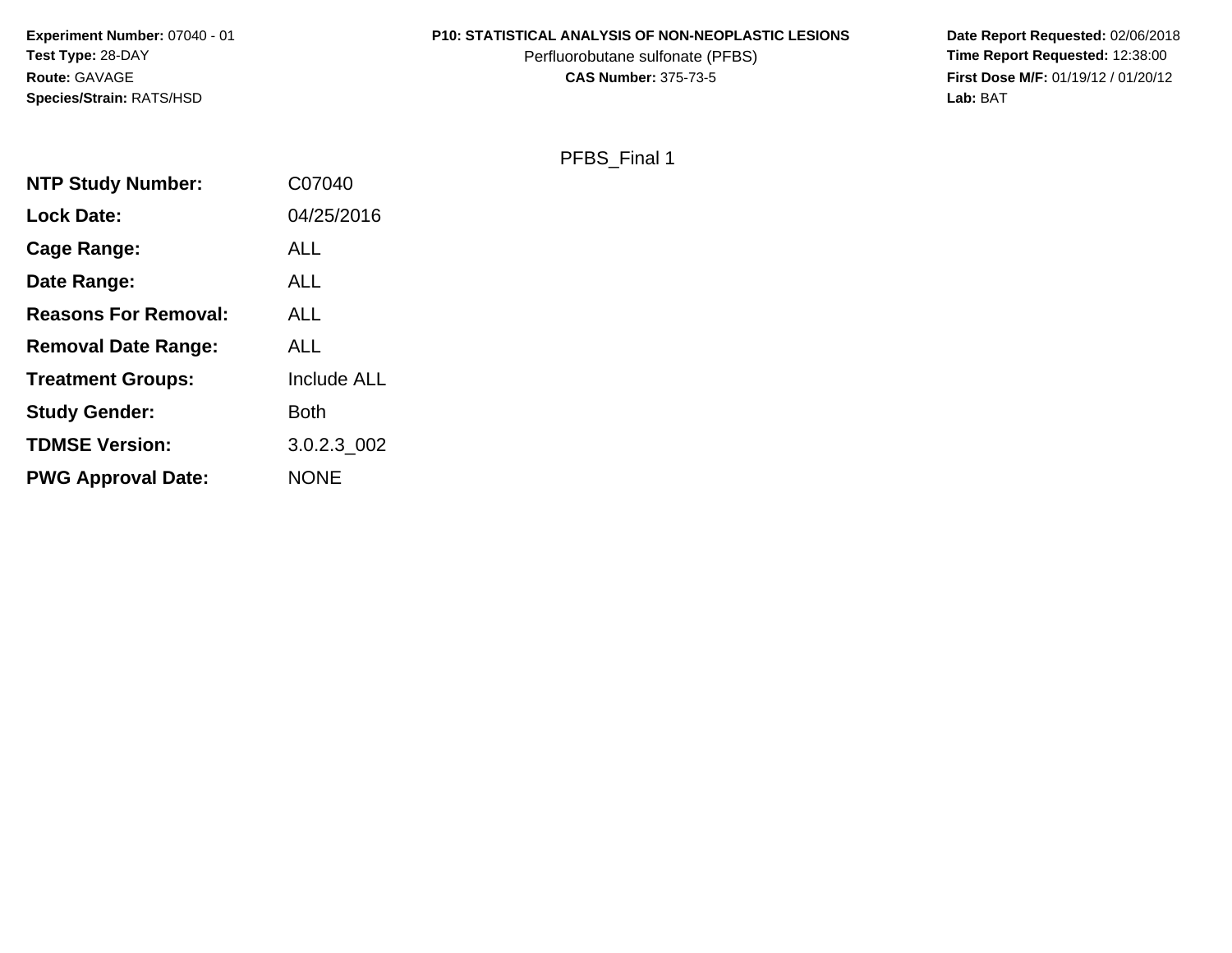**Date Report Requested:** 02/06/2018 **First Dose M/F:** 01/19/12 / 01/20/12<br>**Lab:** BAT **Lab:** BAT

#### **SUMMARY OF STATISTICALLY SIGNIFICANT (P<=.05) RESULTS IN THE ANALYSIS OF PERFLUOROBUTANE SULFONATE (PFBS)**

#### **MALE RATS**

#### **Organ**

Bone MarrowKidneyKidney: PapillaLiver

Liver: Hepatocyte

g Remorrhage Remorrhage LungNose: Olfactory Epithelium

Stomach, Forestomach: EpitheliumTestes: Germinal EpitheliumThymuss and the contract of the contract of the contract of the contract of the contract of the contract of the contract of the contract of the contract of the contract of the contract of the contract of the contract of the cont

#### **FEMALE RATS**

#### **Organ**

Bone MarrowEsophagusKidneyKidney: PapillaLiverr **Necrosis** Liver: Hepatocyte

Nose: Olfactory Epithelium

SkinThymus

#### **Morphology**

 Hypocellularity Nephropathy Chronic Progressive<br>Necrosis a **Necrosis**  HemorrhageNecrosise Cytoplasmic Alteration Hypertrophy**Degeneration** Hyperplasia Inflammation**Necrosis**  Hyperplasia Degeneration<br>Atrophy

#### **Morphology**

 Hypocellularity Inflammation Chronic Nephropathy Chronic Progressive<br>Necrosis a de la contradición de la contradición de la contradición de la contradición de la contradición de la contrad<br>En el contradición de la contradición de la contradición de la contradición de la contradición de la contradici e Cytoplasmic Alteration Hypertrophy Degeneration Hyperplasia InflammationNecrosisn Bernard Communication of the Memorrhage of the Memorrhage of the Memorrhage of the Memorrhage of the Memorrhage of the Memorrhage of the Memorrhage of the Memorrhage of the Memorrhage of the Memorrhage of the Memorrhage s and the contract of the contract of the contract of  $\lambda$  and  $\lambda$  and  $\lambda$  and  $\lambda$  and  $\lambda$  and  $\lambda$  and  $\lambda$  and  $\lambda$  and  $\lambda$  and  $\lambda$  and  $\lambda$  and  $\lambda$  and  $\lambda$  and  $\lambda$  and  $\lambda$  and  $\lambda$  and  $\lambda$  and  $\lambda$  and  $\lambda$  a Necrosis Lymphoid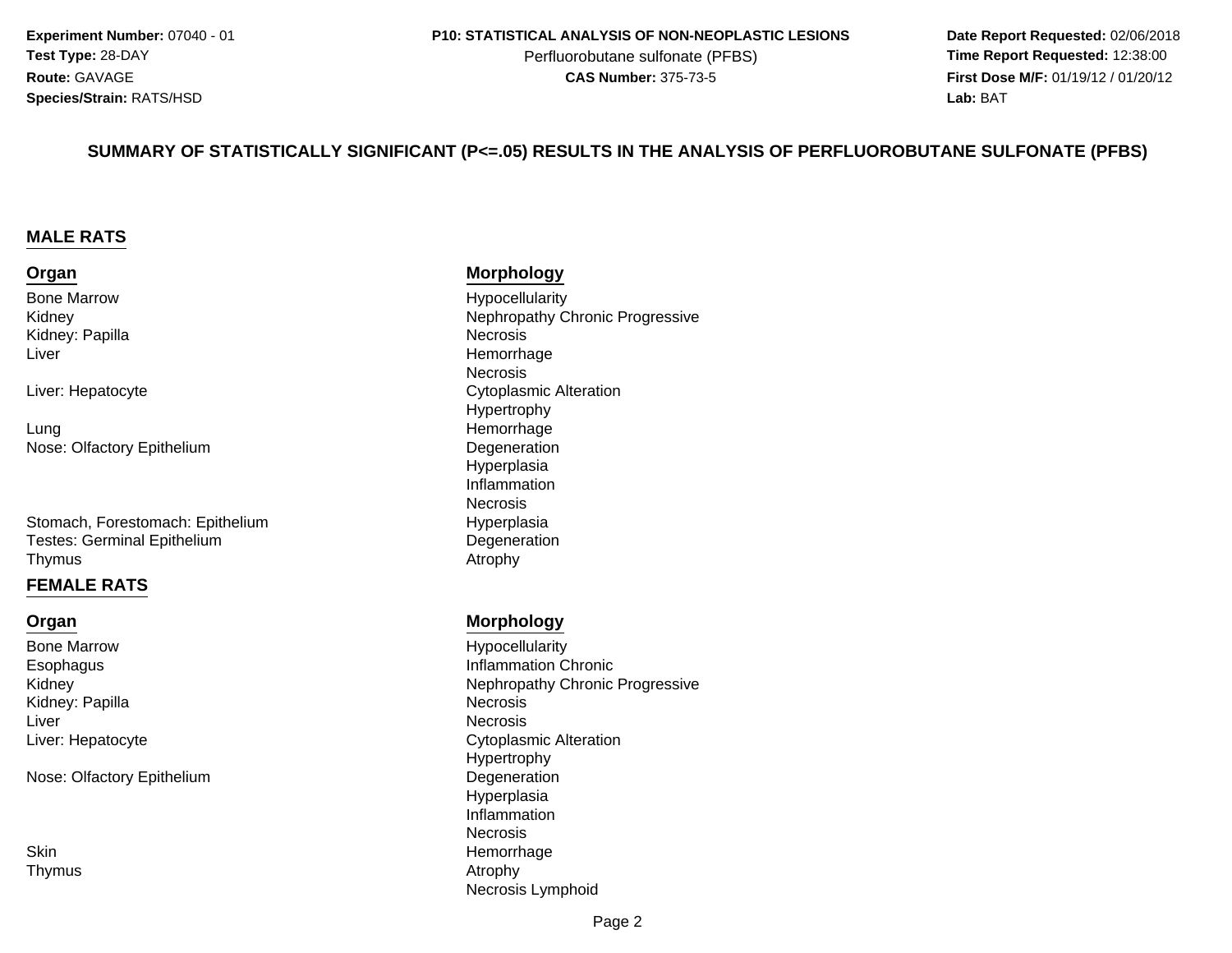**Experiment Number:** 07040 - 01**Test Type:** 28-DAY**Route:** GAVAGE**Species/Strain:** RATS/HSD

Perfluorobutane sulfonate (PFBS)<br>**CAS Number:** 375-73-5

 **Date Report Requested:** 02/06/2018 **First Dose M/F:** 01/19/12 / 01/20/12<br>**Lab:** BAT **Lab:** BAT

#### **SUMMARY OF STATISTICALLY SIGNIFICANT (P<=.05) RESULTS IN THE ANALYSIS OF PERFLUOROBUTANE SULFONATE (PFBS)**

Uteruss Dilation Uterus: Bilateral

l and the contract of the contract of the Dilation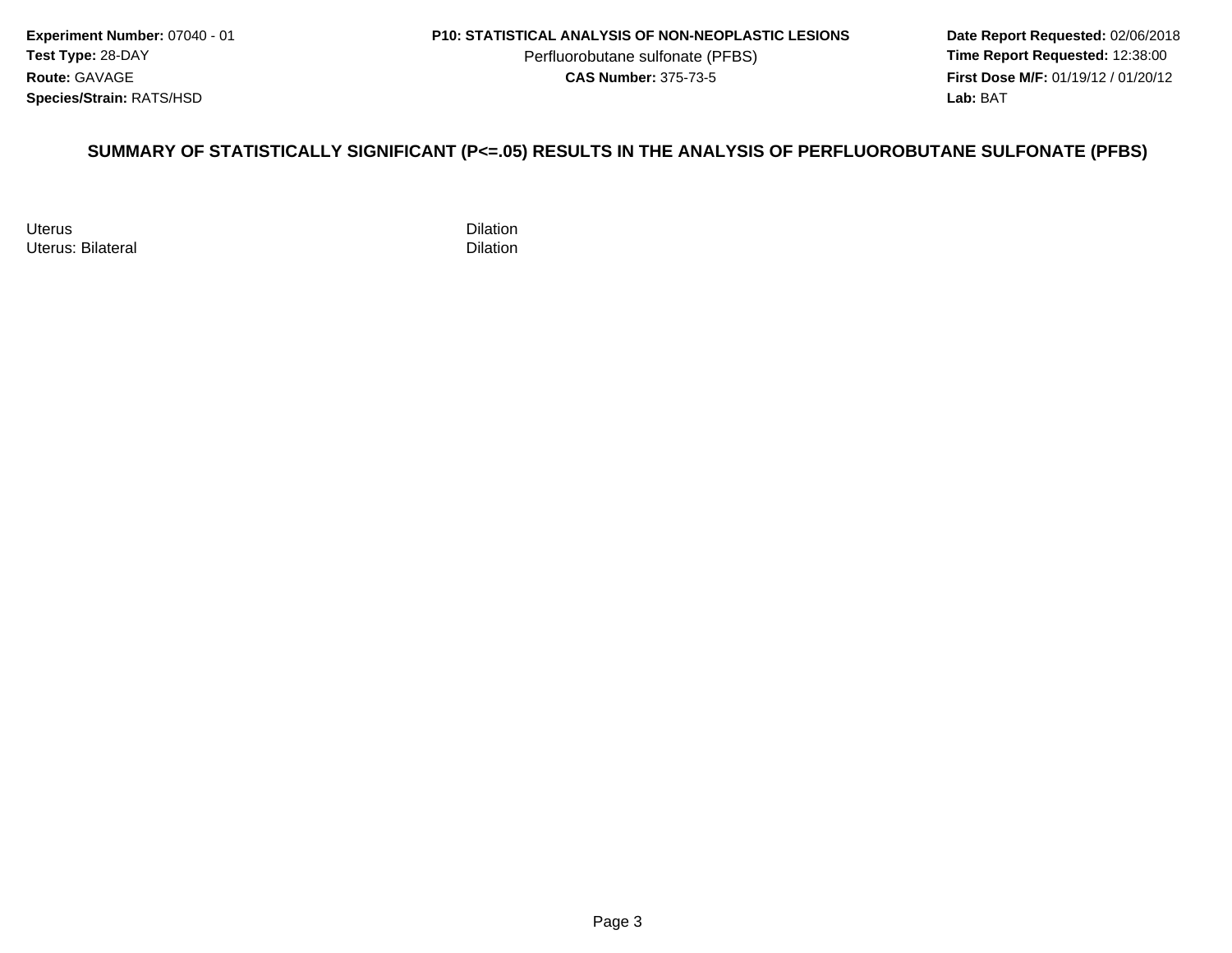**Date Report Requested:** 02/06/2018 **First Dose M/F:** 01/19/12 / 01/20/12<br>**Lab:** BAT **Lab:** BAT

| <b>Males</b>                          |             |                        |              |              |              |               |  |  |
|---------------------------------------|-------------|------------------------|--------------|--------------|--------------|---------------|--|--|
| <b>DOSE</b>                           | 0mg/kg/d M  | 62.6mg/kg/d M          | 125mg/kg/d M | 250mg/kg/d M | 500mg/kg/d M | 1000mg/kg/d M |  |  |
|                                       |             |                        |              |              |              |               |  |  |
| <b>Bone Marrow</b><br>Hypocellularity |             |                        |              |              |              |               |  |  |
| <b>LESION RATES</b>                   |             |                        |              |              |              |               |  |  |
| <b>OVERALL</b> (a)                    | $0/10(0\%)$ | $0/10(0\%)$            | $0/10(0\%)$  | $0/10(0\%)$  | $0/10(0\%)$  | 10/10 (100%)  |  |  |
| POLY-3 RATE (b)                       | 0/10.00     | 0/10.00                | 0/10.00      | 0/10.00      | 0/10.00      | 10/10.00      |  |  |
| POLY-3 PERCENT (g)                    | 0%          | 0%                     | 0%           | 0%           | 0%           | 100%          |  |  |
| <b>TERMINAL (d)</b>                   | $0/10(0\%)$ | $0/10(0\%)$            | $0/10(0\%)$  | $0/10(0\%)$  | $0/10(0\%)$  | $0/0 (0\%)$   |  |  |
| <b>FIRST INCIDENCE</b>                | $---$       | $\qquad \qquad \cdots$ | ---          | ---          | $---$        | 6             |  |  |
| <b>STATISTICAL TESTS</b>              |             |                        |              |              |              |               |  |  |
| POLY <sub>3</sub>                     | P<0.001**   | (e)                    | (e)          | (e)          | (e)          | P<0.001**     |  |  |
| <b>POLY 1.5</b>                       | P<0.001**   | (e)                    | (e)          | (e)          | (e)          | P<0.001**     |  |  |
| POLY <sub>6</sub>                     | P<0.001**   | (e)                    | (e)          | (e)          | (e)          | P<0.001**     |  |  |
| <b>COCH-ARM / FISHERS</b>             | P<0.001**   | (e)                    | (e)          | (e)          | (e)          | P<0.001**     |  |  |
| <b>MAX-ISO-POLY-3</b>                 | P<0.001**   | (e)                    | (e)          | (e)          | (e)          | (e)           |  |  |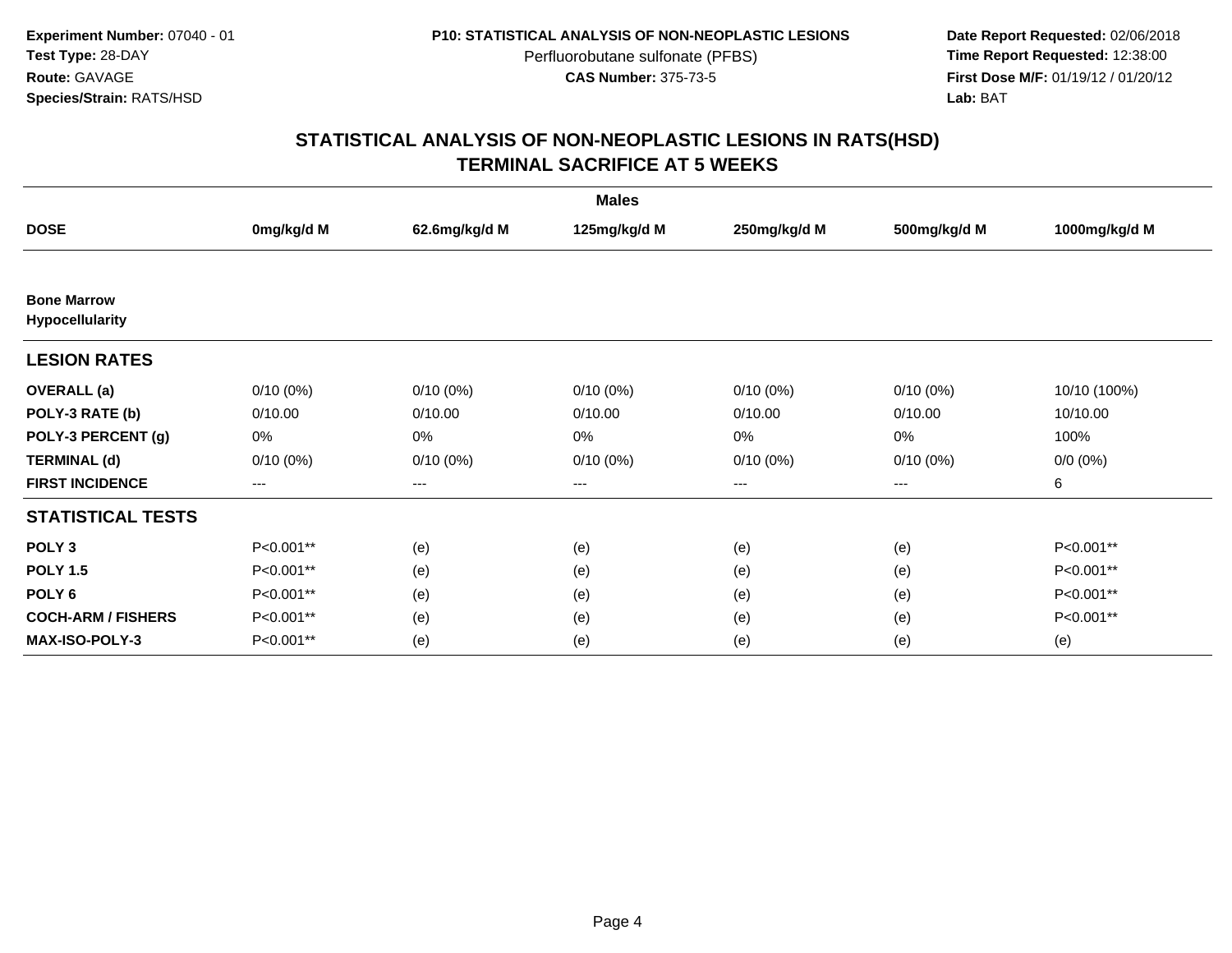**Date Report Requested:** 02/06/2018 **First Dose M/F:** 01/19/12 / 01/20/12<br>**Lab:** BAT **Lab:** BAT

| <b>Males</b>                                           |             |               |              |              |              |               |  |  |
|--------------------------------------------------------|-------------|---------------|--------------|--------------|--------------|---------------|--|--|
| <b>DOSE</b>                                            | 0mg/kg/d M  | 62.6mg/kg/d M | 125mg/kg/d M | 250mg/kg/d M | 500mg/kg/d M | 1000mg/kg/d M |  |  |
|                                                        |             |               |              |              |              |               |  |  |
| <b>Epididymis: Duct</b><br><b>Exfoliated Germ Cell</b> |             |               |              |              |              |               |  |  |
| <b>LESION RATES</b>                                    |             |               |              |              |              |               |  |  |
| <b>OVERALL</b> (a)                                     | $0/10(0\%)$ | $0/0 (0\%)$   | $0/0 (0\%)$  | $0/0 (0\%)$  | $0/10(0\%)$  | 2/10 (20%)    |  |  |
| POLY-3 RATE (b)                                        | 0/10.00     | 0/0.00        | 0/0.00       | 0/0.00       | 0/10.00      | 2/4.92        |  |  |
| POLY-3 PERCENT (g)                                     | 0%          | 0%            | 0%           | 0%           | 0%           | 40.7%         |  |  |
| <b>TERMINAL (d)</b>                                    | $0/10(0\%)$ | $0/0 (0\%)$   | $0/0 (0\%)$  | $0/0 (0\%)$  | $0/10(0\%)$  | $0/0 (0\%)$   |  |  |
| <b>FIRST INCIDENCE</b>                                 | ---         | $---$         | ---          | ---          | $---$        | 15            |  |  |
| <b>STATISTICAL TESTS</b>                               |             |               |              |              |              |               |  |  |
| POLY <sub>3</sub>                                      | (e)         | (e)           | (e)          | (e)          | (e)          | $P=0.097$     |  |  |
| <b>POLY 1.5</b>                                        | (e)         | (e)           | (e)          | (e)          | (e)          | $P = 0.135$   |  |  |
| POLY <sub>6</sub>                                      | (e)         | (e)           | (e)          | (e)          | (e)          | $P=0.065$     |  |  |
| <b>COCH-ARM / FISHERS</b>                              | $P = 0.089$ | (e)           | (e)          | (e)          | (e)          | $P=0.237$     |  |  |
| <b>MAX-ISO-POLY-3</b>                                  | (e)         | (e)           | (e)          | (e)          | (e)          | $P = 0.051$   |  |  |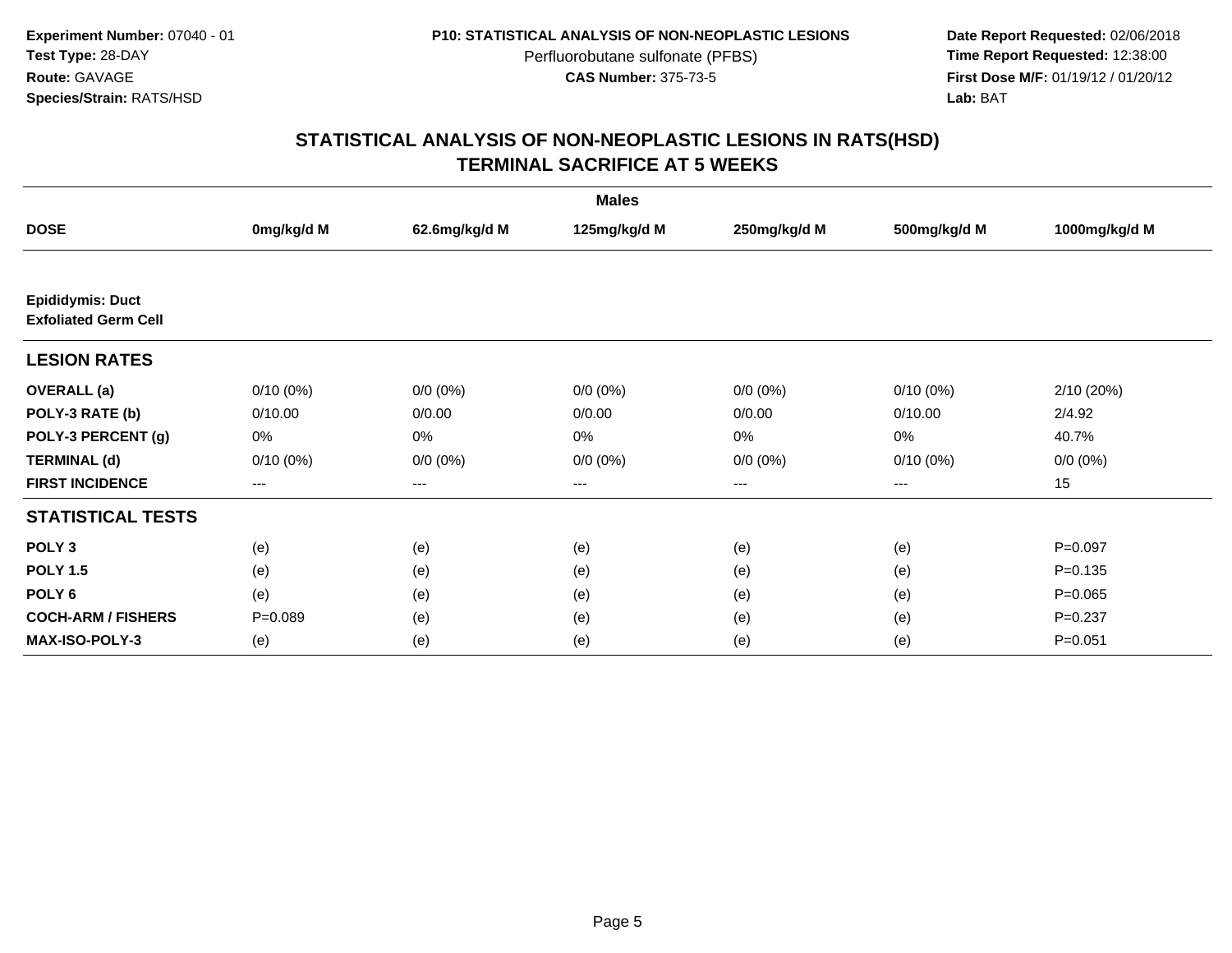**Date Report Requested:** 02/06/2018 **First Dose M/F:** 01/19/12 / 01/20/12<br>**Lab:** BAT **Lab:** BAT

| <b>Males</b>                   |             |               |              |              |              |               |  |  |
|--------------------------------|-------------|---------------|--------------|--------------|--------------|---------------|--|--|
| <b>DOSE</b>                    | 0mg/kg/d M  | 62.6mg/kg/d M | 125mg/kg/d M | 250mg/kg/d M | 500mg/kg/d M | 1000mg/kg/d M |  |  |
|                                |             |               |              |              |              |               |  |  |
| <b>Esophagus</b><br>Hemorrhage |             |               |              |              |              |               |  |  |
| <b>LESION RATES</b>            |             |               |              |              |              |               |  |  |
| <b>OVERALL</b> (a)             | $0/10(0\%)$ | $0/0 (0\%)$   | $0/0 (0\%)$  | $0/0 (0\%)$  | $0/10(0\%)$  | $1/10(10\%)$  |  |  |
| POLY-3 RATE (b)                | 0/10.00     | 0/0.00        | 0/0.00       | 0/0.00       | 0/10.00      | 1/4.29        |  |  |
| POLY-3 PERCENT (g)             | 0%          | 0%            | 0%           | 0%           | 0%           | 23.3%         |  |  |
| <b>TERMINAL (d)</b>            | $0/10(0\%)$ | $0/0 (0\%)$   | $0/0 (0\%)$  | $0/0 (0\%)$  | $0/10(0\%)$  | $0/0 (0\%)$   |  |  |
| <b>FIRST INCIDENCE</b>         | $--$        | $--$          | ---          | ---          | $--$         | 6             |  |  |
| <b>STATISTICAL TESTS</b>       |             |               |              |              |              |               |  |  |
| POLY <sub>3</sub>              | (e)         | (e)           | (e)          | (e)          | (e)          | $P = 0.349$   |  |  |
| <b>POLY 1.5</b>                | (e)         | (e)           | (e)          | (e)          | (e)          | $P=0.409$     |  |  |
| POLY <sub>6</sub>              | (e)         | (e)           | (e)          | (e)          | (e)          | $P=0.291$     |  |  |
| <b>COCH-ARM / FISHERS</b>      | $P=0.267$   | (e)           | (e)          | (e)          | (e)          | $P = 0.500$   |  |  |
| <b>MAX-ISO-POLY-3</b>          | (e)         | (e)           | (e)          | (e)          | (e)          | $P = 0.147$   |  |  |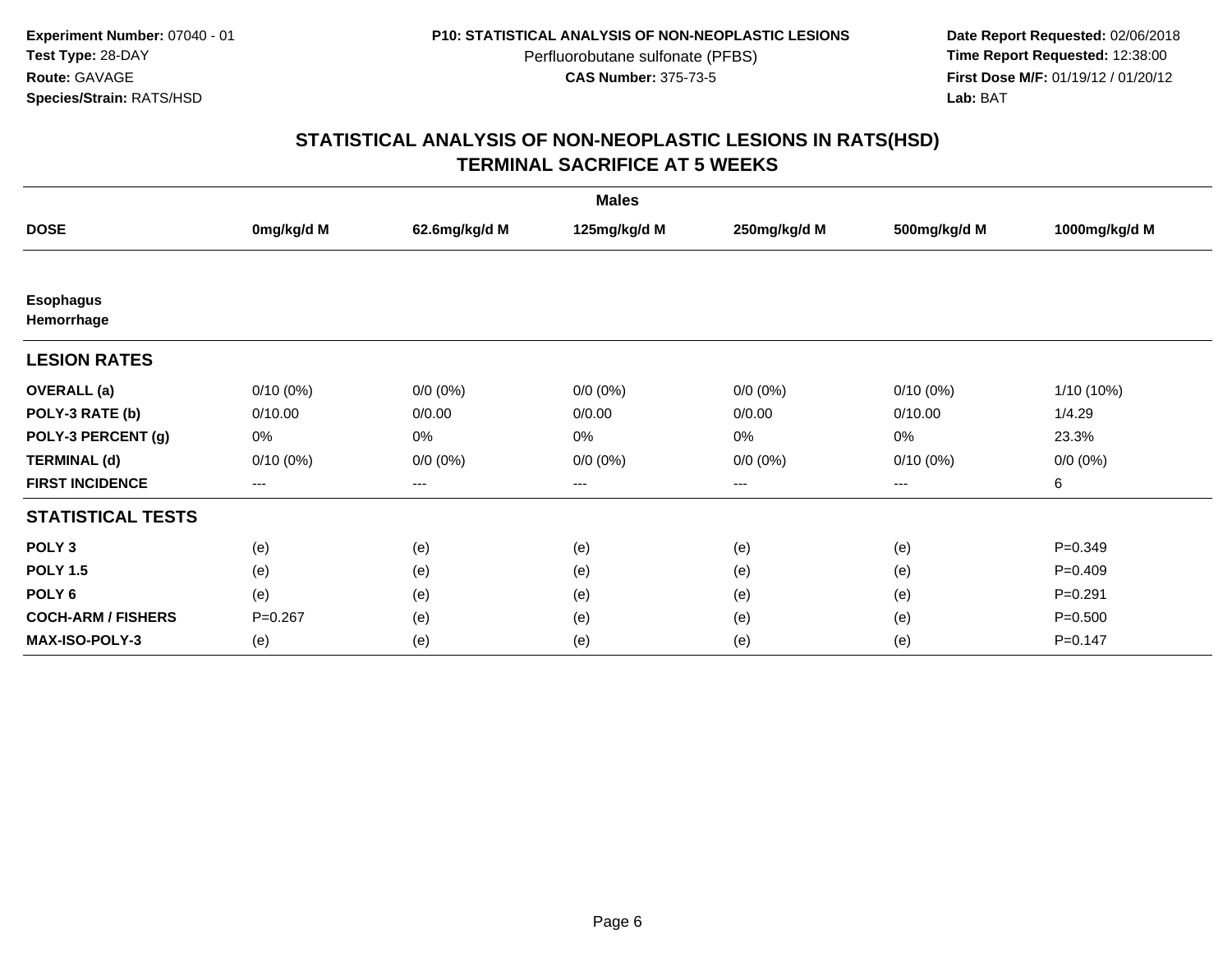Date Report Requested: 02/06/2018<br>Time Report Requested: 12:38:00 **First Dose M/F:** 01/19/12 / 01/20/12<br>**Lab:** BAT **Lab:** BAT

| <b>Males</b>                                    |             |               |              |              |              |               |  |  |
|-------------------------------------------------|-------------|---------------|--------------|--------------|--------------|---------------|--|--|
| <b>DOSE</b>                                     | 0mg/kg/d M  | 62.6mg/kg/d M | 125mg/kg/d M | 250mg/kg/d M | 500mg/kg/d M | 1000mg/kg/d M |  |  |
|                                                 |             |               |              |              |              |               |  |  |
| <b>Esophagus</b><br><b>Inflammation Chronic</b> |             |               |              |              |              |               |  |  |
| <b>LESION RATES</b>                             |             |               |              |              |              |               |  |  |
| <b>OVERALL</b> (a)                              | $0/10(0\%)$ | $0/0 (0\%)$   | $0/0 (0\%)$  | $0/0 (0\%)$  | 1/10 (10%)   | 1/10 (10%)    |  |  |
| POLY-3 RATE (b)                                 | 0/10.00     | 0/0.00        | 0/0.00       | 0/0.00       | 1/10.00      | 1/3.65        |  |  |
| POLY-3 PERCENT (g)                              | 0%          | 0%            | 0%           | 0%           | 10%          | 27.4%         |  |  |
| <b>TERMINAL (d)</b>                             | $0/10(0\%)$ | $0/0 (0\%)$   | $0/0 (0\%)$  | $0/0 (0\%)$  | $1/10(10\%)$ | $0/0 (0\%)$   |  |  |
| <b>FIRST INCIDENCE</b>                          | ---         | $---$         | ---          | ---          | 29(T)        | 25            |  |  |
| <b>STATISTICAL TESTS</b>                        |             |               |              |              |              |               |  |  |
| POLY <sub>3</sub>                               | (e)         | (e)           | (e)          | (e)          | $P = 0.500$  | $P=0.329$     |  |  |
| <b>POLY 1.5</b>                                 | (e)         | (e)           | (e)          | (e)          | $P = 0.500$  | $P = 0.388$   |  |  |
| POLY <sub>6</sub>                               | (e)         | (e)           | (e)          | (e)          | $P = 0.500$  | $P=0.278$     |  |  |
| <b>COCH-ARM / FISHERS</b>                       | $P=0.327$   | (e)           | (e)          | (e)          | $P = 0.500$  | $P = 0.500$   |  |  |
| <b>MAX-ISO-POLY-3</b>                           | (e)         | (e)           | (e)          | (e)          | $P = 0.158$  | $P = 0.145$   |  |  |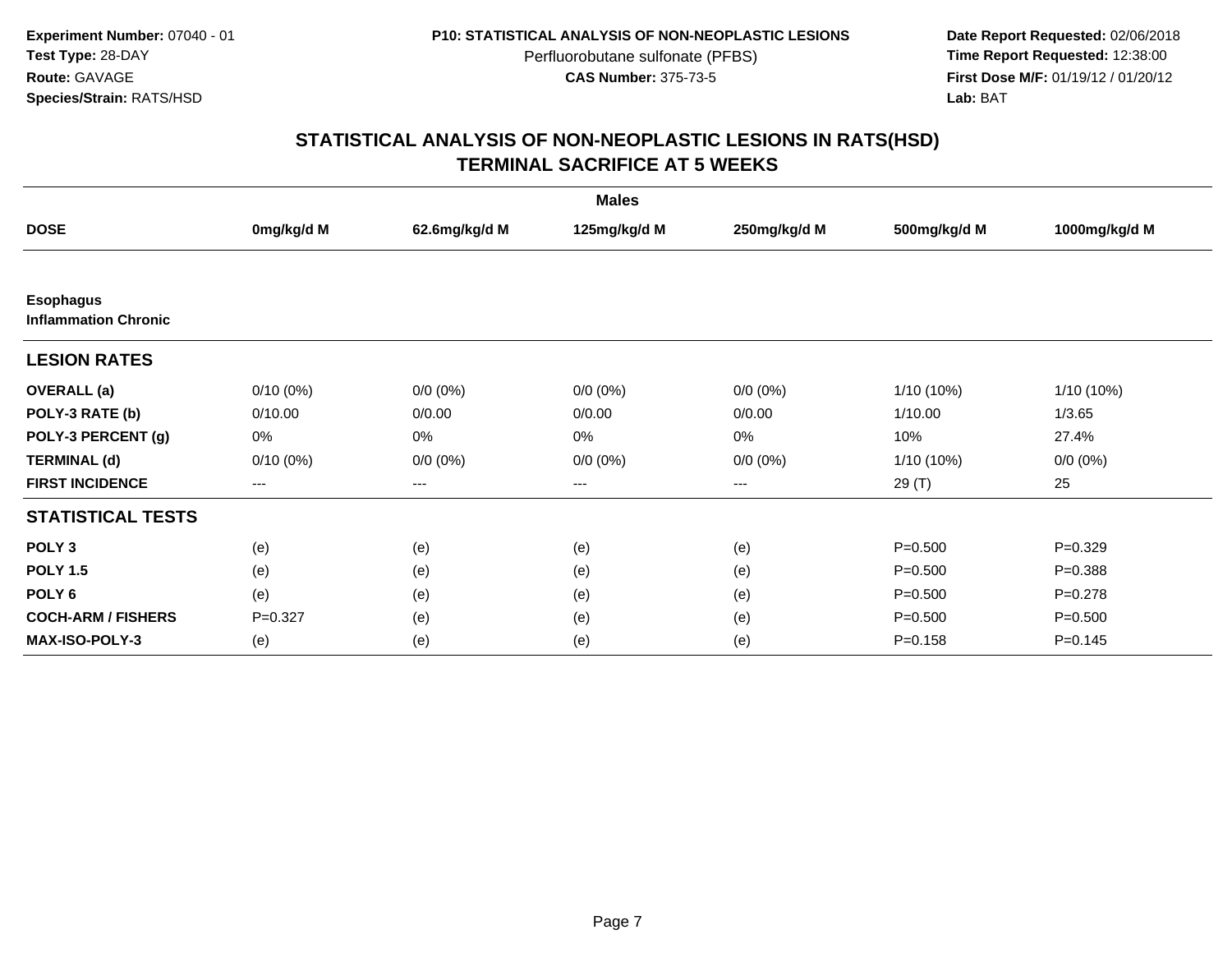**Date Report Requested:** 02/06/2018 **First Dose M/F:** 01/19/12 / 01/20/12<br>**Lab:** BAT **Lab:** BAT

| <b>Males</b>                           |                        |               |              |              |              |               |  |  |
|----------------------------------------|------------------------|---------------|--------------|--------------|--------------|---------------|--|--|
| <b>DOSE</b>                            | 0mg/kg/d M             | 62.6mg/kg/d M | 125mg/kg/d M | 250mg/kg/d M | 500mg/kg/d M | 1000mg/kg/d M |  |  |
|                                        |                        |               |              |              |              |               |  |  |
| <b>Esophagus</b><br><b>Perforation</b> |                        |               |              |              |              |               |  |  |
| <b>LESION RATES</b>                    |                        |               |              |              |              |               |  |  |
| <b>OVERALL</b> (a)                     | $0/10(0\%)$            | $0/0 (0\%)$   | $0/0 (0\%)$  | $0/0 (0\%)$  | $0/10(0\%)$  | 1/10 (10%)    |  |  |
| POLY-3 RATE (b)                        | 0/10.00                | 0/0.00        | 0/0.00       | 0/0.00       | 0/10.00      | 1/4.29        |  |  |
| POLY-3 PERCENT (g)                     | 0%                     | 0%            | 0%           | 0%           | 0%           | 23.3%         |  |  |
| <b>TERMINAL (d)</b>                    | $0/10(0\%)$            | $0/0 (0\%)$   | $0/0 (0\%)$  | $0/0 (0\%)$  | $0/10(0\%)$  | $0/0 (0\%)$   |  |  |
| <b>FIRST INCIDENCE</b>                 | $\qquad \qquad \cdots$ | $---$         | $---$        | ---          | $---$        | 6             |  |  |
| <b>STATISTICAL TESTS</b>               |                        |               |              |              |              |               |  |  |
| POLY <sub>3</sub>                      | (e)                    | (e)           | (e)          | (e)          | (e)          | $P = 0.349$   |  |  |
| <b>POLY 1.5</b>                        | (e)                    | (e)           | (e)          | (e)          | (e)          | $P=0.409$     |  |  |
| POLY <sub>6</sub>                      | (e)                    | (e)           | (e)          | (e)          | (e)          | $P = 0.291$   |  |  |
| <b>COCH-ARM / FISHERS</b>              | $P=0.267$              | (e)           | (e)          | (e)          | (e)          | $P = 0.500$   |  |  |
| <b>MAX-ISO-POLY-3</b>                  | (e)                    | (e)           | (e)          | (e)          | (e)          | $P = 0.147$   |  |  |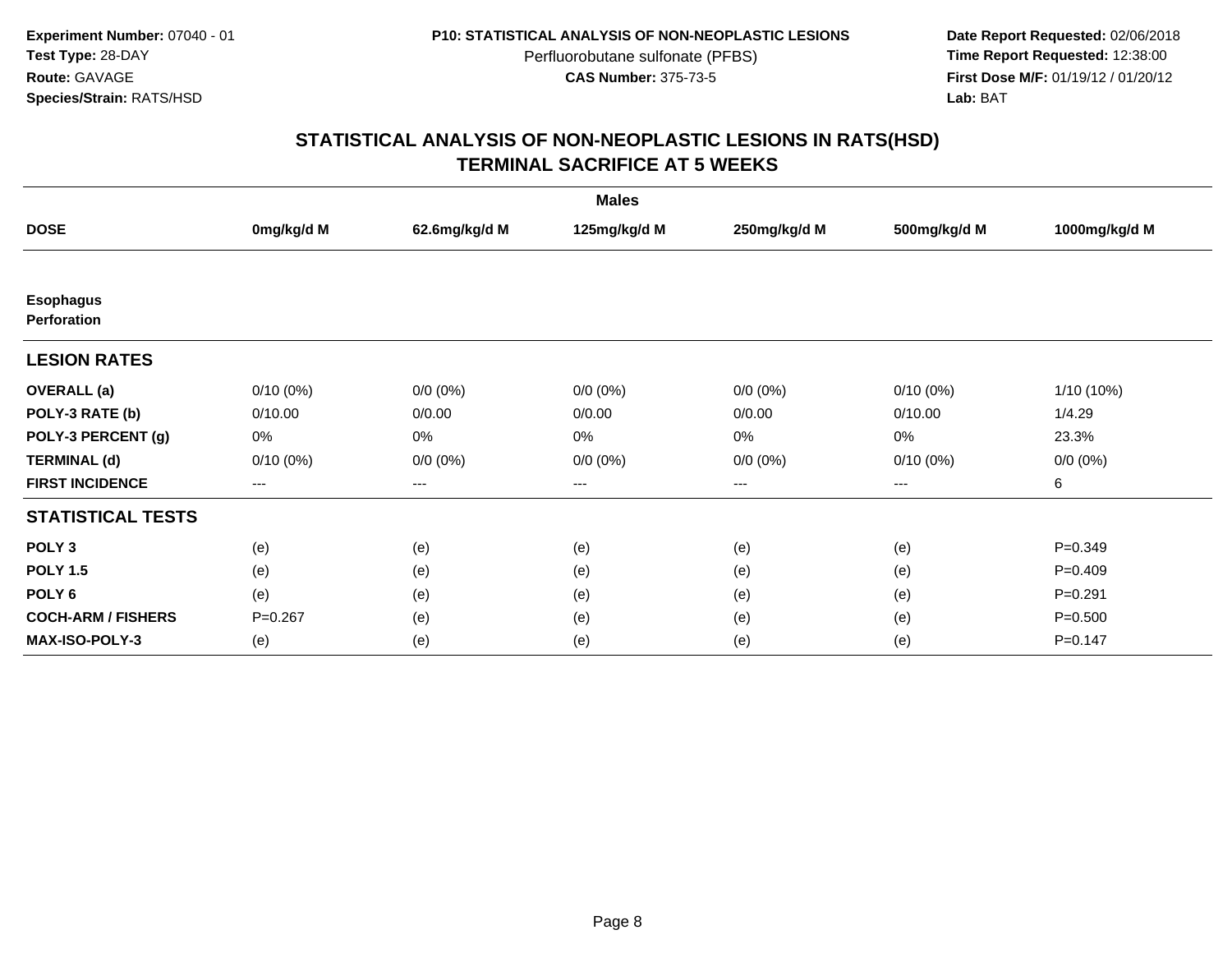**Date Report Requested:** 02/06/2018 **First Dose M/F:** 01/19/12 / 01/20/12<br>**Lab:** BAT **Lab:** BAT

|                                                                  |              |               | <b>Males</b> |              |              |               |
|------------------------------------------------------------------|--------------|---------------|--------------|--------------|--------------|---------------|
| <b>DOSE</b>                                                      | 0mg/kg/d M   | 62.6mg/kg/d M | 125mg/kg/d M | 250mg/kg/d M | 500mg/kg/d M | 1000mg/kg/d M |
|                                                                  |              |               |              |              |              |               |
| <b>Harderian Gland</b><br>Infiltration Cellular Mononuclear Cell |              |               |              |              |              |               |
| <b>LESION RATES</b>                                              |              |               |              |              |              |               |
| <b>OVERALL</b> (a)                                               | 1/10 (10%)   | $0/0 (0\%)$   | $0/0 (0\%)$  | $0/0 (0\%)$  | $0/10(0\%)$  | $0/10(0\%)$   |
| POLY-3 RATE (b)                                                  | 1/10.00      | 0/0.00        | 0/0.00       | 0/0.00       | 0/10.00      | 0/3.29        |
| POLY-3 PERCENT (g)                                               | 10%          | 0%            | 0%           | 0%           | 0%           | 0%            |
| <b>TERMINAL (d)</b>                                              | $1/10(10\%)$ | $0/0 (0\%)$   | $0/0 (0\%)$  | $0/0 (0\%)$  | $0/10(0\%)$  | $0/0 (0\%)$   |
| <b>FIRST INCIDENCE</b>                                           | 29 (T)       | $--$          | ---          | ---          | ---          | ---           |
| <b>STATISTICAL TESTS</b>                                         |              |               |              |              |              |               |
| POLY <sub>3</sub>                                                | (e)          | (e)           | (e)          | (e)          | $P = 0.500N$ | P=0.674N      |
| <b>POLY 1.5</b>                                                  | (e)          | (e)           | (e)          | (e)          | $P = 0.500N$ | $P = 0.614N$  |
| POLY <sub>6</sub>                                                | (e)          | (e)           | (e)          | (e)          | $P = 0.500N$ | P=0.723N      |
| <b>COCH-ARM / FISHERS</b>                                        | P=0.267N     | (e)           | (e)          | (e)          | $P = 0.500N$ | $P = 0.500N$  |
| <b>MAX-ISO-POLY-3</b>                                            | (e)          | (e)           | (e)          | (e)          | P=0.158N     | P=0.369N      |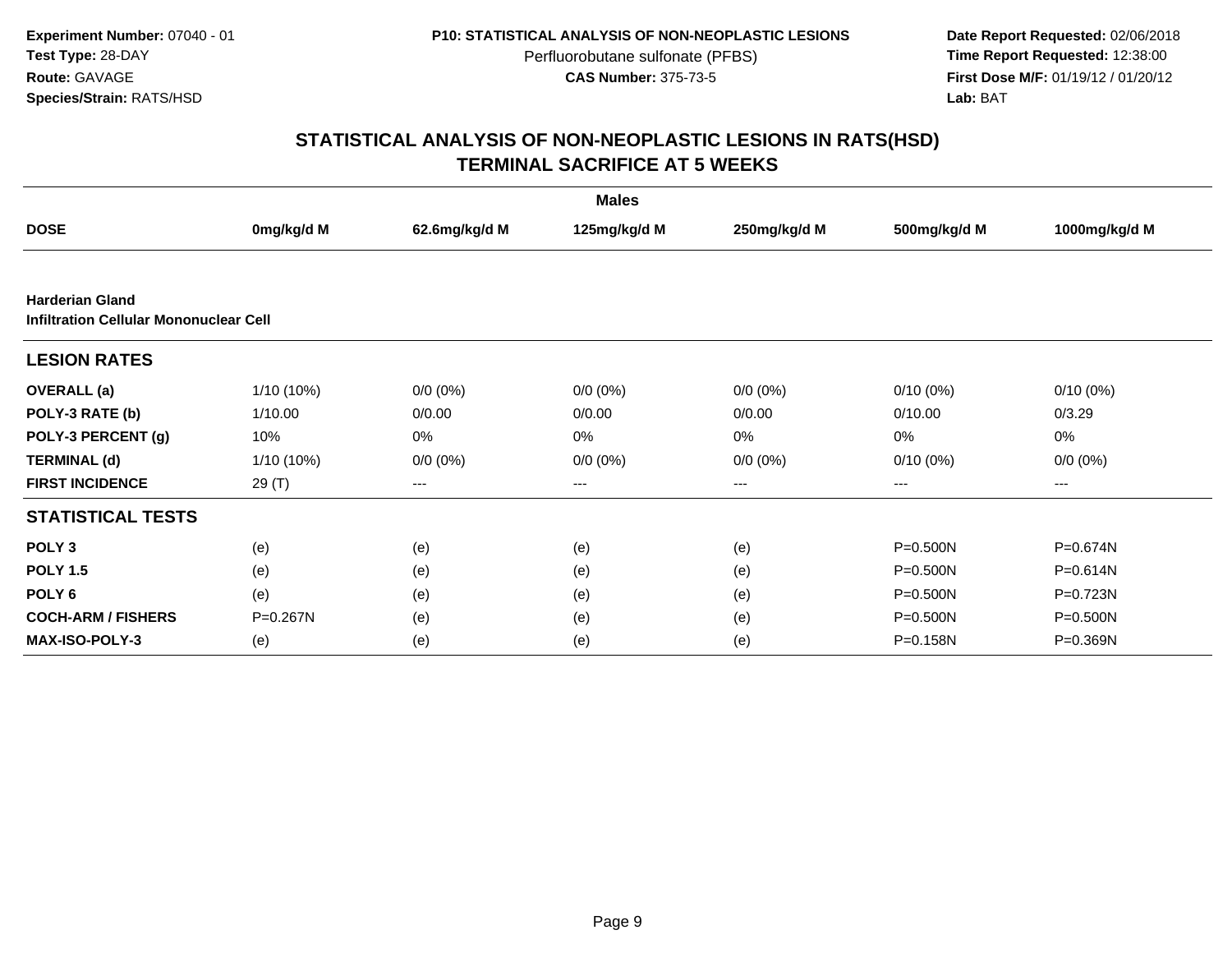**Date Report Requested:** 02/06/2018 **First Dose M/F:** 01/19/12 / 01/20/12<br>**Lab:** BAT **Lab:** BAT

| <b>Males</b>              |            |               |              |              |              |               |  |  |
|---------------------------|------------|---------------|--------------|--------------|--------------|---------------|--|--|
| <b>DOSE</b>               | 0mg/kg/d M | 62.6mg/kg/d M | 125mg/kg/d M | 250mg/kg/d M | 500mg/kg/d M | 1000mg/kg/d M |  |  |
|                           |            |               |              |              |              |               |  |  |
| Heart                     |            |               |              |              |              |               |  |  |
| Cardiomyopathy            |            |               |              |              |              |               |  |  |
| <b>LESION RATES</b>       |            |               |              |              |              |               |  |  |
| <b>OVERALL</b> (a)        | 1/10 (10%) | $0/0 (0\%)$   | $0/0 (0\%)$  | $0/0 (0\%)$  | 1/10 (10%)   | $0/10(0\%)$   |  |  |
| POLY-3 RATE (b)           | 1/10.00    | 0/0.00        | 0/0.00       | 0/0.00       | 1/10.00      | 0/3.29        |  |  |
| POLY-3 PERCENT (g)        | 10%        | 0%            | 0%           | 0%           | 10%          | 0%            |  |  |
| <b>TERMINAL (d)</b>       | 1/10 (10%) | $0/0 (0\%)$   | $0/0 (0\%)$  | $0/0 (0\%)$  | $1/10(10\%)$ | $0/0 (0\%)$   |  |  |
| <b>FIRST INCIDENCE</b>    | 29 (T)     | $---$         | $---$        | ---          | 29 (T)       | ---           |  |  |
| <b>STATISTICAL TESTS</b>  |            |               |              |              |              |               |  |  |
| POLY <sub>3</sub>         | (e)        | (e)           | (e)          | (e)          | $P=0.760$    | P=0.674N      |  |  |
| <b>POLY 1.5</b>           | (e)        | (e)           | (e)          | (e)          | $P=0.760$    | P=0.614N      |  |  |
| POLY <sub>6</sub>         | (e)        | (e)           | (e)          | (e)          | $P = 0.760$  | P=0.723N      |  |  |
| <b>COCH-ARM / FISHERS</b> | P=0.327N   | (e)           | (e)          | (e)          | P=0.763N     | P=0.500N      |  |  |
| <b>MAX-ISO-POLY-3</b>     | (e)        | (e)           | (e)          | (e)          | $P = 1.000$  | P=0.369N      |  |  |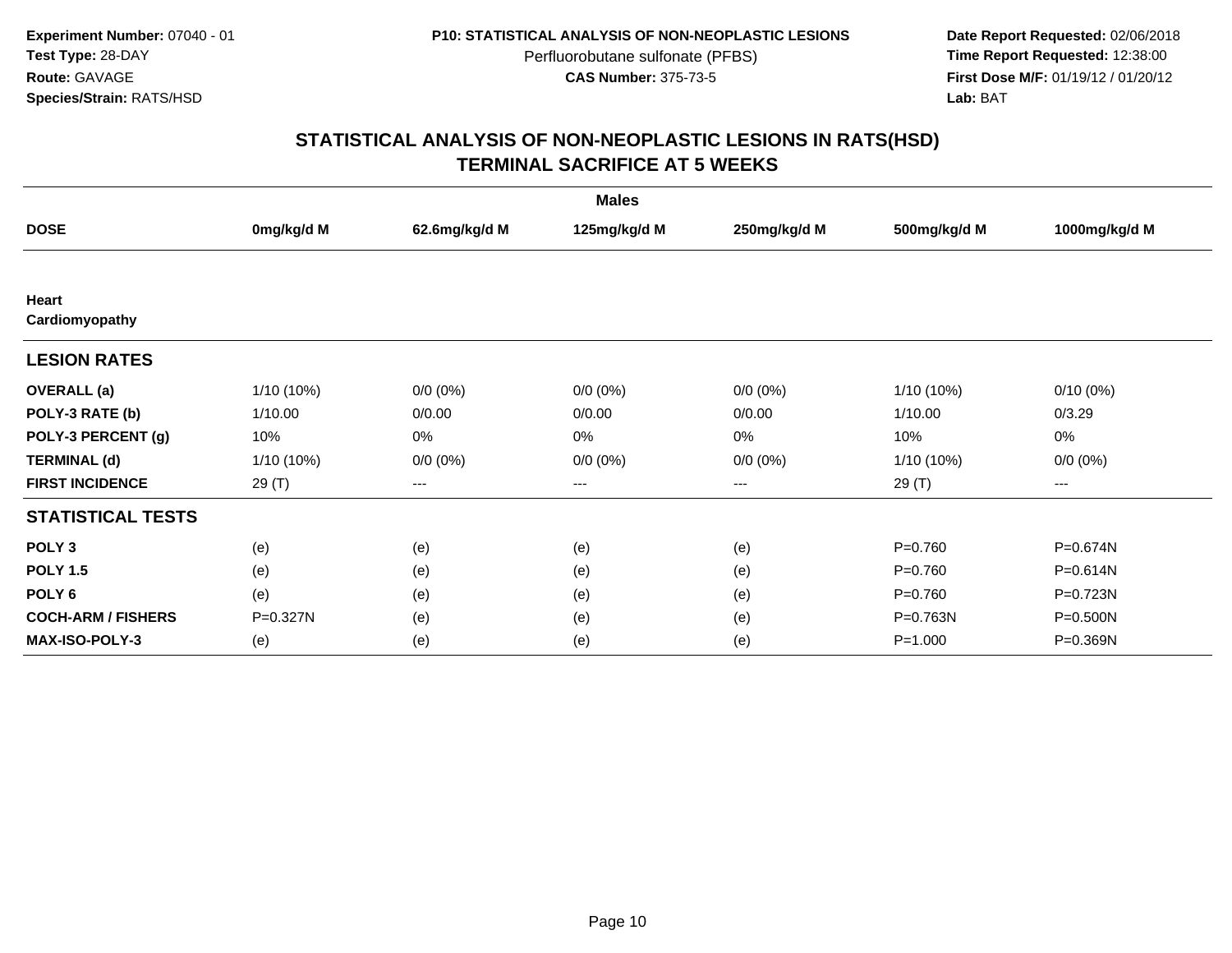**Date Report Requested:** 02/06/2018 **First Dose M/F:** 01/19/12 / 01/20/12<br>**Lab:** BAT **Lab:** BAT

| <b>Males</b>                                            |                   |                   |              |                   |              |               |  |  |
|---------------------------------------------------------|-------------------|-------------------|--------------|-------------------|--------------|---------------|--|--|
| <b>DOSE</b>                                             | 0mg/kg/d M        | 62.6mg/kg/d M     | 125mg/kg/d M | 250mg/kg/d M      | 500mg/kg/d M | 1000mg/kg/d M |  |  |
|                                                         |                   |                   |              |                   |              |               |  |  |
| <b>Heart: Epicardium</b><br><b>Inflammation Chronic</b> |                   |                   |              |                   |              |               |  |  |
| <b>LESION RATES</b>                                     |                   |                   |              |                   |              |               |  |  |
| <b>OVERALL</b> (a)                                      | $0/10(0\%)$       | $0/0 (0\%)$       | $0/0 (0\%)$  | $0/0 (0\%)$       | $0/10(0\%)$  | $0/10(0\%)$   |  |  |
| POLY-3 RATE (b)                                         | 0/10.00           | 0/0.00            | 0/0.00       | 0/0.00            | 0/10.00      | 0/3.29        |  |  |
| POLY-3 PERCENT (g)                                      | 0%                | 0%                | 0%           | 0%                | 0%           | 0%            |  |  |
| <b>TERMINAL (d)</b>                                     | $0/10(0\%)$       | $0/0 (0\%)$       | $0/0 (0\%)$  | $0/0 (0\%)$       | $0/10(0\%)$  | $0/0 (0\%)$   |  |  |
| <b>FIRST INCIDENCE</b>                                  | $\qquad \qquad -$ | $\qquad \qquad -$ | ---          | $\qquad \qquad -$ | $---$        | ---           |  |  |
| <b>STATISTICAL TESTS</b>                                |                   |                   |              |                   |              |               |  |  |
| POLY <sub>3</sub>                                       | (n)               | (n)               | (n)          | (n)               | (n)          | (n)           |  |  |
| <b>POLY 1.5</b>                                         | (n)               | (n)               | (n)          | (n)               | (n)          | (n)           |  |  |
| POLY <sub>6</sub>                                       | (n)               | (n)               | (n)          | (n)               | (n)          | (n)           |  |  |
| <b>COCH-ARM / FISHERS</b>                               | (n)               | (n)               | (n)          | (n)               | (n)          | (n)           |  |  |
| <b>MAX-ISO-POLY-3</b>                                   | (n)               | (n)               | (n)          | (n)               | (n)          | (n)           |  |  |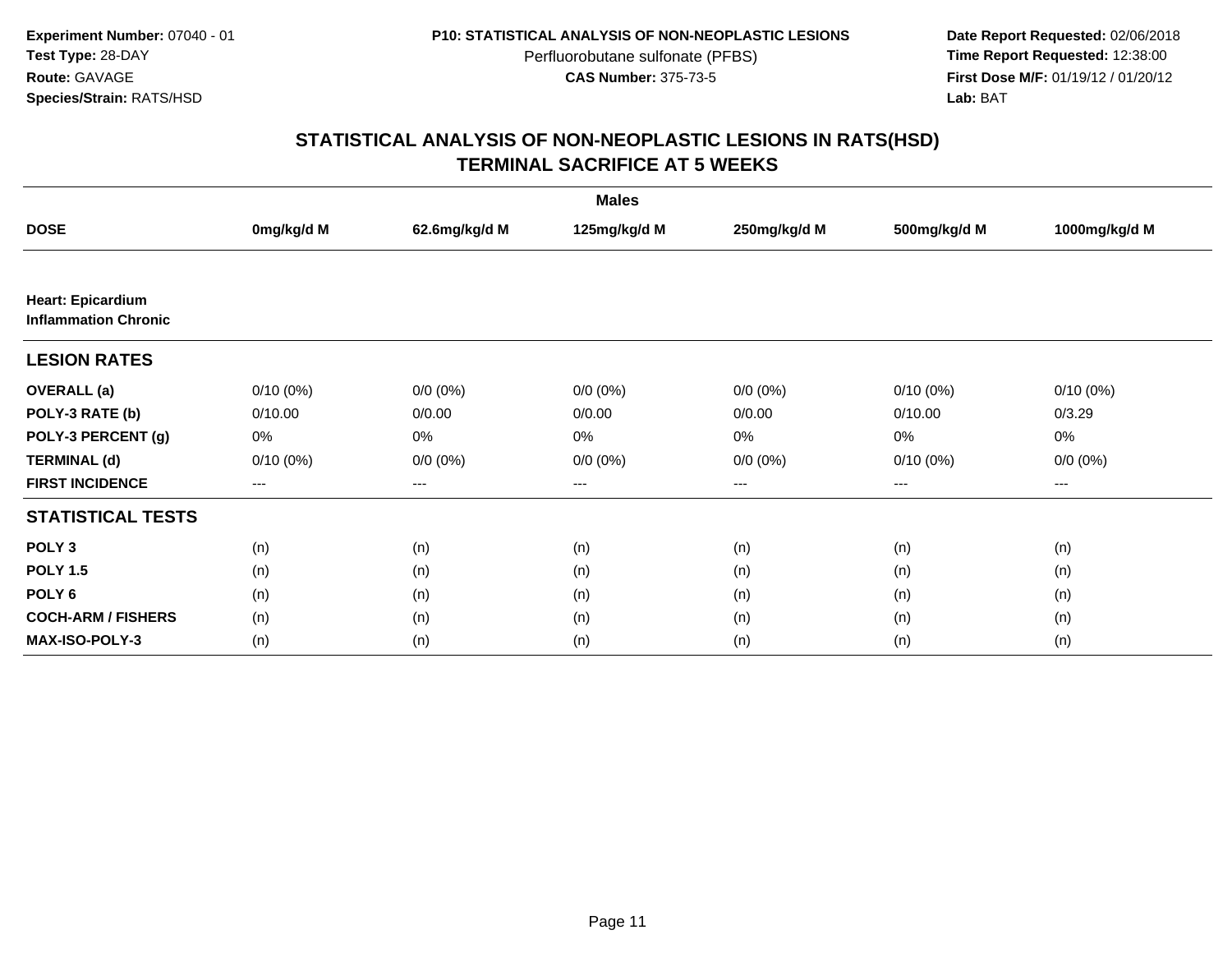**Date Report Requested:** 02/06/2018 **First Dose M/F:** 01/19/12 / 01/20/12<br>**Lab:** BAT **Lab:** BAT

| <b>Males</b>                                |             |               |              |              |              |               |  |  |
|---------------------------------------------|-------------|---------------|--------------|--------------|--------------|---------------|--|--|
| <b>DOSE</b>                                 | 0mg/kg/d M  | 62.6mg/kg/d M | 125mg/kg/d M | 250mg/kg/d M | 500mg/kg/d M | 1000mg/kg/d M |  |  |
|                                             |             |               |              |              |              |               |  |  |
| <b>Heart: Myocardium</b><br><b>Necrosis</b> |             |               |              |              |              |               |  |  |
| <b>LESION RATES</b>                         |             |               |              |              |              |               |  |  |
| <b>OVERALL</b> (a)                          | $0/10(0\%)$ | $0/0 (0\%)$   | $0/0 (0\%)$  | $0/0 (0\%)$  | $0/10(0\%)$  | $0/10(0\%)$   |  |  |
| POLY-3 RATE (b)                             | 0/10.00     | 0/0.00        | 0/0.00       | 0/0.00       | 0/10.00      | 0/3.29        |  |  |
| POLY-3 PERCENT (g)                          | 0%          | 0%            | 0%           | 0%           | 0%           | $0\%$         |  |  |
| <b>TERMINAL (d)</b>                         | $0/10(0\%)$ | $0/0 (0\%)$   | $0/0 (0\%)$  | $0/0 (0\%)$  | $0/10(0\%)$  | $0/0 (0\%)$   |  |  |
| <b>FIRST INCIDENCE</b>                      | $--$        | $---$         | $---$        | ---          | ---          | $---$         |  |  |
| <b>STATISTICAL TESTS</b>                    |             |               |              |              |              |               |  |  |
| POLY <sub>3</sub>                           | (n)         | (n)           | (n)          | (n)          | (n)          | (n)           |  |  |
| <b>POLY 1.5</b>                             | (n)         | (n)           | (n)          | (n)          | (n)          | (n)           |  |  |
| POLY <sub>6</sub>                           | (n)         | (n)           | (n)          | (n)          | (n)          | (n)           |  |  |
| <b>COCH-ARM / FISHERS</b>                   | (n)         | (n)           | (n)          | (n)          | (n)          | (n)           |  |  |
| <b>MAX-ISO-POLY-3</b>                       | (n)         | (n)           | (n)          | (n)          | (n)          | (n)           |  |  |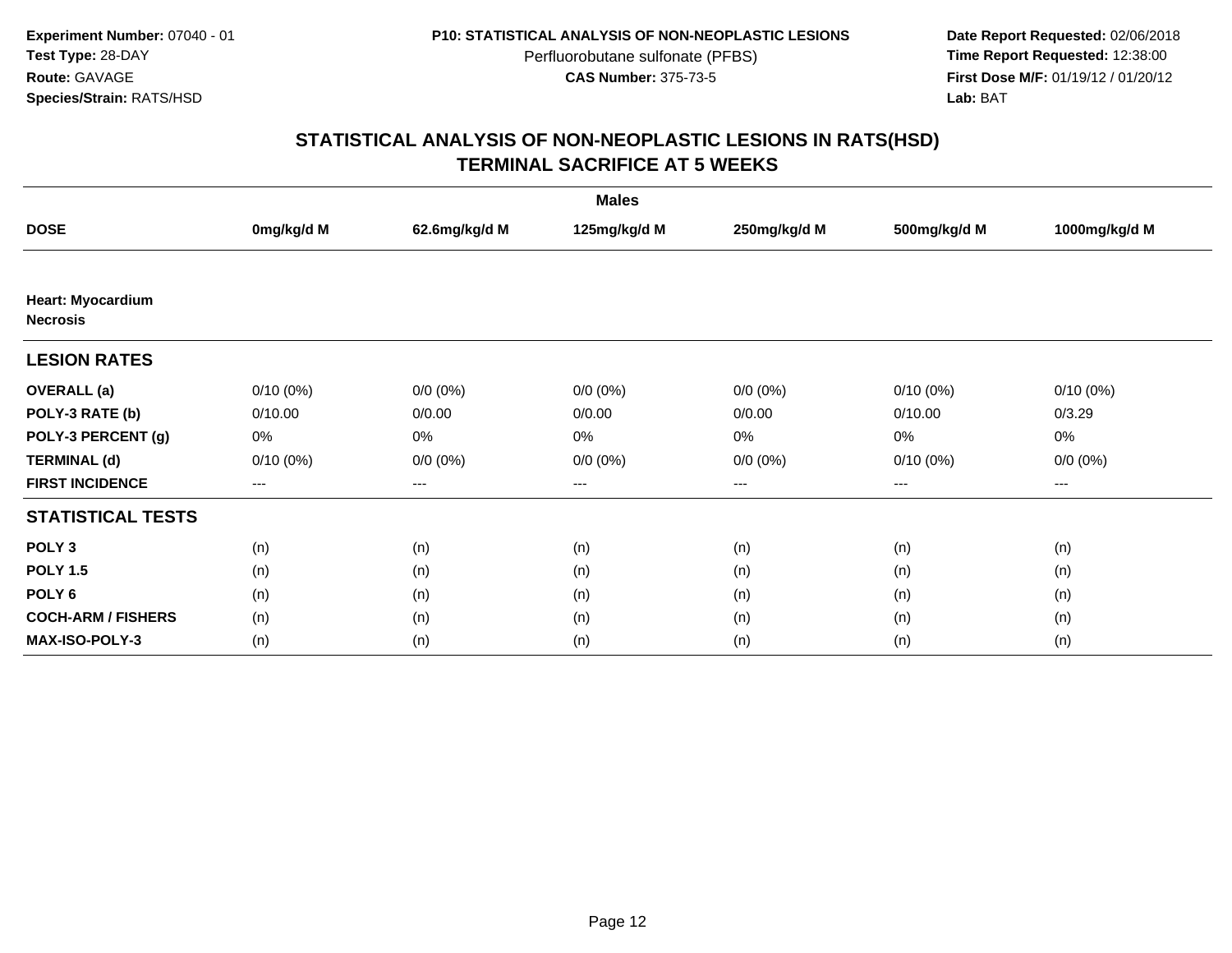**Date Report Requested:** 02/06/2018 **First Dose M/F:** 01/19/12 / 01/20/12<br>**Lab:** BAT **Lab:** BAT

| <b>Males</b>                                                  |              |               |              |              |              |               |  |  |
|---------------------------------------------------------------|--------------|---------------|--------------|--------------|--------------|---------------|--|--|
| <b>DOSE</b>                                                   | 0mg/kg/d M   | 62.6mg/kg/d M | 125mg/kg/d M | 250mg/kg/d M | 500mg/kg/d M | 1000mg/kg/d M |  |  |
|                                                               |              |               |              |              |              |               |  |  |
| <b>Intestine Large, Colon</b><br><b>Infiltration Cellular</b> |              |               |              |              |              |               |  |  |
| <b>LESION RATES</b>                                           |              |               |              |              |              |               |  |  |
| <b>OVERALL</b> (a)                                            | 1/10 (10%)   | $0/0 (0\%)$   | $0/0 (0\%)$  | $0/0 (0\%)$  | $0/10(0\%)$  | $0/10(0\%)$   |  |  |
| POLY-3 RATE (b)                                               | 1/10.00      | 0/0.00        | 0/0.00       | 0/0.00       | 0/10.00      | 0/3.29        |  |  |
| POLY-3 PERCENT (g)                                            | 10%          | 0%            | 0%           | 0%           | 0%           | 0%            |  |  |
| <b>TERMINAL (d)</b>                                           | $1/10(10\%)$ | $0/0 (0\%)$   | $0/0 (0\%)$  | $0/0 (0\%)$  | $0/10(0\%)$  | $0/0 (0\%)$   |  |  |
| <b>FIRST INCIDENCE</b>                                        | 29 (T)       | $--$          | ---          | ---          | ---          | ---           |  |  |
| <b>STATISTICAL TESTS</b>                                      |              |               |              |              |              |               |  |  |
| POLY <sub>3</sub>                                             | (e)          | (e)           | (e)          | (e)          | P=0.500N     | P=0.674N      |  |  |
| <b>POLY 1.5</b>                                               | (e)          | (e)           | (e)          | (e)          | $P = 0.500N$ | $P = 0.614N$  |  |  |
| POLY <sub>6</sub>                                             | (e)          | (e)           | (e)          | (e)          | $P = 0.500N$ | P=0.723N      |  |  |
| <b>COCH-ARM / FISHERS</b>                                     | P=0.267N     | (e)           | (e)          | (e)          | $P = 0.500N$ | P=0.500N      |  |  |
| <b>MAX-ISO-POLY-3</b>                                         | (e)          | (e)           | (e)          | (e)          | P=0.158N     | P=0.369N      |  |  |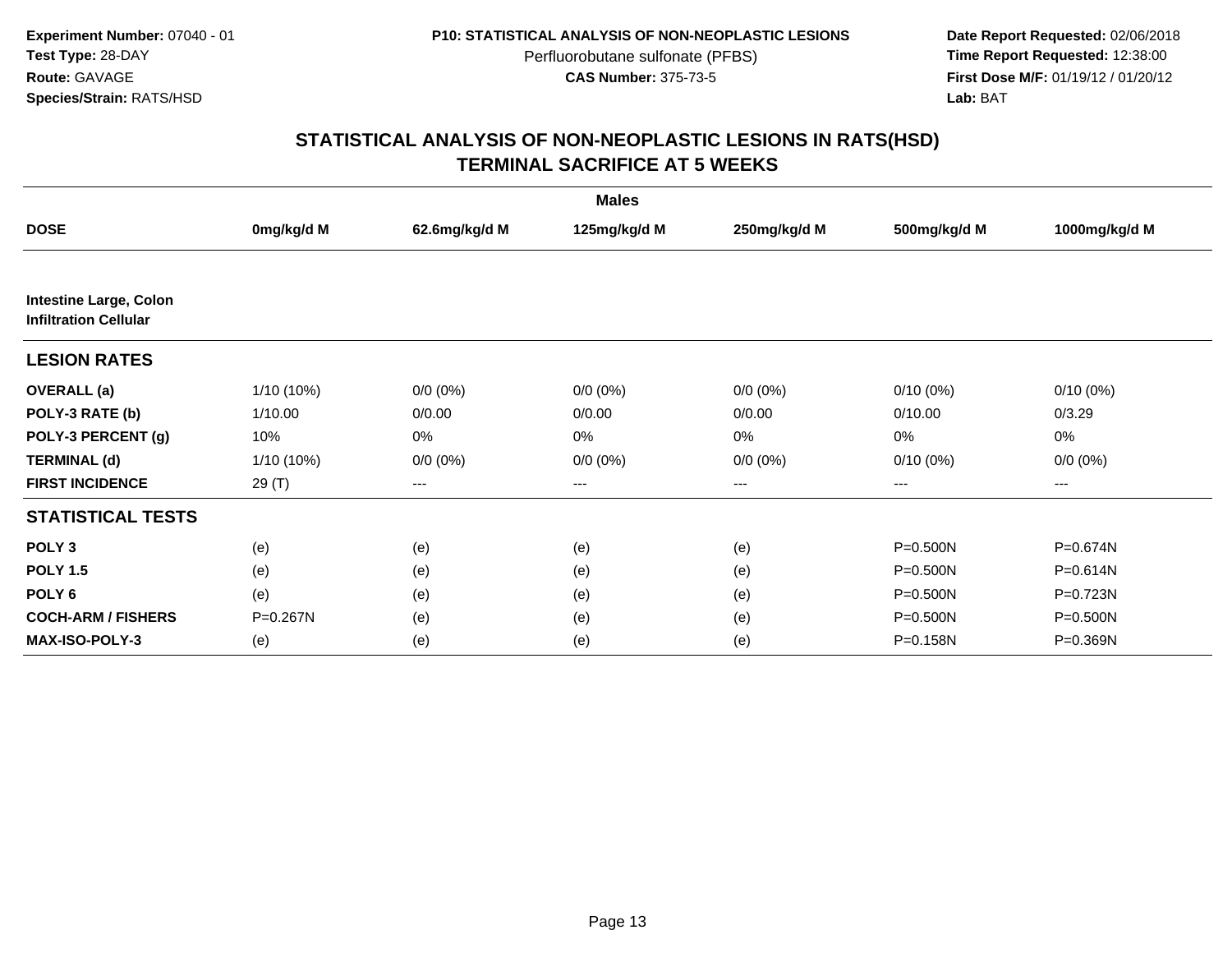**Date Report Requested:** 02/06/2018 **First Dose M/F:** 01/19/12 / 01/20/12<br>**Lab:** BAT **Lab:** BAT

|                                                  |              |               | <b>Males</b> |              |              |               |
|--------------------------------------------------|--------------|---------------|--------------|--------------|--------------|---------------|
| <b>DOSE</b>                                      | 0mg/kg/d M   | 62.6mg/kg/d M | 125mg/kg/d M | 250mg/kg/d M | 500mg/kg/d M | 1000mg/kg/d M |
|                                                  |              |               |              |              |              |               |
| Kidney<br><b>Nephropathy Chronic Progressive</b> |              |               |              |              |              |               |
| <b>LESION RATES</b>                              |              |               |              |              |              |               |
| <b>OVERALL</b> (a)                               | 6/10(60%)    | 4/10 (40%)    | 2/10 (20%)   | 6/10(60%)    | 3/10 (30%)   | 3/10(30%)     |
| POLY-3 RATE (b)                                  | 6/10.00      | 4/10.00       | 2/10.00      | 6/10.00      | 3/10.00      | 3/5.31        |
| POLY-3 PERCENT (g)                               | 60%          | 40%           | 20%          | 60%          | 30%          | 56.5%         |
| <b>TERMINAL (d)</b>                              | 6/10(60%)    | 4/10 (40%)    | 2/10 (20%)   | 6/10 (60%)   | 3/10 (30%)   | $0/0 (0\%)$   |
| <b>FIRST INCIDENCE</b>                           | 29(T)        | 29 (T)        | 29(T)        | 29(T)        | 29 (T)       | 15            |
| <b>STATISTICAL TESTS</b>                         |              |               |              |              |              |               |
| POLY <sub>3</sub>                                | $P = 0.501N$ | $P = 0.333N$  | P=0.077N     | $P = 0.667$  | P=0.186N     | P=0.647N      |
| <b>POLY 1.5</b>                                  | $P = 0.411N$ | P=0.333N      | P=0.077N     | $P = 0.667$  | $P = 0.186N$ | P=0.453N      |
| POLY <sub>6</sub>                                | P=0.554N     | $P = 0.333N$  | P=0.077N     | $P = 0.667$  | P=0.186N     | $P = 0.538$   |
| <b>COCH-ARM / FISHERS</b>                        | $P = 0.221N$ | P=0.328N      | $P = 0.085N$ | P=0.675N     | $P = 0.185N$ | P=0.185N      |
| <b>MAX-ISO-POLY-3</b>                            | P=0.299N     | P=0.193N      | P=0.029N*    | $P = 1.000$  | P=0.089N     | P=0.458N      |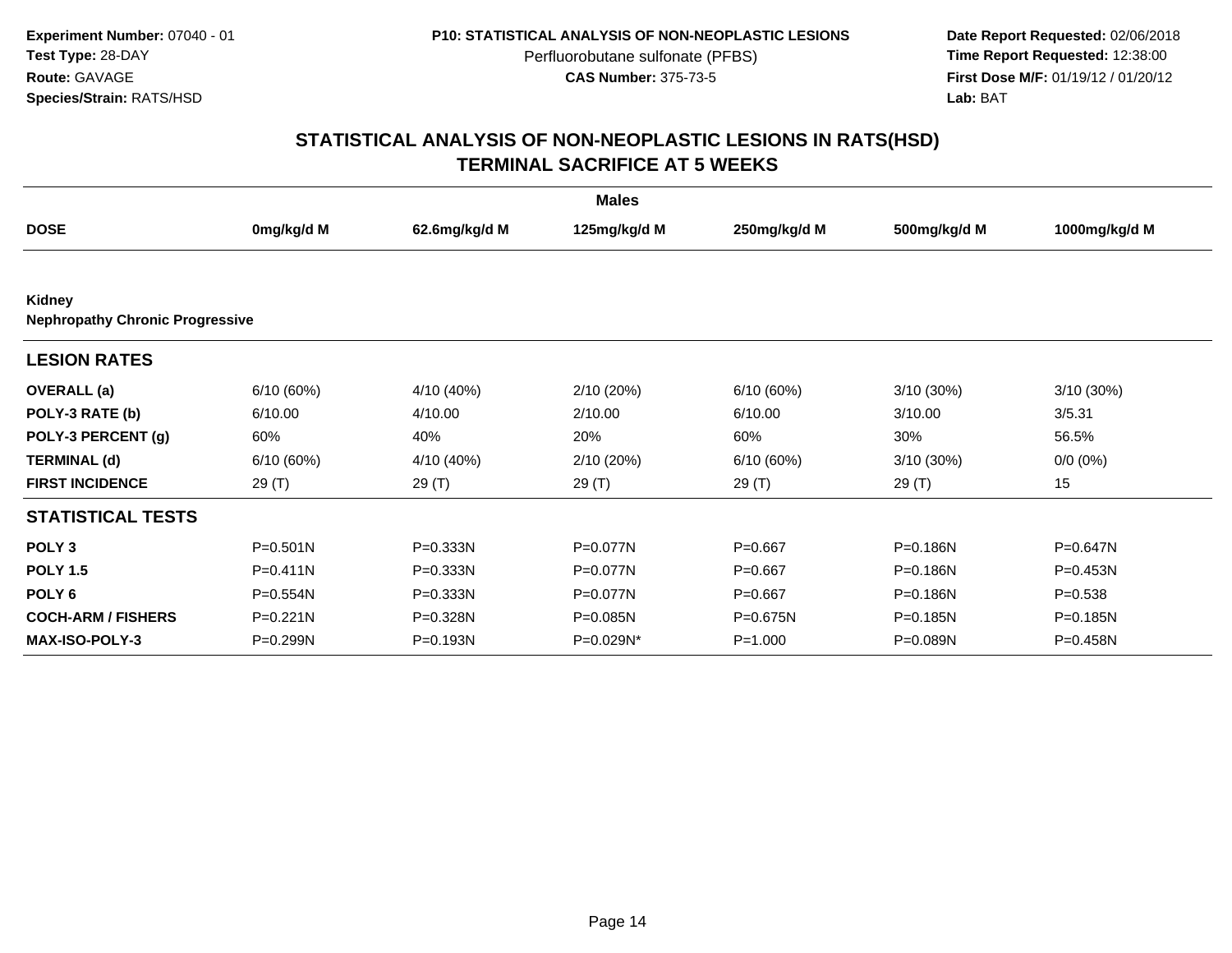**Date Report Requested:** 02/06/2018 **First Dose M/F:** 01/19/12 / 01/20/12<br>**Lab:** BAT **Lab:** BAT

| <b>Males</b>                       |             |                        |              |              |                        |               |  |  |
|------------------------------------|-------------|------------------------|--------------|--------------|------------------------|---------------|--|--|
| <b>DOSE</b>                        | 0mg/kg/d M  | 62.6mg/kg/d M          | 125mg/kg/d M | 250mg/kg/d M | 500mg/kg/d M           | 1000mg/kg/d M |  |  |
|                                    |             |                        |              |              |                        |               |  |  |
| Kidney: Papilla<br><b>Necrosis</b> |             |                        |              |              |                        |               |  |  |
| <b>LESION RATES</b>                |             |                        |              |              |                        |               |  |  |
| <b>OVERALL</b> (a)                 | $0/10(0\%)$ | $0/10(0\%)$            | $0/10(0\%)$  | $0/10(0\%)$  | $0/10(0\%)$            | 1/10 (10%)    |  |  |
| POLY-3 RATE (b)                    | 0/10.00     | 0/10.00                | 0/10.00      | 0/10.00      | 0/10.00                | 1/4.16        |  |  |
| POLY-3 PERCENT (g)                 | 0%          | 0%                     | 0%           | 0%           | 0%                     | 24.1%         |  |  |
| <b>TERMINAL (d)</b>                | $0/10(0\%)$ | $0/10(0\%)$            | $0/10(0\%)$  | $0/10(0\%)$  | $0/10(0\%)$            | $0/0 (0\%)$   |  |  |
| <b>FIRST INCIDENCE</b>             | $---$       | $\qquad \qquad \cdots$ | ---          | ---          | $\qquad \qquad \cdots$ | 15            |  |  |
| <b>STATISTICAL TESTS</b>           |             |                        |              |              |                        |               |  |  |
| POLY <sub>3</sub>                  | $P = 0.167$ | (e)                    | (e)          | (e)          | (e)                    | $P = 0.345$   |  |  |
| <b>POLY 1.5</b>                    | $P = 0.093$ | (e)                    | (e)          | (e)          | (e)                    | $P = 0.401$   |  |  |
| POLY <sub>6</sub>                  | $P = 0.336$ | (e)                    | (e)          | (e)          | (e)                    | $P = 0.291$   |  |  |
| <b>COCH-ARM / FISHERS</b>          | $P=0.105$   | (e)                    | (e)          | (e)          | (e)                    | $P = 0.500$   |  |  |
| <b>MAX-ISO-POLY-3</b>              | $P=0.040*$  | (e)                    | (e)          | (e)          | (e)                    | $P = 0.147$   |  |  |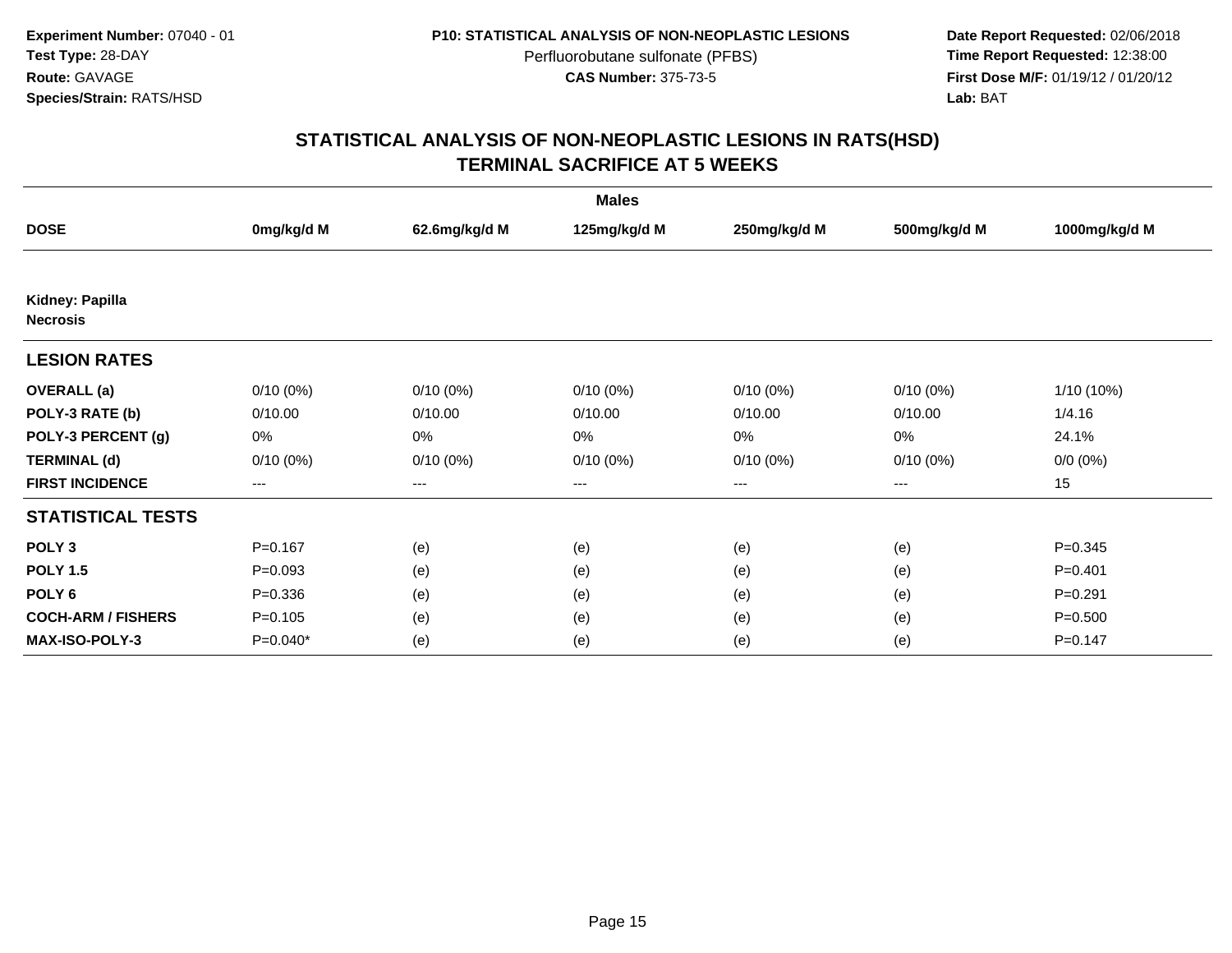**Date Report Requested:** 02/06/2018 **First Dose M/F:** 01/19/12 / 01/20/12<br>**Lab:** BAT **Lab:** BAT

| <b>Males</b>              |                   |               |              |              |                   |               |  |  |
|---------------------------|-------------------|---------------|--------------|--------------|-------------------|---------------|--|--|
| <b>DOSE</b>               | 0mg/kg/d M        | 62.6mg/kg/d M | 125mg/kg/d M | 250mg/kg/d M | 500mg/kg/d M      | 1000mg/kg/d M |  |  |
|                           |                   |               |              |              |                   |               |  |  |
| Liver<br>Hemorrhage       |                   |               |              |              |                   |               |  |  |
| <b>LESION RATES</b>       |                   |               |              |              |                   |               |  |  |
| <b>OVERALL</b> (a)        | $0/10(0\%)$       | $0/10(0\%)$   | $0/10(0\%)$  | $0/10(0\%)$  | $0/10(0\%)$       | 1/10 (10%)    |  |  |
| POLY-3 RATE (b)           | 0/10.00           | 0/10.00       | 0/10.00      | 0/10.00      | 0/10.00           | 1/4.06        |  |  |
| POLY-3 PERCENT (g)        | 0%                | 0%            | 0%           | 0%           | 0%                | 24.7%         |  |  |
| <b>TERMINAL (d)</b>       | $0/10(0\%)$       | $0/10(0\%)$   | $0/10(0\%)$  | $0/10(0\%)$  | $0/10(0\%)$       | $0/0 (0\%)$   |  |  |
| <b>FIRST INCIDENCE</b>    | $\qquad \qquad -$ | $--$          | $---$        | ---          | $\qquad \qquad -$ | 18            |  |  |
| <b>STATISTICAL TESTS</b>  |                   |               |              |              |                   |               |  |  |
| POLY <sub>3</sub>         | $P = 0.173$       | (e)           | (e)          | (e)          | (e)               | $P=0.342$     |  |  |
| <b>POLY 1.5</b>           | $P = 0.096$       | (e)           | (e)          | (e)          | (e)               | $P = 0.398$   |  |  |
| POLY <sub>6</sub>         | $P = 0.342$       | (e)           | (e)          | (e)          | (e)               | $P = 0.290$   |  |  |
| <b>COCH-ARM / FISHERS</b> | $P=0.105$         | (e)           | (e)          | (e)          | (e)               | $P = 0.500$   |  |  |
| MAX-ISO-POLY-3            | $P=0.040*$        | (e)           | (e)          | (e)          | (e)               | $P = 0.146$   |  |  |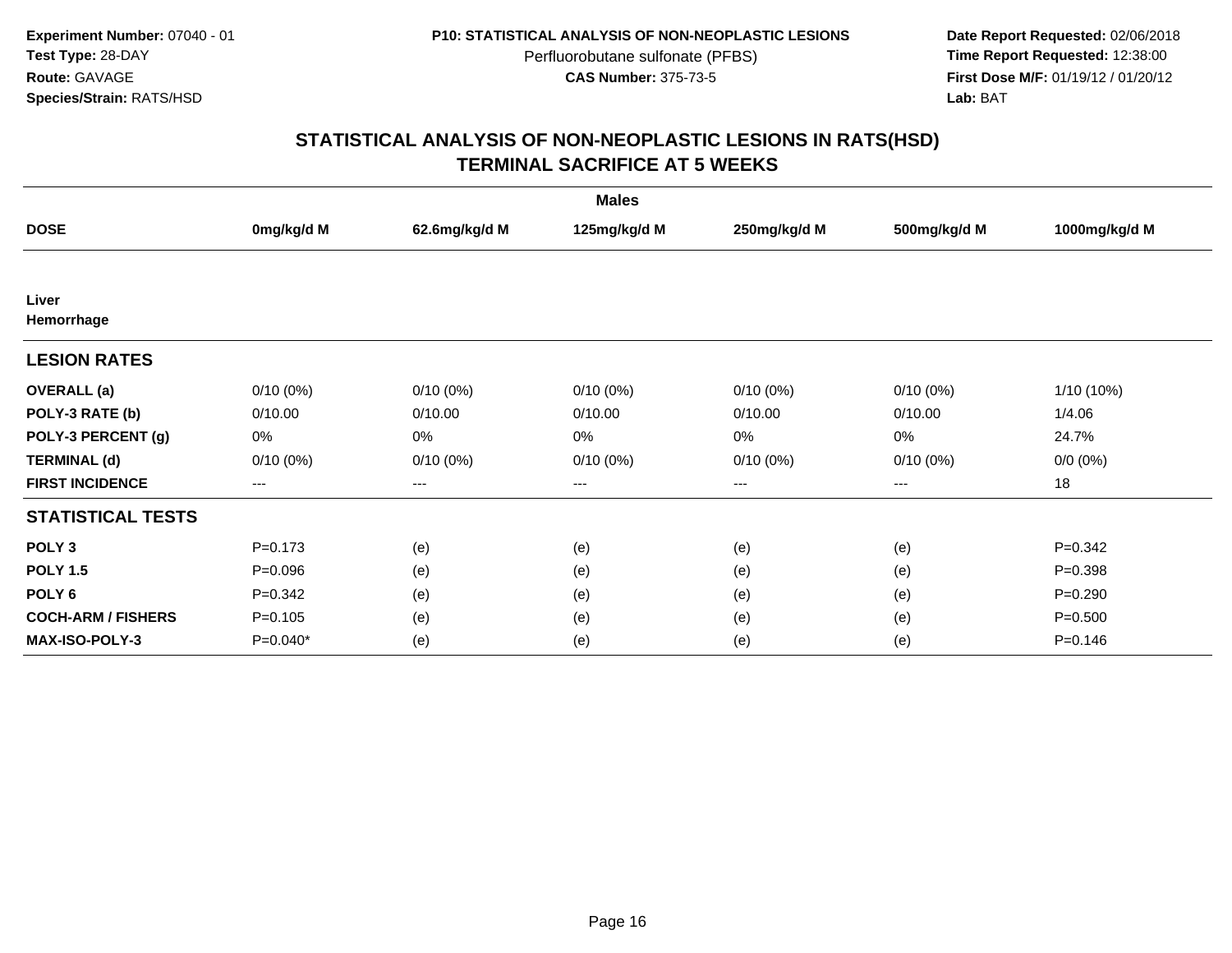**Date Report Requested:** 02/06/2018 **First Dose M/F:** 01/19/12 / 01/20/12<br>**Lab:** BAT **Lab:** BAT

| <b>Males</b>               |             |               |                   |              |              |               |  |  |
|----------------------------|-------------|---------------|-------------------|--------------|--------------|---------------|--|--|
| <b>DOSE</b>                | 0mg/kg/d M  | 62.6mg/kg/d M | 125mg/kg/d M      | 250mg/kg/d M | 500mg/kg/d M | 1000mg/kg/d M |  |  |
|                            |             |               |                   |              |              |               |  |  |
| Liver                      |             |               |                   |              |              |               |  |  |
| Hepatodiaphragmatic Nodule |             |               |                   |              |              |               |  |  |
| <b>LESION RATES</b>        |             |               |                   |              |              |               |  |  |
| <b>OVERALL</b> (a)         | $0/10(0\%)$ | $1/10(10\%)$  | $0/10(0\%)$       | $0/10(0\%)$  | $0/10(0\%)$  | 1/10 (10%)    |  |  |
| POLY-3 RATE (b)            | 0/10.00     | 1/10.00       | 0/10.00           | 0/10.00      | 0/10.00      | 1/3.91        |  |  |
| POLY-3 PERCENT (g)         | 0%          | 10%           | 0%                | 0%           | 0%           | 25.6%         |  |  |
| <b>TERMINAL (d)</b>        | $0/10(0\%)$ | 1/10 (10%)    | $0/10(0\%)$       | $0/10(0\%)$  | $0/10(0\%)$  | $0/0 (0\%)$   |  |  |
| <b>FIRST INCIDENCE</b>     | $---$       | 29 (T)        | $\qquad \qquad -$ | ---          | $---$        | 21            |  |  |
| <b>STATISTICAL TESTS</b>   |             |               |                   |              |              |               |  |  |
| POLY <sub>3</sub>          | $P=0.452$   | $P = 0.500$   | (e)               | (e)          | (e)          | $P=0.337$     |  |  |
| <b>POLY 1.5</b>            | $P = 0.345$ | $P = 0.500$   | (e)               | (e)          | (e)          | $P=0.394$     |  |  |
| POLY <sub>6</sub>          | $P = 0.608$ | $P = 0.500$   | (e)               | (e)          | (e)          | $P = 0.287$   |  |  |
| <b>COCH-ARM / FISHERS</b>  | $P = 0.363$ | $P = 0.500$   | (e)               | (e)          | (e)          | $P = 0.500$   |  |  |
| <b>MAX-ISO-POLY-3</b>      | $P = 0.107$ | $P = 0.158$   | (e)               | (e)          | (e)          | $P = 0.146$   |  |  |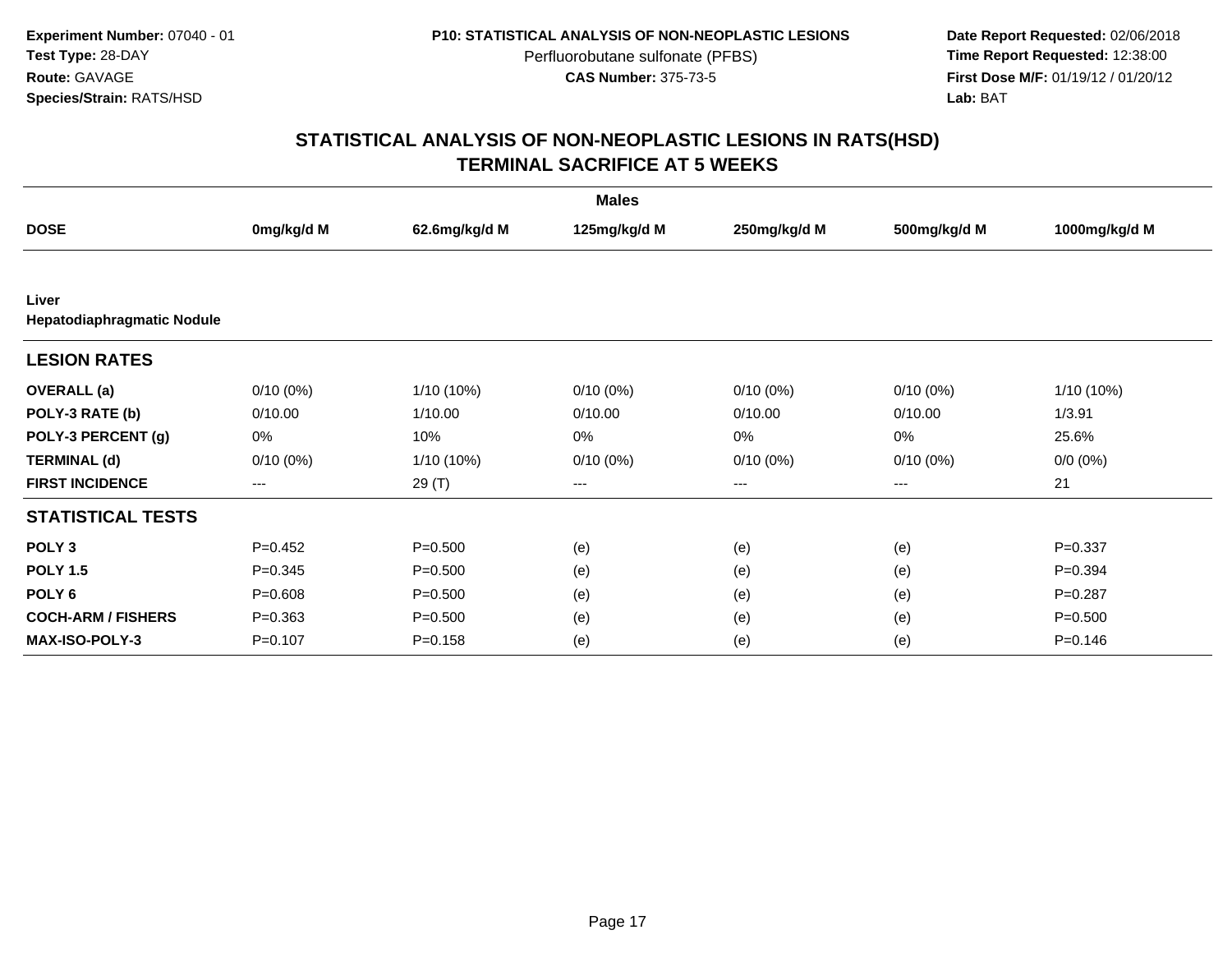**Date Report Requested:** 02/06/2018 **First Dose M/F:** 01/19/12 / 01/20/12<br>**Lab:** BAT **Lab:** BAT

|                                                  |              |               | <b>Males</b> |              |              |                     |
|--------------------------------------------------|--------------|---------------|--------------|--------------|--------------|---------------------|
| <b>DOSE</b>                                      | 0mg/kg/d M   | 62.6mg/kg/d M | 125mg/kg/d M | 250mg/kg/d M | 500mg/kg/d M | 1000mg/kg/d M       |
|                                                  |              |               |              |              |              |                     |
| Liver<br><b>Infiltration Cellular Mixed Cell</b> |              |               |              |              |              |                     |
| <b>LESION RATES</b>                              |              |               |              |              |              |                     |
| <b>OVERALL</b> (a)                               | 2/10 (20%)   | 1/10 (10%)    | 2/10(20%)    | 3/10 (30%)   | 1/10 (10%)   | $0/10(0\%)$         |
| POLY-3 RATE (b)                                  | 2/10.00      | 1/10.00       | 2/10.00      | 3/10.00      | 1/10.00      | 0/3.29              |
| POLY-3 PERCENT (g)                               | 20%          | 10%           | 20%          | 30%          | 10%          | 0%                  |
| <b>TERMINAL (d)</b>                              | 2/10 (20%)   | 1/10 (10%)    | 2/10 (20%)   | 3/10 (30%)   | 1/10 (10%)   | $0/0 (0\%)$         |
| <b>FIRST INCIDENCE</b>                           | 29 (T)       | 29 (T)        | 29 (T)       | 29(T)        | 29 (T)       | $\qquad \qquad - -$ |
| <b>STATISTICAL TESTS</b>                         |              |               |              |              |              |                     |
| POLY <sub>3</sub>                                | P=0.388N     | $P = 0.500N$  | $P=0.702$    | $P = 0.500$  | P=0.500N     | P=0.502N            |
| <b>POLY 1.5</b>                                  | $P = 0.275N$ | $P = 0.500N$  | $P=0.702$    | $P = 0.500$  | $P = 0.500N$ | P=0.389N            |
| POLY <sub>6</sub>                                | $P=0.472N$   | $P = 0.500N$  | $P=0.702$    | $P = 0.500$  | $P = 0.500N$ | P=0.612N            |
| <b>COCH-ARM / FISHERS</b>                        | P=0.125N     | P=0.500N      | P=0.709N     | $P = 0.500$  | P=0.500N     | P=0.237N            |
| <b>MAX-ISO-POLY-3</b>                            | $P = 0.340N$ | P=0.274N      | $P = 1.000$  | $P = 0.310$  | $P = 0.274N$ | P=0.310N            |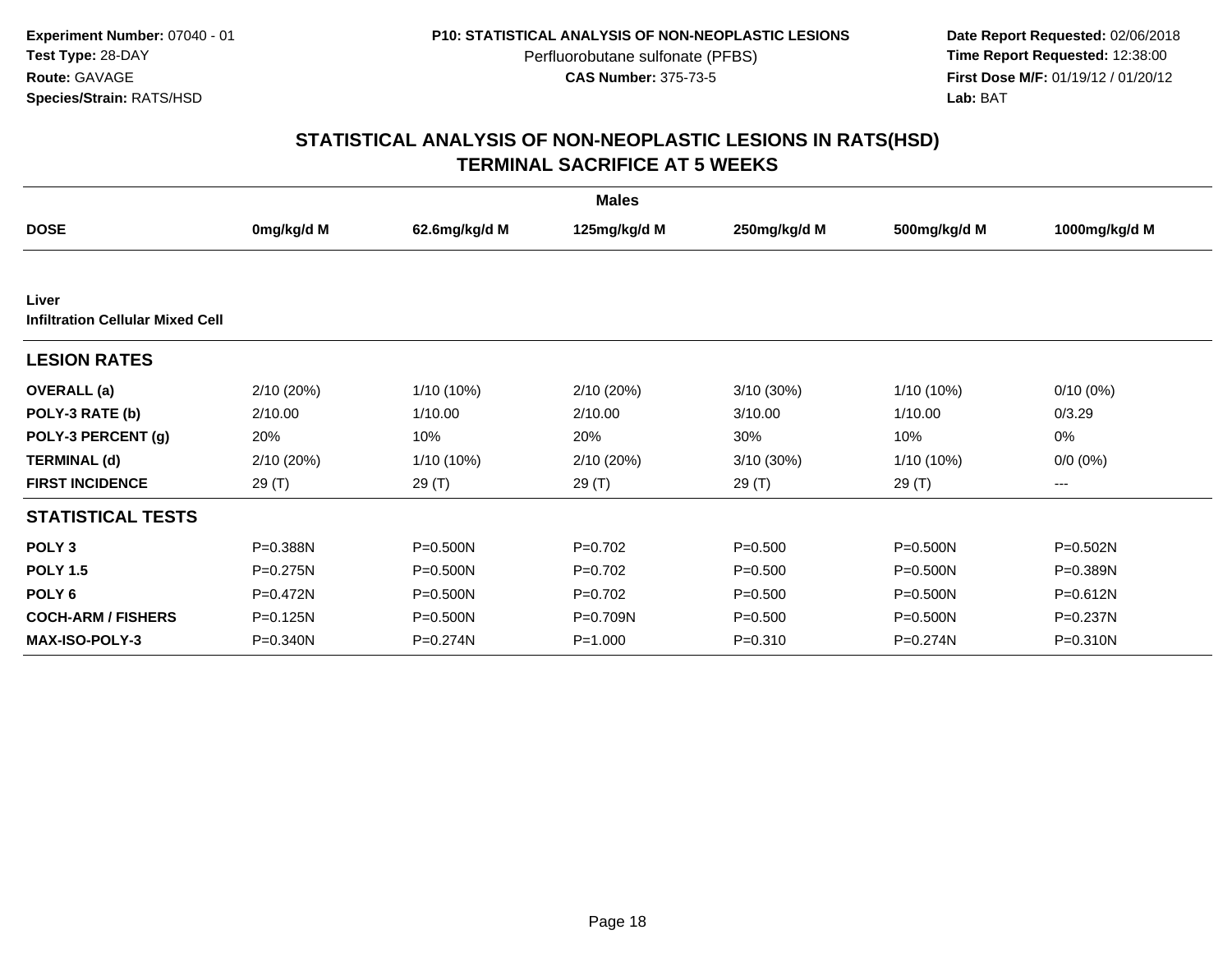**Date Report Requested:** 02/06/2018 **First Dose M/F:** 01/19/12 / 01/20/12<br>**Lab:** BAT **Lab:** BAT

| <b>Males</b>              |             |                        |              |              |              |               |  |  |
|---------------------------|-------------|------------------------|--------------|--------------|--------------|---------------|--|--|
| <b>DOSE</b>               | 0mg/kg/d M  | 62.6mg/kg/d M          | 125mg/kg/d M | 250mg/kg/d M | 500mg/kg/d M | 1000mg/kg/d M |  |  |
|                           |             |                        |              |              |              |               |  |  |
| Liver<br><b>Necrosis</b>  |             |                        |              |              |              |               |  |  |
| <b>LESION RATES</b>       |             |                        |              |              |              |               |  |  |
| <b>OVERALL</b> (a)        | $0/10(0\%)$ | $0/10(0\%)$            | $0/10(0\%)$  | $0/10(0\%)$  | $0/10(0\%)$  | 1/10 (10%)    |  |  |
| POLY-3 RATE (b)           | 0/10.00     | 0/10.00                | 0/10.00      | 0/10.00      | 0/10.00      | 1/4.06        |  |  |
| POLY-3 PERCENT (g)        | 0%          | 0%                     | 0%           | 0%           | 0%           | 24.7%         |  |  |
| <b>TERMINAL (d)</b>       | $0/10(0\%)$ | $0/10(0\%)$            | $0/10(0\%)$  | $0/10(0\%)$  | 0/10(0%)     | $0/0 (0\%)$   |  |  |
| <b>FIRST INCIDENCE</b>    | $---$       | $\qquad \qquad \cdots$ | ---          | ---          | $---$        | 18            |  |  |
| <b>STATISTICAL TESTS</b>  |             |                        |              |              |              |               |  |  |
| POLY <sub>3</sub>         | $P = 0.173$ | (e)                    | (e)          | (e)          | (e)          | $P=0.342$     |  |  |
| <b>POLY 1.5</b>           | $P = 0.096$ | (e)                    | (e)          | (e)          | (e)          | $P = 0.398$   |  |  |
| POLY <sub>6</sub>         | $P=0.342$   | (e)                    | (e)          | (e)          | (e)          | $P=0.290$     |  |  |
| <b>COCH-ARM / FISHERS</b> | $P = 0.105$ | (e)                    | (e)          | (e)          | (e)          | $P = 0.500$   |  |  |
| <b>MAX-ISO-POLY-3</b>     | P=0.040*    | (e)                    | (e)          | (e)          | (e)          | $P = 0.146$   |  |  |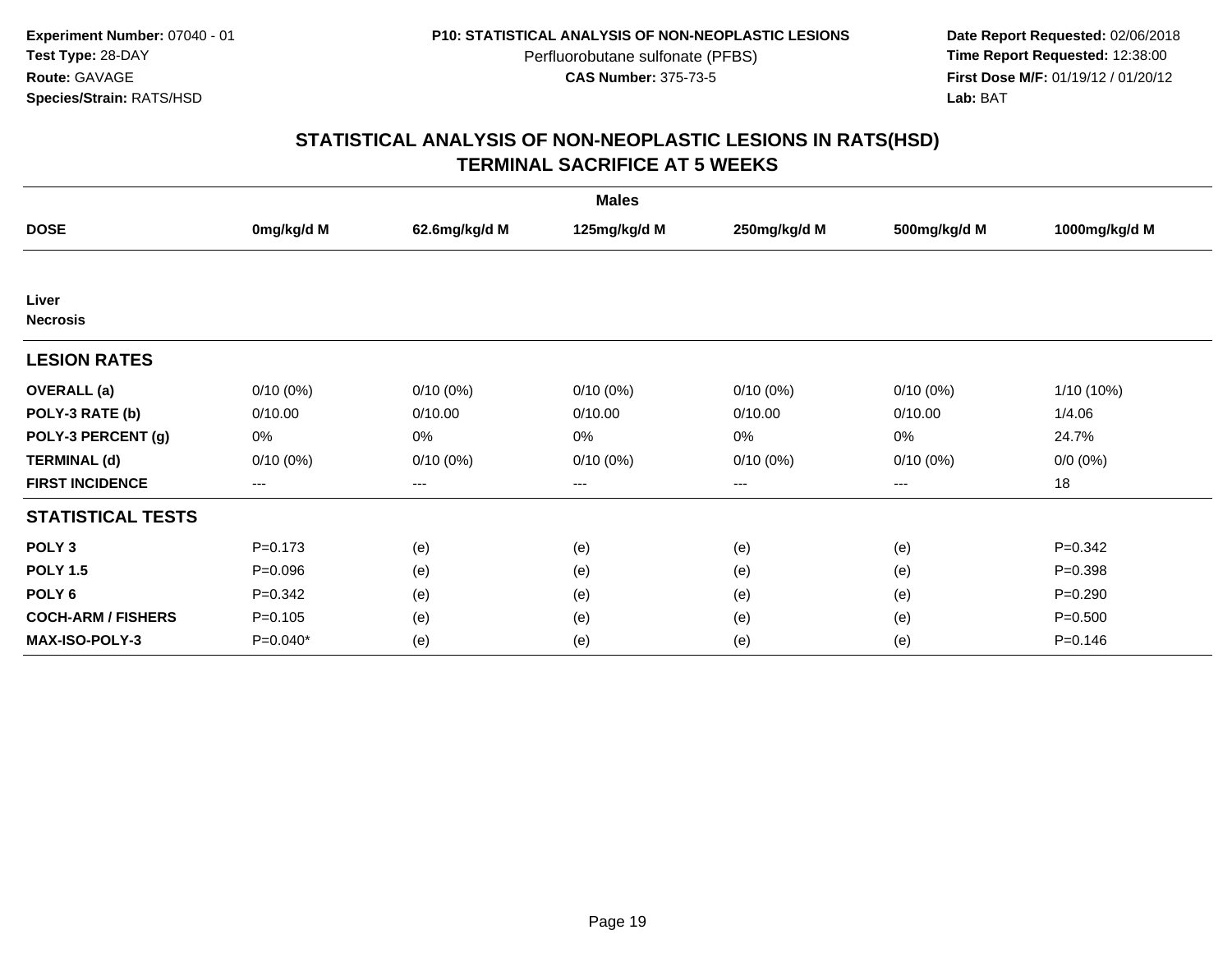**Date Report Requested:** 02/06/2018 **First Dose M/F:** 01/19/12 / 01/20/12<br>**Lab:** BAT **Lab:** BAT

| <b>Males</b>              |             |               |              |              |              |               |  |  |
|---------------------------|-------------|---------------|--------------|--------------|--------------|---------------|--|--|
| <b>DOSE</b>               | 0mg/kg/d M  | 62.6mg/kg/d M | 125mg/kg/d M | 250mg/kg/d M | 500mg/kg/d M | 1000mg/kg/d M |  |  |
|                           |             |               |              |              |              |               |  |  |
| Liver: Bile Duct<br>Cyst  |             |               |              |              |              |               |  |  |
| <b>LESION RATES</b>       |             |               |              |              |              |               |  |  |
| <b>OVERALL</b> (a)        | $0/10(0\%)$ | $0/10(0\%)$   | $0/10(0\%)$  | $0/10(0\%)$  | $0/10(0\%)$  | $0/10(0\%)$   |  |  |
| POLY-3 RATE (b)           | 0/10.00     | 0/10.00       | 0/10.00      | 0/10.00      | 0/10.00      | 0/3.29        |  |  |
| POLY-3 PERCENT (g)        | 0%          | 0%            | 0%           | 0%           | 0%           | $0\%$         |  |  |
| <b>TERMINAL (d)</b>       | $0/10(0\%)$ | $0/10(0\%)$   | 0/10(0%)     | $0/10(0\%)$  | $0/10(0\%)$  | $0/0 (0\%)$   |  |  |
| <b>FIRST INCIDENCE</b>    | $--$        | $---$         | $---$        | ---          | ---          | $---$         |  |  |
| <b>STATISTICAL TESTS</b>  |             |               |              |              |              |               |  |  |
| POLY <sub>3</sub>         | (n)         | (n)           | (n)          | (n)          | (n)          | (n)           |  |  |
| <b>POLY 1.5</b>           | (n)         | (n)           | (n)          | (n)          | (n)          | (n)           |  |  |
| POLY <sub>6</sub>         | (n)         | (n)           | (n)          | (n)          | (n)          | (n)           |  |  |
| <b>COCH-ARM / FISHERS</b> | (n)         | (n)           | (n)          | (n)          | (n)          | (n)           |  |  |
| <b>MAX-ISO-POLY-3</b>     | (n)         | (n)           | (n)          | (n)          | (n)          | (n)           |  |  |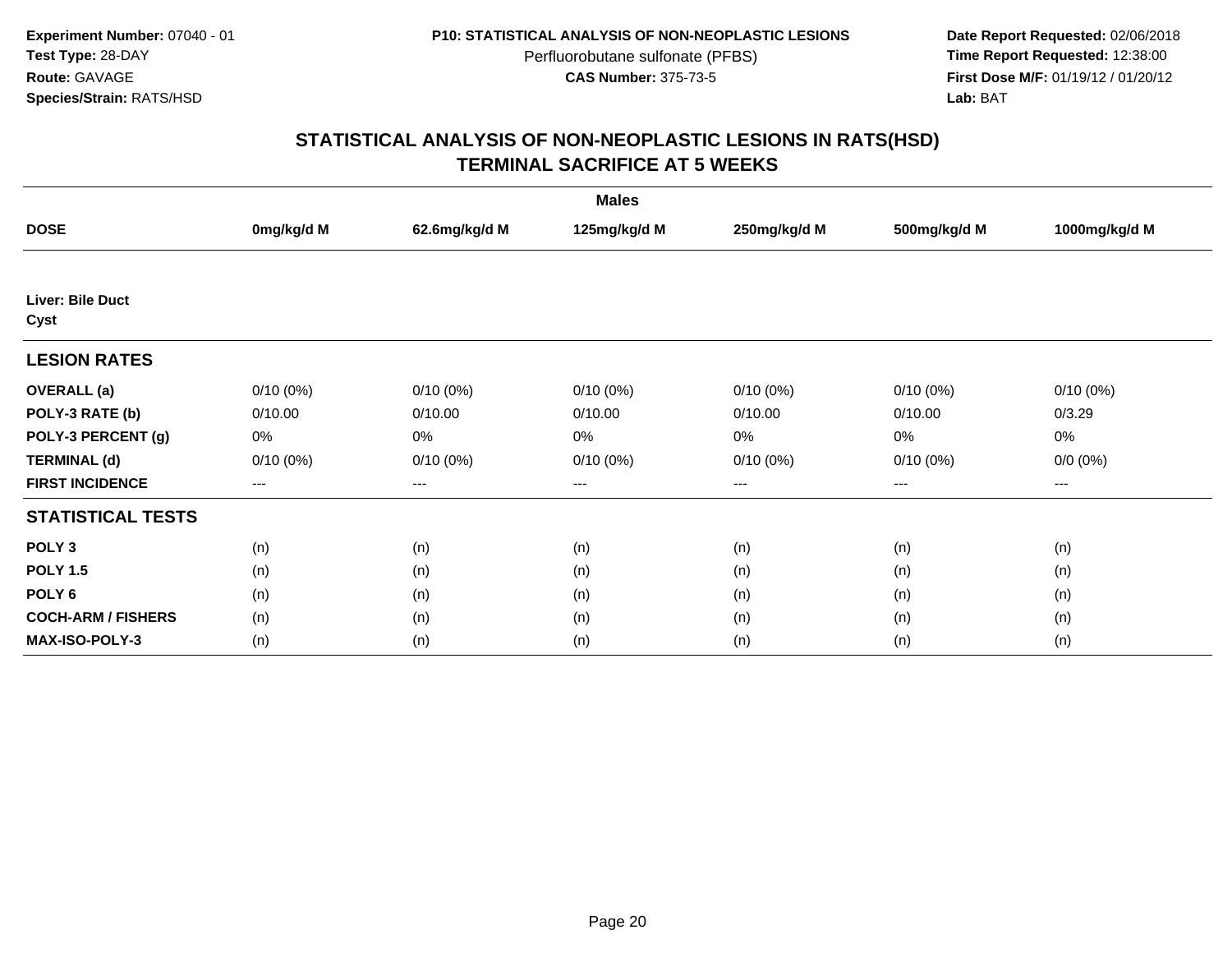**Date Report Requested:** 02/06/2018 **First Dose M/F:** 01/19/12 / 01/20/12<br>**Lab:** BAT **Lab:** BAT

| <b>Males</b>                                       |                   |                   |              |              |              |               |  |  |
|----------------------------------------------------|-------------------|-------------------|--------------|--------------|--------------|---------------|--|--|
| <b>DOSE</b>                                        | 0mg/kg/d M        | 62.6mg/kg/d M     | 125mg/kg/d M | 250mg/kg/d M | 500mg/kg/d M | 1000mg/kg/d M |  |  |
|                                                    |                   |                   |              |              |              |               |  |  |
| Liver: Hepatocyte<br><b>Cytoplasmic Alteration</b> |                   |                   |              |              |              |               |  |  |
| <b>LESION RATES</b>                                |                   |                   |              |              |              |               |  |  |
| <b>OVERALL</b> (a)                                 | $0/10(0\%)$       | $0/10(0\%)$       | 1/10 (10%)   | $0/10(0\%)$  | 10/10 (100%) | 9/10 (90%)    |  |  |
| POLY-3 RATE (b)                                    | 0/10.00           | 0/10.00           | 1/10.00      | 0/10.00      | 10/10.00     | 9/9.01        |  |  |
| POLY-3 PERCENT (g)                                 | 0%                | 0%                | 10%          | 0%           | 100%         | 99.9%         |  |  |
| <b>TERMINAL (d)</b>                                | $0/10(0\%)$       | $0/10(0\%)$       | 1/10 (10%)   | $0/10(0\%)$  | 10/10 (100%) | $0/0 (0\%)$   |  |  |
| <b>FIRST INCIDENCE</b>                             | $\qquad \qquad -$ | $\qquad \qquad -$ | 29 (T)       | ---          | 29 (T)       | 15            |  |  |
| <b>STATISTICAL TESTS</b>                           |                   |                   |              |              |              |               |  |  |
| POLY <sub>3</sub>                                  | P<0.001**         | (e)               | $P = 0.500$  | (e)          | P<0.001**    | P<0.001**     |  |  |
| <b>POLY 1.5</b>                                    | P<0.001**         | (e)               | $P = 0.500$  | (e)          | P<0.001**    | P<0.001**     |  |  |
| POLY <sub>6</sub>                                  | P<0.001**         | (e)               | $P = 0.500$  | (e)          | P<0.001**    | P<0.001**     |  |  |
| <b>COCH-ARM / FISHERS</b>                          | P<0.001**         | (e)               | $P = 0.500$  | (e)          | P<0.001**    | P<0.001**     |  |  |
| <b>MAX-ISO-POLY-3</b>                              | P<0.001**         | (e)               | $P = 0.158$  | (e)          | (e)          | P<0.001**     |  |  |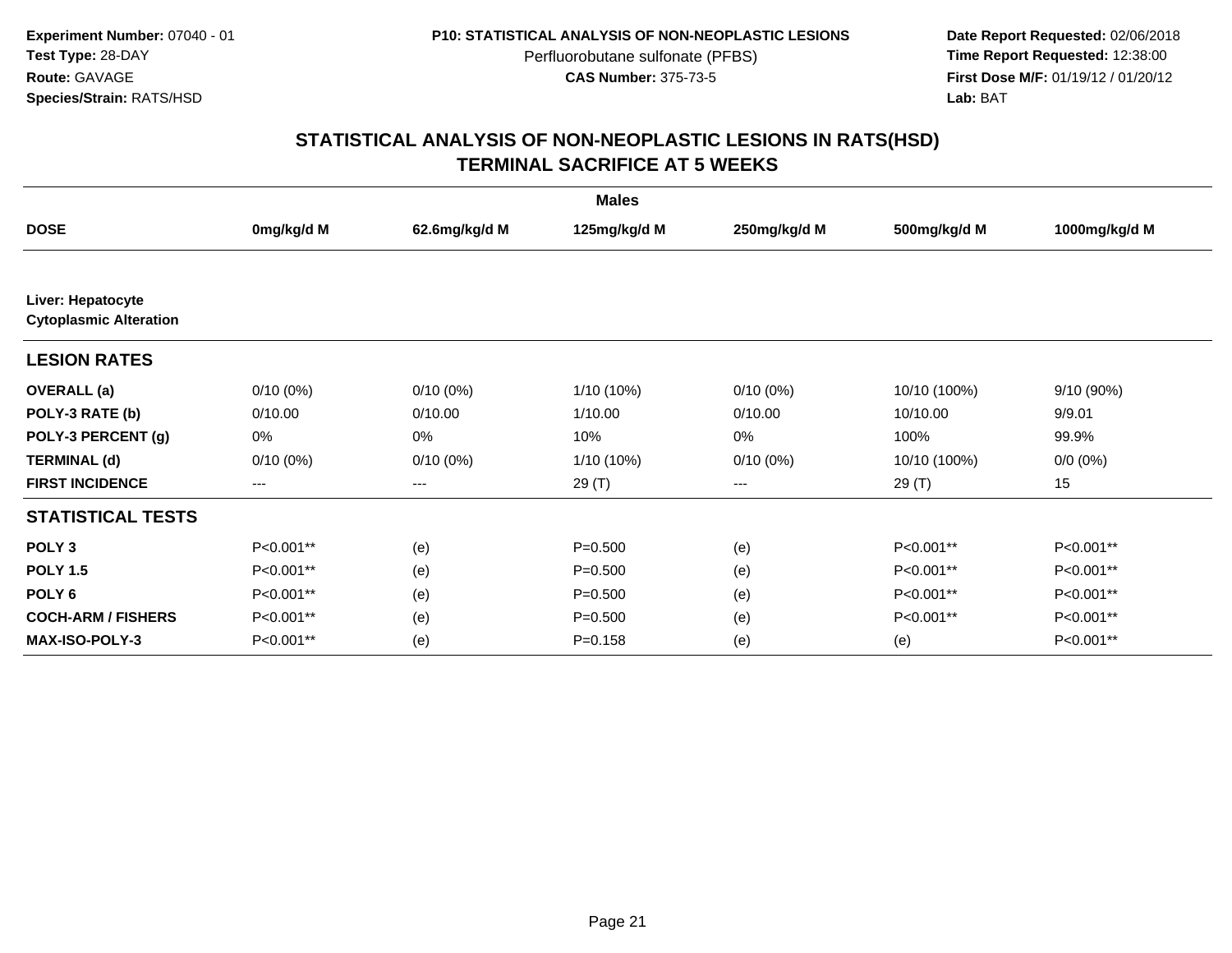**Date Report Requested:** 02/06/2018 **First Dose M/F:** 01/19/12 / 01/20/12<br>**Lab:** BAT **Lab:** BAT

| <b>Males</b>                            |             |               |              |              |              |               |  |  |
|-----------------------------------------|-------------|---------------|--------------|--------------|--------------|---------------|--|--|
| <b>DOSE</b>                             | 0mg/kg/d M  | 62.6mg/kg/d M | 125mg/kg/d M | 250mg/kg/d M | 500mg/kg/d M | 1000mg/kg/d M |  |  |
|                                         |             |               |              |              |              |               |  |  |
| Liver: Hepatocyte<br><b>Hypertrophy</b> |             |               |              |              |              |               |  |  |
| <b>LESION RATES</b>                     |             |               |              |              |              |               |  |  |
| <b>OVERALL</b> (a)                      | 0/10(0%)    | $0/10(0\%)$   | 9/10 (90%)   | 10/10 (100%) | 10/10 (100%) | 9/10 (90%)    |  |  |
| POLY-3 RATE (b)                         | 0/10.00     | 0/10.00       | 9/10.00      | 10/10.00     | 10/10.00     | 9/9.01        |  |  |
| POLY-3 PERCENT (g)                      | 0%          | 0%            | 90%          | 100%         | 100%         | 99.9%         |  |  |
| <b>TERMINAL (d)</b>                     | $0/10(0\%)$ | $0/10(0\%)$   | 9/10 (90%)   | 10/10 (100%) | 10/10 (100%) | $0/0 (0\%)$   |  |  |
| <b>FIRST INCIDENCE</b>                  | ---         | $--$          | 29 (T)       | 29(T)        | 29 (T)       | 15            |  |  |
| <b>STATISTICAL TESTS</b>                |             |               |              |              |              |               |  |  |
| POLY <sub>3</sub>                       | P<0.001**   | (e)           | P<0.001**    | P<0.001**    | P<0.001**    | P<0.001**     |  |  |
| <b>POLY 1.5</b>                         | P<0.001**   | (e)           | P<0.001**    | P<0.001**    | P<0.001**    | P<0.001**     |  |  |
| POLY <sub>6</sub>                       | P<0.001**   | (e)           | P<0.001**    | P<0.001**    | P<0.001**    | P<0.001**     |  |  |
| <b>COCH-ARM / FISHERS</b>               | P<0.001**   | (e)           | P<0.001**    | P<0.001**    | P<0.001**    | P<0.001**     |  |  |
| <b>MAX-ISO-POLY-3</b>                   | P<0.001**   | (e)           | P<0.001**    | (e)          | (e)          | P<0.001**     |  |  |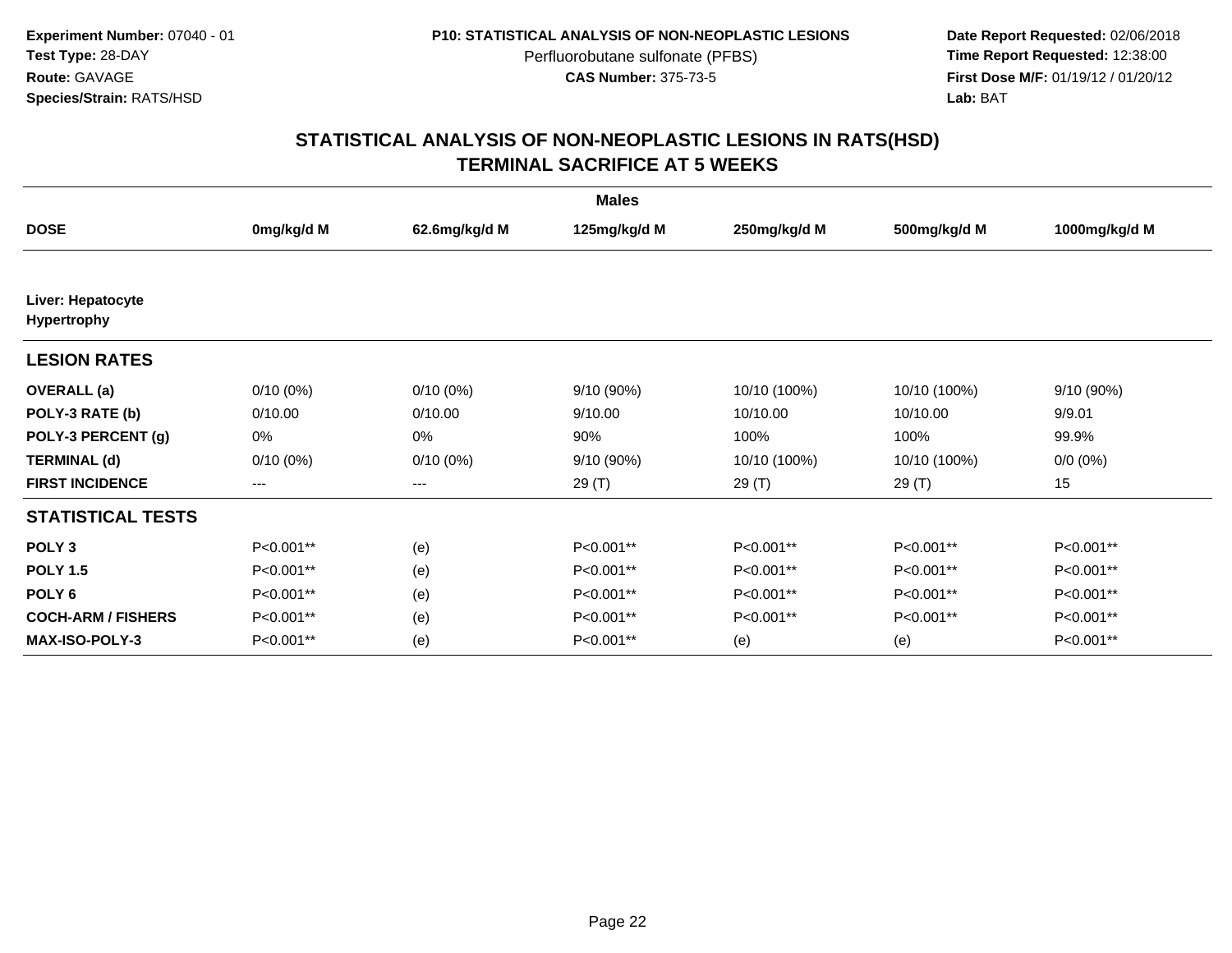**Date Report Requested:** 02/06/2018 **First Dose M/F:** 01/19/12 / 01/20/12<br>**Lab:** BAT **Lab:** BAT

| <b>Males</b>                |            |               |              |              |              |                        |  |  |
|-----------------------------|------------|---------------|--------------|--------------|--------------|------------------------|--|--|
| <b>DOSE</b>                 | 0mg/kg/d M | 62.6mg/kg/d M | 125mg/kg/d M | 250mg/kg/d M | 500mg/kg/d M | 1000mg/kg/d M          |  |  |
|                             |            |               |              |              |              |                        |  |  |
| Lung<br>Erythrophagocytosis |            |               |              |              |              |                        |  |  |
| <b>LESION RATES</b>         |            |               |              |              |              |                        |  |  |
| <b>OVERALL</b> (a)          | 1/10 (10%) | $0/0(0\%)$    | $0/0 (0\%)$  | $0/0 (0\%)$  | 1/10 (10%)   | $0/10(0\%)$            |  |  |
| POLY-3 RATE (b)             | 1/10.00    | 0/0.00        | 0/0.00       | 0/0.00       | 1/10.00      | 0/3.29                 |  |  |
| POLY-3 PERCENT (g)          | 10%        | 0%            | 0%           | 0%           | 10%          | 0%                     |  |  |
| <b>TERMINAL (d)</b>         | 1/10 (10%) | $0/0 (0\%)$   | $0/0 (0\%)$  | $0/0 (0\%)$  | 1/10 (10%)   | $0/0 (0\%)$            |  |  |
| <b>FIRST INCIDENCE</b>      | 29 (T)     | $--$          | $--$         | ---          | 29 (T)       | $\qquad \qquad \cdots$ |  |  |
| <b>STATISTICAL TESTS</b>    |            |               |              |              |              |                        |  |  |
| POLY <sub>3</sub>           | (e)        | (e)           | (e)          | (e)          | $P = 0.760$  | P=0.674N               |  |  |
| <b>POLY 1.5</b>             | (e)        | (e)           | (e)          | (e)          | $P = 0.760$  | P=0.614N               |  |  |
| POLY <sub>6</sub>           | (e)        | (e)           | (e)          | (e)          | $P = 0.760$  | P=0.723N               |  |  |
| <b>COCH-ARM / FISHERS</b>   | P=0.327N   | (e)           | (e)          | (e)          | P=0.763N     | P=0.500N               |  |  |
| <b>MAX-ISO-POLY-3</b>       | (e)        | (e)           | (e)          | (e)          | $P = 1.000$  | P=0.369N               |  |  |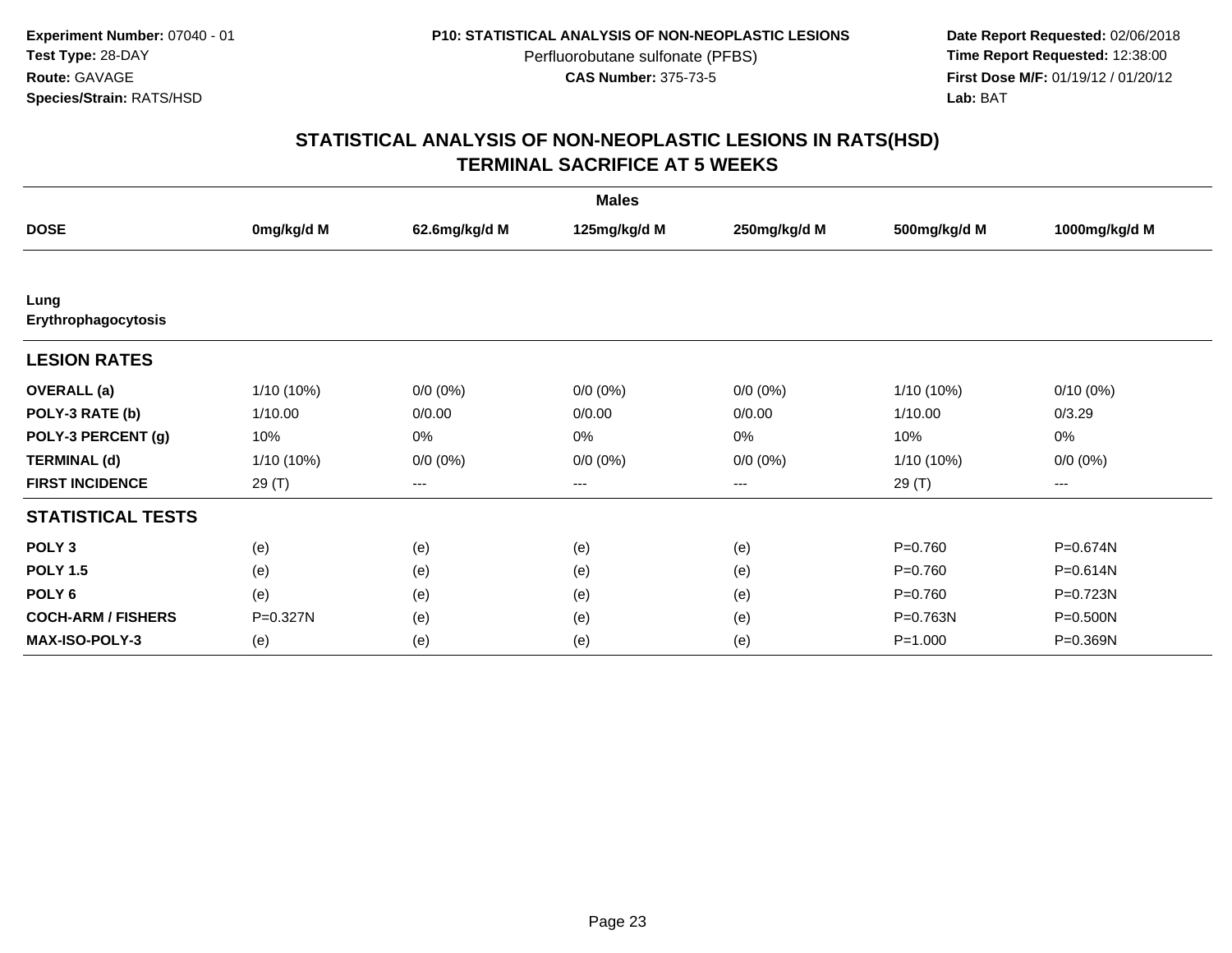**Date Report Requested:** 02/06/2018 **First Dose M/F:** 01/19/12 / 01/20/12<br>**Lab:** BAT **Lab:** BAT

| <b>Males</b>              |                        |               |                   |              |              |               |  |  |
|---------------------------|------------------------|---------------|-------------------|--------------|--------------|---------------|--|--|
| <b>DOSE</b>               | 0mg/kg/d M             | 62.6mg/kg/d M | 125mg/kg/d M      | 250mg/kg/d M | 500mg/kg/d M | 1000mg/kg/d M |  |  |
|                           |                        |               |                   |              |              |               |  |  |
| Lung<br><b>Fibrosis</b>   |                        |               |                   |              |              |               |  |  |
| <b>LESION RATES</b>       |                        |               |                   |              |              |               |  |  |
| <b>OVERALL</b> (a)        | $0/10(0\%)$            | $0/0 (0\%)$   | $0/0 (0\%)$       | $0/0 (0\%)$  | $0/10(0\%)$  | 1/10 (10%)    |  |  |
| POLY-3 RATE (b)           | 0/10.00                | 0/0.00        | 0/0.00            | 0/0.00       | 0/10.00      | 1/3.65        |  |  |
| POLY-3 PERCENT (g)        | 0%                     | 0%            | 0%                | 0%           | 0%           | 27.4%         |  |  |
| <b>TERMINAL (d)</b>       | $0/10(0\%)$            | $0/0 (0\%)$   | $0/0 (0\%)$       | $0/0 (0\%)$  | $0/10(0\%)$  | $0/0 (0\%)$   |  |  |
| <b>FIRST INCIDENCE</b>    | $\qquad \qquad \cdots$ | $---$         | $\qquad \qquad -$ | ---          | $---$        | 25            |  |  |
| <b>STATISTICAL TESTS</b>  |                        |               |                   |              |              |               |  |  |
| POLY <sub>3</sub>         | (e)                    | (e)           | (e)               | (e)          | (e)          | $P = 0.329$   |  |  |
| <b>POLY 1.5</b>           | (e)                    | (e)           | (e)               | (e)          | (e)          | $P = 0.388$   |  |  |
| POLY 6                    | (e)                    | (e)           | (e)               | (e)          | (e)          | $P = 0.278$   |  |  |
| <b>COCH-ARM / FISHERS</b> | $P=0.267$              | (e)           | (e)               | (e)          | (e)          | $P = 0.500$   |  |  |
| <b>MAX-ISO-POLY-3</b>     | (e)                    | (e)           | (e)               | (e)          | (e)          | $P = 0.145$   |  |  |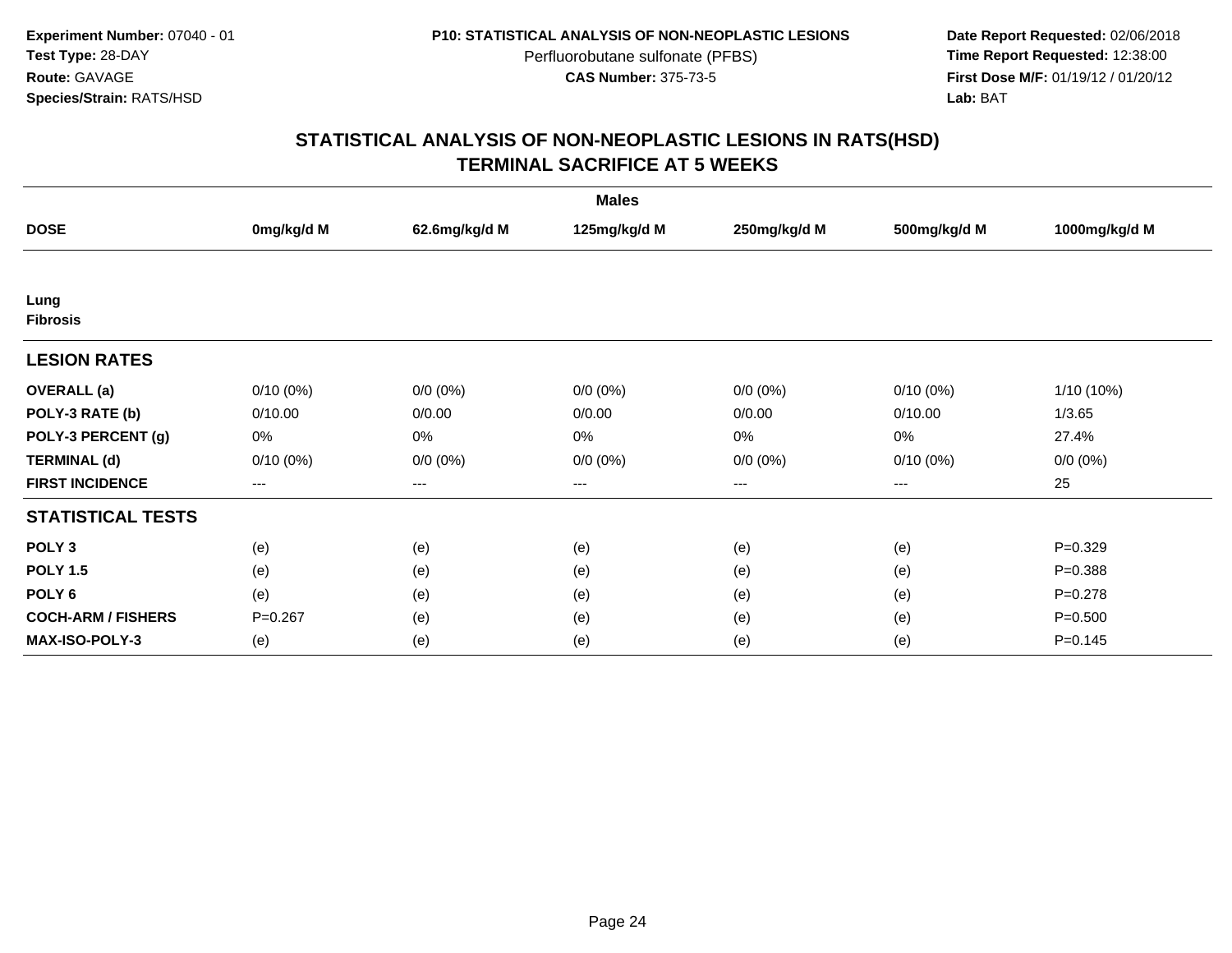**Date Report Requested:** 02/06/2018 **First Dose M/F:** 01/19/12 / 01/20/12<br>**Lab:** BAT **Lab:** BAT

| <b>Males</b>              |             |                        |              |              |              |               |  |  |
|---------------------------|-------------|------------------------|--------------|--------------|--------------|---------------|--|--|
| <b>DOSE</b>               | 0mg/kg/d M  | 62.6mg/kg/d M          | 125mg/kg/d M | 250mg/kg/d M | 500mg/kg/d M | 1000mg/kg/d M |  |  |
|                           |             |                        |              |              |              |               |  |  |
| Lung<br>Hemorrhage        |             |                        |              |              |              |               |  |  |
| <b>LESION RATES</b>       |             |                        |              |              |              |               |  |  |
| <b>OVERALL</b> (a)        | $0/10(0\%)$ | $0/0 (0\%)$            | $0/0 (0\%)$  | $0/0 (0\%)$  | $0/10(0\%)$  | 2/10(20%)     |  |  |
| POLY-3 RATE (b)           | 0/10.00     | 0/0.00                 | 0/0.00       | 0/0.00       | 0/10.00      | 2/4.64        |  |  |
| POLY-3 PERCENT (g)        | 0%          | $0\%$                  | 0%           | 0%           | 0%           | 43.1%         |  |  |
| <b>TERMINAL (d)</b>       | $0/10(0\%)$ | $0/0 (0\%)$            | $0/0 (0\%)$  | $0/0 (0\%)$  | $0/10(0\%)$  | $0/0 (0\%)$   |  |  |
| <b>FIRST INCIDENCE</b>    | $--$        | $\qquad \qquad \cdots$ | $---$        | ---          | ---          | 6             |  |  |
| <b>STATISTICAL TESTS</b>  |             |                        |              |              |              |               |  |  |
| POLY <sub>3</sub>         | (e)         | (e)                    | (e)          | (e)          | (e)          | $P = 0.090$   |  |  |
| <b>POLY 1.5</b>           | (e)         | (e)                    | (e)          | (e)          | (e)          | $P = 0.134$   |  |  |
| POLY <sub>6</sub>         | (e)         | (e)                    | (e)          | (e)          | (e)          | $P=0.059$     |  |  |
| <b>COCH-ARM / FISHERS</b> | $P=0.089$   | (e)                    | (e)          | (e)          | (e)          | $P = 0.237$   |  |  |
| MAX-ISO-POLY-3            | (e)         | (e)                    | (e)          | (e)          | (e)          | P=0.049*      |  |  |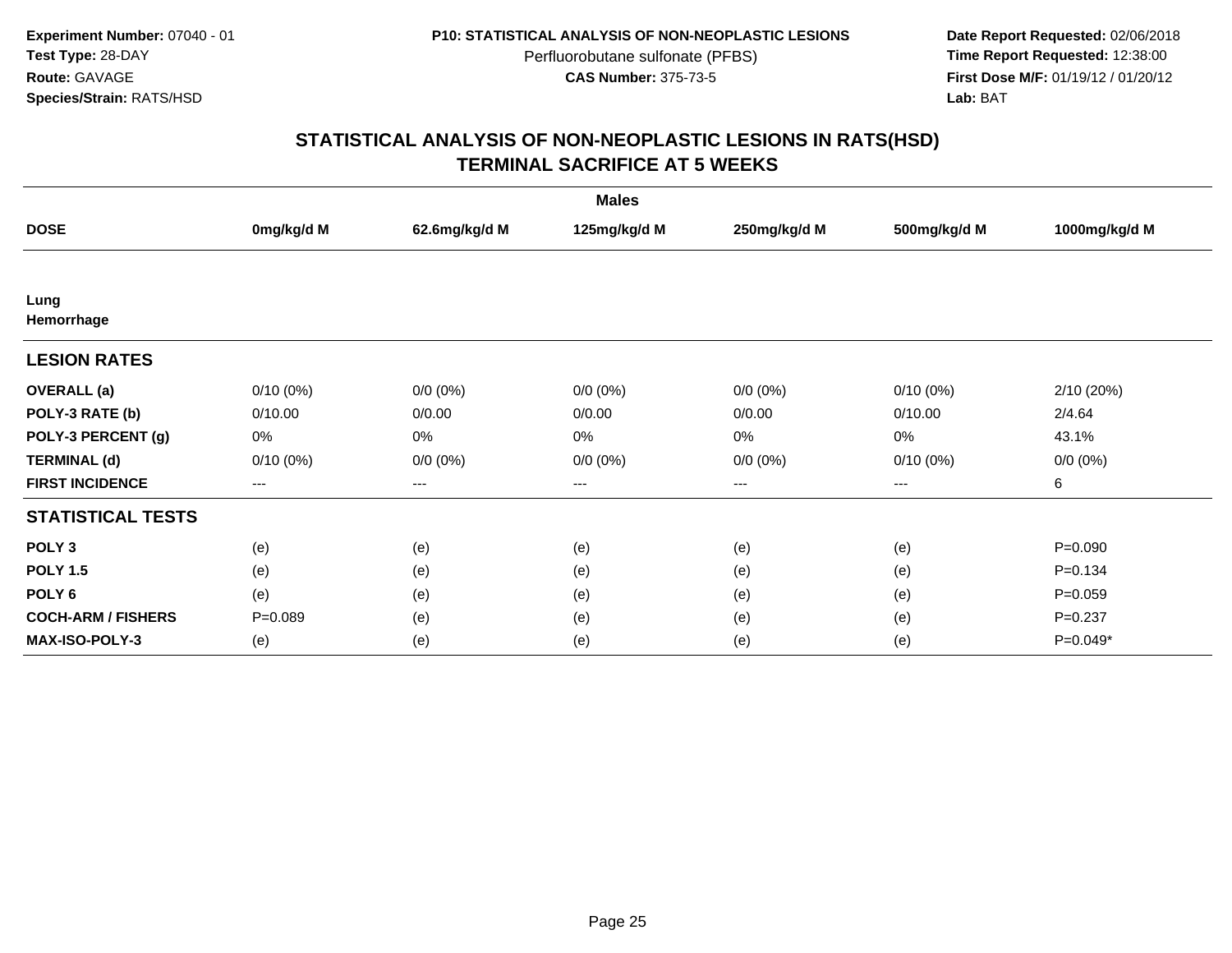**Date Report Requested:** 02/06/2018 **First Dose M/F:** 01/19/12 / 01/20/12<br>**Lab:** BAT **Lab:** BAT

| <b>Males</b>                                    |             |                        |              |              |              |               |  |  |
|-------------------------------------------------|-------------|------------------------|--------------|--------------|--------------|---------------|--|--|
| <b>DOSE</b>                                     | 0mg/kg/d M  | 62.6mg/kg/d M          | 125mg/kg/d M | 250mg/kg/d M | 500mg/kg/d M | 1000mg/kg/d M |  |  |
|                                                 |             |                        |              |              |              |               |  |  |
| Lung<br><b>Infiltration Cellular Histiocyte</b> |             |                        |              |              |              |               |  |  |
| <b>LESION RATES</b>                             |             |                        |              |              |              |               |  |  |
| <b>OVERALL</b> (a)                              | $0/10(0\%)$ | $0/0 (0\%)$            | $0/0 (0\%)$  | $0/0 (0\%)$  | 1/10 (10%)   | $0/10(0\%)$   |  |  |
| POLY-3 RATE (b)                                 | 0/10.00     | 0/0.00                 | 0/0.00       | 0/0.00       | 1/10.00      | 0/3.29        |  |  |
| POLY-3 PERCENT (g)                              | 0%          | 0%                     | 0%           | 0%           | 10%          | 0%            |  |  |
| <b>TERMINAL (d)</b>                             | $0/10(0\%)$ | $0/0 (0\%)$            | $0/0 (0\%)$  | $0/0 (0\%)$  | $1/10(10\%)$ | $0/0 (0\%)$   |  |  |
| <b>FIRST INCIDENCE</b>                          | $---$       | $\qquad \qquad \cdots$ | ---          | ---          | 29 (T)       | ---           |  |  |
| <b>STATISTICAL TESTS</b>                        |             |                        |              |              |              |               |  |  |
| POLY <sub>3</sub>                               | (e)         | (e)                    | (e)          | (e)          | $P = 0.500$  | (e)           |  |  |
| <b>POLY 1.5</b>                                 | (e)         | (e)                    | (e)          | (e)          | $P = 0.500$  | (e)           |  |  |
| POLY <sub>6</sub>                               | (e)         | (e)                    | (e)          | (e)          | $P = 0.500$  | (e)           |  |  |
| <b>COCH-ARM / FISHERS</b>                       | $P = 0.733$ | (e)                    | (e)          | (e)          | $P = 0.500$  | (e)           |  |  |
| <b>MAX-ISO-POLY-3</b>                           | (e)         | (e)                    | (e)          | (e)          | $P = 0.158$  | (e)           |  |  |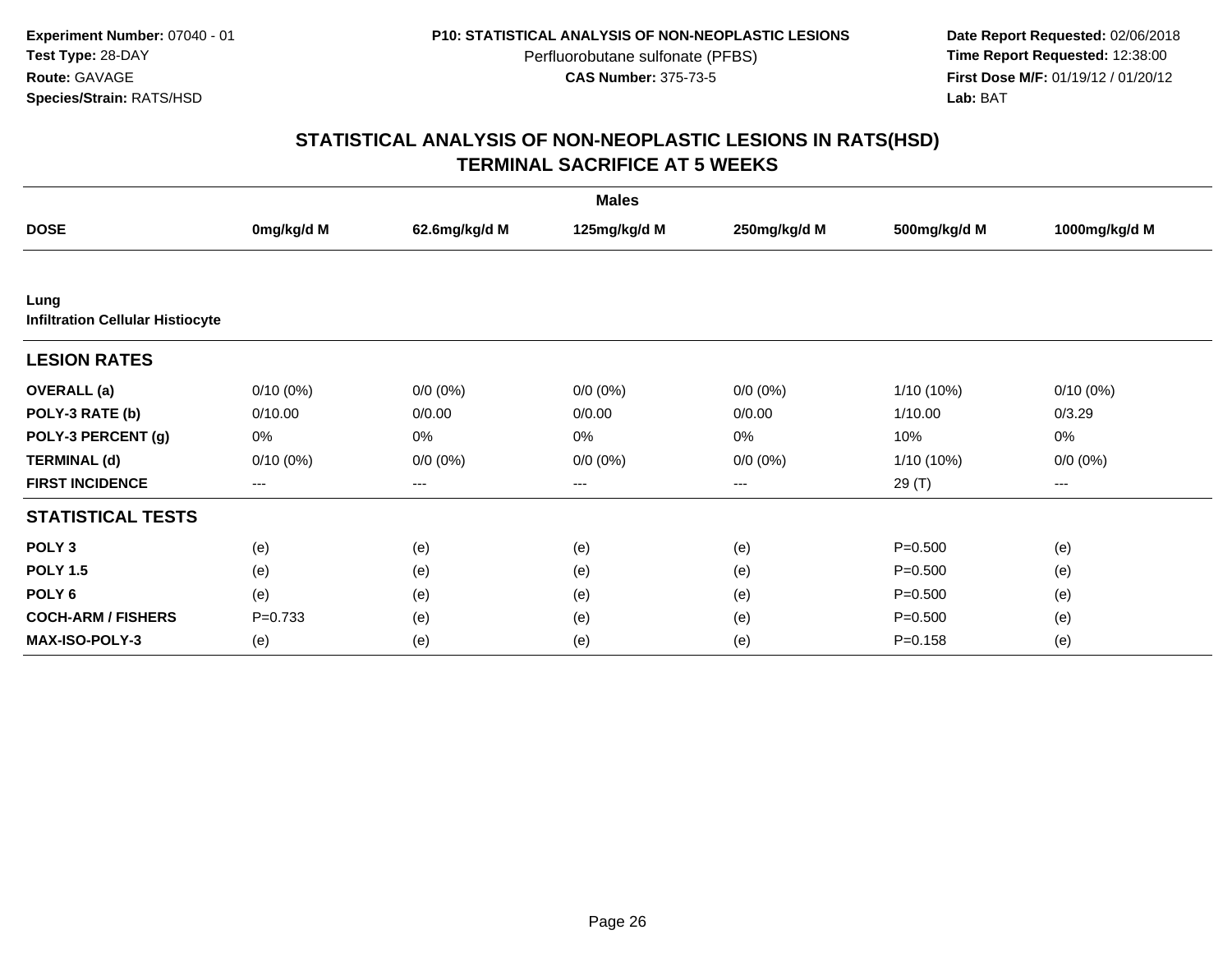**Date Report Requested:** 02/06/2018 **First Dose M/F:** 01/19/12 / 01/20/12<br>**Lab:** BAT **Lab:** BAT

|                                                |            |                        | <b>Males</b> |              |              |               |
|------------------------------------------------|------------|------------------------|--------------|--------------|--------------|---------------|
| <b>DOSE</b>                                    | 0mg/kg/d M | 62.6mg/kg/d M          | 125mg/kg/d M | 250mg/kg/d M | 500mg/kg/d M | 1000mg/kg/d M |
|                                                |            |                        |              |              |              |               |
| Lung<br>Infiltration Cellular Mononuclear Cell |            |                        |              |              |              |               |
| <b>LESION RATES</b>                            |            |                        |              |              |              |               |
| <b>OVERALL</b> (a)                             | 1/10 (10%) | $0/0(0\%)$             | $0/0 (0\%)$  | $0/0 (0\%)$  | 1/10 (10%)   | $0/10(0\%)$   |
| POLY-3 RATE (b)                                | 1/10.00    | 0/0.00                 | 0/0.00       | 0/0.00       | 1/10.00      | 0/3.29        |
| POLY-3 PERCENT (g)                             | 10%        | 0%                     | 0%           | 0%           | 10%          | 0%            |
| <b>TERMINAL (d)</b>                            | 1/10 (10%) | $0/0 (0\%)$            | $0/0 (0\%)$  | $0/0 (0\%)$  | 1/10 (10%)   | $0/0 (0\%)$   |
| <b>FIRST INCIDENCE</b>                         | 29 (T)     | $\qquad \qquad \cdots$ | ---          | ---          | 29 (T)       | $\cdots$      |
| <b>STATISTICAL TESTS</b>                       |            |                        |              |              |              |               |
| POLY <sub>3</sub>                              | (e)        | (e)                    | (e)          | (e)          | $P = 0.760$  | P=0.674N      |
| <b>POLY 1.5</b>                                | (e)        | (e)                    | (e)          | (e)          | $P = 0.760$  | P=0.614N      |
| POLY <sub>6</sub>                              | (e)        | (e)                    | (e)          | (e)          | $P = 0.760$  | P=0.723N      |
| <b>COCH-ARM / FISHERS</b>                      | P=0.327N   | (e)                    | (e)          | (e)          | P=0.763N     | P=0.500N      |
| <b>MAX-ISO-POLY-3</b>                          | (e)        | (e)                    | (e)          | (e)          | $P = 1.000$  | P=0.369N      |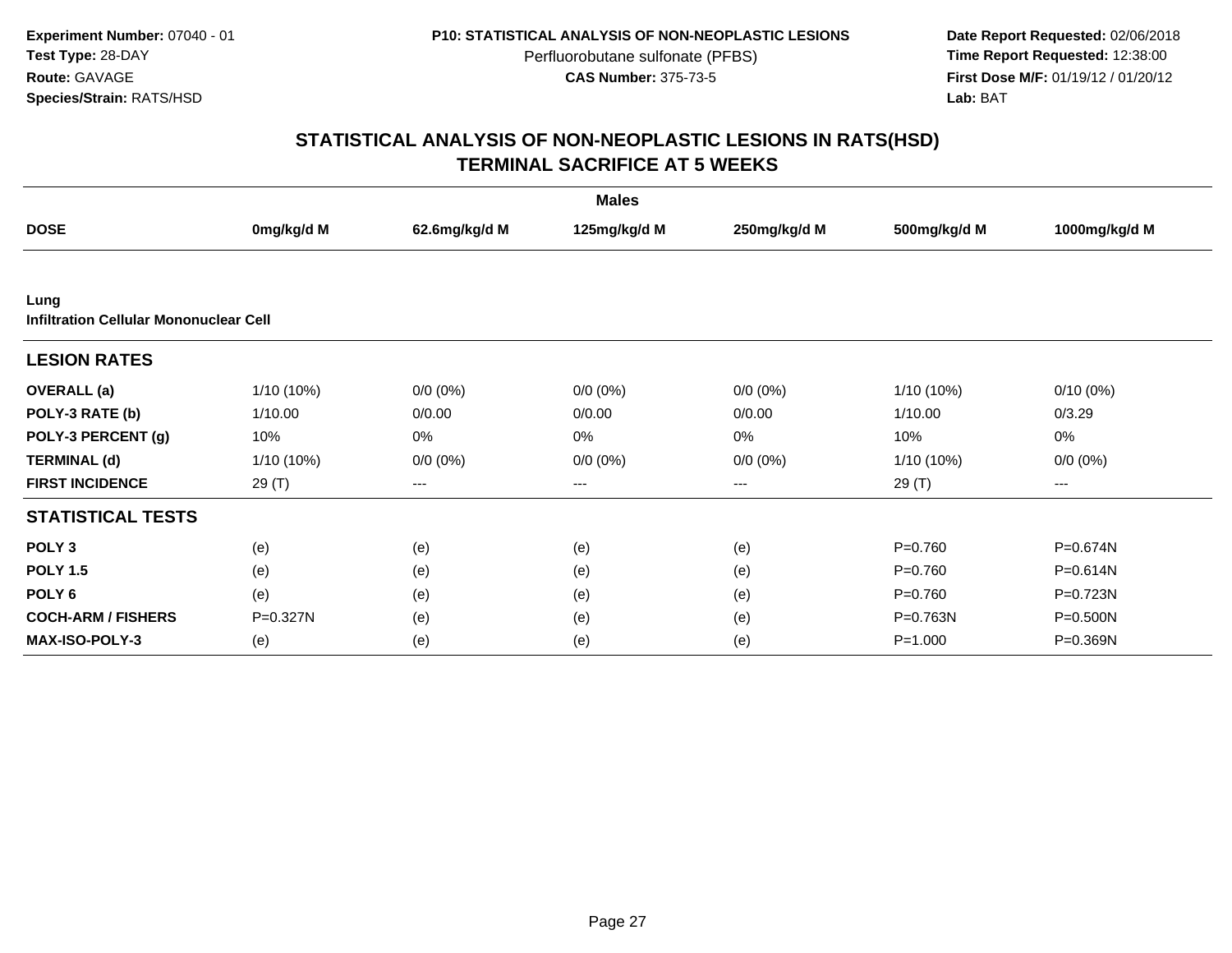**Date Report Requested:** 02/06/2018 **First Dose M/F:** 01/19/12 / 01/20/12<br>**Lab:** BAT **Lab:** BAT

| <b>Males</b>                        |             |                        |              |              |              |               |  |  |
|-------------------------------------|-------------|------------------------|--------------|--------------|--------------|---------------|--|--|
| <b>DOSE</b>                         | 0mg/kg/d M  | 62.6mg/kg/d M          | 125mg/kg/d M | 250mg/kg/d M | 500mg/kg/d M | 1000mg/kg/d M |  |  |
|                                     |             |                        |              |              |              |               |  |  |
| Lung<br><b>Inflammation Chronic</b> |             |                        |              |              |              |               |  |  |
| <b>LESION RATES</b>                 |             |                        |              |              |              |               |  |  |
| <b>OVERALL</b> (a)                  | 1/10 (10%)  | $0/0 (0\%)$            | $0/0 (0\%)$  | $0/0 (0\%)$  | $0/10(0\%)$  | 1/10 (10%)    |  |  |
| POLY-3 RATE (b)                     | 1/10.00     | 0/0.00                 | 0/0.00       | 0/0.00       | 0/10.00      | 1/3.65        |  |  |
| POLY-3 PERCENT (g)                  | 10%         | 0%                     | 0%           | 0%           | 0%           | 27.4%         |  |  |
| <b>TERMINAL (d)</b>                 | 1/10 (10%)  | $0/0 (0\%)$            | $0/0 (0\%)$  | $0/0 (0\%)$  | $0/10(0\%)$  | $0/0 (0\%)$   |  |  |
| <b>FIRST INCIDENCE</b>              | 29 (T)      | $\qquad \qquad \cdots$ | $---$        | ---          | $\cdots$     | 25            |  |  |
| <b>STATISTICAL TESTS</b>            |             |                        |              |              |              |               |  |  |
| POLY <sub>3</sub>                   | (e)         | (e)                    | (e)          | (e)          | $P = 0.500N$ | $P = 0.519$   |  |  |
| <b>POLY 1.5</b>                     | (e)         | (e)                    | (e)          | (e)          | $P = 0.500N$ | $P = 0.618$   |  |  |
| POLY <sub>6</sub>                   | (e)         | (e)                    | (e)          | (e)          | P=0.500N     | $P=0.423$     |  |  |
| <b>COCH-ARM / FISHERS</b>           | $P = 0.673$ | (e)                    | (e)          | (e)          | P=0.500N     | P=0.763N      |  |  |
| <b>MAX-ISO-POLY-3</b>               | (e)         | (e)                    | (e)          | (e)          | P=0.158N     | $P = 0.317$   |  |  |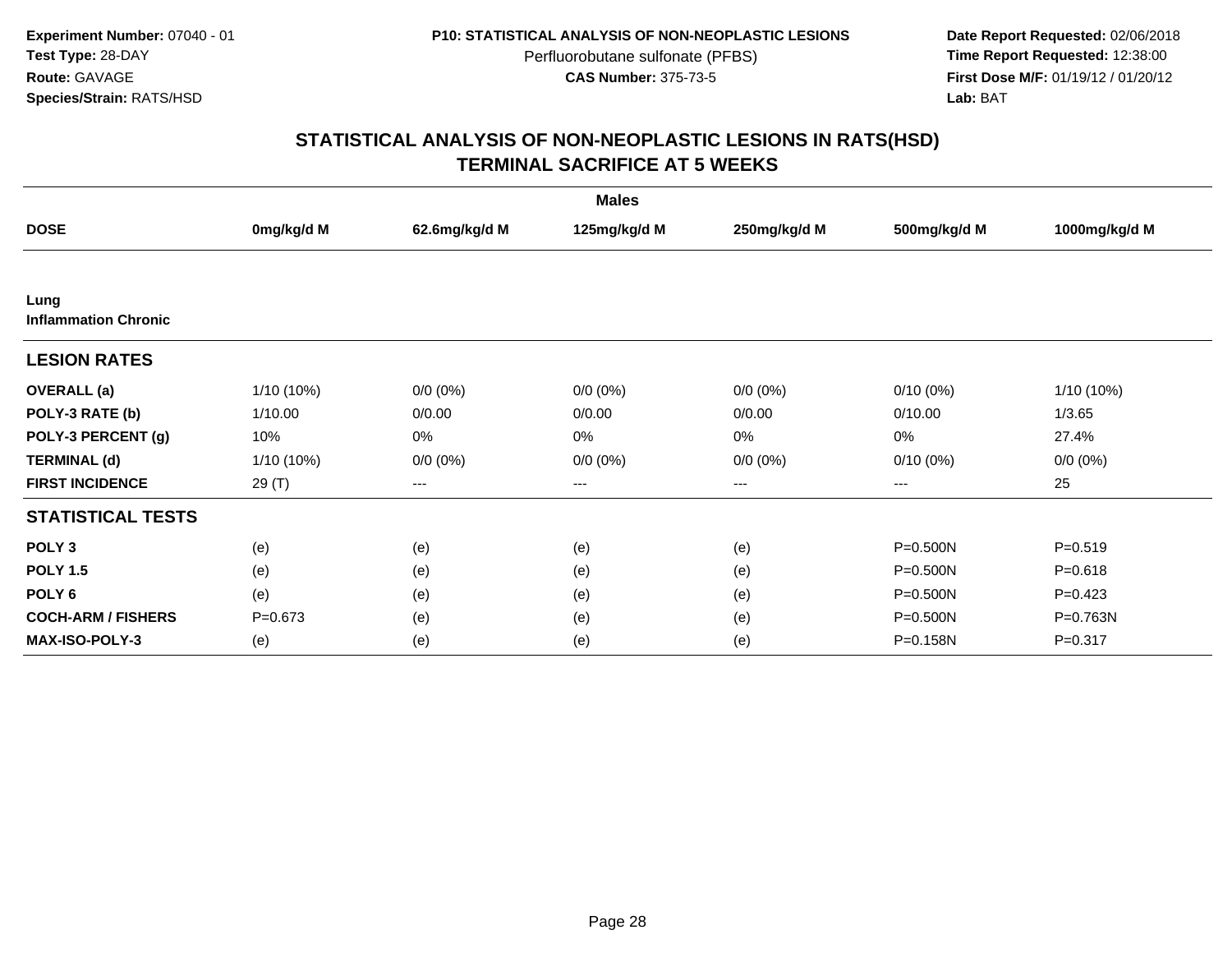**Date Report Requested:** 02/06/2018 **First Dose M/F:** 01/19/12 / 01/20/12<br>**Lab:** BAT **Lab:** BAT

|                                          |                        |               | <b>Males</b> |              |              |               |
|------------------------------------------|------------------------|---------------|--------------|--------------|--------------|---------------|
| <b>DOSE</b>                              | 0mg/kg/d M             | 62.6mg/kg/d M | 125mg/kg/d M | 250mg/kg/d M | 500mg/kg/d M | 1000mg/kg/d M |
|                                          |                        |               |              |              |              |               |
| Lung: Alveolar Epithelium<br>Hyperplasia |                        |               |              |              |              |               |
| <b>LESION RATES</b>                      |                        |               |              |              |              |               |
| <b>OVERALL</b> (a)                       | $0/10(0\%)$            | $0/0 (0\%)$   | $0/0 (0\%)$  | $0/0 (0\%)$  | $1/10(10\%)$ | $1/10(10\%)$  |
| POLY-3 RATE (b)                          | 0/10.00                | 0/0.00        | 0/0.00       | 0/0.00       | 1/10.00      | 1/3.65        |
| POLY-3 PERCENT (g)                       | 0%                     | 0%            | 0%           | 0%           | 10%          | 27.4%         |
| <b>TERMINAL (d)</b>                      | $0/10(0\%)$            | $0/0 (0\%)$   | $0/0 (0\%)$  | $0/0 (0\%)$  | $1/10(10\%)$ | $0/0 (0\%)$   |
| <b>FIRST INCIDENCE</b>                   | $\qquad \qquad \cdots$ | ---           | ---          | $--$         | 29 (T)       | 25            |
| <b>STATISTICAL TESTS</b>                 |                        |               |              |              |              |               |
| POLY <sub>3</sub>                        | (e)                    | (e)           | (e)          | (e)          | $P = 0.500$  | $P=0.329$     |
| <b>POLY 1.5</b>                          | (e)                    | (e)           | (e)          | (e)          | $P = 0.500$  | $P = 0.388$   |
| POLY <sub>6</sub>                        | (e)                    | (e)           | (e)          | (e)          | $P = 0.500$  | $P=0.278$     |
| <b>COCH-ARM / FISHERS</b>                | $P=0.327$              | (e)           | (e)          | (e)          | $P = 0.500$  | $P = 0.500$   |
| <b>MAX-ISO-POLY-3</b>                    | (e)                    | (e)           | (e)          | (e)          | $P = 0.158$  | $P = 0.145$   |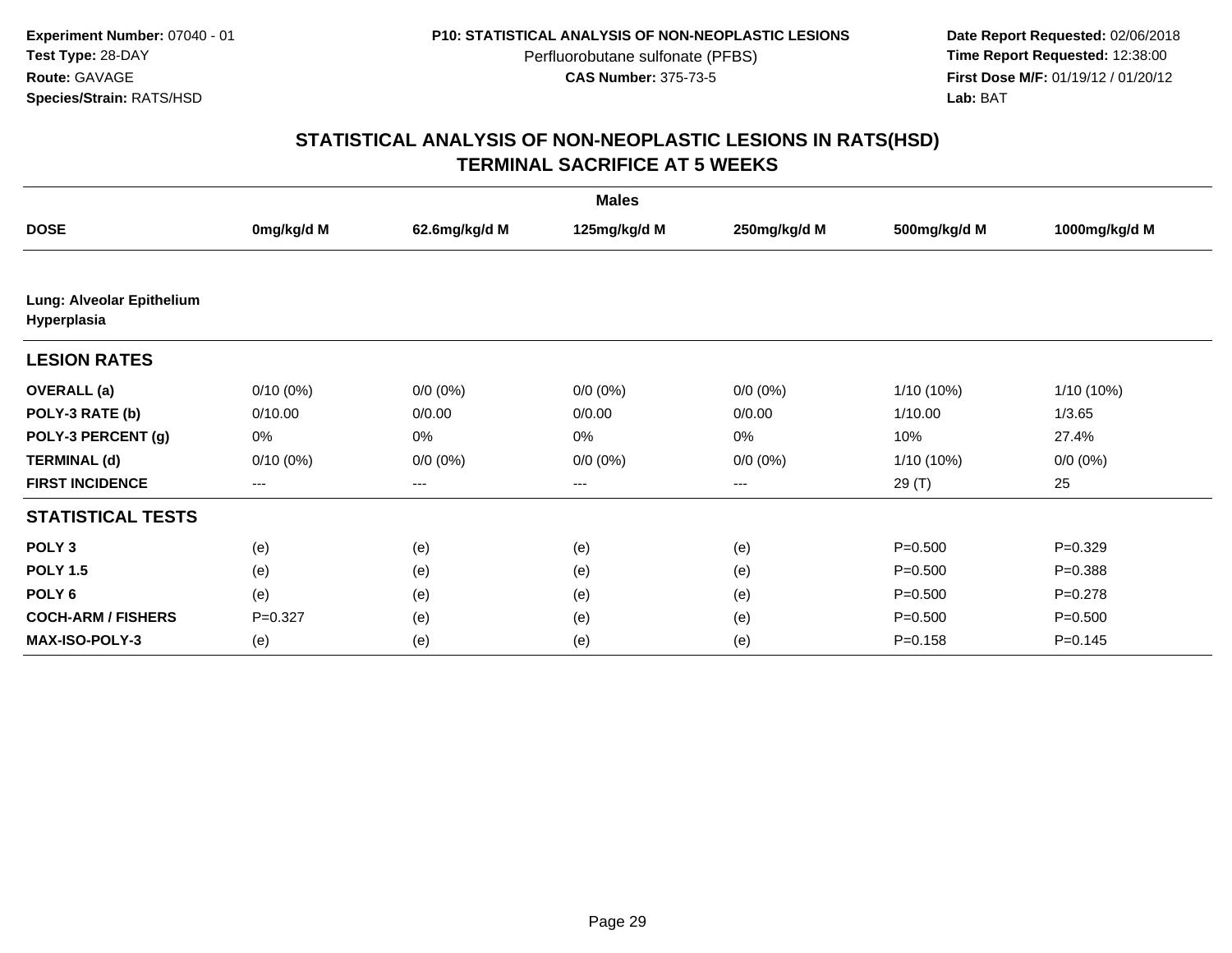**Date Report Requested:** 02/06/2018 **First Dose M/F:** 01/19/12 / 01/20/12<br>**Lab:** BAT **Lab:** BAT

|                                                 |                   |               | <b>Males</b> |                   |              |               |
|-------------------------------------------------|-------------------|---------------|--------------|-------------------|--------------|---------------|
| <b>DOSE</b>                                     | 0mg/kg/d M        | 62.6mg/kg/d M | 125mg/kg/d M | 250mg/kg/d M      | 500mg/kg/d M | 1000mg/kg/d M |
|                                                 |                   |               |              |                   |              |               |
| Lung: Perivascular<br><b>Inflammation Acute</b> |                   |               |              |                   |              |               |
| <b>LESION RATES</b>                             |                   |               |              |                   |              |               |
| <b>OVERALL</b> (a)                              | $0/10(0\%)$       | $0/0 (0\%)$   | $0/0 (0\%)$  | $0/0 (0\%)$       | $0/10(0\%)$  | $1/10(10\%)$  |
| POLY-3 RATE (b)                                 | 0/10.00           | 0/0.00        | 0/0.00       | 0/0.00            | 0/10.00      | 1/4.29        |
| POLY-3 PERCENT (g)                              | 0%                | 0%            | 0%           | 0%                | 0%           | 23.3%         |
| <b>TERMINAL (d)</b>                             | $0/10(0\%)$       | $0/0 (0\%)$   | $0/0 (0\%)$  | $0/0 (0\%)$       | $0/10(0\%)$  | $0/0 (0\%)$   |
| <b>FIRST INCIDENCE</b>                          | $\qquad \qquad -$ | ---           | ---          | $\qquad \qquad -$ | $---$        | 6             |
| <b>STATISTICAL TESTS</b>                        |                   |               |              |                   |              |               |
| POLY <sub>3</sub>                               | (e)               | (e)           | (e)          | (e)               | (e)          | $P = 0.349$   |
| <b>POLY 1.5</b>                                 | (e)               | (e)           | (e)          | (e)               | (e)          | $P=0.409$     |
| POLY <sub>6</sub>                               | (e)               | (e)           | (e)          | (e)               | (e)          | $P=0.291$     |
| <b>COCH-ARM / FISHERS</b>                       | $P = 0.267$       | (e)           | (e)          | (e)               | (e)          | $P = 0.500$   |
| <b>MAX-ISO-POLY-3</b>                           | (e)               | (e)           | (e)          | (e)               | (e)          | $P = 0.147$   |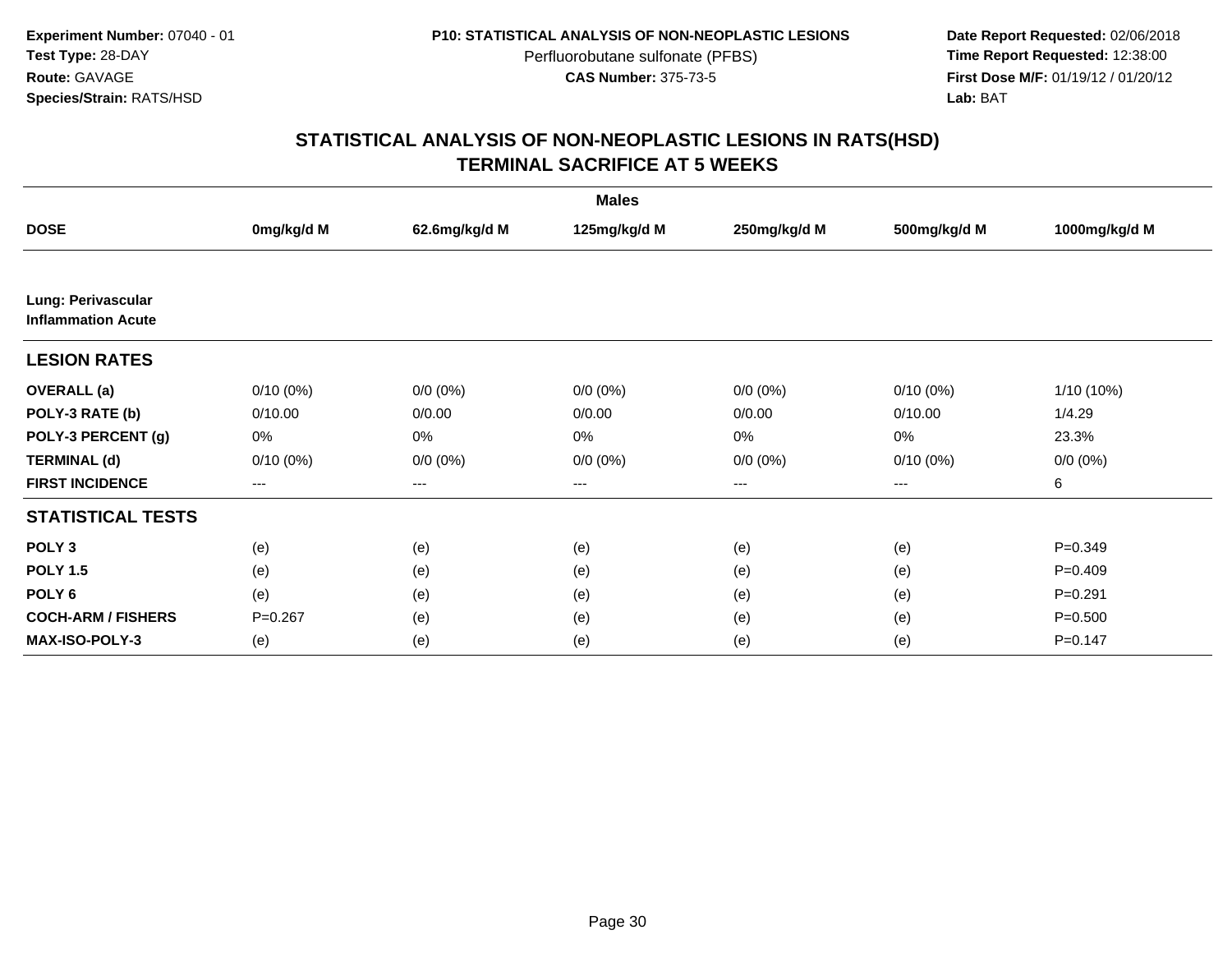**Date Report Requested:** 02/06/2018 **First Dose M/F:** 01/19/12 / 01/20/12<br>**Lab:** BAT **Lab:** BAT

|                                                    |                        |               | <b>Males</b>      |              |                   |               |
|----------------------------------------------------|------------------------|---------------|-------------------|--------------|-------------------|---------------|
| <b>DOSE</b>                                        | 0mg/kg/d M             | 62.6mg/kg/d M | 125mg/kg/d M      | 250mg/kg/d M | 500mg/kg/d M      | 1000mg/kg/d M |
|                                                    |                        |               |                   |              |                   |               |
| Lymph Node, Mandibular<br><b>Necrosis Lymphoid</b> |                        |               |                   |              |                   |               |
| <b>LESION RATES</b>                                |                        |               |                   |              |                   |               |
| <b>OVERALL</b> (a)                                 | $0/10(0\%)$            | $0/0 (0\%)$   | $0/0 (0\%)$       | $0/0 (0\%)$  | $0/10(0\%)$       | $0/10(0\%)$   |
| POLY-3 RATE (b)                                    | 0/10.00                | 0/0.00        | 0/0.00            | 0/0.00       | 0/10.00           | 0/3.29        |
| POLY-3 PERCENT (g)                                 | 0%                     | 0%            | 0%                | 0%           | 0%                | 0%            |
| <b>TERMINAL (d)</b>                                | $0/10(0\%)$            | $0/0 (0\%)$   | $0/0 (0\%)$       | $0/0 (0\%)$  | $0/10(0\%)$       | $0/0 (0\%)$   |
| <b>FIRST INCIDENCE</b>                             | $\qquad \qquad \cdots$ | $---$         | $\qquad \qquad -$ | $--$         | $\qquad \qquad -$ | ---           |
| <b>STATISTICAL TESTS</b>                           |                        |               |                   |              |                   |               |
| POLY <sub>3</sub>                                  | (n)                    | (n)           | (n)               | (n)          | (n)               | (n)           |
| <b>POLY 1.5</b>                                    | (n)                    | (n)           | (n)               | (n)          | (n)               | (n)           |
| POLY <sub>6</sub>                                  | (n)                    | (n)           | (n)               | (n)          | (n)               | (n)           |
| <b>COCH-ARM / FISHERS</b>                          | (n)                    | (n)           | (n)               | (n)          | (n)               | (n)           |
| <b>MAX-ISO-POLY-3</b>                              | (n)                    | (n)           | (n)               | (n)          | (n)               | (n)           |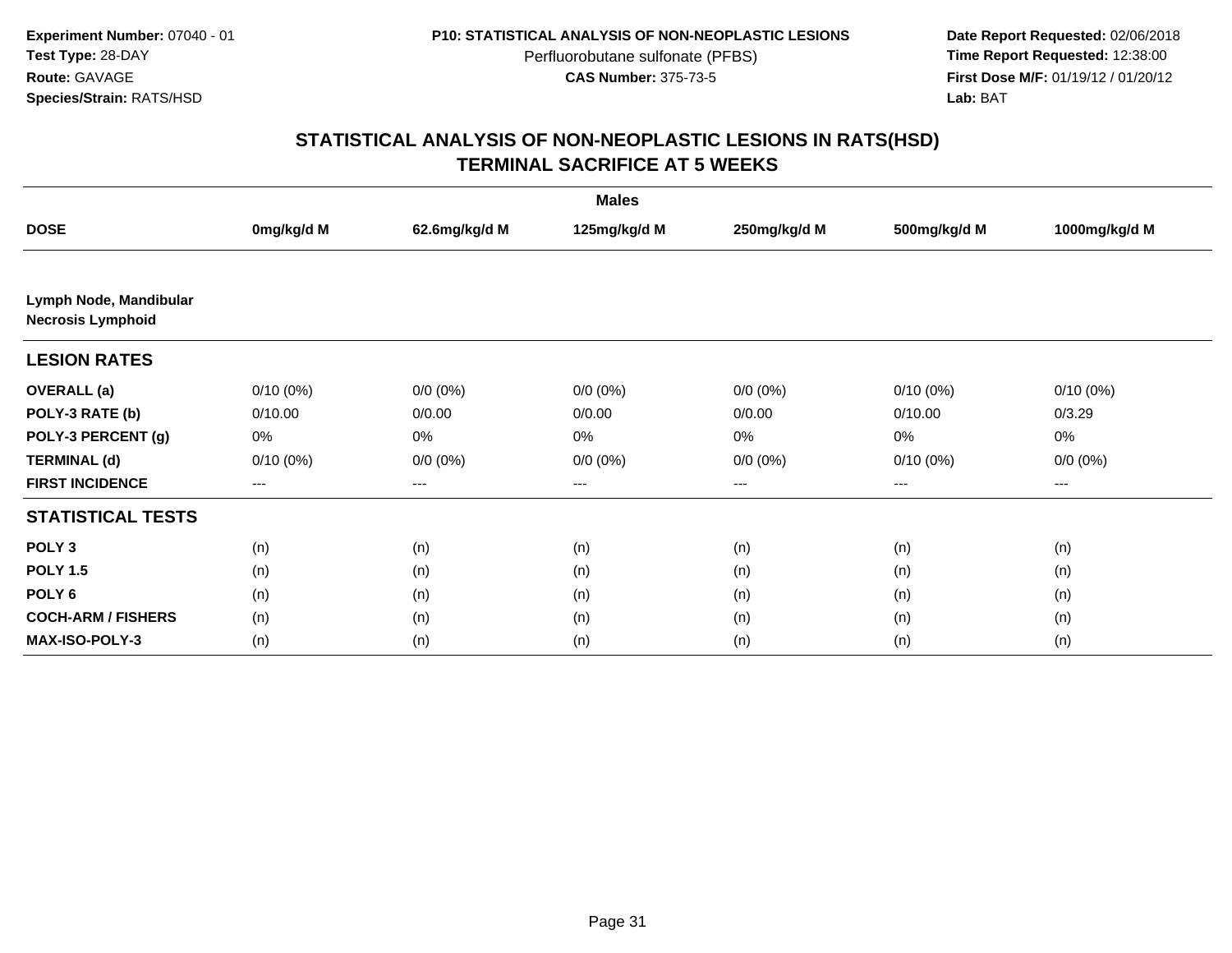**Date Report Requested:** 02/06/2018 **First Dose M/F:** 01/19/12 / 01/20/12<br>**Lab:** BAT **Lab:** BAT

|                                                          |             |               | <b>Males</b> |              |              |               |
|----------------------------------------------------------|-------------|---------------|--------------|--------------|--------------|---------------|
| <b>DOSE</b>                                              | 0mg/kg/d M  | 62.6mg/kg/d M | 125mg/kg/d M | 250mg/kg/d M | 500mg/kg/d M | 1000mg/kg/d M |
| <b>Nose: Olfactory Epithelium</b><br><b>Degeneration</b> |             |               |              |              |              |               |
| <b>LESION RATES</b>                                      |             |               |              |              |              |               |
| <b>OVERALL</b> (a)                                       | $0/10(0\%)$ | $0/10(0\%)$   | 3/10(30%)    | 7/10 (70%)   | 9/10 (90%)   | 9/10(90%)     |
| POLY-3 RATE (b)                                          | 0/10.00     | 0/10.00       | 3/10.00      | 7/10.00      | 9/10.00      | 9/9.24        |
| POLY-3 PERCENT (g)                                       | 0%          | 0%            | 30%          | 70%          | 90%          | 97.4%         |
| <b>TERMINAL (d)</b>                                      | $0/10(0\%)$ | $0/10(0\%)$   | 3/10 (30%)   | 7/10 (70%)   | 9/10 (90%)   | $0/0 (0\%)$   |
| <b>FIRST INCIDENCE</b>                                   | $--$        | $---$         | 29 (T)       | 29 (T)       | 29 (T)       | 6             |
| <b>STATISTICAL TESTS</b>                                 |             |               |              |              |              |               |
| POLY <sub>3</sub>                                        | P<0.001**   | (e)           | $P=0.095$    | P<0.001**    | P<0.001**    | P<0.001**     |
| <b>POLY 1.5</b>                                          | P<0.001**   | (e)           | $P = 0.095$  | P<0.001**    | P<0.001**    | P<0.001**     |
| POLY <sub>6</sub>                                        | P<0.001**   | (e)           | $P=0.095$    | P<0.001**    | P<0.001**    | P<0.001**     |
| <b>COCH-ARM / FISHERS</b>                                | P<0.001**   | (e)           | $P=0.105$    | $P=0.002**$  | P<0.001**    | P<0.001**     |
| <b>MAX-ISO-POLY-3</b>                                    | P<0.001**   | (e)           | P=0.025*     | P<0.001**    | P<0.001**    | P<0.001**     |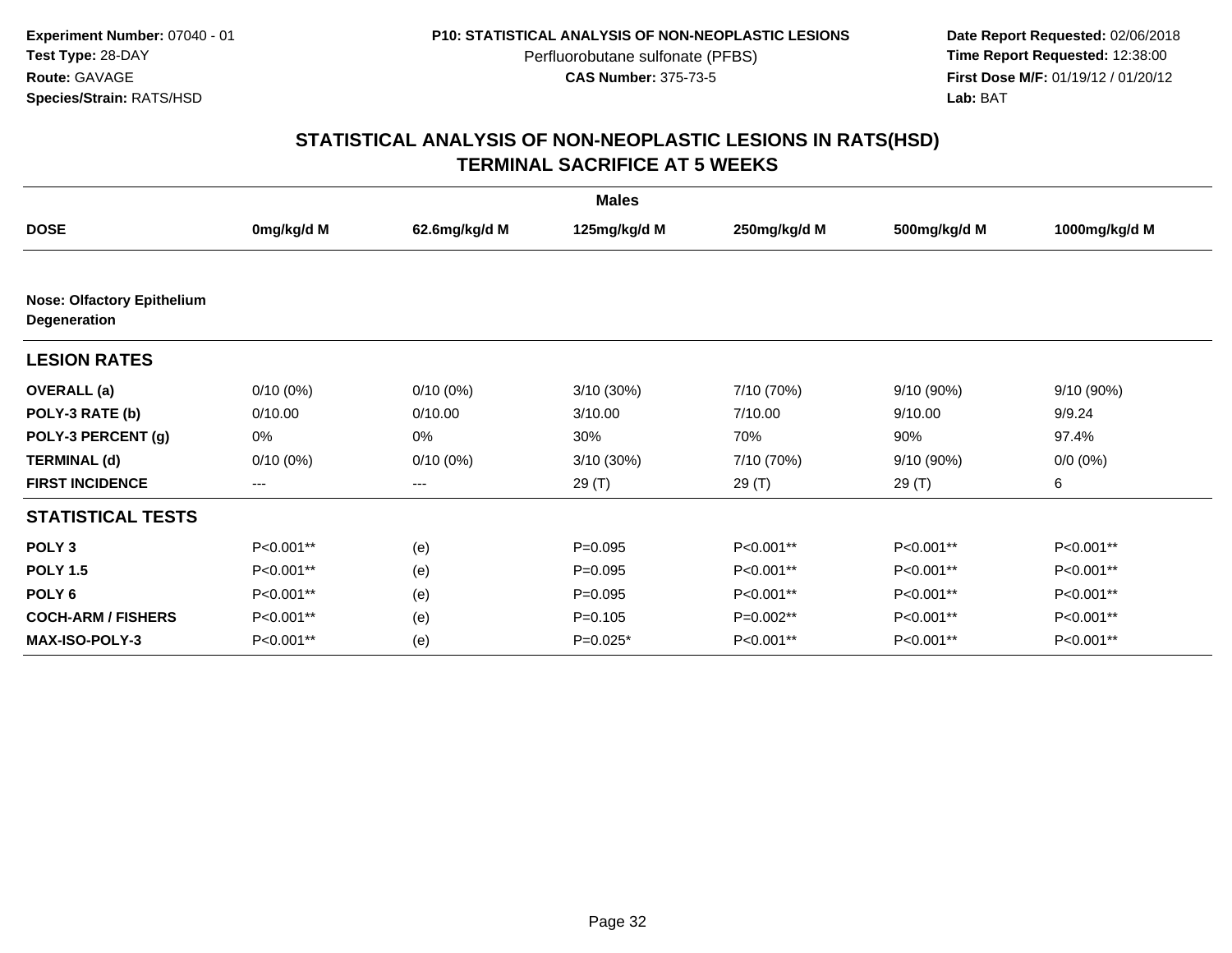**Date Report Requested:** 02/06/2018 **First Dose M/F:** 01/19/12 / 01/20/12<br>**Lab:** BAT **Lab:** BAT

|                                                  |             |               | <b>Males</b> |              |              |               |
|--------------------------------------------------|-------------|---------------|--------------|--------------|--------------|---------------|
| <b>DOSE</b>                                      | 0mg/kg/d M  | 62.6mg/kg/d M | 125mg/kg/d M | 250mg/kg/d M | 500mg/kg/d M | 1000mg/kg/d M |
| <b>Nose: Olfactory Epithelium</b><br>Hyperplasia |             |               |              |              |              |               |
| <b>LESION RATES</b>                              |             |               |              |              |              |               |
| <b>OVERALL</b> (a)                               | $0/10(0\%)$ | $0/10(0\%)$   | 2/10(20%)    | 5/10 (50%)   | 9/10 (90%)   | 5/10 (50%)    |
| POLY-3 RATE (b)                                  | 0/10.00     | 0/10.00       | 2/10.00      | 5/10.00      | 9/10.00      | 5/6.93        |
| POLY-3 PERCENT (g)                               | 0%          | 0%            | 20%          | 50%          | 90%          | 72.2%         |
| <b>TERMINAL (d)</b>                              | $0/10(0\%)$ | $0/10(0\%)$   | 2/10 (20%)   | 5/10 (50%)   | 9/10 (90%)   | $0/0 (0\%)$   |
| <b>FIRST INCIDENCE</b>                           | $--$        | $---$         | 29 (T)       | 29 (T)       | 29 (T)       | 6             |
| <b>STATISTICAL TESTS</b>                         |             |               |              |              |              |               |
| POLY <sub>3</sub>                                | P<0.001**   | (e)           | $P=0.227$    | P=0.008**    | P<0.001**    | P<0.001**     |
| <b>POLY 1.5</b>                                  | P<0.001**   | (e)           | $P=0.227$    | $P=0.008**$  | P<0.001**    | P<0.001**     |
| POLY <sub>6</sub>                                | P<0.001**   | (e)           | $P=0.227$    | P=0.008**    | P<0.001**    | P<0.001**     |
| <b>COCH-ARM / FISHERS</b>                        | P<0.001**   | (e)           | $P=0.237$    | $P=0.016*$   | P<0.001**    | $P=0.016*$    |
| <b>MAX-ISO-POLY-3</b>                            | P<0.001**   | (e)           | $P = 0.066$  | P<0.001**    | P<0.001**    | P<0.001**     |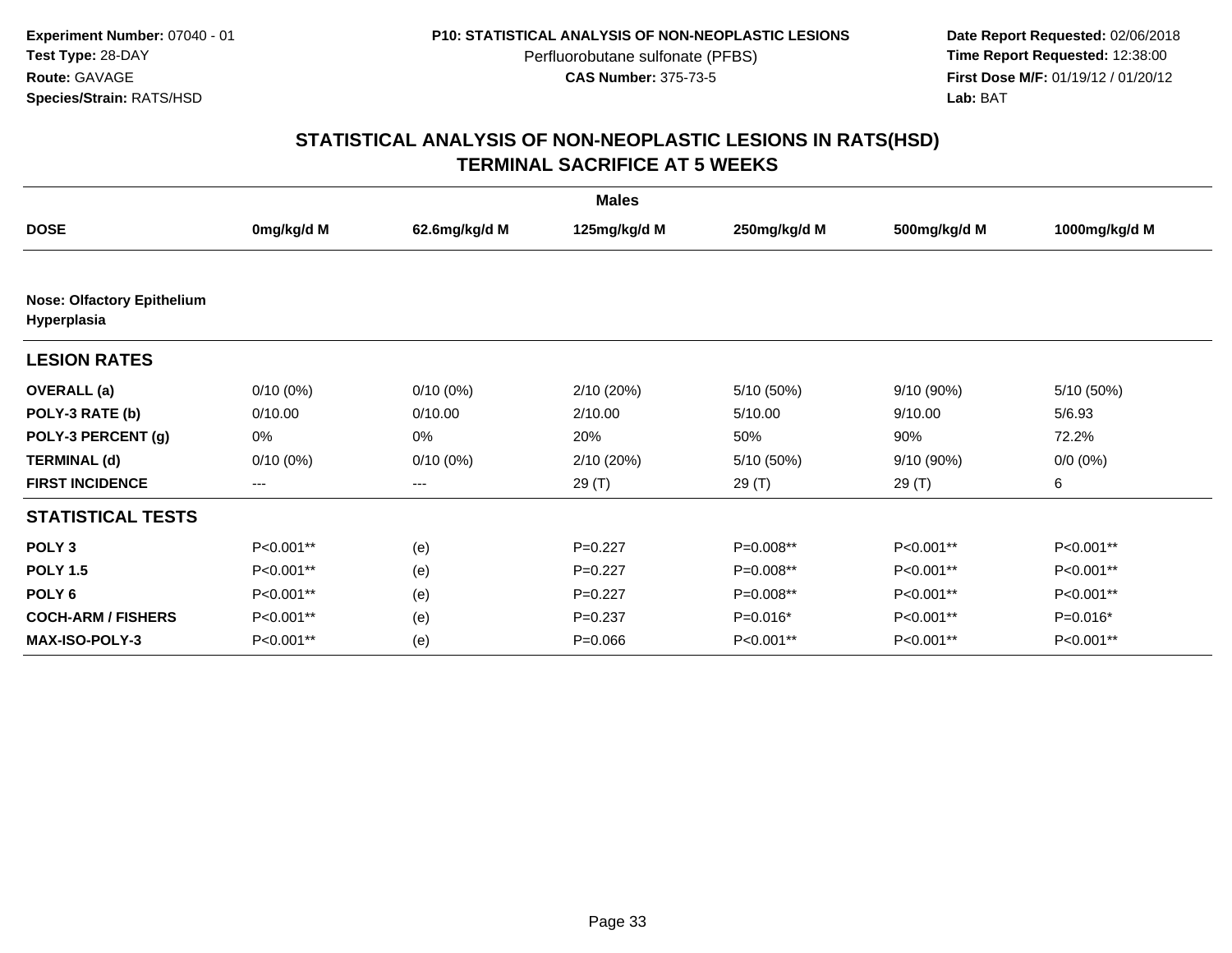**Date Report Requested:** 02/06/2018 **First Dose M/F:** 01/19/12 / 01/20/12<br>**Lab:** BAT **Lab:** BAT

|                                                          |             |               | <b>Males</b> |              |              |               |
|----------------------------------------------------------|-------------|---------------|--------------|--------------|--------------|---------------|
| <b>DOSE</b>                                              | 0mg/kg/d M  | 62.6mg/kg/d M | 125mg/kg/d M | 250mg/kg/d M | 500mg/kg/d M | 1000mg/kg/d M |
|                                                          |             |               |              |              |              |               |
| <b>Nose: Olfactory Epithelium</b><br><b>Inflammation</b> |             |               |              |              |              |               |
| <b>LESION RATES</b>                                      |             |               |              |              |              |               |
| <b>OVERALL</b> (a)                                       | $0/10(0\%)$ | $0/10(0\%)$   | $0/10(0\%)$  | 2/10 (20%)   | 2/10(20%)    | 9/10 (90%)    |
| POLY-3 RATE (b)                                          | 0/10.00     | 0/10.00       | 0/10.00      | 2/10.00      | 2/10.00      | 9/9.24        |
| POLY-3 PERCENT (g)                                       | 0%          | 0%            | $0\%$        | 20%          | 20%          | 97.4%         |
| <b>TERMINAL (d)</b>                                      | $0/10(0\%)$ | $0/10(0\%)$   | $0/10(0\%)$  | 2/10 (20%)   | 2/10(20%)    | $0/0 (0\%)$   |
| <b>FIRST INCIDENCE</b>                                   | ---         | ---           | ---          | 29 (T)       | 29 (T)       | 6             |
| <b>STATISTICAL TESTS</b>                                 |             |               |              |              |              |               |
| POLY <sub>3</sub>                                        | P<0.001**   | (e)           | (e)          | $P=0.227$    | $P=0.227$    | P<0.001**     |
| <b>POLY 1.5</b>                                          | P<0.001**   | (e)           | (e)          | $P=0.227$    | $P=0.227$    | P<0.001**     |
| POLY <sub>6</sub>                                        | P<0.001**   | (e)           | (e)          | $P=0.227$    | $P=0.227$    | P<0.001**     |
| <b>COCH-ARM / FISHERS</b>                                | P<0.001**   | (e)           | (e)          | $P = 0.237$  | $P=0.237$    | P<0.001**     |
| <b>MAX-ISO-POLY-3</b>                                    | P<0.001**   | (e)           | (e)          | $P = 0.066$  | $P = 0.066$  | P<0.001**     |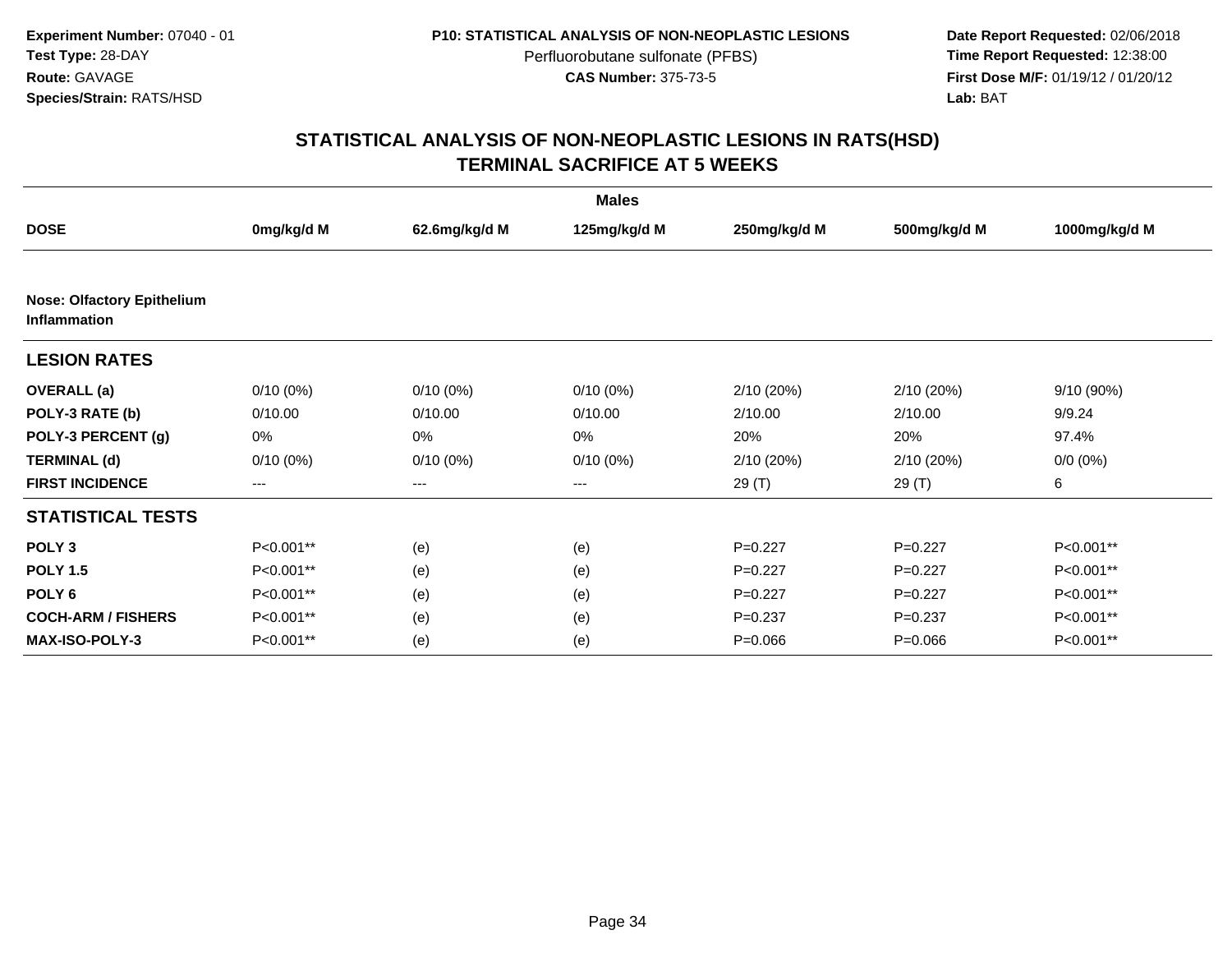**Date Report Requested:** 02/06/2018 **First Dose M/F:** 01/19/12 / 01/20/12<br>**Lab:** BAT **Lab:** BAT

|                                                      |             |               | <b>Males</b> |              |              |               |
|------------------------------------------------------|-------------|---------------|--------------|--------------|--------------|---------------|
| <b>DOSE</b>                                          | 0mg/kg/d M  | 62.6mg/kg/d M | 125mg/kg/d M | 250mg/kg/d M | 500mg/kg/d M | 1000mg/kg/d M |
|                                                      |             |               |              |              |              |               |
| <b>Nose: Olfactory Epithelium</b><br><b>Necrosis</b> |             |               |              |              |              |               |
| <b>LESION RATES</b>                                  |             |               |              |              |              |               |
| <b>OVERALL</b> (a)                                   | $0/10(0\%)$ | $0/10(0\%)$   | $0/10(0\%)$  | $0/10(0\%)$  | $0/10(0\%)$  | 7/10 (70%)    |
| POLY-3 RATE (b)                                      | 0/10.00     | 0/10.00       | 0/10.00      | 0/10.00      | 0/10.00      | 7/8.02        |
| POLY-3 PERCENT (g)                                   | 0%          | 0%            | 0%           | 0%           | 0%           | 87.3%         |
| <b>TERMINAL (d)</b>                                  | $0/10(0\%)$ | $0/10(0\%)$   | $0/10(0\%)$  | $0/10(0\%)$  | $0/10(0\%)$  | $0/0 (0\%)$   |
| <b>FIRST INCIDENCE</b>                               | $---$       | ---           | $---$        | ---          | ---          | 6             |
| <b>STATISTICAL TESTS</b>                             |             |               |              |              |              |               |
| POLY <sub>3</sub>                                    | P<0.001**   | (e)           | (e)          | (e)          | (e)          | P<0.001**     |
| <b>POLY 1.5</b>                                      | P<0.001**   | (e)           | (e)          | (e)          | (e)          | P<0.001**     |
| POLY <sub>6</sub>                                    | P<0.001**   | (e)           | (e)          | (e)          | (e)          | P<0.001**     |
| <b>COCH-ARM / FISHERS</b>                            | P<0.001**   | (e)           | (e)          | (e)          | (e)          | P=0.002**     |
| MAX-ISO-POLY-3                                       | P<0.001**   | (e)           | (e)          | (e)          | (e)          | P<0.001**     |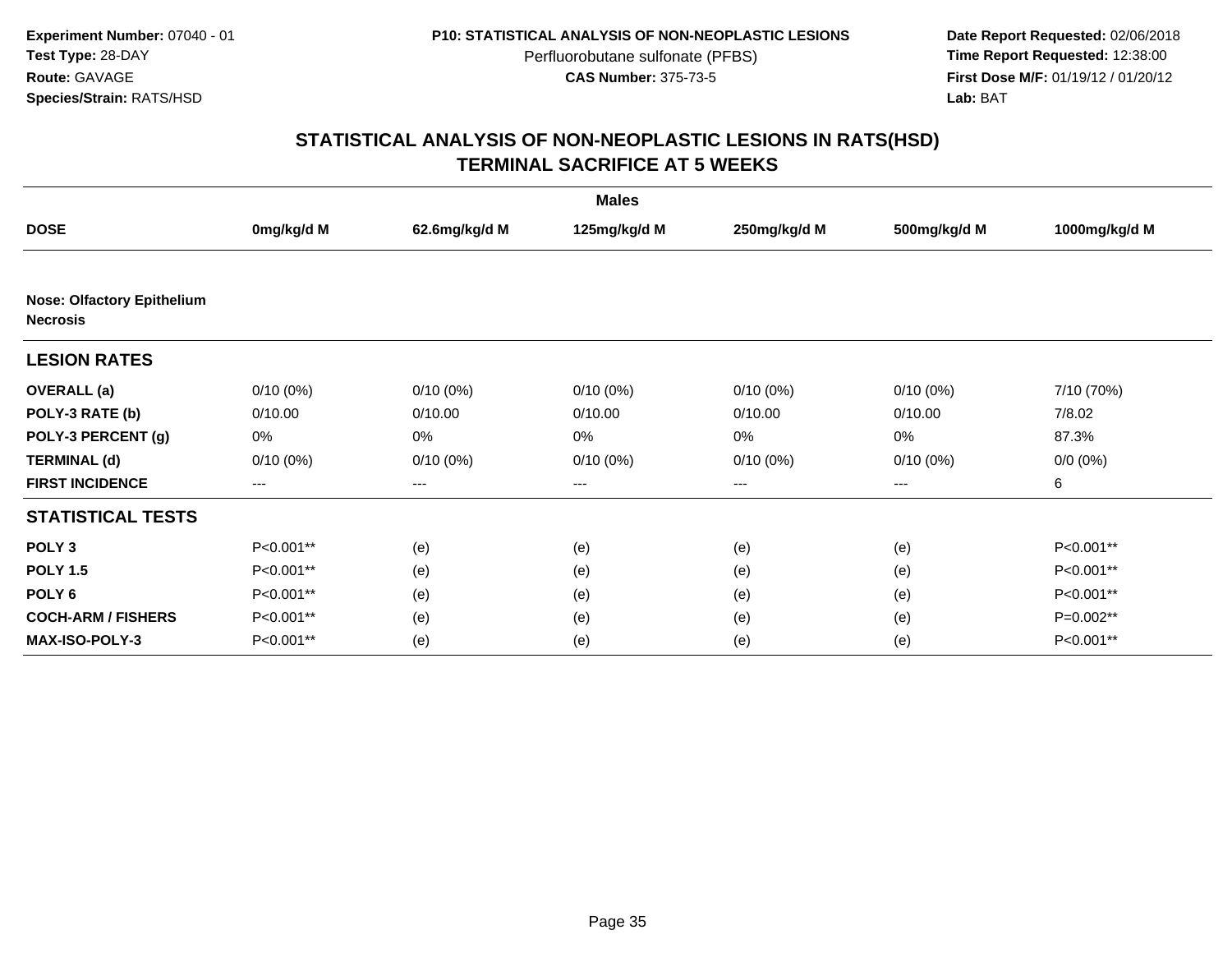**Date Report Requested:** 02/06/2018 **First Dose M/F:** 01/19/12 / 01/20/12<br>**Lab:** BAT **Lab:** BAT

|                           |             |               | <b>Males</b> |              |              |               |
|---------------------------|-------------|---------------|--------------|--------------|--------------|---------------|
| <b>DOSE</b>               | 0mg/kg/d M  | 62.6mg/kg/d M | 125mg/kg/d M | 250mg/kg/d M | 500mg/kg/d M | 1000mg/kg/d M |
|                           |             |               |              |              |              |               |
| <b>Skin</b>               |             |               |              |              |              |               |
| Hemorrhage                |             |               |              |              |              |               |
| <b>LESION RATES</b>       |             |               |              |              |              |               |
| <b>OVERALL</b> (a)        | $0/10(0\%)$ | $0/0 (0\%)$   | $0/0 (0\%)$  | $0/0 (0\%)$  | $0/10(0\%)$  | $0/10(0\%)$   |
| POLY-3 RATE (b)           | 0/10.00     | 0/0.00        | 0/0.00       | 0/0.00       | 0/10.00      | 0/3.29        |
| POLY-3 PERCENT (g)        | 0%          | $0\%$         | 0%           | 0%           | 0%           | 0%            |
| <b>TERMINAL (d)</b>       | $0/10(0\%)$ | $0/0 (0\%)$   | $0/0 (0\%)$  | $0/0 (0\%)$  | $0/10(0\%)$  | $0/0 (0\%)$   |
| <b>FIRST INCIDENCE</b>    | $---$       | $---$         | $---$        | $---$        | ---          | $---$         |
| <b>STATISTICAL TESTS</b>  |             |               |              |              |              |               |
| POLY <sub>3</sub>         | (n)         | (n)           | (n)          | (n)          | (n)          | (n)           |
| <b>POLY 1.5</b>           | (n)         | (n)           | (n)          | (n)          | (n)          | (n)           |
| POLY <sub>6</sub>         | (n)         | (n)           | (n)          | (n)          | (n)          | (n)           |
| <b>COCH-ARM / FISHERS</b> | (n)         | (n)           | (n)          | (n)          | (n)          | (n)           |
| <b>MAX-ISO-POLY-3</b>     | (n)         | (n)           | (n)          | (n)          | (n)          | (n)           |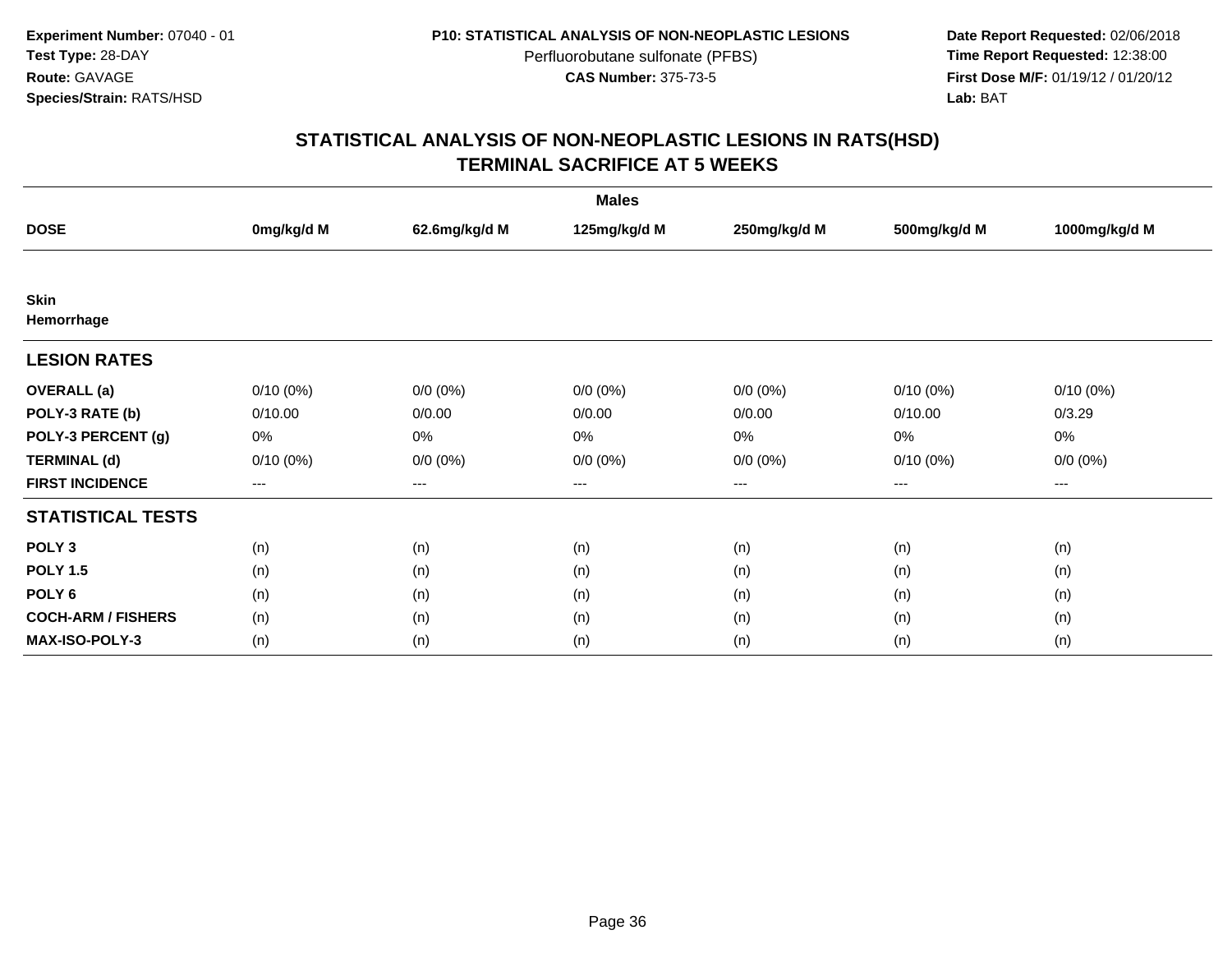**Date Report Requested:** 02/06/2018 **First Dose M/F:** 01/19/12 / 01/20/12<br>**Lab:** BAT **Lab:** BAT

| <b>Males</b>                                      |                   |                   |              |                        |                        |               |  |  |
|---------------------------------------------------|-------------------|-------------------|--------------|------------------------|------------------------|---------------|--|--|
| <b>DOSE</b>                                       | 0mg/kg/d M        | 62.6mg/kg/d M     | 125mg/kg/d M | 250mg/kg/d M           | 500mg/kg/d M           | 1000mg/kg/d M |  |  |
|                                                   |                   |                   |              |                        |                        |               |  |  |
| Stomach, Forestomach<br><b>Inflammation Acute</b> |                   |                   |              |                        |                        |               |  |  |
| <b>LESION RATES</b>                               |                   |                   |              |                        |                        |               |  |  |
| <b>OVERALL</b> (a)                                | $0/10(0\%)$       | $0/0 (0\%)$       | $0/0 (0\%)$  | $0/10(0\%)$            | $0/10(0\%)$            | $1/10(10\%)$  |  |  |
| POLY-3 RATE (b)                                   | 0/10.00           | 0/0.00            | 0/0.00       | 0/10.00                | 0/10.00                | 1/4.29        |  |  |
| POLY-3 PERCENT (g)                                | 0%                | 0%                | 0%           | 0%                     | 0%                     | 23.3%         |  |  |
| <b>TERMINAL (d)</b>                               | $0/10(0\%)$       | $0/0 (0\%)$       | $0/0 (0\%)$  | $0/10(0\%)$            | $0/10(0\%)$            | $0/0 (0\%)$   |  |  |
| <b>FIRST INCIDENCE</b>                            | $\qquad \qquad -$ | $\qquad \qquad -$ | ---          | $\qquad \qquad \cdots$ | $\qquad \qquad \cdots$ | 6             |  |  |
| <b>STATISTICAL TESTS</b>                          |                   |                   |              |                        |                        |               |  |  |
| POLY <sub>3</sub>                                 | (e)               | (e)               | (e)          | (e)                    | (e)                    | $P = 0.349$   |  |  |
| <b>POLY 1.5</b>                                   | (e)               | (e)               | (e)          | (e)                    | (e)                    | $P=0.409$     |  |  |
| POLY <sub>6</sub>                                 | (e)               | (e)               | (e)          | (e)                    | (e)                    | $P=0.291$     |  |  |
| <b>COCH-ARM / FISHERS</b>                         | $P = 0.196$       | (e)               | (e)          | (e)                    | (e)                    | $P = 0.500$   |  |  |
| <b>MAX-ISO-POLY-3</b>                             | (e)               | (e)               | (e)          | (e)                    | (e)                    | $P = 0.147$   |  |  |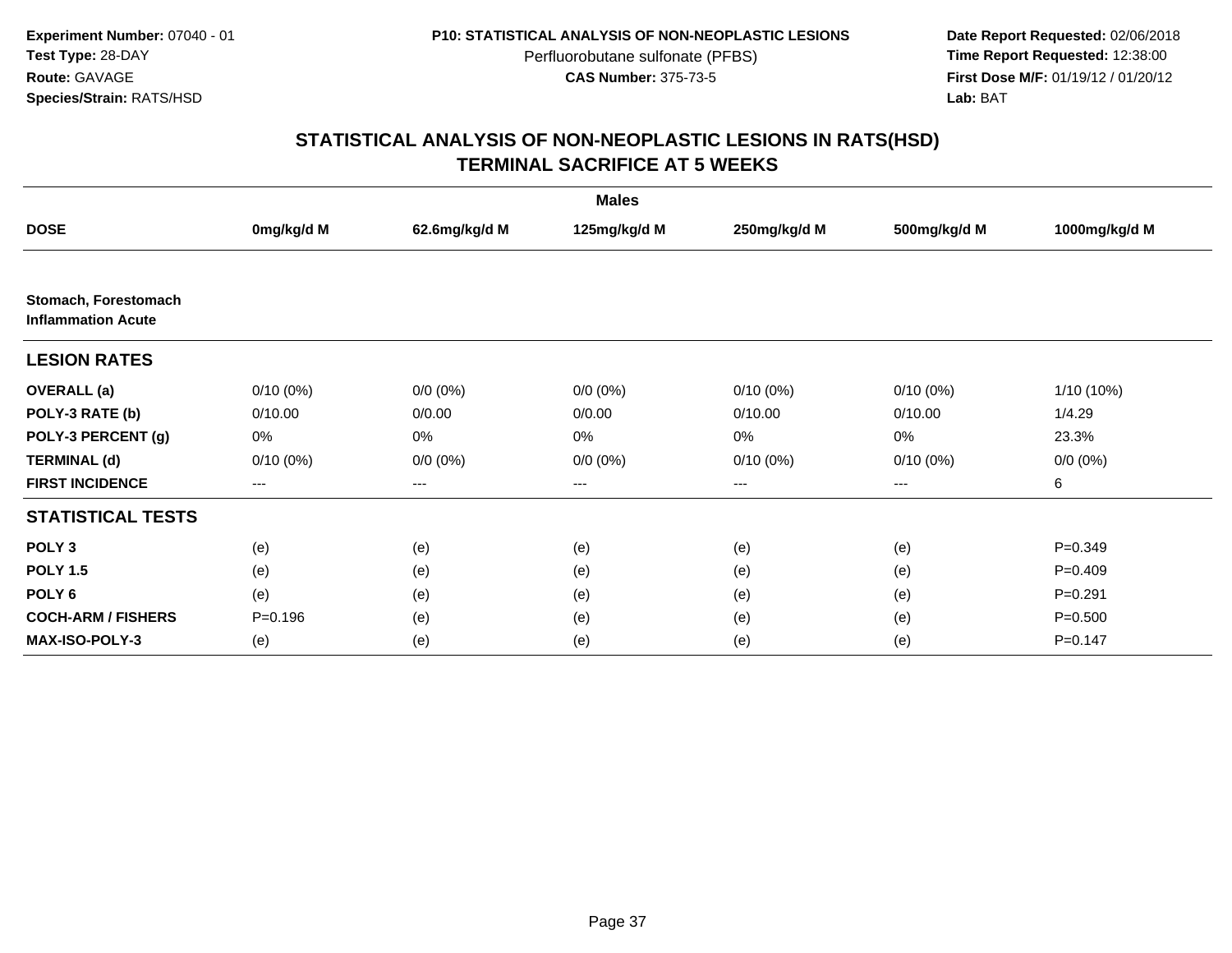**Date Report Requested:** 02/06/2018 **First Dose M/F:** 01/19/12 / 01/20/12<br>**Lab:** BAT **Lab:** BAT

| <b>Males</b>                         |                   |                   |              |              |              |               |  |  |
|--------------------------------------|-------------------|-------------------|--------------|--------------|--------------|---------------|--|--|
| <b>DOSE</b>                          | 0mg/kg/d M        | 62.6mg/kg/d M     | 125mg/kg/d M | 250mg/kg/d M | 500mg/kg/d M | 1000mg/kg/d M |  |  |
|                                      |                   |                   |              |              |              |               |  |  |
| Stomach, Forestomach<br><b>Ulcer</b> |                   |                   |              |              |              |               |  |  |
| <b>LESION RATES</b>                  |                   |                   |              |              |              |               |  |  |
| <b>OVERALL</b> (a)                   | $0/10(0\%)$       | $0/0 (0\%)$       | $0/0 (0\%)$  | $0/10(0\%)$  | $0/10(0\%)$  | $0/10(0\%)$   |  |  |
| POLY-3 RATE (b)                      | 0/10.00           | 0/0.00            | 0/0.00       | 0/10.00      | 0/10.00      | 0/3.29        |  |  |
| POLY-3 PERCENT (g)                   | 0%                | $0\%$             | 0%           | 0%           | 0%           | 0%            |  |  |
| <b>TERMINAL (d)</b>                  | $0/10(0\%)$       | $0/0 (0\%)$       | $0/0 (0\%)$  | $0/10(0\%)$  | $0/10(0\%)$  | $0/0 (0\%)$   |  |  |
| <b>FIRST INCIDENCE</b>               | $\qquad \qquad -$ | $\qquad \qquad -$ | $---$        | ---          | $\cdots$     | ---           |  |  |
| <b>STATISTICAL TESTS</b>             |                   |                   |              |              |              |               |  |  |
| POLY <sub>3</sub>                    | (n)               | (n)               | (n)          | (n)          | (n)          | (n)           |  |  |
| <b>POLY 1.5</b>                      | (n)               | (n)               | (n)          | (n)          | (n)          | (n)           |  |  |
| POLY <sub>6</sub>                    | (n)               | (n)               | (n)          | (n)          | (n)          | (n)           |  |  |
| <b>COCH-ARM / FISHERS</b>            | (n)               | (n)               | (n)          | (n)          | (n)          | (n)           |  |  |
| <b>MAX-ISO-POLY-3</b>                | (n)               | (n)               | (n)          | (n)          | (n)          | (n)           |  |  |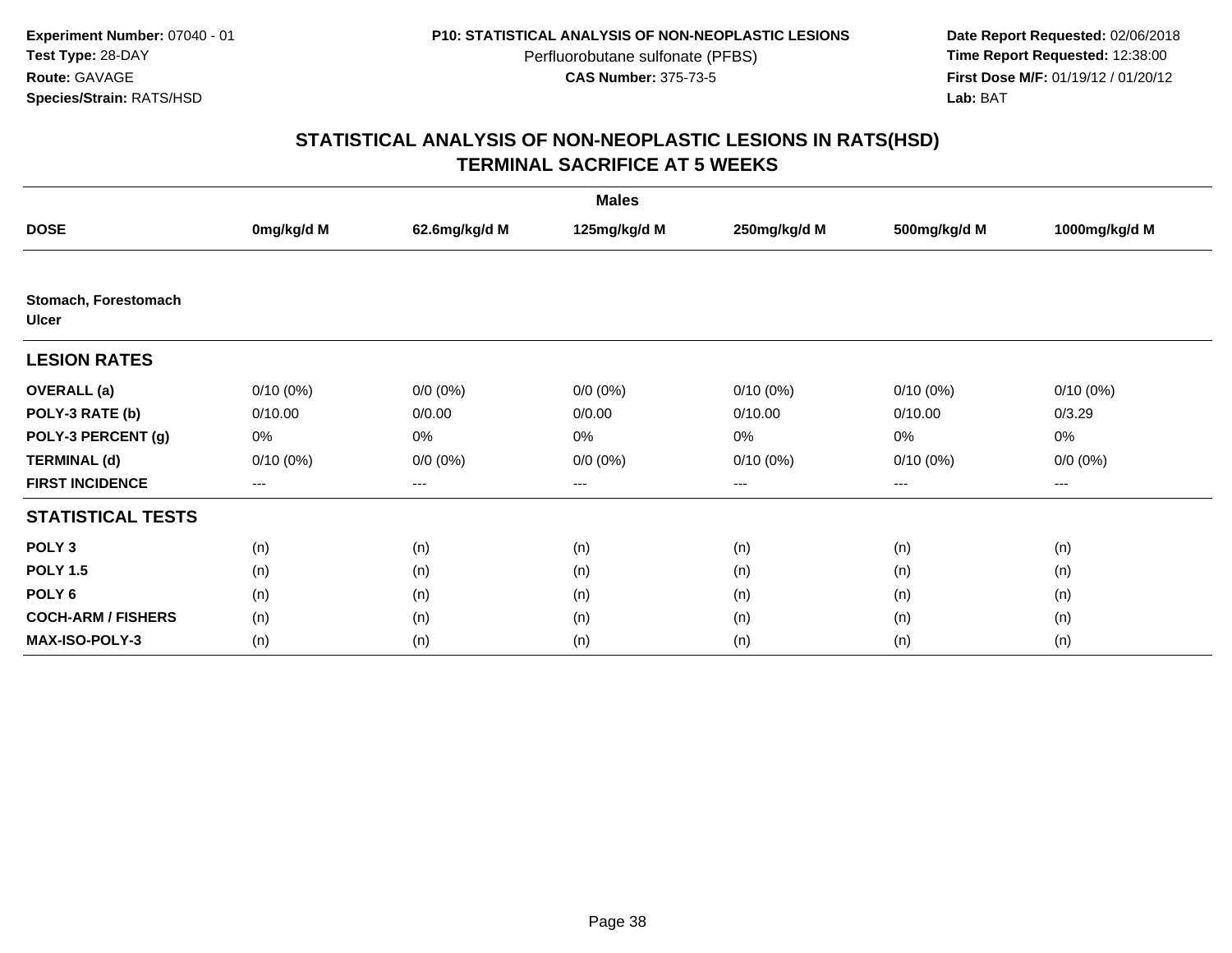**Date Report Requested:** 02/06/2018 **First Dose M/F:** 01/19/12 / 01/20/12<br>**Lab:** BAT **Lab:** BAT

| <b>Males</b>                                    |                        |               |              |              |              |               |  |  |
|-------------------------------------------------|------------------------|---------------|--------------|--------------|--------------|---------------|--|--|
| <b>DOSE</b>                                     | 0mg/kg/d M             | 62.6mg/kg/d M | 125mg/kg/d M | 250mg/kg/d M | 500mg/kg/d M | 1000mg/kg/d M |  |  |
|                                                 |                        |               |              |              |              |               |  |  |
| Stomach, Forestomach: Epithelium<br>Hyperplasia |                        |               |              |              |              |               |  |  |
| <b>LESION RATES</b>                             |                        |               |              |              |              |               |  |  |
| <b>OVERALL</b> (a)                              | $0/10(0\%)$            | $0/0 (0\%)$   | $0/0 (0\%)$  | $0/10(0\%)$  | 1/10 (10%)   | 6/10(60%)     |  |  |
| POLY-3 RATE (b)                                 | 0/10.00                | 0/0.00        | 0/0.00       | 0/10.00      | 1/10.00      | 6/7.65        |  |  |
| POLY-3 PERCENT (g)                              | 0%                     | 0%            | 0%           | 0%           | 10%          | 78.5%         |  |  |
| <b>TERMINAL (d)</b>                             | $0/10(0\%)$            | $0/0 (0\%)$   | $0/0 (0\%)$  | $0/10(0\%)$  | $1/10(10\%)$ | $0/0 (0\%)$   |  |  |
| <b>FIRST INCIDENCE</b>                          | $\qquad \qquad \cdots$ | $---$         | $---$        | ---          | 29 (T)       | 6             |  |  |
| <b>STATISTICAL TESTS</b>                        |                        |               |              |              |              |               |  |  |
| POLY <sub>3</sub>                               | (e)                    | (e)           | (e)          | (e)          | $P = 0.500$  | P<0.001**     |  |  |
| <b>POLY 1.5</b>                                 | (e)                    | (e)           | (e)          | (e)          | $P = 0.500$  | P<0.001**     |  |  |
| POLY <sub>6</sub>                               | (e)                    | (e)           | (e)          | (e)          | $P = 0.500$  | P<0.001**     |  |  |
| <b>COCH-ARM / FISHERS</b>                       | P<0.001**              | (e)           | (e)          | (e)          | $P = 0.500$  | P=0.005**     |  |  |
| <b>MAX-ISO-POLY-3</b>                           | (e)                    | (e)           | (e)          | (e)          | $P = 0.158$  | P<0.001**     |  |  |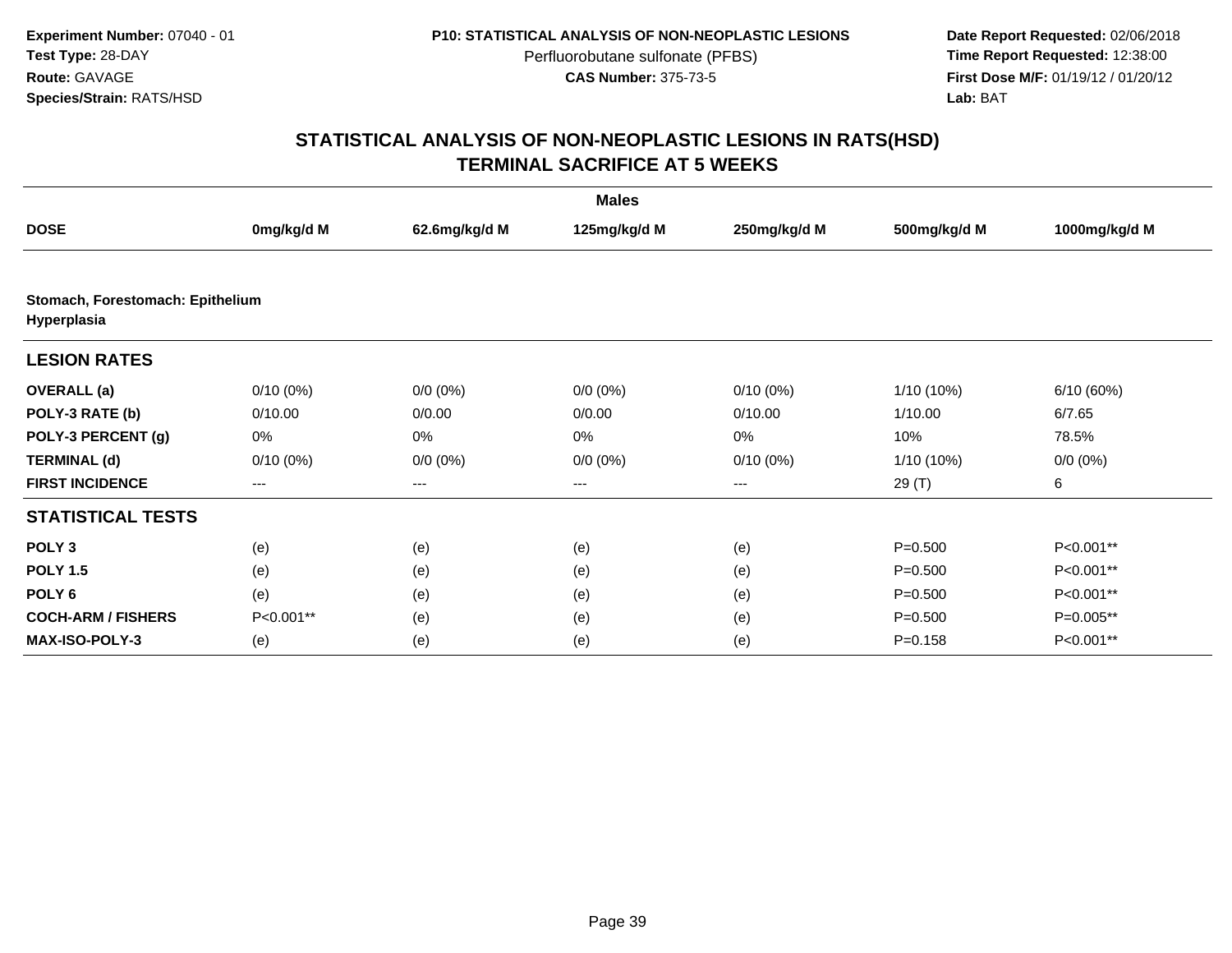**Date Report Requested:** 02/06/2018 **First Dose M/F:** 01/19/12 / 01/20/12<br>**Lab:** BAT **Lab:** BAT

| <b>Males</b>                                              |                        |               |              |                   |              |               |  |  |
|-----------------------------------------------------------|------------------------|---------------|--------------|-------------------|--------------|---------------|--|--|
| <b>DOSE</b>                                               | 0mg/kg/d M             | 62.6mg/kg/d M | 125mg/kg/d M | 250mg/kg/d M      | 500mg/kg/d M | 1000mg/kg/d M |  |  |
|                                                           |                        |               |              |                   |              |               |  |  |
| <b>Testes: Germinal Epithelium</b><br><b>Degeneration</b> |                        |               |              |                   |              |               |  |  |
| <b>LESION RATES</b>                                       |                        |               |              |                   |              |               |  |  |
| <b>OVERALL</b> (a)                                        | $0/10(0\%)$            | $0/10(0\%)$   | $0/10(0\%)$  | $0/10(0\%)$       | $0/10(0\%)$  | $1/10(10\%)$  |  |  |
| POLY-3 RATE (b)                                           | 0/10.00                | 0/10.00       | 0/10.00      | 0/10.00           | 0/10.00      | 1/3.91        |  |  |
| POLY-3 PERCENT (g)                                        | 0%                     | 0%            | $0\%$        | 0%                | $0\%$        | 25.6%         |  |  |
| <b>TERMINAL (d)</b>                                       | $0/10(0\%)$            | $0/10(0\%)$   | $0/10(0\%)$  | $0/10(0\%)$       | $0/10(0\%)$  | $0/0 (0\%)$   |  |  |
| <b>FIRST INCIDENCE</b>                                    | $\qquad \qquad \cdots$ | ---           | ---          | $\qquad \qquad -$ | ---          | 21            |  |  |
| <b>STATISTICAL TESTS</b>                                  |                        |               |              |                   |              |               |  |  |
| POLY <sub>3</sub>                                         | $P = 0.183$            | (e)           | (e)          | (e)               | (e)          | $P = 0.337$   |  |  |
| <b>POLY 1.5</b>                                           | $P=0.099$              | (e)           | (e)          | (e)               | (e)          | $P = 0.394$   |  |  |
| POLY <sub>6</sub>                                         | $P = 0.355$            | (e)           | (e)          | (e)               | (e)          | $P = 0.287$   |  |  |
| <b>COCH-ARM / FISHERS</b>                                 | $P = 0.105$            | (e)           | (e)          | (e)               | (e)          | $P = 0.500$   |  |  |
| MAX-ISO-POLY-3                                            | $P=0.040*$             | (e)           | (e)          | (e)               | (e)          | $P = 0.146$   |  |  |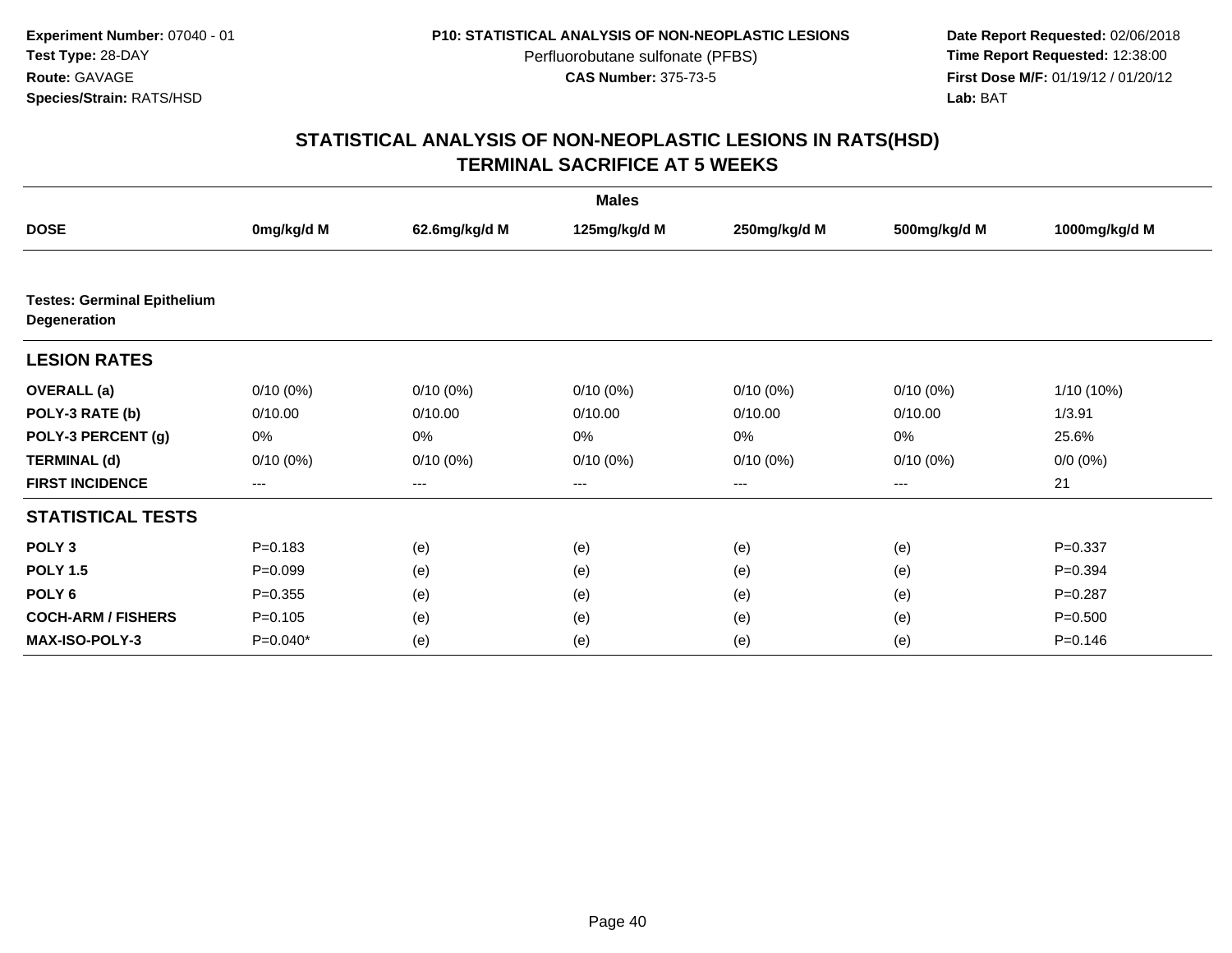**Date Report Requested:** 02/06/2018 **First Dose M/F:** 01/19/12 / 01/20/12<br>**Lab:** BAT **Lab:** BAT

| <b>Males</b>                    |             |               |              |              |              |               |  |  |
|---------------------------------|-------------|---------------|--------------|--------------|--------------|---------------|--|--|
| <b>DOSE</b>                     | 0mg/kg/d M  | 62.6mg/kg/d M | 125mg/kg/d M | 250mg/kg/d M | 500mg/kg/d M | 1000mg/kg/d M |  |  |
|                                 |             |               |              |              |              |               |  |  |
| <b>Thymus</b><br><b>Atrophy</b> |             |               |              |              |              |               |  |  |
| <b>LESION RATES</b>             |             |               |              |              |              |               |  |  |
| <b>OVERALL</b> (a)              | $0/10(0\%)$ | $0/10(0\%)$   | $0/10(0\%)$  | $0/10(0\%)$  | $0/10(0\%)$  | 5/10 (50%)    |  |  |
| POLY-3 RATE (b)                 | 0/10.00     | 0/10.00       | 0/10.00      | 0/10.00      | 0/10.00      | 5/6.26        |  |  |
| POLY-3 PERCENT (g)              | 0%          | 0%            | 0%           | 0%           | 0%           | 79.9%         |  |  |
| <b>TERMINAL (d)</b>             | $0/10(0\%)$ | $0/10(0\%)$   | $0/10(0\%)$  | $0/10(0\%)$  | $0/10(0\%)$  | $0/0 (0\%)$   |  |  |
| <b>FIRST INCIDENCE</b>          | $--$        | $--$          | $---$        | ---          | $--$         | 15            |  |  |
| <b>STATISTICAL TESTS</b>        |             |               |              |              |              |               |  |  |
| POLY <sub>3</sub>               | P<0.001**   | (e)           | (e)          | (e)          | (e)          | P<0.001**     |  |  |
| <b>POLY 1.5</b>                 | P<0.001**   | (e)           | (e)          | (e)          | (e)          | P<0.001**     |  |  |
| POLY <sub>6</sub>               | P<0.001**   | (e)           | (e)          | (e)          | (e)          | P<0.001**     |  |  |
| <b>COCH-ARM / FISHERS</b>       | P<0.001**   | (e)           | (e)          | (e)          | (e)          | $P=0.016*$    |  |  |
| <b>MAX-ISO-POLY-3</b>           | P<0.001**   | (e)           | (e)          | (e)          | (e)          | P<0.001**     |  |  |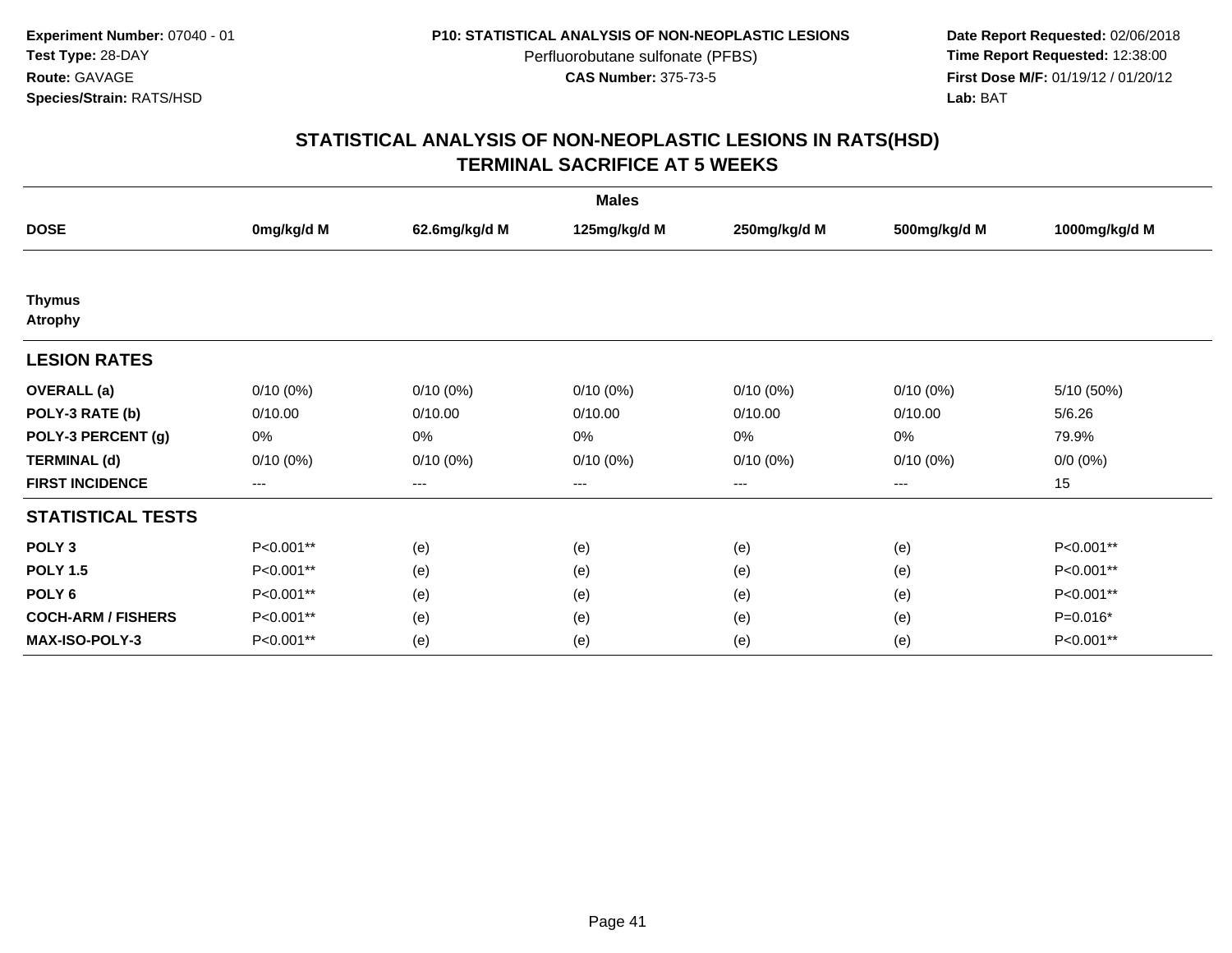**Date Report Requested:** 02/06/2018 **First Dose M/F:** 01/19/12 / 01/20/12<br>**Lab:** BAT **Lab:** BAT

| <b>Males</b>                              |             |               |              |              |              |               |  |  |
|-------------------------------------------|-------------|---------------|--------------|--------------|--------------|---------------|--|--|
| <b>DOSE</b>                               | 0mg/kg/d M  | 62.6mg/kg/d M | 125mg/kg/d M | 250mg/kg/d M | 500mg/kg/d M | 1000mg/kg/d M |  |  |
|                                           |             |               |              |              |              |               |  |  |
| <b>Thymus</b><br><b>Necrosis Lymphoid</b> |             |               |              |              |              |               |  |  |
| <b>LESION RATES</b>                       |             |               |              |              |              |               |  |  |
| <b>OVERALL</b> (a)                        | $0/10(0\%)$ | $0/10(0\%)$   | $0/10(0\%)$  | $0/10(0\%)$  | $0/10(0\%)$  | $0/10(0\%)$   |  |  |
| POLY-3 RATE (b)                           | 0/10.00     | 0/10.00       | 0/10.00      | 0/10.00      | 0/10.00      | 0/3.29        |  |  |
| POLY-3 PERCENT (g)                        | 0%          | $0\%$         | 0%           | 0%           | 0%           | 0%            |  |  |
| <b>TERMINAL (d)</b>                       | $0/10(0\%)$ | $0/10(0\%)$   | $0/10(0\%)$  | $0/10(0\%)$  | $0/10(0\%)$  | $0/0 (0\%)$   |  |  |
| <b>FIRST INCIDENCE</b>                    | $---$       | $---$         | $---$        | $---$        | ---          | $---$         |  |  |
| <b>STATISTICAL TESTS</b>                  |             |               |              |              |              |               |  |  |
| POLY <sub>3</sub>                         | (n)         | (n)           | (n)          | (n)          | (n)          | (n)           |  |  |
| <b>POLY 1.5</b>                           | (n)         | (n)           | (n)          | (n)          | (n)          | (n)           |  |  |
| POLY <sub>6</sub>                         | (n)         | (n)           | (n)          | (n)          | (n)          | (n)           |  |  |
| <b>COCH-ARM / FISHERS</b>                 | (n)         | (n)           | (n)          | (n)          | (n)          | (n)           |  |  |
| <b>MAX-ISO-POLY-3</b>                     | (n)         | (n)           | (n)          | (n)          | (n)          | (n)           |  |  |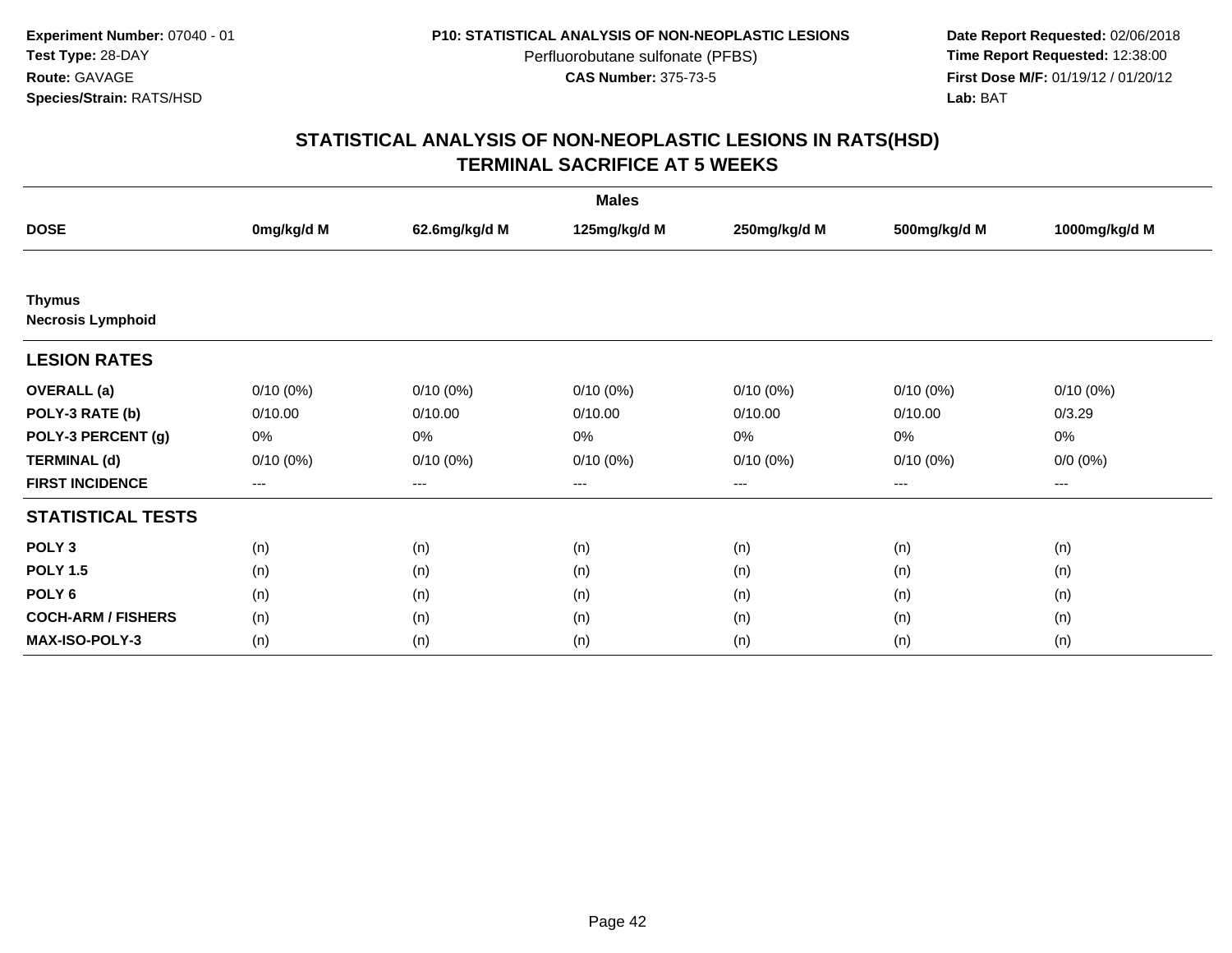**Date Report Requested:** 02/06/2018 **First Dose M/F:** 01/19/12 / 01/20/12<br>**Lab:** BAT **Lab:** BAT

| <b>Females</b>                        |             |                        |              |              |              |               |  |  |
|---------------------------------------|-------------|------------------------|--------------|--------------|--------------|---------------|--|--|
| <b>DOSE</b>                           | 0mg/kg/d F  | 62.6mg/kg/d F          | 125mg/kg/d F | 250mg/kg/d F | 500mg/kg/d F | 1000mg/kg/d F |  |  |
|                                       |             |                        |              |              |              |               |  |  |
| <b>Bone Marrow</b><br>Hypocellularity |             |                        |              |              |              |               |  |  |
| <b>LESION RATES</b>                   |             |                        |              |              |              |               |  |  |
| <b>OVERALL</b> (a)                    | $0/10(0\%)$ | $0/10(0\%)$            | $0/10(0\%)$  | $0/10(0\%)$  | $0/10(0\%)$  | 9/10 (90%)    |  |  |
| POLY-3 RATE (b)                       | 0/10.00     | 0/10.00                | 0/10.00      | 0/9.64       | 0/9.38       | 9/9.81        |  |  |
| POLY-3 PERCENT (g)                    | 0%          | 0%                     | 0%           | 0%           | 0%           | 91.8%         |  |  |
| <b>TERMINAL (d)</b>                   | $0/10(0\%)$ | $0/10(0\%)$            | $0/10(0\%)$  | $0/9(0\%)$   | $0/9(0\%)$   | 2/2 (100%)    |  |  |
| <b>FIRST INCIDENCE</b>                | $---$       | $\qquad \qquad \cdots$ | ---          | ---          | $---$        | 16            |  |  |
| <b>STATISTICAL TESTS</b>              |             |                        |              |              |              |               |  |  |
| POLY <sub>3</sub>                     | P<0.001**   | (e)                    | (e)          | (e)          | (e)          | P<0.001**     |  |  |
| <b>POLY 1.5</b>                       | P<0.001**   | (e)                    | (e)          | (e)          | (e)          | P<0.001**     |  |  |
| POLY <sub>6</sub>                     | P<0.001**   | (e)                    | (e)          | (e)          | (e)          | P<0.001**     |  |  |
| <b>COCH-ARM / FISHERS</b>             | P<0.001**   | (e)                    | (e)          | (e)          | (e)          | P<0.001**     |  |  |
| <b>MAX-ISO-POLY-3</b>                 | P<0.001**   | (e)                    | (e)          | (e)          | (e)          | P<0.001**     |  |  |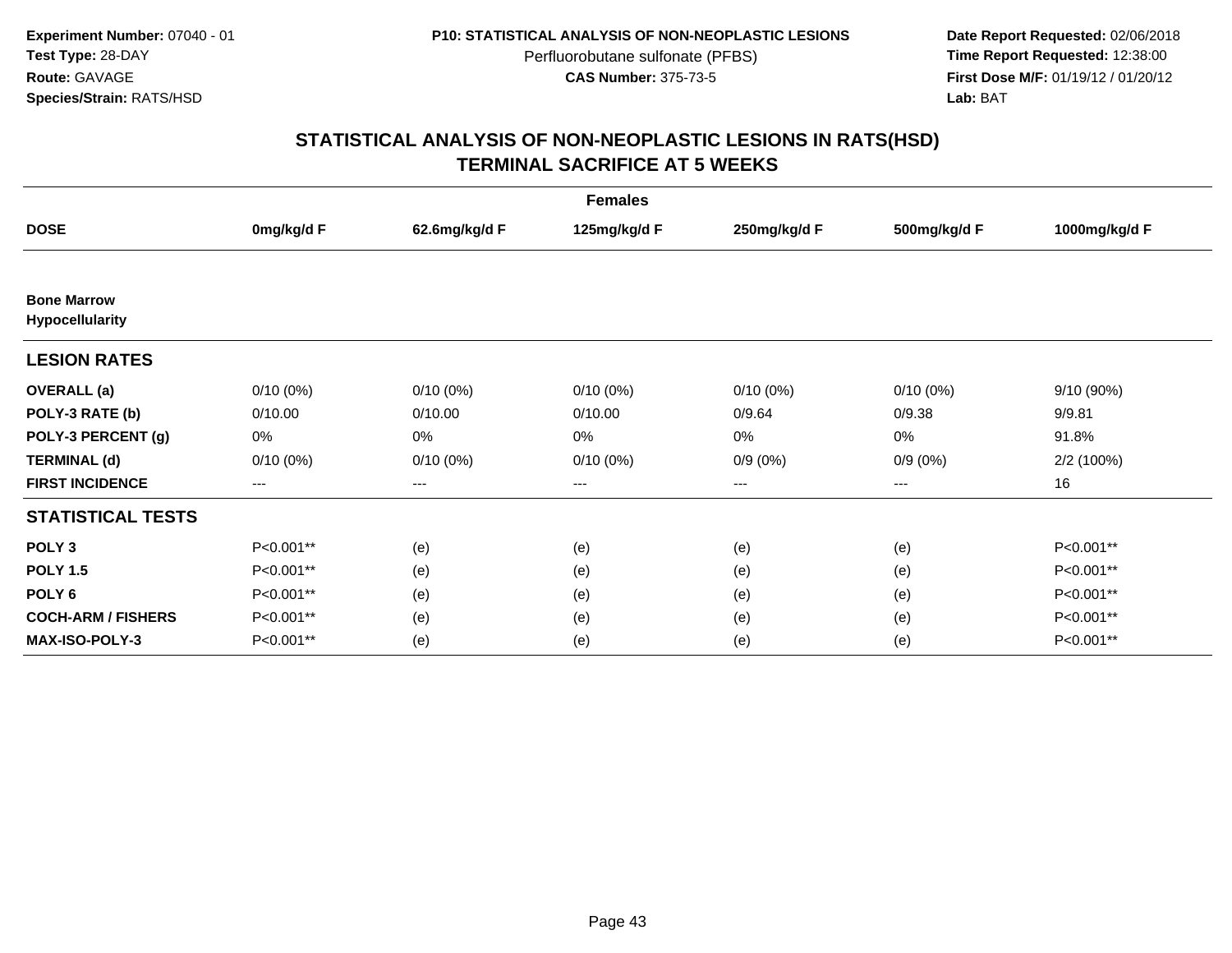**Date Report Requested:** 02/06/2018 **First Dose M/F:** 01/19/12 / 01/20/12<br>**Lab:** BAT **Lab:** BAT

| <b>Females</b>                 |             |                        |              |              |                        |                   |  |  |
|--------------------------------|-------------|------------------------|--------------|--------------|------------------------|-------------------|--|--|
| <b>DOSE</b>                    | 0mg/kg/d F  | 62.6mg/kg/d F          | 125mg/kg/d F | 250mg/kg/d F | 500mg/kg/d F           | 1000mg/kg/d F     |  |  |
|                                |             |                        |              |              |                        |                   |  |  |
| <b>Esophagus</b><br>Hemorrhage |             |                        |              |              |                        |                   |  |  |
| <b>LESION RATES</b>            |             |                        |              |              |                        |                   |  |  |
| <b>OVERALL</b> (a)             | $0/10(0\%)$ | $0/0 (0\%)$            | $0/0 (0\%)$  | $0/1$ $(0%)$ | $0/10(0\%)$            | $0/10(0\%)$       |  |  |
| POLY-3 RATE (b)                | 0/10.00     | 0/0.00                 | 0/0.00       | 0/0.64       | 0/9.38                 | 0/5.86            |  |  |
| POLY-3 PERCENT (g)             | 0%          | 0%                     | 0%           | 0%           | 0%                     | 0%                |  |  |
| <b>TERMINAL (d)</b>            | $0/10(0\%)$ | $0/0 (0\%)$            | $0/0 (0\%)$  | $0/0 (0\%)$  | $0/9(0\%)$             | 0/2(0%)           |  |  |
| <b>FIRST INCIDENCE</b>         | ---         | $\qquad \qquad \cdots$ | ---          | ---          | $\qquad \qquad \cdots$ | $\qquad \qquad -$ |  |  |
| <b>STATISTICAL TESTS</b>       |             |                        |              |              |                        |                   |  |  |
| POLY <sub>3</sub>              | (n)         | (n)                    | (n)          | (n)          | (n)                    | (n)               |  |  |
| <b>POLY 1.5</b>                | (n)         | (n)                    | (n)          | (n)          | (n)                    | (n)               |  |  |
| POLY <sub>6</sub>              | (n)         | (n)                    | (n)          | (n)          | (n)                    | (n)               |  |  |
| <b>COCH-ARM / FISHERS</b>      | (n)         | (n)                    | (n)          | (n)          | (n)                    | (n)               |  |  |
| <b>MAX-ISO-POLY-3</b>          | (n)         | (n)                    | (n)          | (n)          | (n)                    | (n)               |  |  |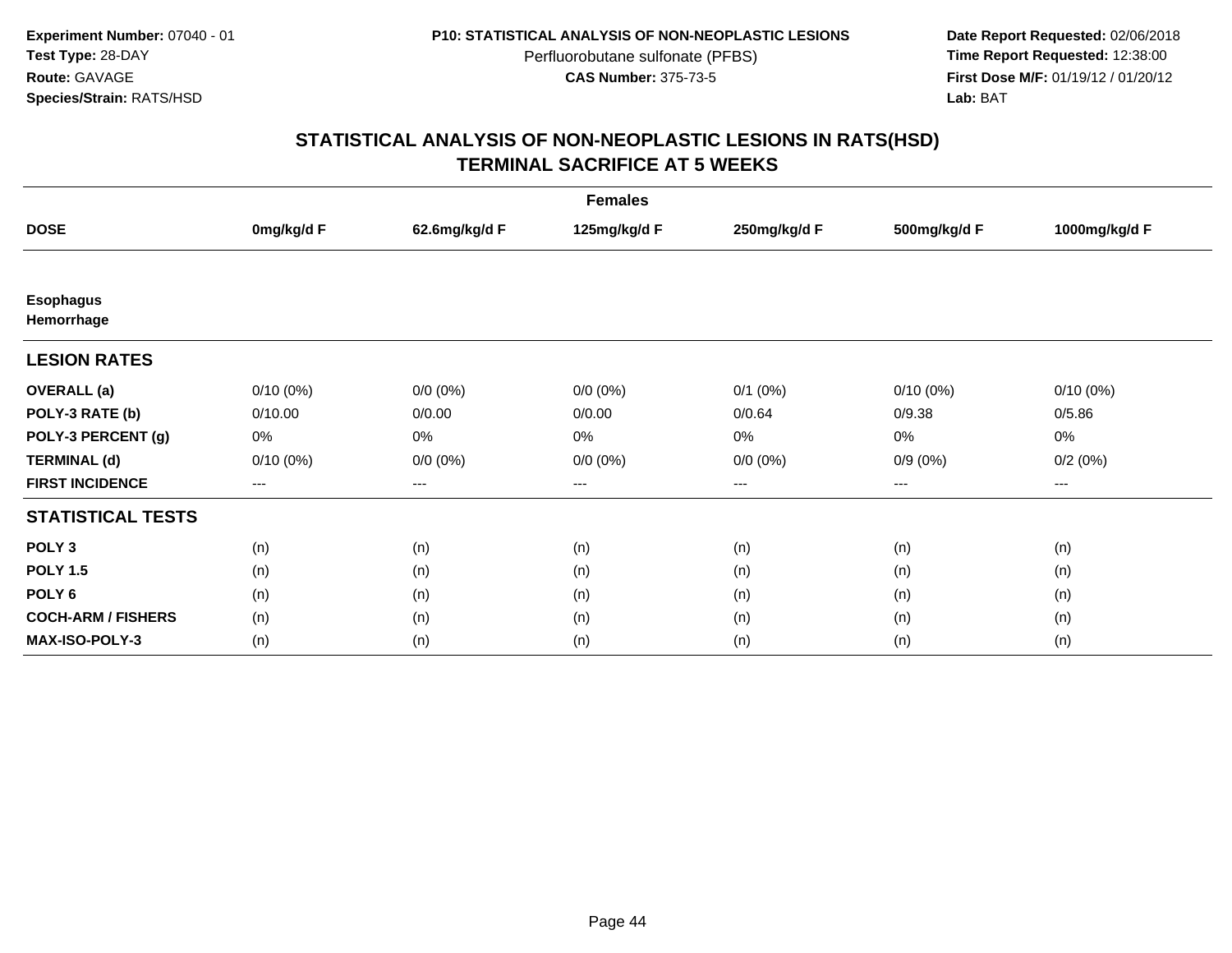**Date Report Requested:** 02/06/2018 **First Dose M/F:** 01/19/12 / 01/20/12<br>**Lab:** BAT **Lab:** BAT

| <b>Females</b>              |             |               |              |              |              |               |  |  |
|-----------------------------|-------------|---------------|--------------|--------------|--------------|---------------|--|--|
| <b>DOSE</b>                 | 0mg/kg/d F  | 62.6mg/kg/d F | 125mg/kg/d F | 250mg/kg/d F | 500mg/kg/d F | 1000mg/kg/d F |  |  |
| <b>Esophagus</b>            |             |               |              |              |              |               |  |  |
| <b>Inflammation Chronic</b> |             |               |              |              |              |               |  |  |
| <b>LESION RATES</b>         |             |               |              |              |              |               |  |  |
| <b>OVERALL</b> (a)          | $0/10(0\%)$ | $0/0 (0\%)$   | $0/0 (0\%)$  | $0/1$ (0%)   | $1/10(10\%)$ | 3/10 (30%)    |  |  |
| POLY-3 RATE (b)             | 0/10.00     | 0/0.00        | 0/0.00       | 0/0.64       | 1/9.38       | 3/6.62        |  |  |
| POLY-3 PERCENT (g)          | 0%          | 0%            | 0%           | 0%           | 10.7%        | 45.3%         |  |  |
| <b>TERMINAL (d)</b>         | $0/10(0\%)$ | $0/0 (0\%)$   | $0/0 (0\%)$  | $0/0 (0\%)$  | 1/9(11%)     | 1/2(50%)      |  |  |
| <b>FIRST INCIDENCE</b>      | ---         | $---$         | $---$        | ---          | 29 (T)       | 22            |  |  |
| <b>STATISTICAL TESTS</b>    |             |               |              |              |              |               |  |  |
| POLY <sub>3</sub>           | (e)         | (e)           | (e)          | (e)          | $P=0.487$    | $P=0.034*$    |  |  |
| <b>POLY 1.5</b>             | (e)         | (e)           | (e)          | (e)          | $P=0.492$    | $P=0.053$     |  |  |
| POLY <sub>6</sub>           | (e)         | (e)           | (e)          | (e)          | $P=0.482$    | $P=0.019*$    |  |  |
| <b>COCH-ARM / FISHERS</b>   | $P=0.045*$  | (e)           | (e)          | (e)          | $P = 0.500$  | $P = 0.105$   |  |  |
| <b>MAX-ISO-POLY-3</b>       | (e)         | (e)           | (e)          | (e)          | $P = 0.158$  | P=0.016*      |  |  |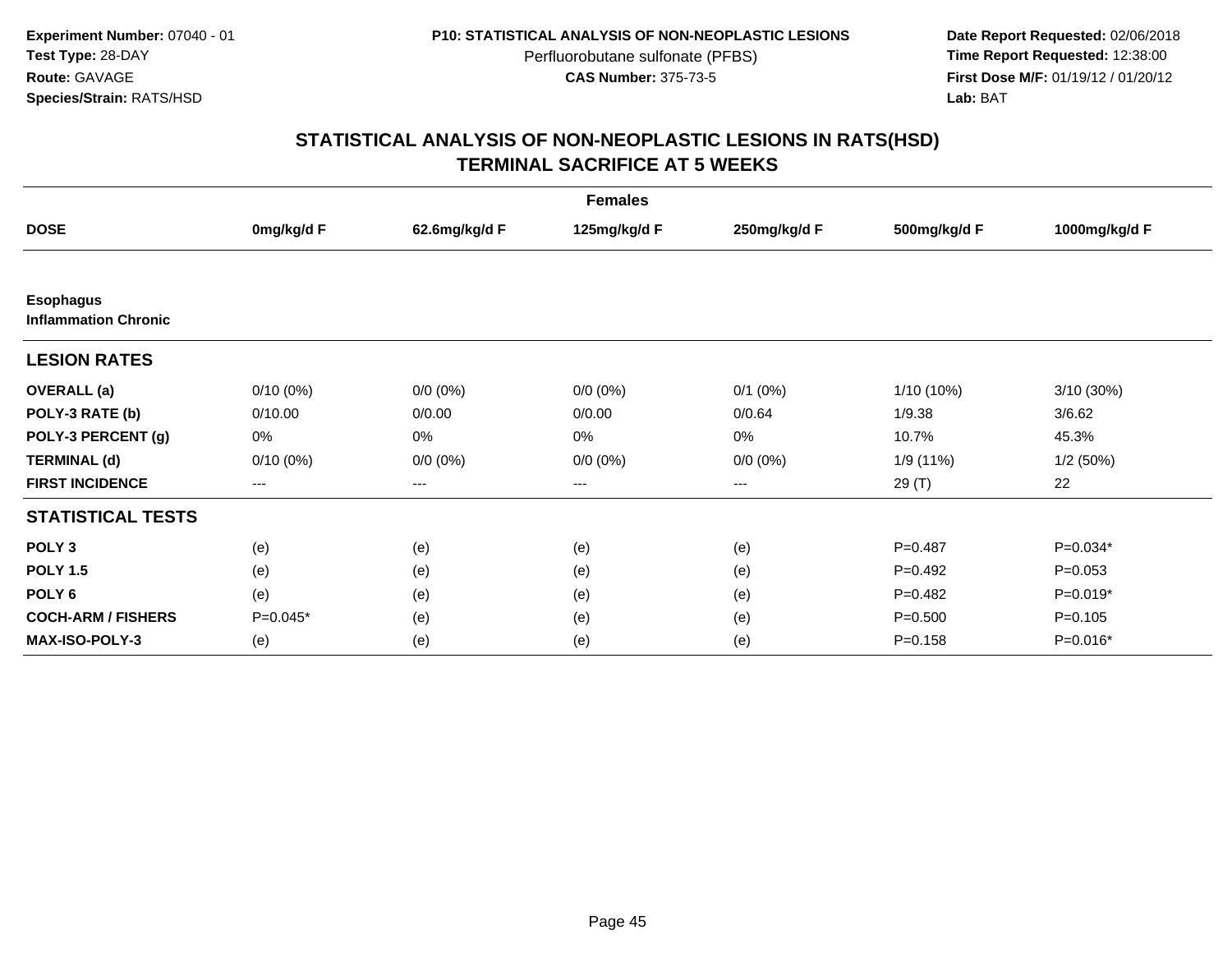**Date Report Requested:** 02/06/2018 **First Dose M/F:** 01/19/12 / 01/20/12<br>**Lab:** BAT **Lab:** BAT

| <b>Females</b>                  |                   |                        |                   |              |                        |               |  |  |
|---------------------------------|-------------------|------------------------|-------------------|--------------|------------------------|---------------|--|--|
| <b>DOSE</b>                     | 0mg/kg/d F        | 62.6mg/kg/d F          | 125mg/kg/d F      | 250mg/kg/d F | 500mg/kg/d F           | 1000mg/kg/d F |  |  |
|                                 |                   |                        |                   |              |                        |               |  |  |
| <b>Esophagus</b><br>Perforation |                   |                        |                   |              |                        |               |  |  |
| <b>LESION RATES</b>             |                   |                        |                   |              |                        |               |  |  |
| <b>OVERALL</b> (a)              | $0/10(0\%)$       | $0/0 (0\%)$            | $0/0 (0\%)$       | $0/1$ $(0%)$ | $0/10(0\%)$            | $0/10(0\%)$   |  |  |
| POLY-3 RATE (b)                 | 0/10.00           | 0/0.00                 | 0/0.00            | 0/0.64       | 0/9.38                 | 0/5.86        |  |  |
| POLY-3 PERCENT (g)              | 0%                | 0%                     | 0%                | 0%           | 0%                     | 0%            |  |  |
| <b>TERMINAL (d)</b>             | $0/10(0\%)$       | $0/0 (0\%)$            | $0/0 (0\%)$       | $0/0 (0\%)$  | $0/9(0\%)$             | 0/2(0%)       |  |  |
| <b>FIRST INCIDENCE</b>          | $\qquad \qquad -$ | $\qquad \qquad \cdots$ | $\qquad \qquad -$ | ---          | $\qquad \qquad \cdots$ | $---$         |  |  |
| <b>STATISTICAL TESTS</b>        |                   |                        |                   |              |                        |               |  |  |
| POLY <sub>3</sub>               | (n)               | (n)                    | (n)               | (n)          | (n)                    | (n)           |  |  |
| <b>POLY 1.5</b>                 | (n)               | (n)                    | (n)               | (n)          | (n)                    | (n)           |  |  |
| POLY <sub>6</sub>               | (n)               | (n)                    | (n)               | (n)          | (n)                    | (n)           |  |  |
| <b>COCH-ARM / FISHERS</b>       | (n)               | (n)                    | (n)               | (n)          | (n)                    | (n)           |  |  |
| MAX-ISO-POLY-3                  | (n)               | (n)                    | (n)               | (n)          | (n)                    | (n)           |  |  |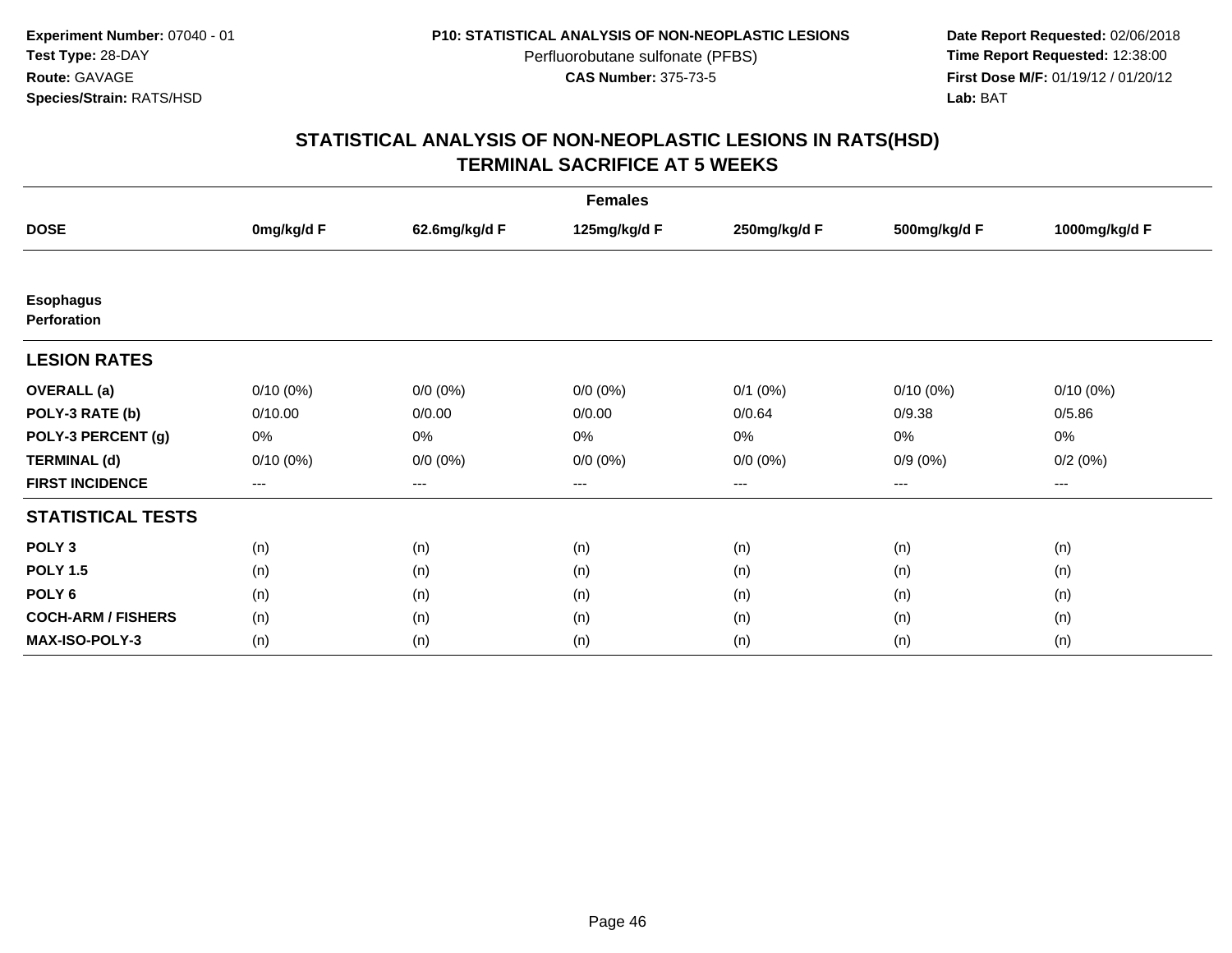**Date Report Requested:** 02/06/2018 **First Dose M/F:** 01/19/12 / 01/20/12<br>**Lab:** BAT **Lab:** BAT

| <b>Females</b>                                                          |                        |                        |              |              |                        |               |  |  |
|-------------------------------------------------------------------------|------------------------|------------------------|--------------|--------------|------------------------|---------------|--|--|
| <b>DOSE</b>                                                             | 0mg/kg/d F             | 62.6mg/kg/d F          | 125mg/kg/d F | 250mg/kg/d F | 500mg/kg/d F           | 1000mg/kg/d F |  |  |
|                                                                         |                        |                        |              |              |                        |               |  |  |
| <b>Harderian Gland</b><br><b>Infiltration Cellular Mononuclear Cell</b> |                        |                        |              |              |                        |               |  |  |
| <b>LESION RATES</b>                                                     |                        |                        |              |              |                        |               |  |  |
| <b>OVERALL</b> (a)                                                      | $0/10(0\%)$            | $0/0 (0\%)$            | $0/0 (0\%)$  | $0/1$ $(0%)$ | $0/10(0\%)$            | $0/10(0\%)$   |  |  |
| POLY-3 RATE (b)                                                         | 0/10.00                | 0/0.00                 | 0/0.00       | 0/0.64       | 0/9.38                 | 0/5.86        |  |  |
| POLY-3 PERCENT (g)                                                      | 0%                     | 0%                     | 0%           | 0%           | 0%                     | 0%            |  |  |
| <b>TERMINAL (d)</b>                                                     | $0/10(0\%)$            | $0/0 (0\%)$            | $0/0 (0\%)$  | $0/0 (0\%)$  | $0/9(0\%)$             | 0/2(0%)       |  |  |
| <b>FIRST INCIDENCE</b>                                                  | $\qquad \qquad \cdots$ | $\qquad \qquad \cdots$ | $---$        | ---          | $\qquad \qquad \cdots$ | $---$         |  |  |
| <b>STATISTICAL TESTS</b>                                                |                        |                        |              |              |                        |               |  |  |
| POLY <sub>3</sub>                                                       | (n)                    | (n)                    | (n)          | (n)          | (n)                    | (n)           |  |  |
| <b>POLY 1.5</b>                                                         | (n)                    | (n)                    | (n)          | (n)          | (n)                    | (n)           |  |  |
| POLY <sub>6</sub>                                                       | (n)                    | (n)                    | (n)          | (n)          | (n)                    | (n)           |  |  |
| <b>COCH-ARM / FISHERS</b>                                               | (n)                    | (n)                    | (n)          | (n)          | (n)                    | (n)           |  |  |
| <b>MAX-ISO-POLY-3</b>                                                   | (n)                    | (n)                    | (n)          | (n)          | (n)                    | (n)           |  |  |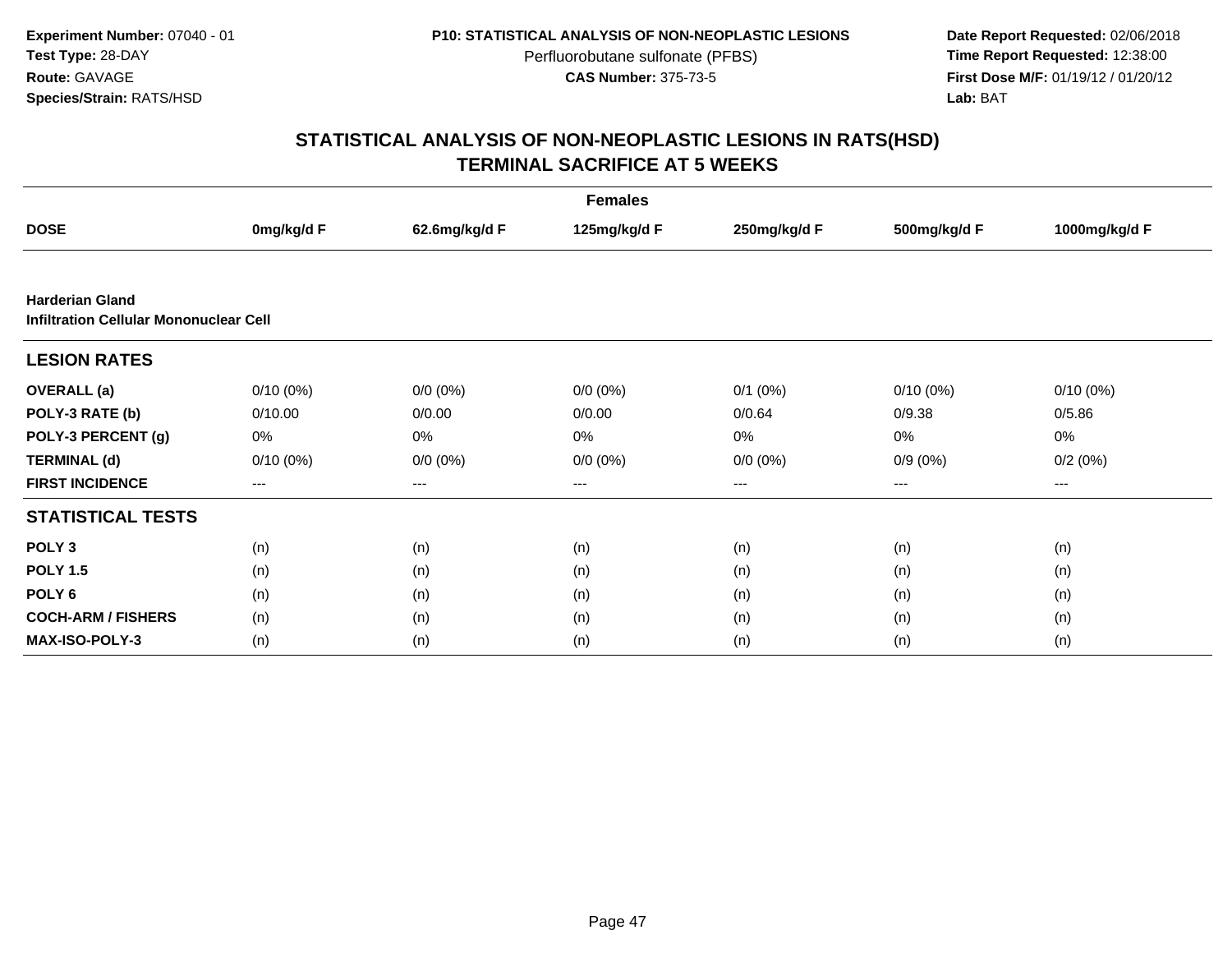**Date Report Requested:** 02/06/2018 **First Dose M/F:** 01/19/12 / 01/20/12<br>**Lab:** BAT **Lab:** BAT

| <b>Females</b>            |                        |               |                   |              |              |               |  |  |
|---------------------------|------------------------|---------------|-------------------|--------------|--------------|---------------|--|--|
| <b>DOSE</b>               | 0mg/kg/d F             | 62.6mg/kg/d F | 125mg/kg/d F      | 250mg/kg/d F | 500mg/kg/d F | 1000mg/kg/d F |  |  |
|                           |                        |               |                   |              |              |               |  |  |
| Heart                     |                        |               |                   |              |              |               |  |  |
| Cardiomyopathy            |                        |               |                   |              |              |               |  |  |
| <b>LESION RATES</b>       |                        |               |                   |              |              |               |  |  |
| <b>OVERALL</b> (a)        | $0/10(0\%)$            | $0/0 (0\%)$   | $0/0 (0\%)$       | $0/1$ $(0%)$ | $0/10(0\%)$  | 1/10 (10%)    |  |  |
| POLY-3 RATE (b)           | 0/10.00                | 0/0.00        | 0/0.00            | 0/0.64       | 0/9.38       | 1/6.43        |  |  |
| POLY-3 PERCENT (g)        | 0%                     | 0%            | 0%                | 0%           | 0%           | 15.6%         |  |  |
| <b>TERMINAL (d)</b>       | $0/10(0\%)$            | $0/0 (0\%)$   | $0/0 (0\%)$       | $0/0 (0\%)$  | $0/9(0\%)$   | 0/2(0%)       |  |  |
| <b>FIRST INCIDENCE</b>    | $\qquad \qquad \cdots$ | $---$         | $\qquad \qquad -$ | ---          | $---$        | 22            |  |  |
| <b>STATISTICAL TESTS</b>  |                        |               |                   |              |              |               |  |  |
| POLY <sub>3</sub>         | (e)                    | (e)           | (e)               | (e)          | (e)          | $P=0.414$     |  |  |
| <b>POLY 1.5</b>           | (e)                    | (e)           | (e)               | (e)          | (e)          | $P=0.450$     |  |  |
| POLY 6                    | (e)                    | (e)           | (e)               | (e)          | (e)          | $P = 0.372$   |  |  |
| <b>COCH-ARM / FISHERS</b> | $P = 0.258$            | (e)           | (e)               | (e)          | (e)          | $P = 0.500$   |  |  |
| <b>MAX-ISO-POLY-3</b>     | (e)                    | (e)           | (e)               | (e)          | (e)          | $P = 0.152$   |  |  |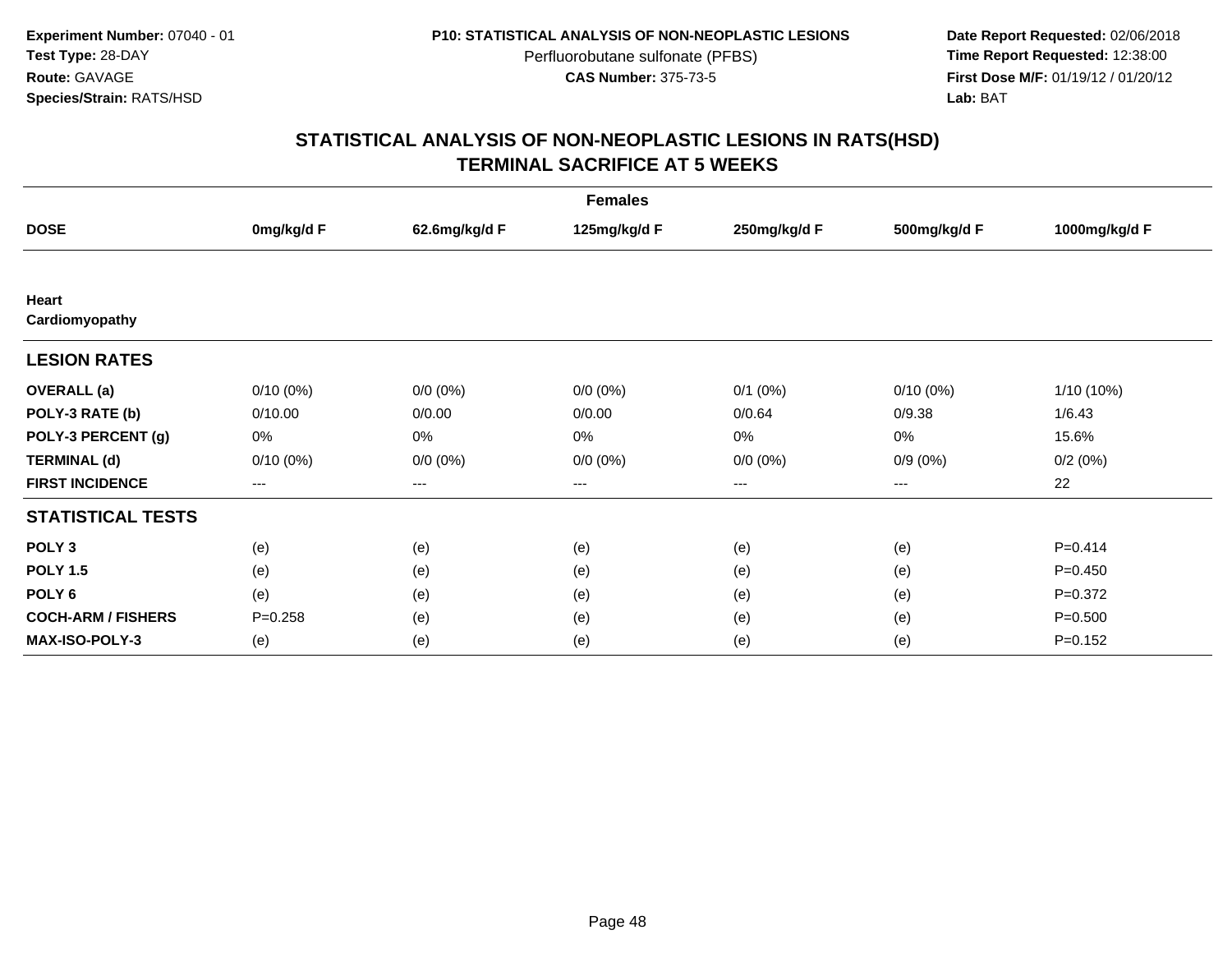**Date Report Requested:** 02/06/2018 **First Dose M/F:** 01/19/12 / 01/20/12<br>**Lab:** BAT **Lab:** BAT

| <b>Females</b>                                          |                   |                   |              |              |              |               |  |  |
|---------------------------------------------------------|-------------------|-------------------|--------------|--------------|--------------|---------------|--|--|
| <b>DOSE</b>                                             | 0mg/kg/d F        | 62.6mg/kg/d F     | 125mg/kg/d F | 250mg/kg/d F | 500mg/kg/d F | 1000mg/kg/d F |  |  |
|                                                         |                   |                   |              |              |              |               |  |  |
| <b>Heart: Epicardium</b><br><b>Inflammation Chronic</b> |                   |                   |              |              |              |               |  |  |
| <b>LESION RATES</b>                                     |                   |                   |              |              |              |               |  |  |
| <b>OVERALL</b> (a)                                      | $0/10(0\%)$       | $0/0 (0\%)$       | $0/0 (0\%)$  | $0/1$ $(0%)$ | $0/10(0\%)$  | 1/10 (10%)    |  |  |
| POLY-3 RATE (b)                                         | 0/10.00           | 0/0.00            | 0/0.00       | 0/0.64       | 0/9.38       | 1/5.86        |  |  |
| POLY-3 PERCENT (g)                                      | 0%                | $0\%$             | 0%           | 0%           | 0%           | 17.1%         |  |  |
| <b>TERMINAL (d)</b>                                     | $0/10(0\%)$       | $0/0 (0\%)$       | $0/0 (0\%)$  | $0/0 (0\%)$  | $0/9(0\%)$   | 1/2(50%)      |  |  |
| <b>FIRST INCIDENCE</b>                                  | $\qquad \qquad -$ | $\qquad \qquad -$ | $---$        | ---          | $\cdots$     | 29 (T)        |  |  |
| <b>STATISTICAL TESTS</b>                                |                   |                   |              |              |              |               |  |  |
| POLY <sub>3</sub>                                       | (e)               | (e)               | (e)          | (e)          | (e)          | $P = 0.398$   |  |  |
| <b>POLY 1.5</b>                                         | (e)               | (e)               | (e)          | (e)          | (e)          | $P=0.441$     |  |  |
| POLY <sub>6</sub>                                       | (e)               | (e)               | (e)          | (e)          | (e)          | $P = 0.347$   |  |  |
| <b>COCH-ARM / FISHERS</b>                               | $P = 0.258$       | (e)               | (e)          | (e)          | (e)          | $P = 0.500$   |  |  |
| <b>MAX-ISO-POLY-3</b>                                   | (e)               | (e)               | (e)          | (e)          | (e)          | $P = 0.151$   |  |  |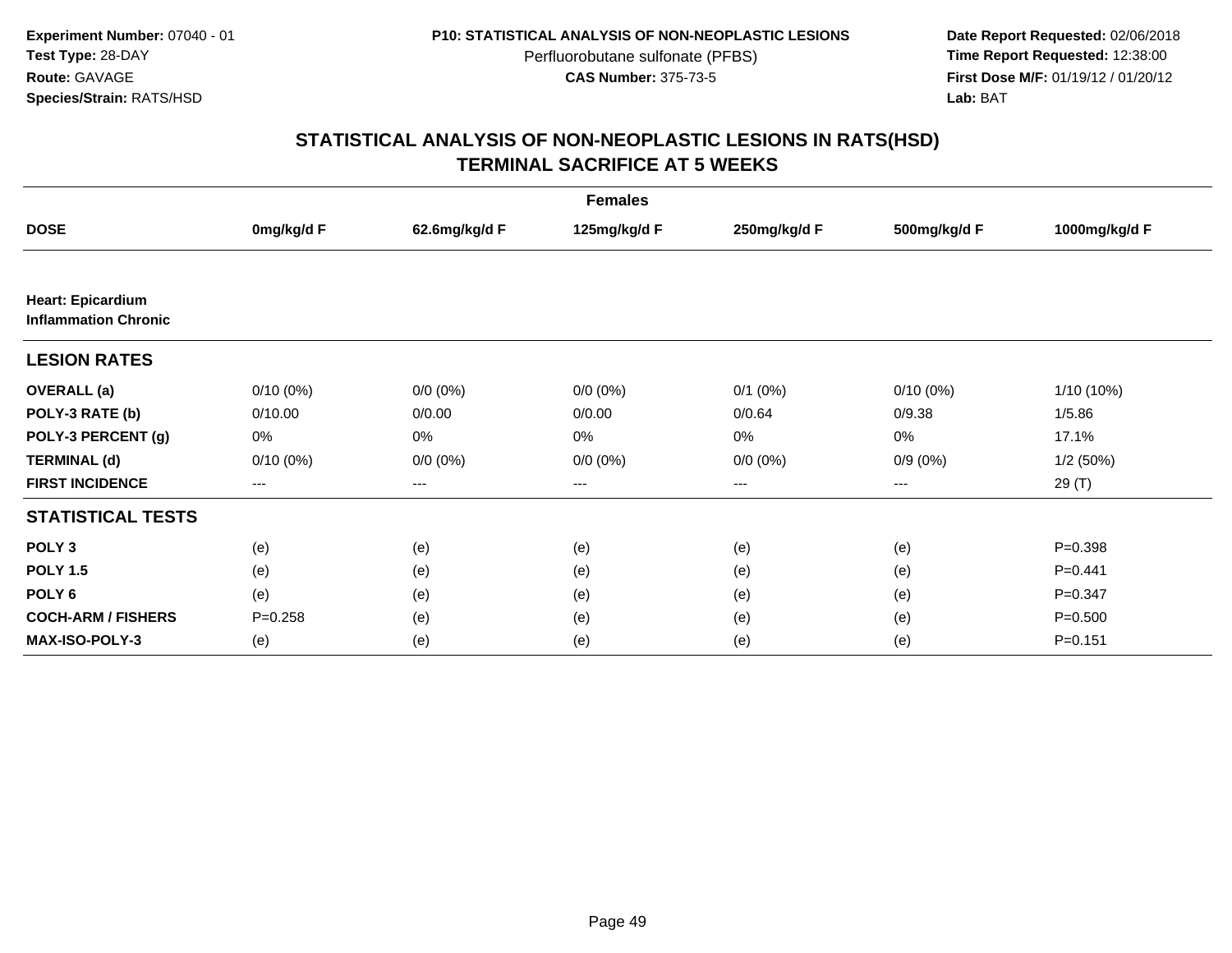**Date Report Requested:** 02/06/2018 **First Dose M/F:** 01/19/12 / 01/20/12<br>**Lab:** BAT **Lab:** BAT

| <b>Females</b>                              |                   |                   |              |              |              |               |  |  |
|---------------------------------------------|-------------------|-------------------|--------------|--------------|--------------|---------------|--|--|
| <b>DOSE</b>                                 | 0mg/kg/d F        | 62.6mg/kg/d F     | 125mg/kg/d F | 250mg/kg/d F | 500mg/kg/d F | 1000mg/kg/d F |  |  |
|                                             |                   |                   |              |              |              |               |  |  |
| <b>Heart: Myocardium</b><br><b>Necrosis</b> |                   |                   |              |              |              |               |  |  |
| <b>LESION RATES</b>                         |                   |                   |              |              |              |               |  |  |
| <b>OVERALL</b> (a)                          | $0/10(0\%)$       | $0/0 (0\%)$       | $0/0 (0\%)$  | $0/1$ $(0%)$ | $0/10(0\%)$  | 1/10 (10%)    |  |  |
| POLY-3 RATE (b)                             | 0/10.00           | 0/0.00            | 0/0.00       | 0/0.64       | 0/9.38       | 1/5.86        |  |  |
| POLY-3 PERCENT (g)                          | 0%                | 0%                | 0%           | 0%           | 0%           | 17.1%         |  |  |
| <b>TERMINAL (d)</b>                         | $0/10(0\%)$       | $0/0 (0\%)$       | $0/0 (0\%)$  | $0/0 (0\%)$  | $0/9(0\%)$   | 1/2(50%)      |  |  |
| <b>FIRST INCIDENCE</b>                      | $\qquad \qquad -$ | $\qquad \qquad -$ | $---$        | ---          | ---          | 29 (T)        |  |  |
| <b>STATISTICAL TESTS</b>                    |                   |                   |              |              |              |               |  |  |
| POLY <sub>3</sub>                           | (e)               | (e)               | (e)          | (e)          | (e)          | $P = 0.398$   |  |  |
| <b>POLY 1.5</b>                             | (e)               | (e)               | (e)          | (e)          | (e)          | $P=0.441$     |  |  |
| POLY <sub>6</sub>                           | (e)               | (e)               | (e)          | (e)          | (e)          | $P = 0.347$   |  |  |
| <b>COCH-ARM / FISHERS</b>                   | $P = 0.258$       | (e)               | (e)          | (e)          | (e)          | $P = 0.500$   |  |  |
| <b>MAX-ISO-POLY-3</b>                       | (e)               | (e)               | (e)          | (e)          | (e)          | $P = 0.151$   |  |  |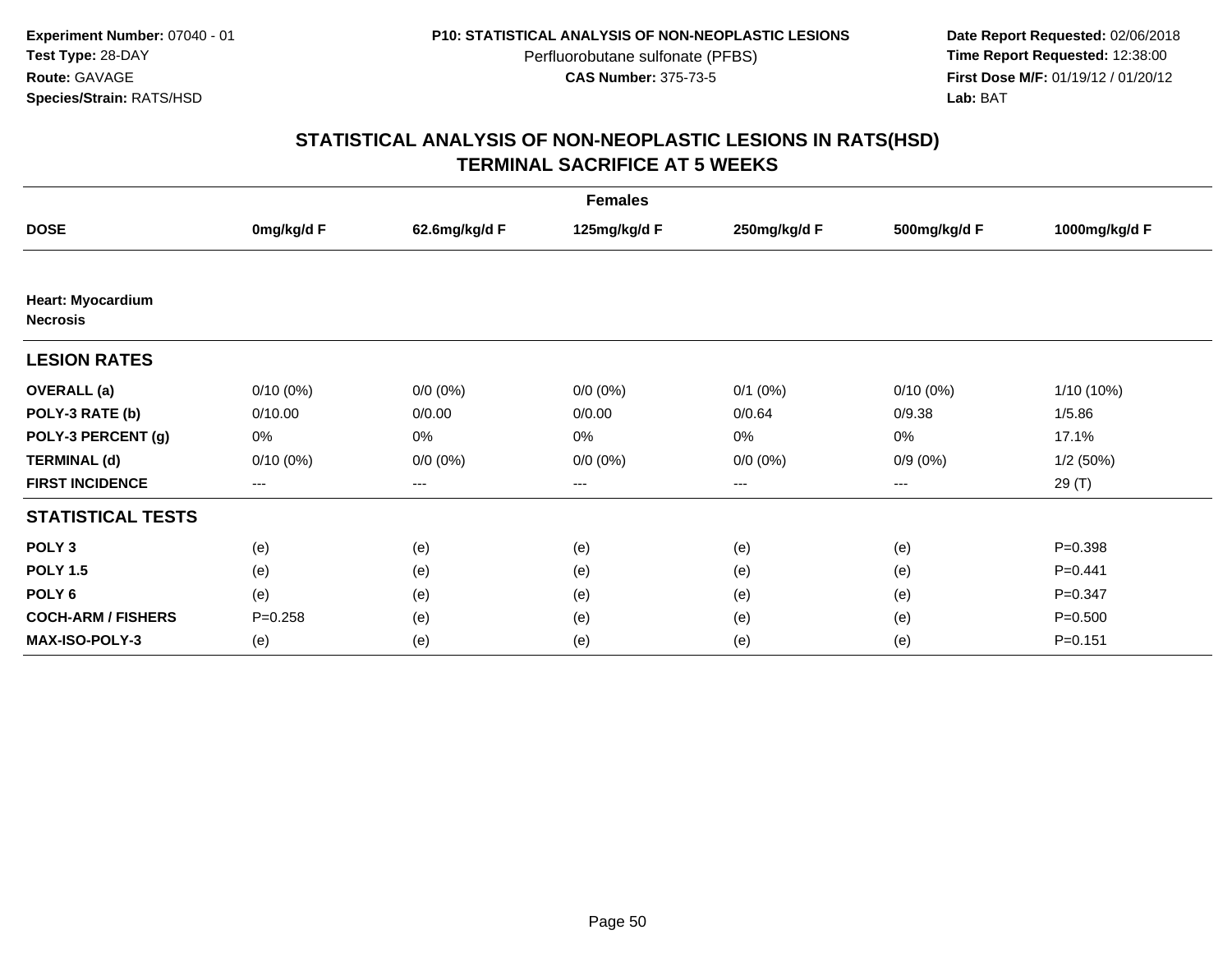**Date Report Requested:** 02/06/2018 **First Dose M/F:** 01/19/12 / 01/20/12<br>**Lab:** BAT **Lab:** BAT

|                                                               |             |               | <b>Females</b> |              |              |               |
|---------------------------------------------------------------|-------------|---------------|----------------|--------------|--------------|---------------|
| <b>DOSE</b>                                                   | 0mg/kg/d F  | 62.6mg/kg/d F | 125mg/kg/d F   | 250mg/kg/d F | 500mg/kg/d F | 1000mg/kg/d F |
|                                                               |             |               |                |              |              |               |
| <b>Intestine Large, Colon</b><br><b>Infiltration Cellular</b> |             |               |                |              |              |               |
| <b>LESION RATES</b>                                           |             |               |                |              |              |               |
| <b>OVERALL</b> (a)                                            | $0/10(0\%)$ | $0/0 (0\%)$   | $0/0 (0\%)$    | $0/1$ $(0%)$ | $0/10(0\%)$  | $0/9(0\%)$    |
| POLY-3 RATE (b)                                               | 0/10.00     | 0/0.00        | 0/0.00         | 0/0.64       | 0/9.38       | 0/5.69        |
| POLY-3 PERCENT (g)                                            | 0%          | 0%            | 0%             | 0%           | 0%           | 0%            |
| <b>TERMINAL (d)</b>                                           | $0/10(0\%)$ | $0/0 (0\%)$   | $0/0 (0\%)$    | $0/0 (0\%)$  | $0/9(0\%)$   | 0/2(0%)       |
| <b>FIRST INCIDENCE</b>                                        | $---$       | $\cdots$      | ---            | $\cdots$     | $\cdots$     | ---           |
| <b>STATISTICAL TESTS</b>                                      |             |               |                |              |              |               |
| POLY <sub>3</sub>                                             | (n)         | (n)           | (n)            | (n)          | (n)          | (n)           |
| <b>POLY 1.5</b>                                               | (n)         | (n)           | (n)            | (n)          | (n)          | (n)           |
| POLY <sub>6</sub>                                             | (n)         | (n)           | (n)            | (n)          | (n)          | (n)           |
| <b>COCH-ARM / FISHERS</b>                                     | (n)         | (n)           | (n)            | (n)          | (n)          | (n)           |
| <b>MAX-ISO-POLY-3</b>                                         | (n)         | (n)           | (n)            | (n)          | (n)          | (n)           |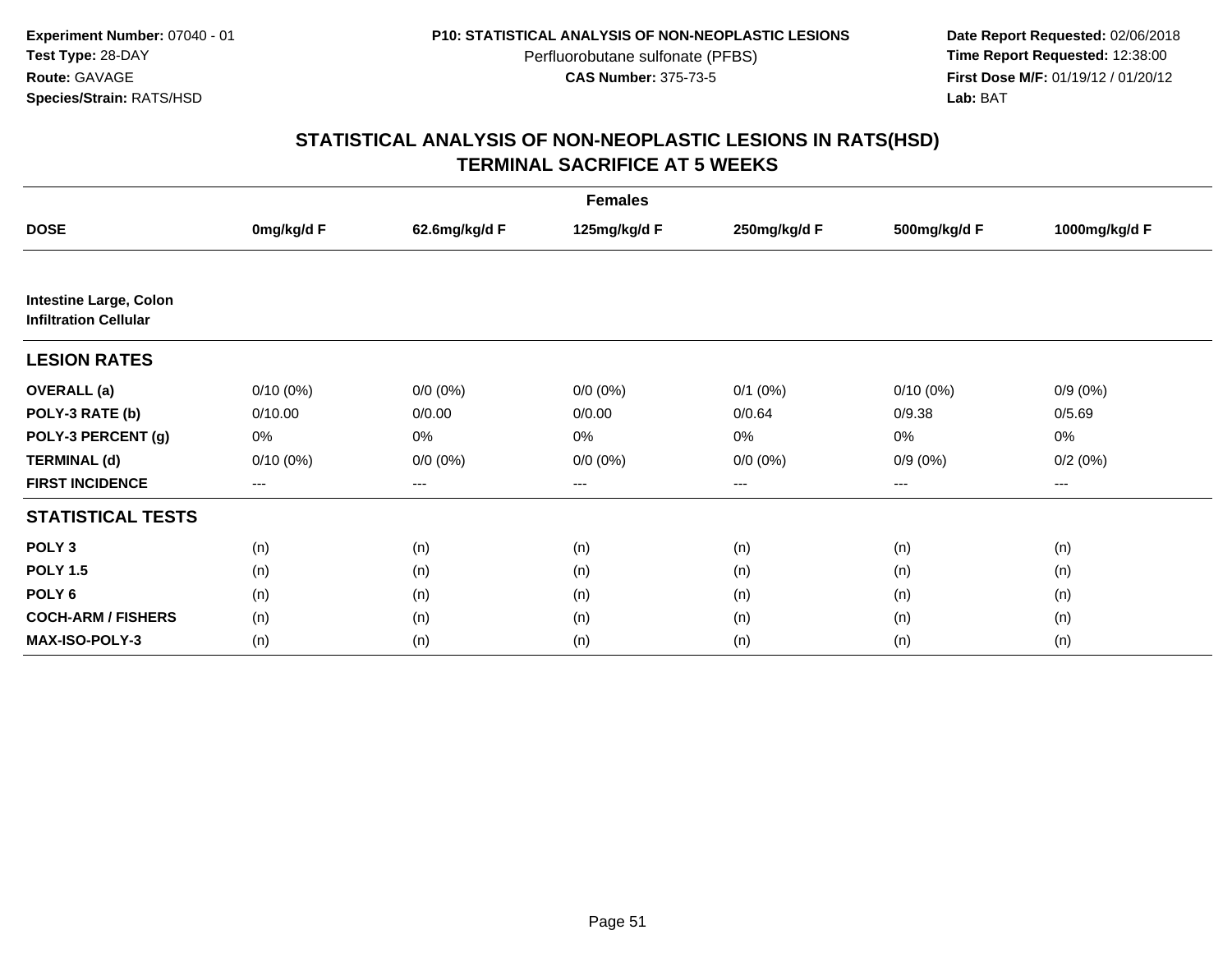**Date Report Requested:** 02/06/2018 **First Dose M/F:** 01/19/12 / 01/20/12<br>**Lab:** BAT **Lab:** BAT

|                                                  |             |               | <b>Females</b> |              |              |               |
|--------------------------------------------------|-------------|---------------|----------------|--------------|--------------|---------------|
| <b>DOSE</b>                                      | 0mg/kg/d F  | 62.6mg/kg/d F | 125mg/kg/d F   | 250mg/kg/d F | 500mg/kg/d F | 1000mg/kg/d F |
|                                                  |             |               |                |              |              |               |
| Kidney<br><b>Nephropathy Chronic Progressive</b> |             |               |                |              |              |               |
| <b>LESION RATES</b>                              |             |               |                |              |              |               |
| <b>OVERALL</b> (a)                               | $0/10(0\%)$ | 4/10 (40%)    | $0/10(0\%)$    | 3/10 (30%)   | 1/10 (10%)   | 3/10(30%)     |
| POLY-3 RATE (b)                                  | 0/10.00     | 4/10.00       | 0/10.00        | 3/10.00      | 1/9.38       | 3/7.87        |
| POLY-3 PERCENT (g)                               | 0%          | 40%           | 0%             | 30%          | 10.7%        | 38.1%         |
| <b>TERMINAL (d)</b>                              | $0/10(0\%)$ | 4/10 (40%)    | $0/10(0\%)$    | 2/9(22%)     | 1/9 (11%)    | 0/2(0%)       |
| <b>FIRST INCIDENCE</b>                           | ---         | 29 (T)        | ---            | 25           | 29 (T)       | 16            |
| <b>STATISTICAL TESTS</b>                         |             |               |                |              |              |               |
| POLY <sub>3</sub>                                | $P=0.154$   | $P=0.033*$    | (e)            | $P = 0.095$  | $P=0.487$    | $P = 0.054$   |
| <b>POLY 1.5</b>                                  | $P = 0.187$ | $P=0.033*$    | (e)            | $P=0.095$    | $P=0.492$    | $P = 0.069$   |
| POLY <sub>6</sub>                                | $P=0.121$   | $P=0.033*$    | (e)            | $P = 0.095$  | $P=0.482$    | P=0.037*      |
| <b>COCH-ARM / FISHERS</b>                        | $P=0.249$   | $P=0.043*$    | (e)            | $P = 0.105$  | $P = 0.500$  | $P = 0.105$   |
| <b>MAX-ISO-POLY-3</b>                            | P=0.034*    | P=0.007**     | (e)            | $P=0.025*$   | $P = 0.158$  | $P=0.019*$    |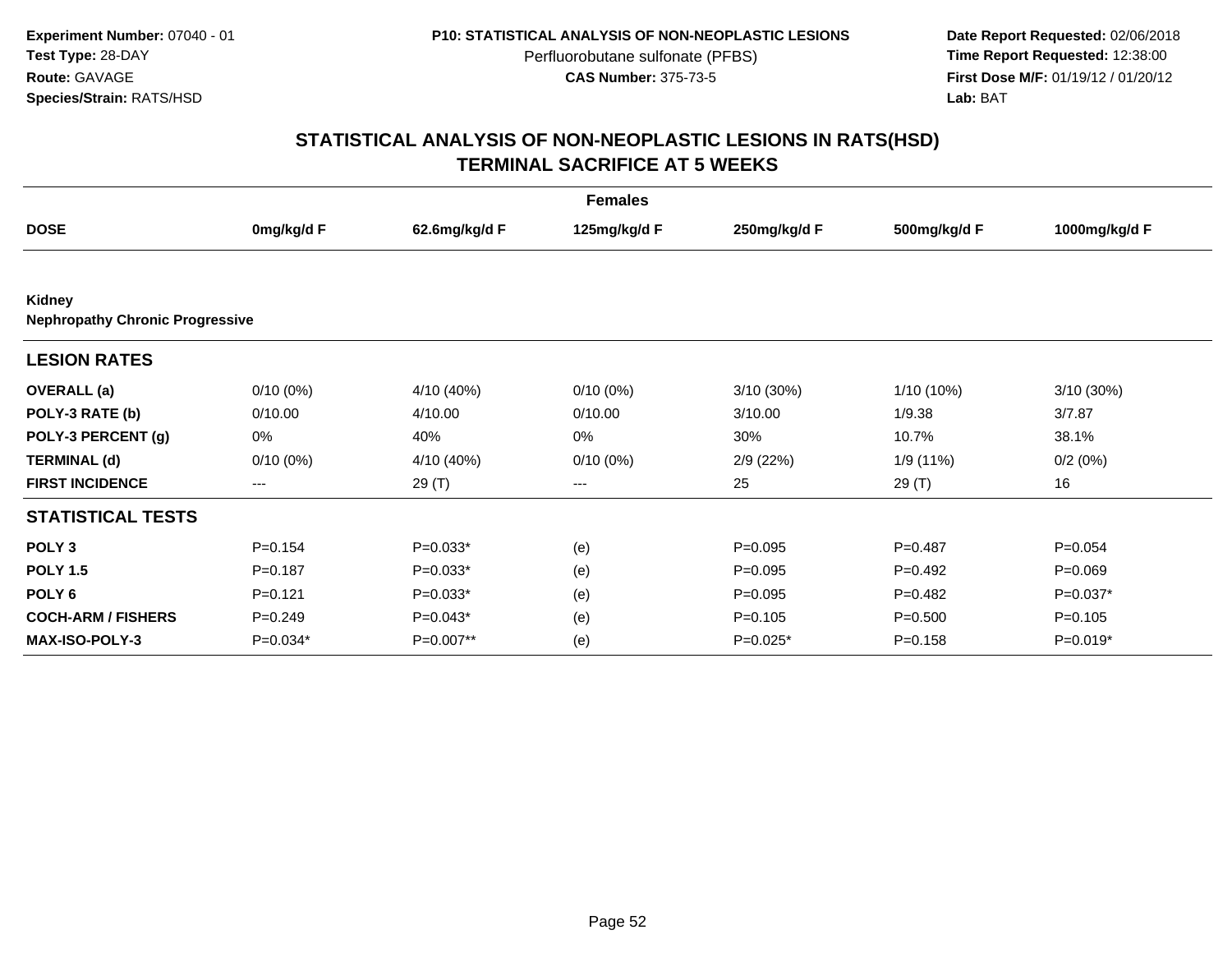**Date Report Requested:** 02/06/2018 **First Dose M/F:** 01/19/12 / 01/20/12<br>**Lab:** BAT **Lab:** BAT

|                                    |             |                        | <b>Females</b> |              |              |               |
|------------------------------------|-------------|------------------------|----------------|--------------|--------------|---------------|
| <b>DOSE</b>                        | 0mg/kg/d F  | 62.6mg/kg/d F          | 125mg/kg/d F   | 250mg/kg/d F | 500mg/kg/d F | 1000mg/kg/d F |
|                                    |             |                        |                |              |              |               |
| Kidney: Papilla<br><b>Necrosis</b> |             |                        |                |              |              |               |
| <b>LESION RATES</b>                |             |                        |                |              |              |               |
| <b>OVERALL</b> (a)                 | $0/10(0\%)$ | $0/10(0\%)$            | $0/10(0\%)$    | $0/10(0\%)$  | $0/10(0\%)$  | 4/10 (40%)    |
| POLY-3 RATE (b)                    | 0/10.00     | 0/10.00                | 0/10.00        | 0/9.64       | 0/9.38       | 4/8.49        |
| POLY-3 PERCENT (g)                 | 0%          | 0%                     | 0%             | 0%           | 0%           | 47.1%         |
| <b>TERMINAL (d)</b>                | $0/10(0\%)$ | $0/10(0\%)$            | $0/10(0\%)$    | $0/9(0\%)$   | $0/9(0\%)$   | 0/2(0%)       |
| <b>FIRST INCIDENCE</b>             | ---         | $\qquad \qquad \cdots$ | ---            | ---          | $--$         | 16            |
| <b>STATISTICAL TESTS</b>           |             |                        |                |              |              |               |
| POLY <sub>3</sub>                  | P<0.001**   | (e)                    | (e)            | (e)          | (e)          | P=0.016*      |
| <b>POLY 1.5</b>                    | P<0.001**   | (e)                    | (e)            | (e)          | (e)          | $P=0.022*$    |
| POLY <sub>6</sub>                  | P<0.001**   | (e)                    | (e)            | (e)          | (e)          | P=0.010**     |
| <b>COCH-ARM / FISHERS</b>          | P<0.001**   | (e)                    | (e)            | (e)          | (e)          | $P=0.043*$    |
| <b>MAX-ISO-POLY-3</b>              | P<0.001**   | (e)                    | (e)            | (e)          | (e)          | P=0.005**     |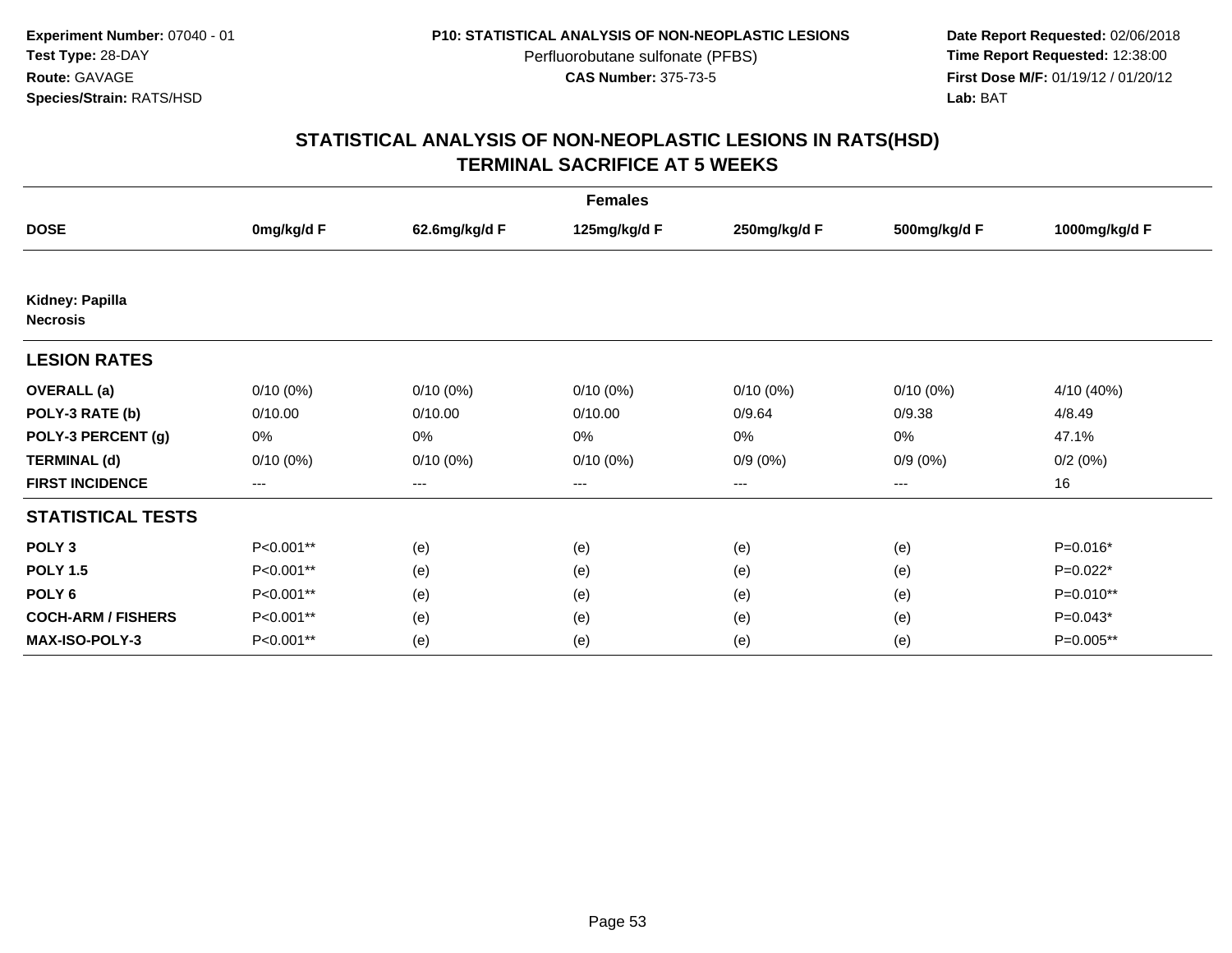**Date Report Requested:** 02/06/2018 **First Dose M/F:** 01/19/12 / 01/20/12<br>**Lab:** BAT **Lab:** BAT

| <b>Females</b>            |             |                        |              |              |                        |               |  |  |
|---------------------------|-------------|------------------------|--------------|--------------|------------------------|---------------|--|--|
| <b>DOSE</b>               | 0mg/kg/d F  | 62.6mg/kg/d F          | 125mg/kg/d F | 250mg/kg/d F | 500mg/kg/d F           | 1000mg/kg/d F |  |  |
|                           |             |                        |              |              |                        |               |  |  |
| Liver                     |             |                        |              |              |                        |               |  |  |
| Hemorrhage                |             |                        |              |              |                        |               |  |  |
| <b>LESION RATES</b>       |             |                        |              |              |                        |               |  |  |
| <b>OVERALL</b> (a)        | $0/10(0\%)$ | $0/10(0\%)$            | $0/10(0\%)$  | $0/10(0\%)$  | $0/10(0\%)$            | $0/10(0\%)$   |  |  |
| POLY-3 RATE (b)           | 0/10.00     | 0/10.00                | 0/10.00      | 0/9.64       | 0/9.38                 | 0/5.86        |  |  |
| POLY-3 PERCENT (g)        | 0%          | 0%                     | 0%           | 0%           | 0%                     | 0%            |  |  |
| <b>TERMINAL (d)</b>       | $0/10(0\%)$ | $0/10(0\%)$            | $0/10(0\%)$  | $0/9(0\%)$   | $0/9(0\%)$             | 0/2(0%)       |  |  |
| <b>FIRST INCIDENCE</b>    | $---$       | $\qquad \qquad \cdots$ | ---          | ---          | $\qquad \qquad \cdots$ | ---           |  |  |
| <b>STATISTICAL TESTS</b>  |             |                        |              |              |                        |               |  |  |
| POLY <sub>3</sub>         | (n)         | (n)                    | (n)          | (n)          | (n)                    | (n)           |  |  |
| <b>POLY 1.5</b>           | (n)         | (n)                    | (n)          | (n)          | (n)                    | (n)           |  |  |
| POLY <sub>6</sub>         | (n)         | (n)                    | (n)          | (n)          | (n)                    | (n)           |  |  |
| <b>COCH-ARM / FISHERS</b> | (n)         | (n)                    | (n)          | (n)          | (n)                    | (n)           |  |  |
| <b>MAX-ISO-POLY-3</b>     | (n)         | (n)                    | (n)          | (n)          | (n)                    | (n)           |  |  |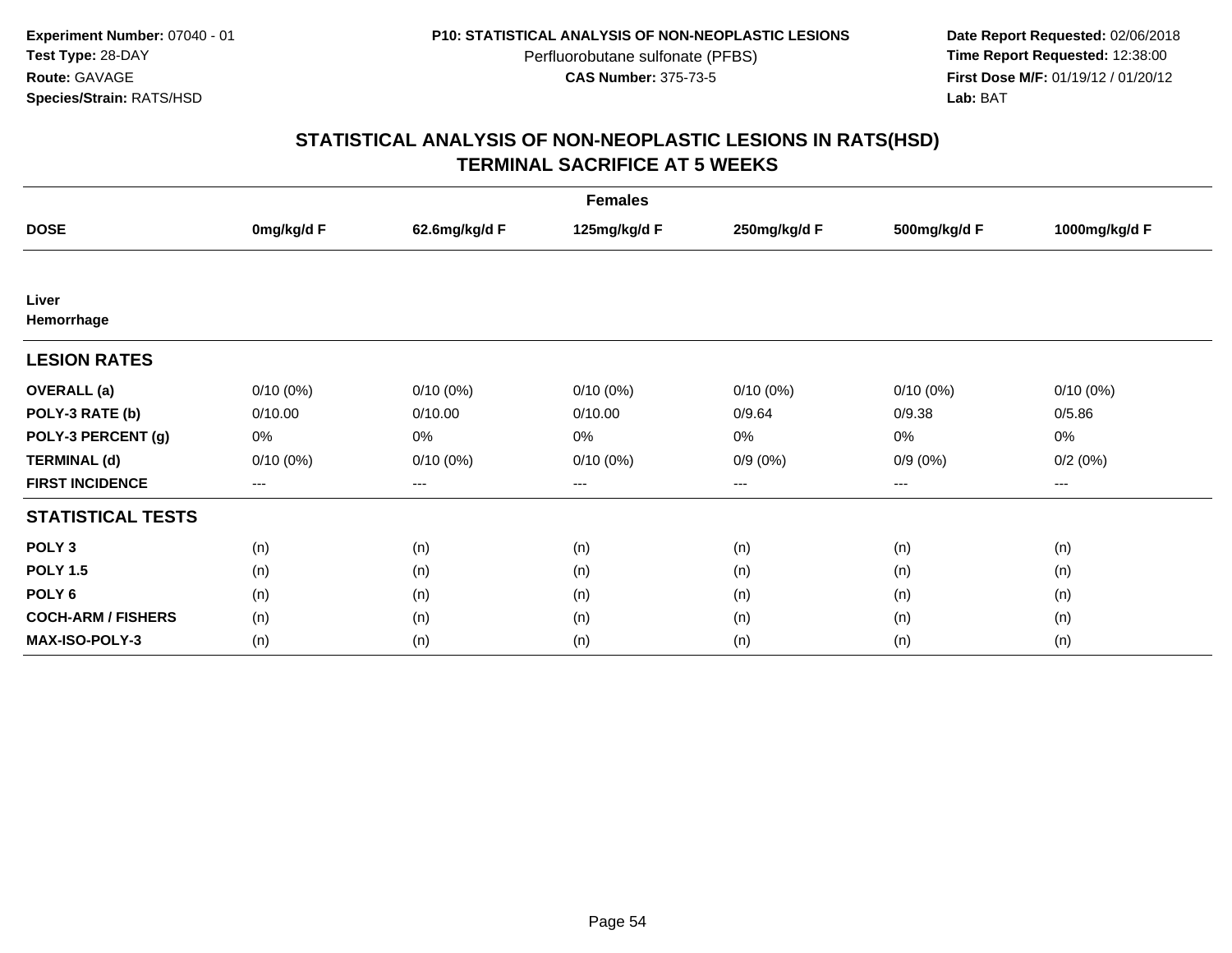**Date Report Requested:** 02/06/2018 **First Dose M/F:** 01/19/12 / 01/20/12<br>**Lab:** BAT **Lab:** BAT

| <b>Females</b>             |             |                        |              |              |                   |                        |  |  |
|----------------------------|-------------|------------------------|--------------|--------------|-------------------|------------------------|--|--|
| <b>DOSE</b>                | 0mg/kg/d F  | 62.6mg/kg/d F          | 125mg/kg/d F | 250mg/kg/d F | 500mg/kg/d F      | 1000mg/kg/d F          |  |  |
|                            |             |                        |              |              |                   |                        |  |  |
| Liver                      |             |                        |              |              |                   |                        |  |  |
| Hepatodiaphragmatic Nodule |             |                        |              |              |                   |                        |  |  |
| <b>LESION RATES</b>        |             |                        |              |              |                   |                        |  |  |
| <b>OVERALL</b> (a)         | $0/10(0\%)$ | $0/10(0\%)$            | $0/10(0\%)$  | $0/10(0\%)$  | $0/10(0\%)$       | $0/10(0\%)$            |  |  |
| POLY-3 RATE (b)            | 0/10.00     | 0/10.00                | 0/10.00      | 0/9.64       | 0/9.38            | 0/5.86                 |  |  |
| POLY-3 PERCENT (g)         | 0%          | 0%                     | 0%           | 0%           | 0%                | 0%                     |  |  |
| <b>TERMINAL (d)</b>        | $0/10(0\%)$ | $0/10(0\%)$            | $0/10(0\%)$  | $0/9(0\%)$   | $0/9(0\%)$        | 0/2(0%)                |  |  |
| <b>FIRST INCIDENCE</b>     | ---         | $\qquad \qquad \cdots$ | ---          | ---          | $\qquad \qquad -$ | $\qquad \qquad \cdots$ |  |  |
| <b>STATISTICAL TESTS</b>   |             |                        |              |              |                   |                        |  |  |
| POLY <sub>3</sub>          | (n)         | (n)                    | (n)          | (n)          | (n)               | (n)                    |  |  |
| <b>POLY 1.5</b>            | (n)         | (n)                    | (n)          | (n)          | (n)               | (n)                    |  |  |
| POLY <sub>6</sub>          | (n)         | (n)                    | (n)          | (n)          | (n)               | (n)                    |  |  |
| <b>COCH-ARM / FISHERS</b>  | (n)         | (n)                    | (n)          | (n)          | (n)               | (n)                    |  |  |
| <b>MAX-ISO-POLY-3</b>      | (n)         | (n)                    | (n)          | (n)          | (n)               | (n)                    |  |  |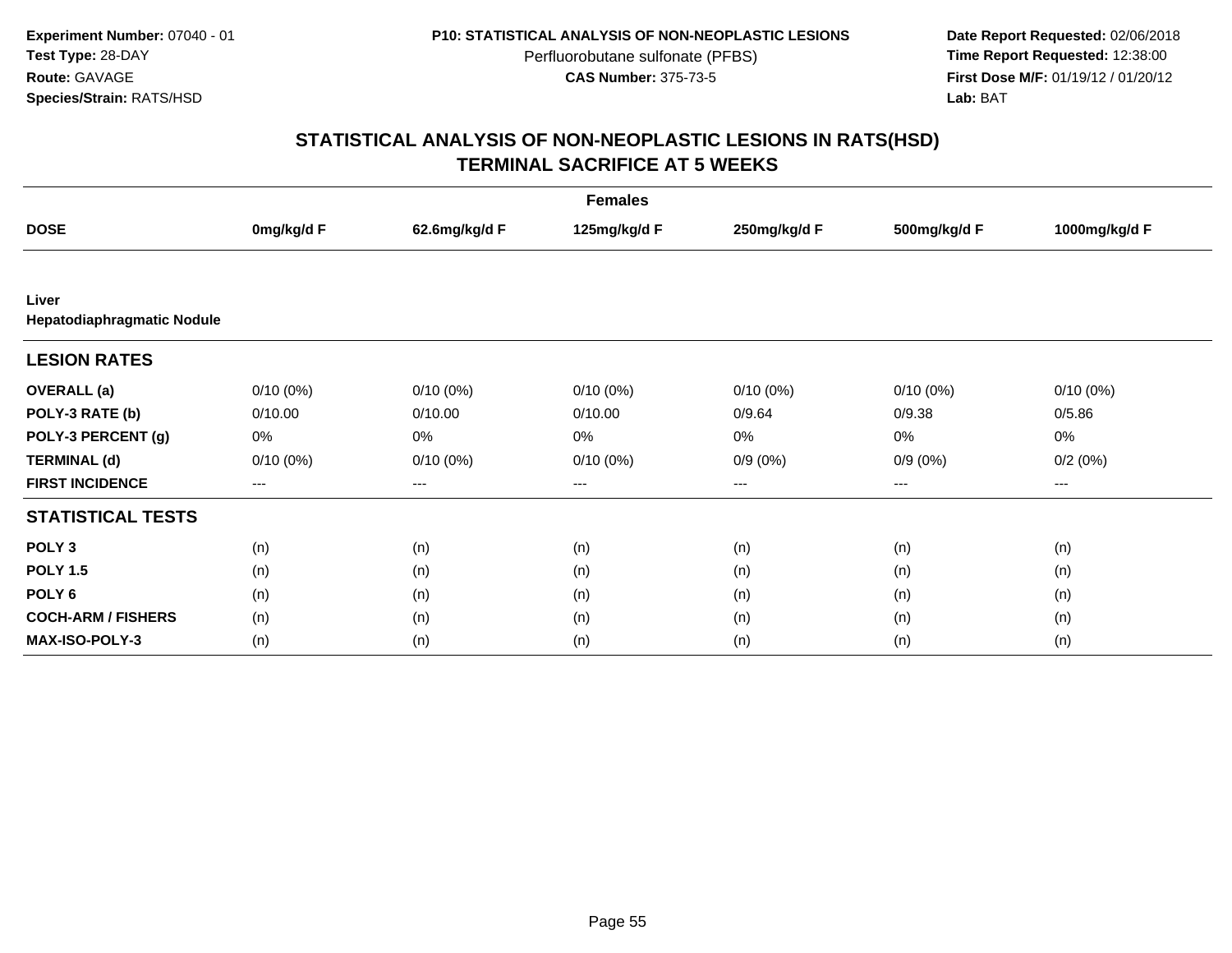**Date Report Requested:** 02/06/2018 **First Dose M/F:** 01/19/12 / 01/20/12<br>**Lab:** BAT **Lab:** BAT

|                                                  |            |               | <b>Females</b> |              |              |               |
|--------------------------------------------------|------------|---------------|----------------|--------------|--------------|---------------|
| <b>DOSE</b>                                      | 0mg/kg/d F | 62.6mg/kg/d F | 125mg/kg/d F   | 250mg/kg/d F | 500mg/kg/d F | 1000mg/kg/d F |
|                                                  |            |               |                |              |              |               |
| Liver<br><b>Infiltration Cellular Mixed Cell</b> |            |               |                |              |              |               |
| <b>LESION RATES</b>                              |            |               |                |              |              |               |
| <b>OVERALL</b> (a)                               | 1/10 (10%) | $0/10(0\%)$   | $0/10(0\%)$    | $1/10(10\%)$ | $0/10(0\%)$  | $0/10(0\%)$   |
| POLY-3 RATE (b)                                  | 1/10.00    | 0/10.00       | 0/10.00        | 1/9.64       | 0/9.38       | 0/5.86        |
| POLY-3 PERCENT (g)                               | 10%        | 0%            | 0%             | 10.4%        | 0%           | 0%            |
| <b>TERMINAL (d)</b>                              | 1/10 (10%) | $0/10(0\%)$   | $0/10(0\%)$    | 1/9(11%)     | $0/9(0\%)$   | 0/2(0%)       |
| <b>FIRST INCIDENCE</b>                           | 29 (T)     | $---$         | ---            | 29 (T)       | ---          | $--$          |
| <b>STATISTICAL TESTS</b>                         |            |               |                |              |              |               |
| POLY <sub>3</sub>                                | P=0.386N   | P=0.500N      | $P = 0.500N$   | $P=0.752$    | $P = 0.513N$ | P=0.599N      |
| <b>POLY 1.5</b>                                  | P=0.382N   | $P = 0.500N$  | P=0.500N       | $P=0.756$    | P=0.508N     | P=0.558N      |
| POLY <sub>6</sub>                                | P=0.433N   | $P = 0.500N$  | $P = 0.500N$   | $P = 0.747$  | P=0.518N     | P=0.646N      |
| <b>COCH-ARM / FISHERS</b>                        | P=0.380N   | $P = 0.500N$  | $P = 0.500N$   | P=0.763N     | $P = 0.500N$ | $P = 0.500N$  |
| <b>MAX-ISO-POLY-3</b>                            | P=0.236N   | P=0.158N      | P=0.158N       | $P = 0.488$  | P=0.174N     | $P = 0.279N$  |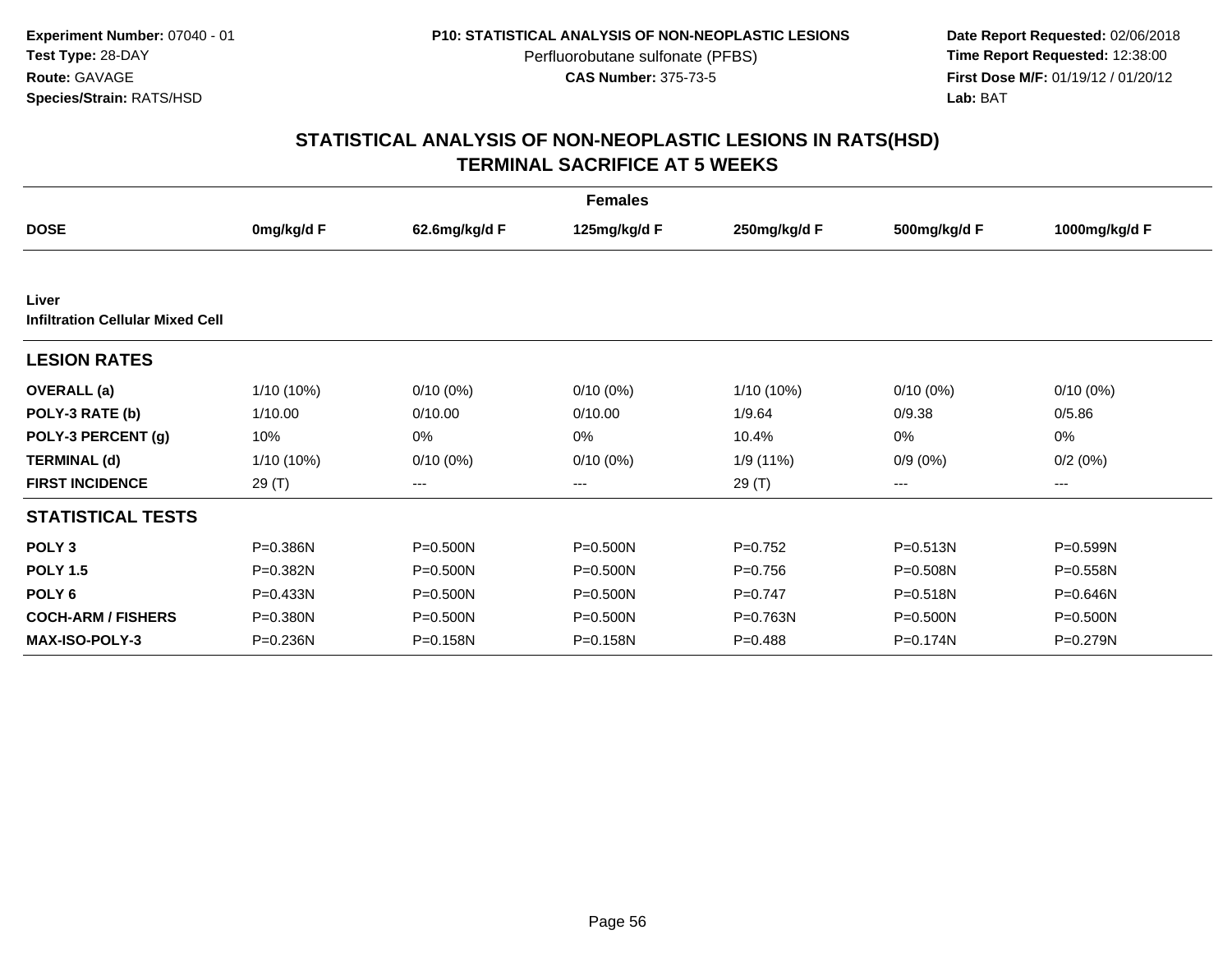**Date Report Requested:** 02/06/2018 **First Dose M/F:** 01/19/12 / 01/20/12<br>**Lab:** BAT **Lab:** BAT

| <b>Females</b>            |             |               |              |              |              |               |  |  |
|---------------------------|-------------|---------------|--------------|--------------|--------------|---------------|--|--|
| <b>DOSE</b>               | 0mg/kg/d F  | 62.6mg/kg/d F | 125mg/kg/d F | 250mg/kg/d F | 500mg/kg/d F | 1000mg/kg/d F |  |  |
|                           |             |               |              |              |              |               |  |  |
| Liver                     |             |               |              |              |              |               |  |  |
| <b>Necrosis</b>           |             |               |              |              |              |               |  |  |
| <b>LESION RATES</b>       |             |               |              |              |              |               |  |  |
| <b>OVERALL</b> (a)        | $0/10(0\%)$ | $0/10(0\%)$   | $0/10(0\%)$  | $0/10(0\%)$  | $0/10(0\%)$  | 3/10 (30%)    |  |  |
| POLY-3 RATE (b)           | 0/10.00     | 0/10.00       | 0/10.00      | 0/9.64       | 0/9.38       | 3/6.56        |  |  |
| POLY-3 PERCENT (g)        | 0%          | 0%            | 0%           | 0%           | 0%           | 45.8%         |  |  |
| <b>TERMINAL (d)</b>       | $0/10(0\%)$ | $0/10(0\%)$   | $0/10(0\%)$  | $0/9(0\%)$   | $0/9(0\%)$   | 1/2(50%)      |  |  |
| <b>FIRST INCIDENCE</b>    | ---         | $--$          | $--$         | ---          | $---$        | 23            |  |  |
| <b>STATISTICAL TESTS</b>  |             |               |              |              |              |               |  |  |
| POLY <sub>3</sub>         | P<0.001**   | (e)           | (e)          | (e)          | (e)          | $P=0.033*$    |  |  |
| <b>POLY 1.5</b>           | P<0.001**   | (e)           | (e)          | (e)          | (e)          | $P=0.053$     |  |  |
| POLY <sub>6</sub>         | P<0.001**   | (e)           | (e)          | (e)          | (e)          | $P=0.019*$    |  |  |
| <b>COCH-ARM / FISHERS</b> | P<0.001**   | (e)           | (e)          | (e)          | (e)          | $P = 0.105$   |  |  |
| <b>MAX-ISO-POLY-3</b>     | P<0.001**   | (e)           | (e)          | (e)          | (e)          | P=0.016*      |  |  |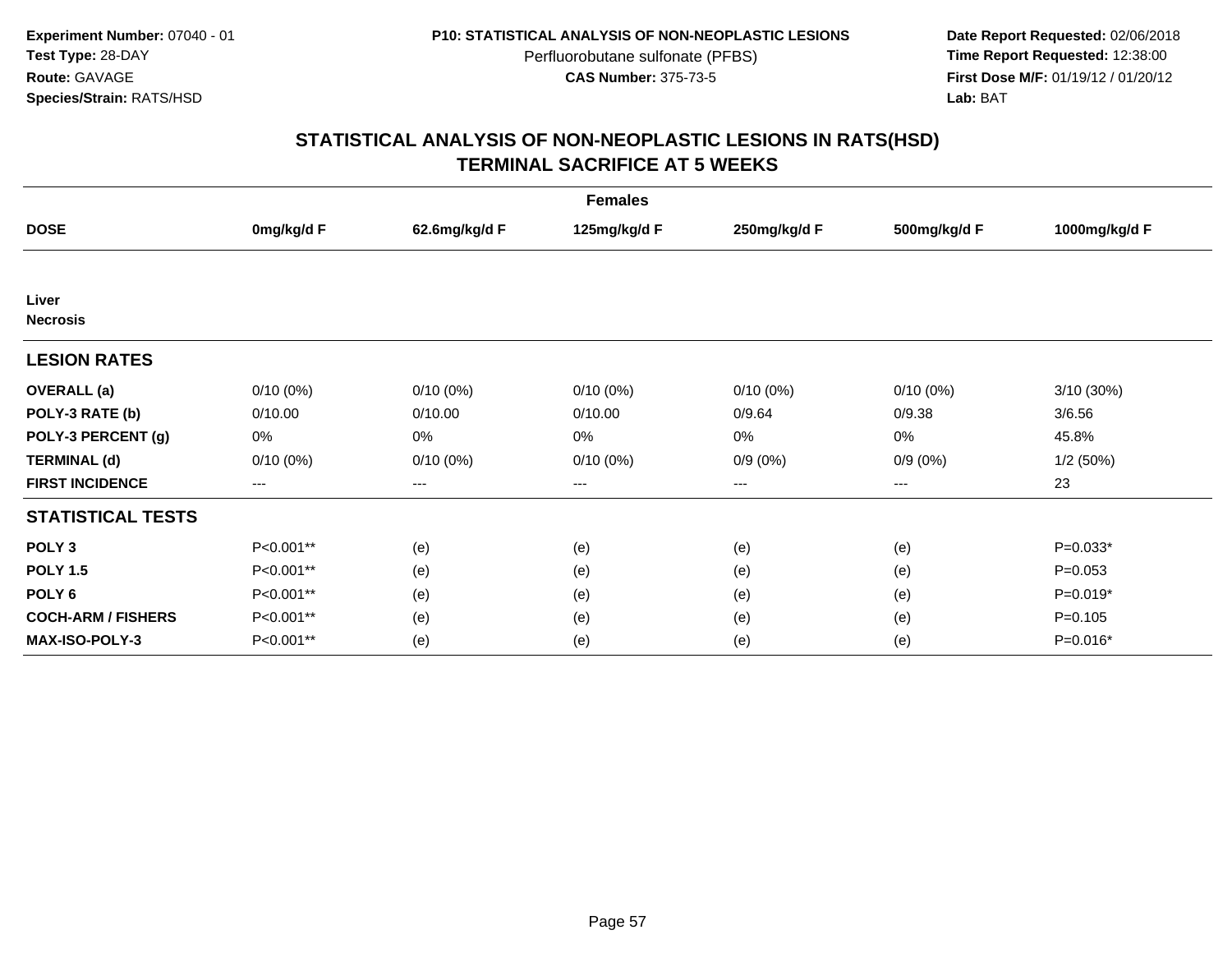**Date Report Requested:** 02/06/2018 **First Dose M/F:** 01/19/12 / 01/20/12<br>**Lab:** BAT **Lab:** BAT

|                           | <b>Females</b> |               |              |              |              |               |  |  |  |
|---------------------------|----------------|---------------|--------------|--------------|--------------|---------------|--|--|--|
| <b>DOSE</b>               | 0mg/kg/d F     | 62.6mg/kg/d F | 125mg/kg/d F | 250mg/kg/d F | 500mg/kg/d F | 1000mg/kg/d F |  |  |  |
|                           |                |               |              |              |              |               |  |  |  |
| Liver: Bile Duct<br>Cyst  |                |               |              |              |              |               |  |  |  |
| <b>LESION RATES</b>       |                |               |              |              |              |               |  |  |  |
| <b>OVERALL</b> (a)        | $0/10(0\%)$    | $0/10(0\%)$   | $0/10(0\%)$  | 1/10 (10%)   | $0/10(0\%)$  | $0/10(0\%)$   |  |  |  |
| POLY-3 RATE (b)           | 0/10.00        | 0/10.00       | 0/10.00      | 1/9.64       | 0/9.38       | 0/5.86        |  |  |  |
| POLY-3 PERCENT (g)        | 0%             | 0%            | 0%           | 10.4%        | 0%           | 0%            |  |  |  |
| <b>TERMINAL (d)</b>       | $0/10(0\%)$    | $0/10(0\%)$   | $0/10(0\%)$  | 1/9 (11%)    | $0/9(0\%)$   | 0/2(0%)       |  |  |  |
| <b>FIRST INCIDENCE</b>    | ---            | $---$         | ---          | 29 (T)       | $--$         | ---           |  |  |  |
| <b>STATISTICAL TESTS</b>  |                |               |              |              |              |               |  |  |  |
| POLY <sub>3</sub>         | $P = 0.660$    | (e)           | (e)          | $P=0.493$    | (e)          | (e)           |  |  |  |
| <b>POLY 1.5</b>           | P=0.696N       | (e)           | (e)          | $P = 0.496$  | (e)          | (e)           |  |  |  |
| POLY <sub>6</sub>         | $P = 0.635$    | (e)           | (e)          | $P = 0.488$  | (e)          | (e)           |  |  |  |
| <b>COCH-ARM / FISHERS</b> | P=0.699N       | (e)           | (e)          | $P = 0.500$  | (e)          | (e)           |  |  |  |
| <b>MAX-ISO-POLY-3</b>     | $P = 0.339$    | (e)           | (e)          | $P = 0.158$  | (e)          | (e)           |  |  |  |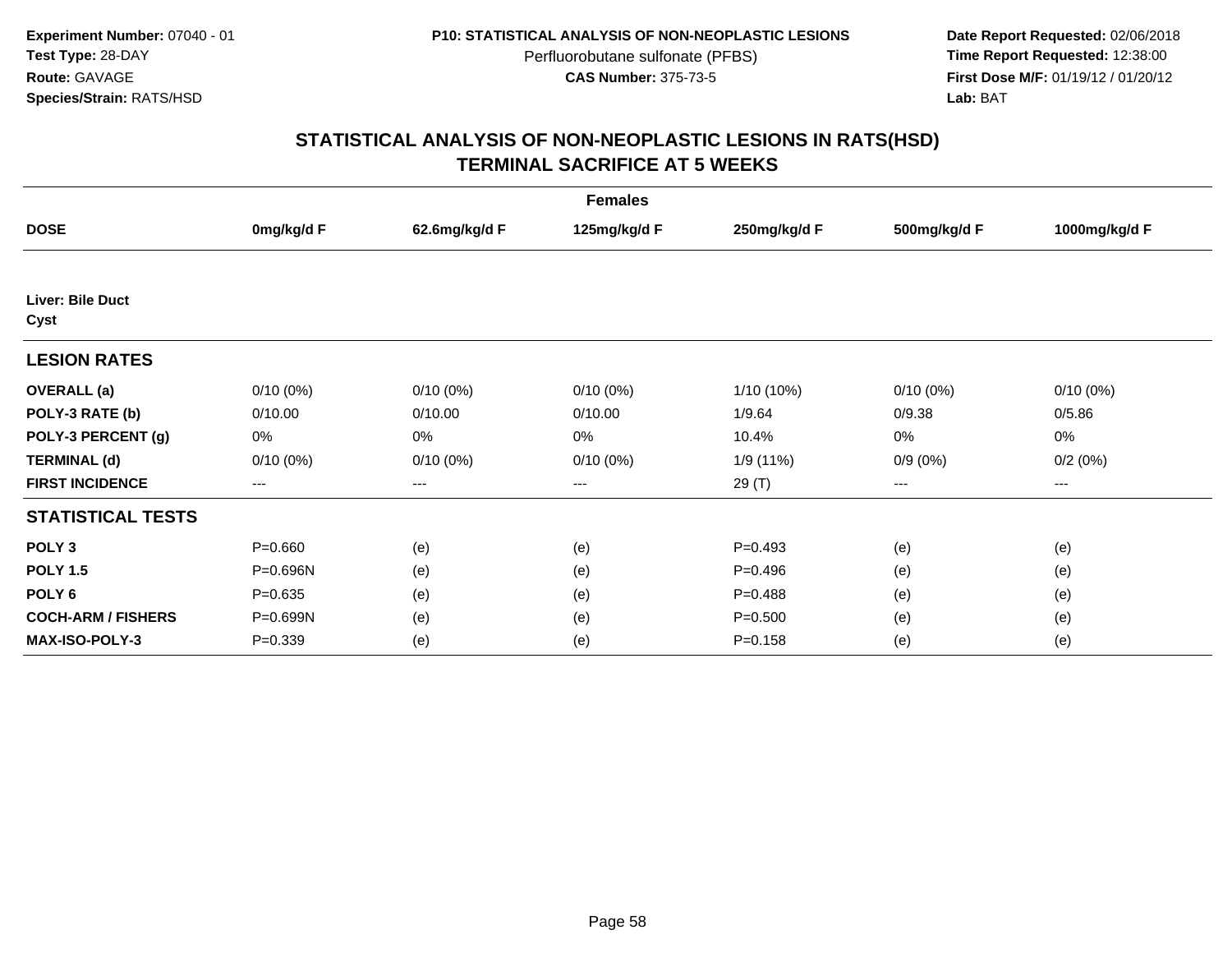**Date Report Requested:** 02/06/2018 **First Dose M/F:** 01/19/12 / 01/20/12<br>**Lab:** BAT **Lab:** BAT

| <b>Females</b>                |             |                        |              |              |              |               |  |  |
|-------------------------------|-------------|------------------------|--------------|--------------|--------------|---------------|--|--|
| <b>DOSE</b>                   | 0mg/kg/d F  | 62.6mg/kg/d F          | 125mg/kg/d F | 250mg/kg/d F | 500mg/kg/d F | 1000mg/kg/d F |  |  |
| Liver: Hepatocyte             |             |                        |              |              |              |               |  |  |
| <b>Cytoplasmic Alteration</b> |             |                        |              |              |              |               |  |  |
| <b>LESION RATES</b>           |             |                        |              |              |              |               |  |  |
| <b>OVERALL</b> (a)            | $0/10(0\%)$ | $0/10(0\%)$            | $0/10(0\%)$  | $0/10(0\%)$  | 9/10 (90%)   | 10/10 (100%)  |  |  |
| POLY-3 RATE (b)               | 0/10.00     | 0/10.00                | 0/10.00      | 0/9.64       | 9/9.38       | 10/10.00      |  |  |
| POLY-3 PERCENT (g)            | 0%          | 0%                     | 0%           | 0%           | 96%          | 100%          |  |  |
| <b>TERMINAL (d)</b>           | $0/10(0\%)$ | $0/10(0\%)$            | $0/10(0\%)$  | $0/9(0\%)$   | 9/9 (100%)   | 2/2 (100%)    |  |  |
| <b>FIRST INCIDENCE</b>        | $--$        | $\qquad \qquad \cdots$ | ---          | ---          | 29 (T)       | 16            |  |  |
| <b>STATISTICAL TESTS</b>      |             |                        |              |              |              |               |  |  |
| POLY <sub>3</sub>             | P<0.001**   | (e)                    | (e)          | (e)          | P<0.001**    | P<0.001**     |  |  |
| <b>POLY 1.5</b>               | P<0.001**   | (e)                    | (e)          | (e)          | P<0.001**    | P<0.001**     |  |  |
| POLY <sub>6</sub>             | P<0.001**   | (e)                    | (e)          | (e)          | P<0.001**    | P<0.001**     |  |  |
| <b>COCH-ARM / FISHERS</b>     | P<0.001**   | (e)                    | (e)          | (e)          | P<0.001**    | P<0.001**     |  |  |
| <b>MAX-ISO-POLY-3</b>         | P<0.001**   | (e)                    | (e)          | (e)          | P<0.001**    | (e)           |  |  |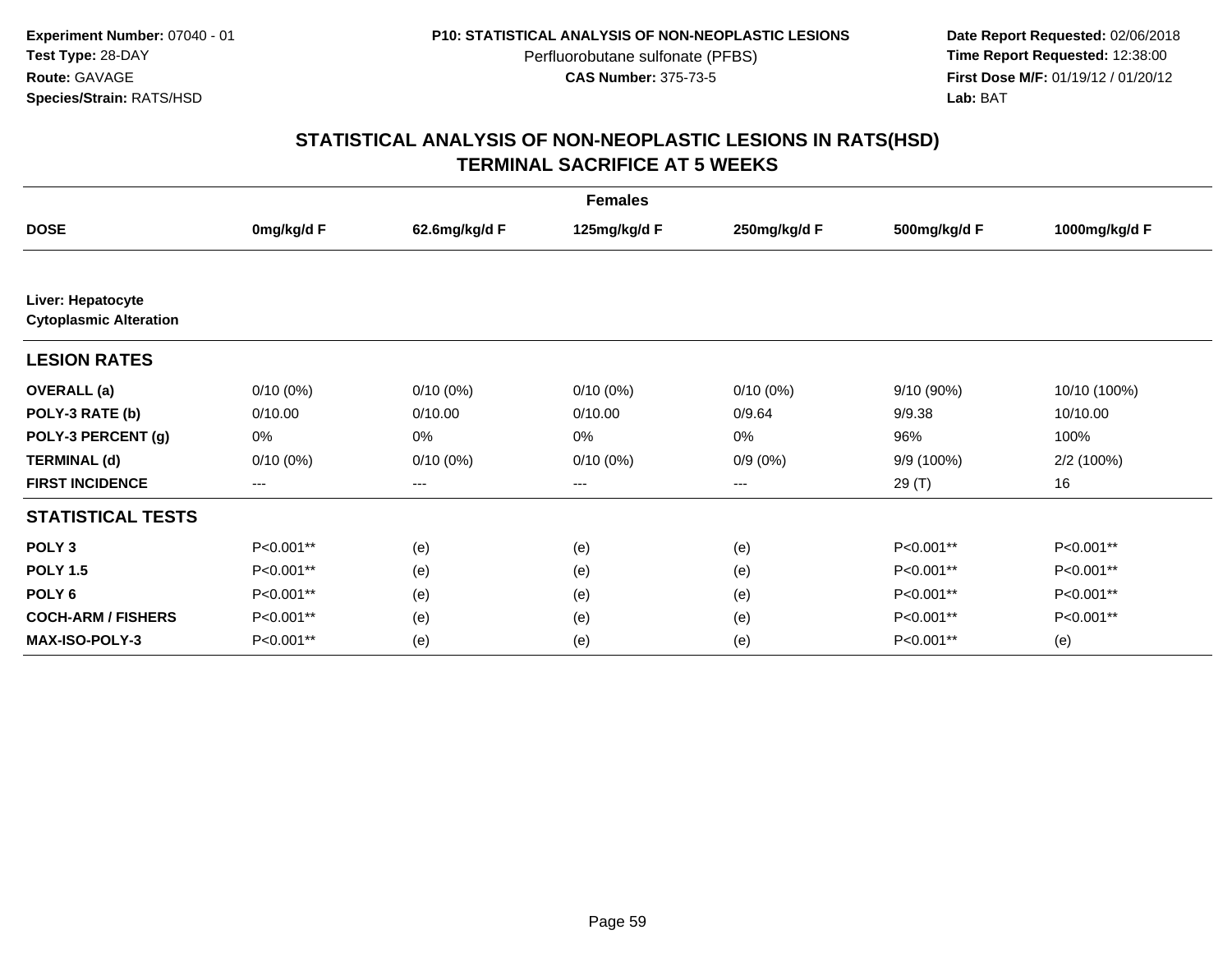**Date Report Requested:** 02/06/2018 **First Dose M/F:** 01/19/12 / 01/20/12<br>**Lab:** BAT **Lab:** BAT

| <b>Females</b>                   |             |               |              |              |              |               |  |  |
|----------------------------------|-------------|---------------|--------------|--------------|--------------|---------------|--|--|
| <b>DOSE</b>                      | 0mg/kg/d F  | 62.6mg/kg/d F | 125mg/kg/d F | 250mg/kg/d F | 500mg/kg/d F | 1000mg/kg/d F |  |  |
|                                  |             |               |              |              |              |               |  |  |
| Liver: Hepatocyte<br>Hypertrophy |             |               |              |              |              |               |  |  |
| <b>LESION RATES</b>              |             |               |              |              |              |               |  |  |
| <b>OVERALL</b> (a)               | $0/10(0\%)$ | $0/10(0\%)$   | $0/10(0\%)$  | $0/10(0\%)$  | 8/10 (80%)   | 10/10 (100%)  |  |  |
| POLY-3 RATE (b)                  | 0/10.00     | 0/10.00       | 0/10.00      | 0/9.64       | 8/9.38       | 10/10.00      |  |  |
| POLY-3 PERCENT (g)               | 0%          | 0%            | 0%           | 0%           | 85.3%        | 100%          |  |  |
| <b>TERMINAL (d)</b>              | $0/10(0\%)$ | $0/10(0\%)$   | $0/10(0\%)$  | $0/9(0\%)$   | 8/9 (89%)    | 2/2 (100%)    |  |  |
| <b>FIRST INCIDENCE</b>           | ---         | $--$          | ---          | ---          | 29 (T)       | 16            |  |  |
| <b>STATISTICAL TESTS</b>         |             |               |              |              |              |               |  |  |
| POLY <sub>3</sub>                | P<0.001**   | (e)           | (e)          | (e)          | P<0.001**    | P<0.001**     |  |  |
| <b>POLY 1.5</b>                  | P<0.001**   | (e)           | (e)          | (e)          | P<0.001**    | P<0.001**     |  |  |
| POLY <sub>6</sub>                | P<0.001**   | (e)           | (e)          | (e)          | P<0.001**    | P<0.001**     |  |  |
| <b>COCH-ARM / FISHERS</b>        | P<0.001**   | (e)           | (e)          | (e)          | P<0.001**    | P<0.001**     |  |  |
| <b>MAX-ISO-POLY-3</b>            | P<0.001**   | (e)           | (e)          | (e)          | P<0.001**    | (e)           |  |  |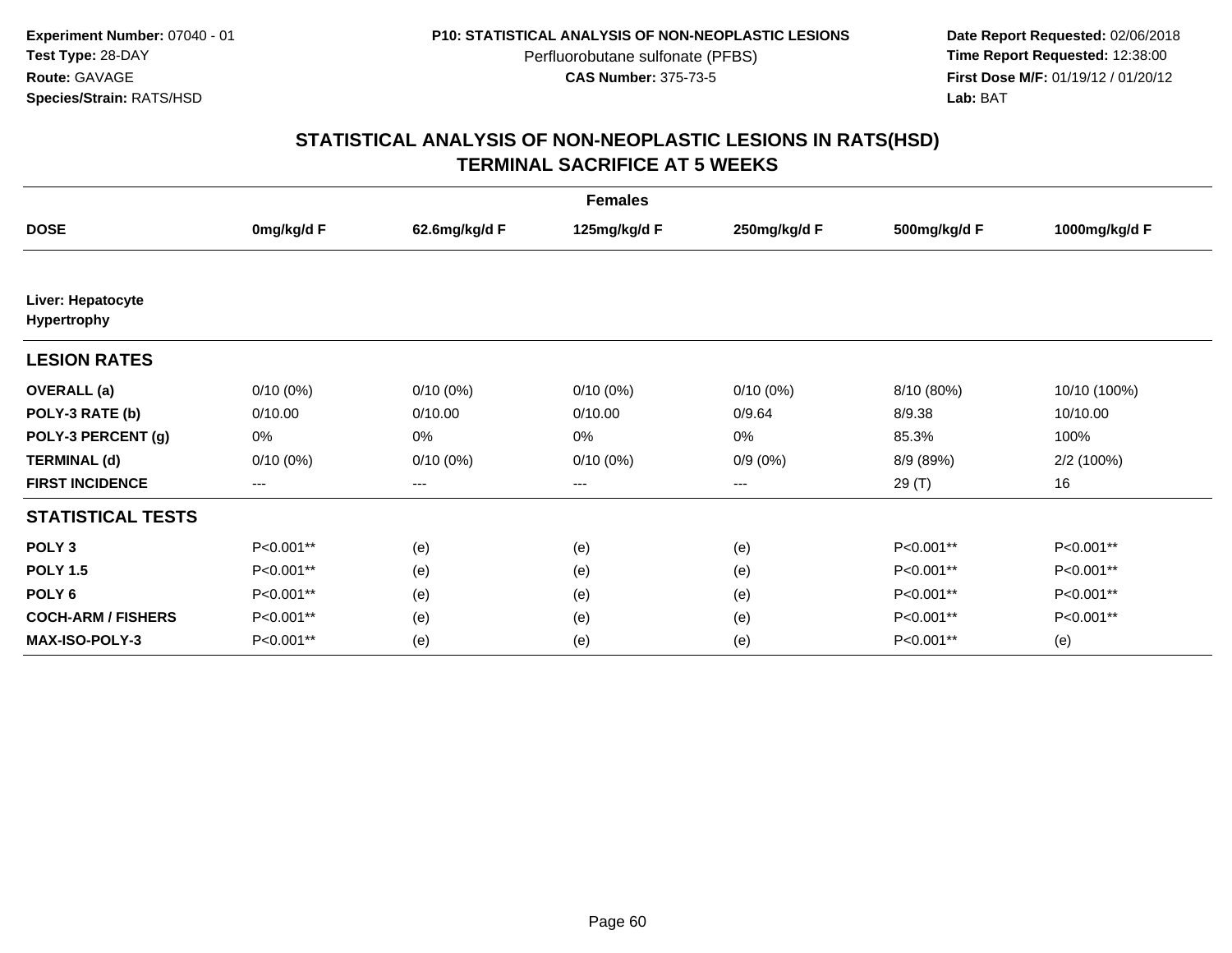**Date Report Requested:** 02/06/2018 **First Dose M/F:** 01/19/12 / 01/20/12<br>**Lab:** BAT **Lab:** BAT

| <b>Females</b>              |             |                        |              |              |              |               |  |  |
|-----------------------------|-------------|------------------------|--------------|--------------|--------------|---------------|--|--|
| <b>DOSE</b>                 | 0mg/kg/d F  | 62.6mg/kg/d F          | 125mg/kg/d F | 250mg/kg/d F | 500mg/kg/d F | 1000mg/kg/d F |  |  |
|                             |             |                        |              |              |              |               |  |  |
| Lung<br>Erythrophagocytosis |             |                        |              |              |              |               |  |  |
| <b>LESION RATES</b>         |             |                        |              |              |              |               |  |  |
| <b>OVERALL</b> (a)          | $0/10(0\%)$ | $0/0(0\%)$             | $0/0 (0\%)$  | $0/1$ $(0%)$ | 1/10 (10%)   | $1/10(10\%)$  |  |  |
| POLY-3 RATE (b)             | 0/10.00     | 0/0.00                 | 0/0.00       | 0/0.64       | 1/10.00      | 1/5.86        |  |  |
| POLY-3 PERCENT (g)          | 0%          | 0%                     | 0%           | 0%           | 10%          | 17.1%         |  |  |
| <b>TERMINAL (d)</b>         | $0/10(0\%)$ | $0/0 (0\%)$            | $0/0 (0\%)$  | $0/0 (0\%)$  | $0/9(0\%)$   | 1/2(50%)      |  |  |
| <b>FIRST INCIDENCE</b>      | ---         | $\qquad \qquad \cdots$ | ---          | ---          | 21           | 29 (T)        |  |  |
| <b>STATISTICAL TESTS</b>    |             |                        |              |              |              |               |  |  |
| POLY <sub>3</sub>           | (e)         | (e)                    | (e)          | (e)          | $P = 0.500$  | $P = 0.398$   |  |  |
| <b>POLY 1.5</b>             | (e)         | (e)                    | (e)          | (e)          | $P = 0.500$  | $P = 0.441$   |  |  |
| POLY <sub>6</sub>           | (e)         | (e)                    | (e)          | (e)          | $P = 0.500$  | $P = 0.347$   |  |  |
| <b>COCH-ARM / FISHERS</b>   | $P = 0.315$ | (e)                    | (e)          | (e)          | $P = 0.500$  | $P = 0.500$   |  |  |
| <b>MAX-ISO-POLY-3</b>       | (e)         | (e)                    | (e)          | (e)          | $P = 0.158$  | $P = 0.151$   |  |  |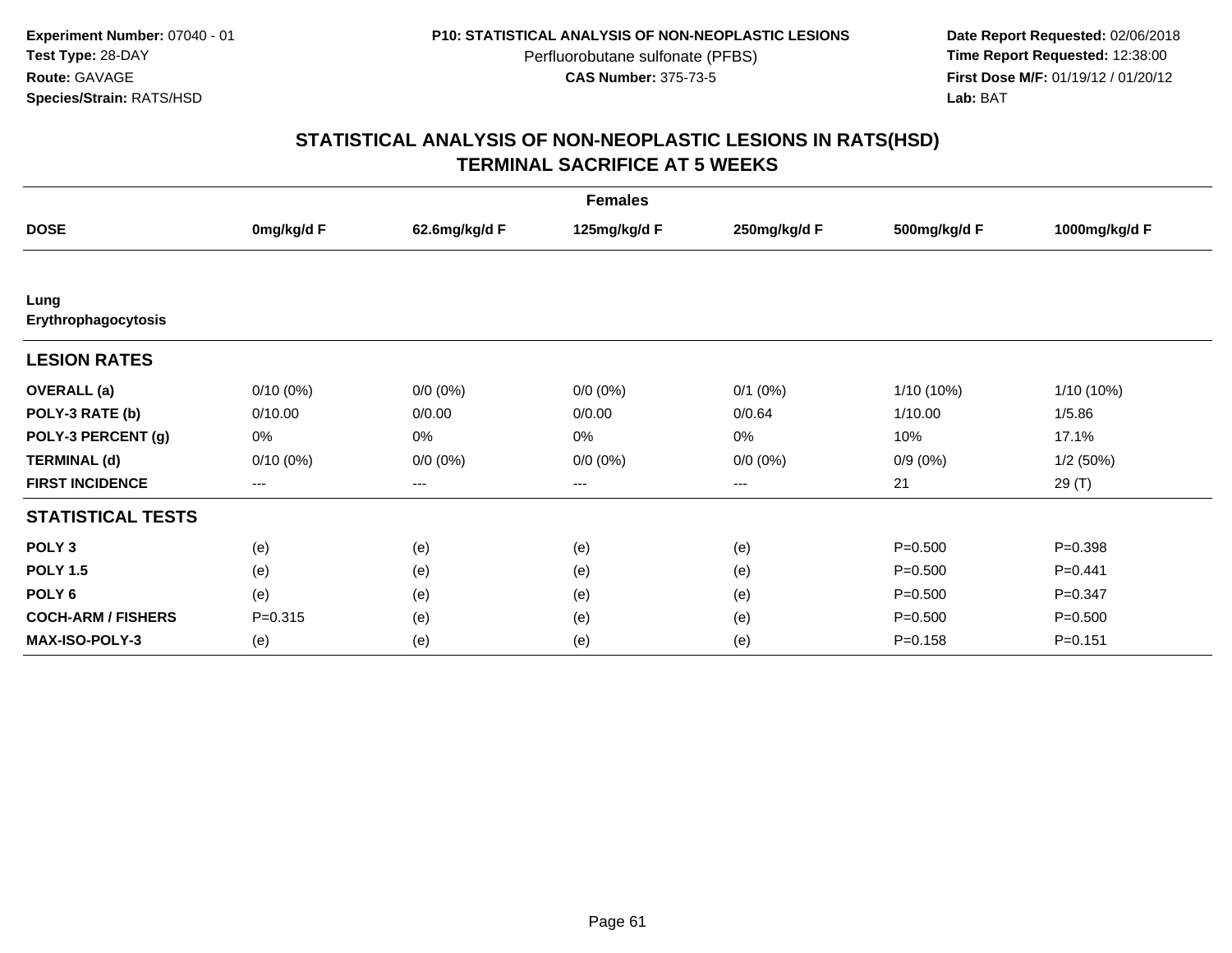**Date Report Requested:** 02/06/2018 **First Dose M/F:** 01/19/12 / 01/20/12<br>**Lab:** BAT **Lab:** BAT

| <b>Females</b>            |             |                        |              |              |              |               |  |  |
|---------------------------|-------------|------------------------|--------------|--------------|--------------|---------------|--|--|
| <b>DOSE</b>               | 0mg/kg/d F  | 62.6mg/kg/d F          | 125mg/kg/d F | 250mg/kg/d F | 500mg/kg/d F | 1000mg/kg/d F |  |  |
|                           |             |                        |              |              |              |               |  |  |
| Lung<br><b>Fibrosis</b>   |             |                        |              |              |              |               |  |  |
| <b>LESION RATES</b>       |             |                        |              |              |              |               |  |  |
| <b>OVERALL</b> (a)        | $0/10(0\%)$ | $0/0(0\%)$             | $0/0 (0\%)$  | $0/1$ $(0%)$ | $0/10(0\%)$  | $1/10(10\%)$  |  |  |
| POLY-3 RATE (b)           | 0/10.00     | 0/0.00                 | 0/0.00       | 0/0.64       | 0/9.38       | 1/5.86        |  |  |
| POLY-3 PERCENT (g)        | 0%          | 0%                     | 0%           | 0%           | 0%           | 17.1%         |  |  |
| <b>TERMINAL (d)</b>       | $0/10(0\%)$ | $0/0 (0\%)$            | $0/0 (0\%)$  | $0/0 (0\%)$  | $0/9(0\%)$   | 1/2(50%)      |  |  |
| <b>FIRST INCIDENCE</b>    | ---         | $\qquad \qquad \cdots$ | $--$         | ---          | $--$         | 29 (T)        |  |  |
| <b>STATISTICAL TESTS</b>  |             |                        |              |              |              |               |  |  |
| POLY <sub>3</sub>         | (e)         | (e)                    | (e)          | (e)          | (e)          | $P = 0.398$   |  |  |
| <b>POLY 1.5</b>           | (e)         | (e)                    | (e)          | (e)          | (e)          | $P = 0.441$   |  |  |
| POLY <sub>6</sub>         | (e)         | (e)                    | (e)          | (e)          | (e)          | $P = 0.347$   |  |  |
| <b>COCH-ARM / FISHERS</b> | $P = 0.258$ | (e)                    | (e)          | (e)          | (e)          | $P = 0.500$   |  |  |
| <b>MAX-ISO-POLY-3</b>     | (e)         | (e)                    | (e)          | (e)          | (e)          | $P = 0.151$   |  |  |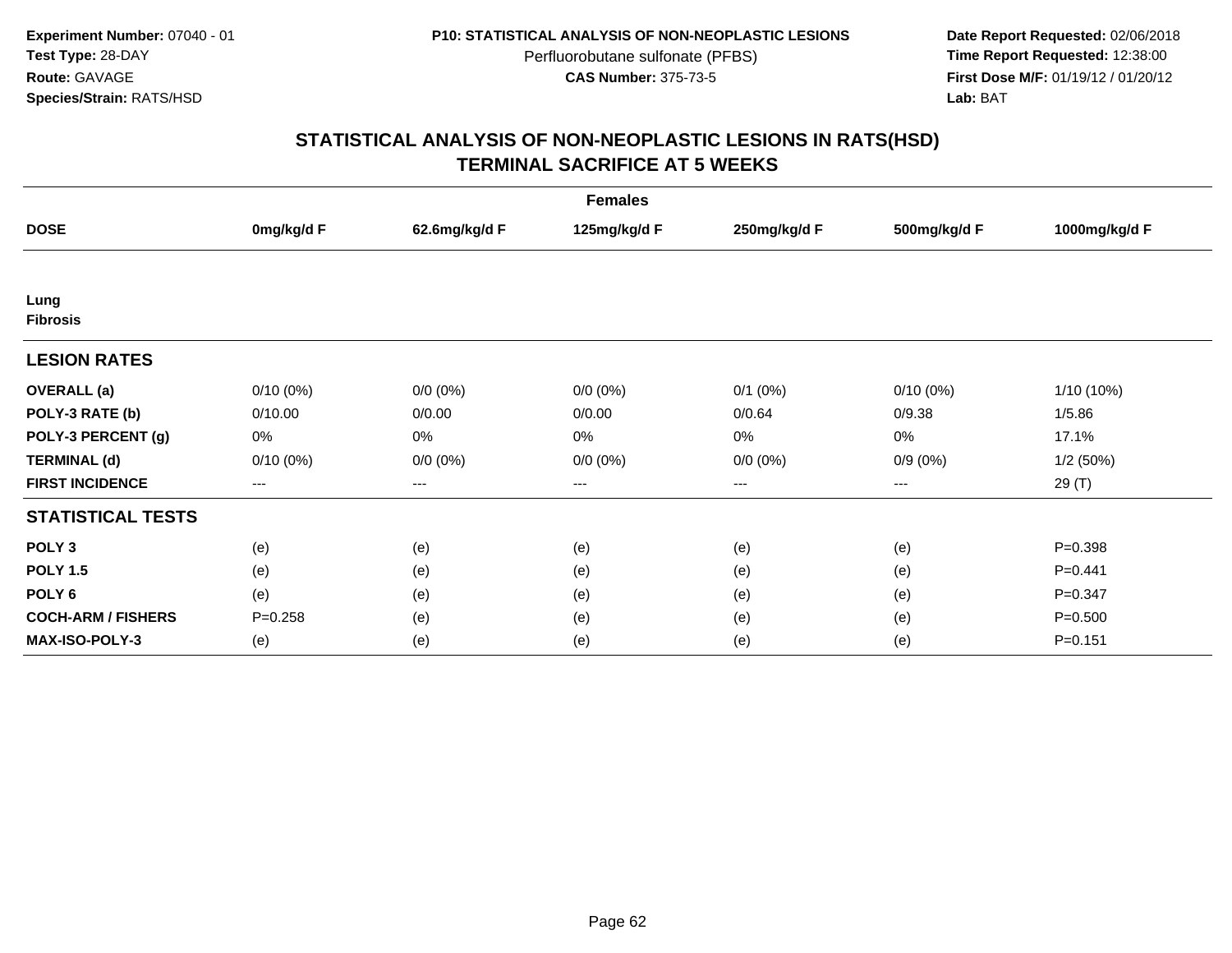**Date Report Requested:** 02/06/2018 **First Dose M/F:** 01/19/12 / 01/20/12<br>**Lab:** BAT **Lab:** BAT

| <b>Females</b>            |             |                        |              |              |                        |               |  |  |
|---------------------------|-------------|------------------------|--------------|--------------|------------------------|---------------|--|--|
| <b>DOSE</b>               | 0mg/kg/d F  | 62.6mg/kg/d F          | 125mg/kg/d F | 250mg/kg/d F | 500mg/kg/d F           | 1000mg/kg/d F |  |  |
|                           |             |                        |              |              |                        |               |  |  |
| Lung<br>Hemorrhage        |             |                        |              |              |                        |               |  |  |
| <b>LESION RATES</b>       |             |                        |              |              |                        |               |  |  |
| <b>OVERALL</b> (a)        | $0/10(0\%)$ | $0/0 (0\%)$            | $0/0 (0\%)$  | $0/1$ $(0%)$ | $0/10(0\%)$            | $0/10(0\%)$   |  |  |
| POLY-3 RATE (b)           | 0/10.00     | 0/0.00                 | 0/0.00       | 0/0.64       | 0/9.38                 | 0/5.86        |  |  |
| POLY-3 PERCENT (g)        | 0%          | 0%                     | 0%           | 0%           | 0%                     | 0%            |  |  |
| <b>TERMINAL (d)</b>       | $0/10(0\%)$ | $0/0 (0\%)$            | $0/0 (0\%)$  | $0/0 (0\%)$  | $0/9(0\%)$             | 0/2(0%)       |  |  |
| <b>FIRST INCIDENCE</b>    | ---         | $\qquad \qquad \cdots$ | ---          | ---          | $\qquad \qquad \cdots$ | ---           |  |  |
| <b>STATISTICAL TESTS</b>  |             |                        |              |              |                        |               |  |  |
| POLY <sub>3</sub>         | (n)         | (n)                    | (n)          | (n)          | (n)                    | (n)           |  |  |
| <b>POLY 1.5</b>           | (n)         | (n)                    | (n)          | (n)          | (n)                    | (n)           |  |  |
| POLY <sub>6</sub>         | (n)         | (n)                    | (n)          | (n)          | (n)                    | (n)           |  |  |
| <b>COCH-ARM / FISHERS</b> | (n)         | (n)                    | (n)          | (n)          | (n)                    | (n)           |  |  |
| MAX-ISO-POLY-3            | (n)         | (n)                    | (n)          | (n)          | (n)                    | (n)           |  |  |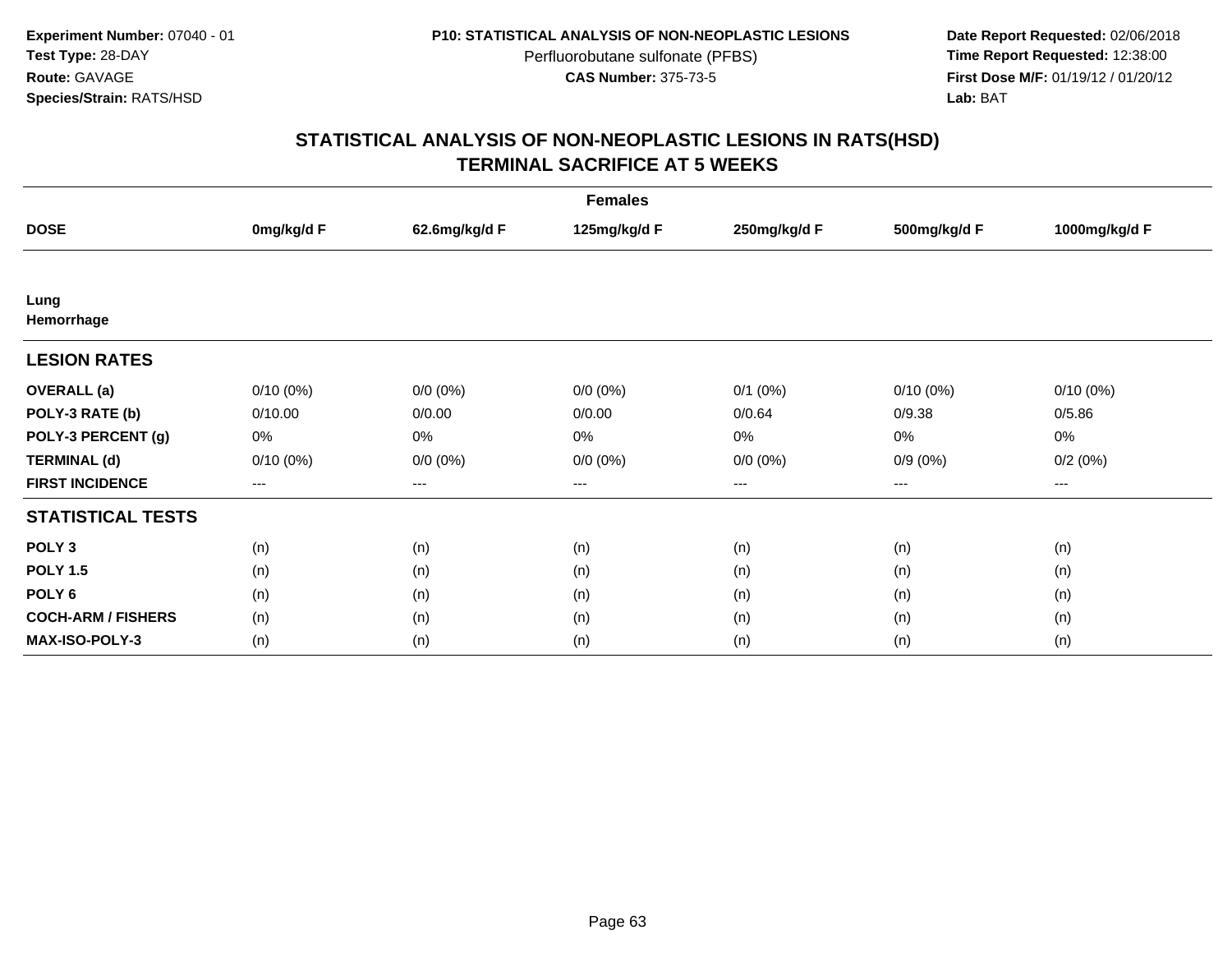**Date Report Requested:** 02/06/2018 **First Dose M/F:** 01/19/12 / 01/20/12<br>**Lab:** BAT **Lab:** BAT

| <b>Females</b>                                  |                   |                   |              |              |              |               |  |  |
|-------------------------------------------------|-------------------|-------------------|--------------|--------------|--------------|---------------|--|--|
| <b>DOSE</b>                                     | 0mg/kg/d F        | 62.6mg/kg/d F     | 125mg/kg/d F | 250mg/kg/d F | 500mg/kg/d F | 1000mg/kg/d F |  |  |
|                                                 |                   |                   |              |              |              |               |  |  |
| Lung<br><b>Infiltration Cellular Histiocyte</b> |                   |                   |              |              |              |               |  |  |
| <b>LESION RATES</b>                             |                   |                   |              |              |              |               |  |  |
| <b>OVERALL</b> (a)                              | $0/10(0\%)$       | $0/0(0\%)$        | $0/0 (0\%)$  | $0/1$ $(0%)$ | $0/10(0\%)$  | $0/10(0\%)$   |  |  |
| POLY-3 RATE (b)                                 | 0/10.00           | 0/0.00            | 0/0.00       | 0/0.64       | 0/9.38       | 0/5.86        |  |  |
| POLY-3 PERCENT (g)                              | 0%                | $0\%$             | 0%           | 0%           | 0%           | 0%            |  |  |
| <b>TERMINAL (d)</b>                             | $0/10(0\%)$       | $0/0 (0\%)$       | $0/0 (0\%)$  | $0/0 (0\%)$  | $0/9(0\%)$   | 0/2(0%)       |  |  |
| <b>FIRST INCIDENCE</b>                          | $\qquad \qquad -$ | $\qquad \qquad -$ | $---$        | $---$        | $---$        | ---           |  |  |
| <b>STATISTICAL TESTS</b>                        |                   |                   |              |              |              |               |  |  |
| POLY <sub>3</sub>                               | (n)               | (n)               | (n)          | (n)          | (n)          | (n)           |  |  |
| <b>POLY 1.5</b>                                 | (n)               | (n)               | (n)          | (n)          | (n)          | (n)           |  |  |
| POLY <sub>6</sub>                               | (n)               | (n)               | (n)          | (n)          | (n)          | (n)           |  |  |
| <b>COCH-ARM / FISHERS</b>                       | (n)               | (n)               | (n)          | (n)          | (n)          | (n)           |  |  |
| <b>MAX-ISO-POLY-3</b>                           | (n)               | (n)               | (n)          | (n)          | (n)          | (n)           |  |  |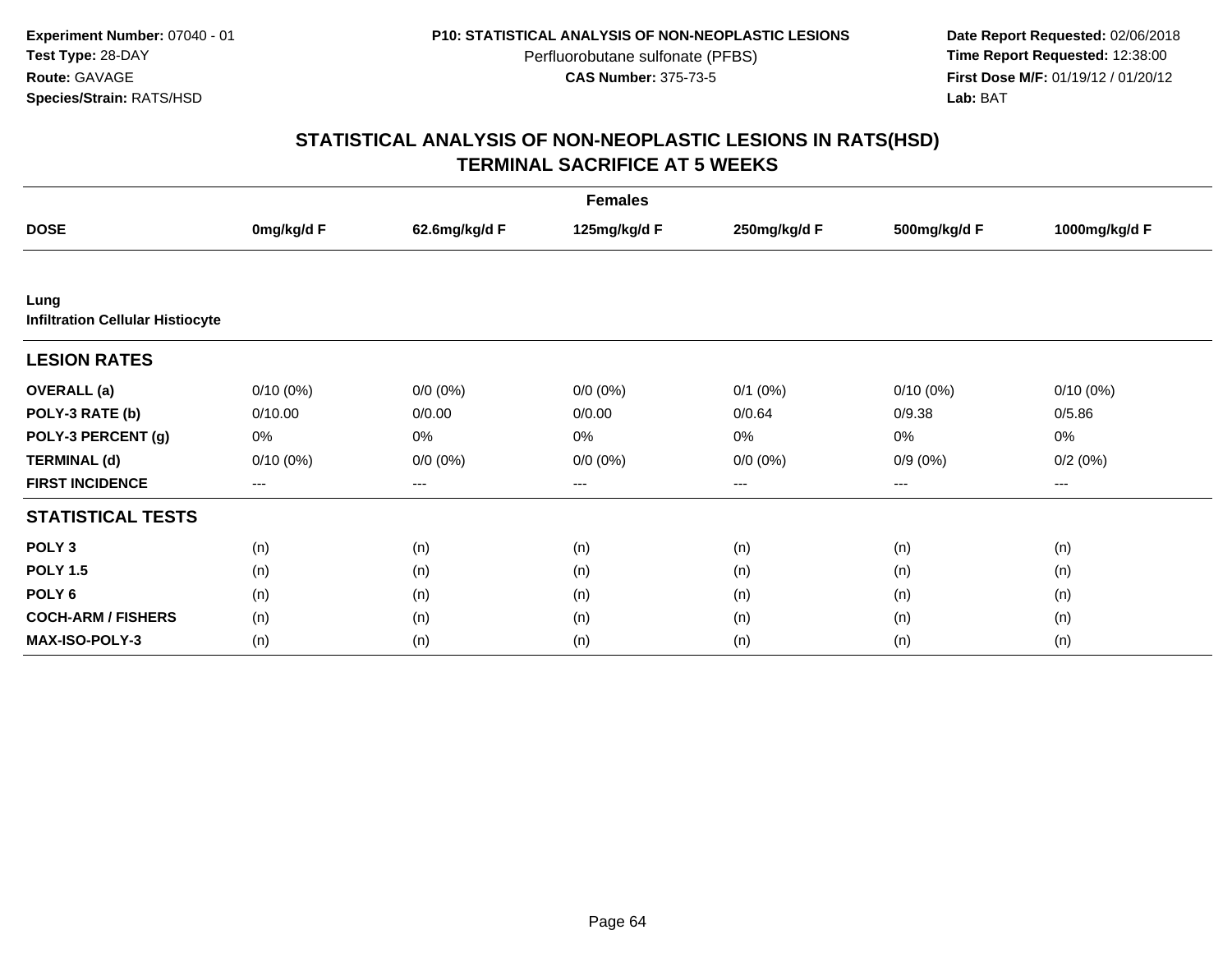**Date Report Requested:** 02/06/2018 **First Dose M/F:** 01/19/12 / 01/20/12<br>**Lab:** BAT **Lab:** BAT

| <b>Females</b>                                        |             |               |              |              |              |               |  |  |
|-------------------------------------------------------|-------------|---------------|--------------|--------------|--------------|---------------|--|--|
| <b>DOSE</b>                                           | 0mg/kg/d F  | 62.6mg/kg/d F | 125mg/kg/d F | 250mg/kg/d F | 500mg/kg/d F | 1000mg/kg/d F |  |  |
|                                                       |             |               |              |              |              |               |  |  |
| Lung<br><b>Infiltration Cellular Mononuclear Cell</b> |             |               |              |              |              |               |  |  |
| <b>LESION RATES</b>                                   |             |               |              |              |              |               |  |  |
| <b>OVERALL</b> (a)                                    | $0/10(0\%)$ | $0/0 (0\%)$   | $0/0 (0\%)$  | $0/1$ $(0%)$ | $0/10(0\%)$  | $0/10(0\%)$   |  |  |
| POLY-3 RATE (b)                                       | 0/10.00     | 0/0.00        | 0/0.00       | 0/0.64       | 0/9.38       | 0/5.86        |  |  |
| POLY-3 PERCENT (g)                                    | 0%          | 0%            | 0%           | 0%           | 0%           | 0%            |  |  |
| <b>TERMINAL (d)</b>                                   | $0/10(0\%)$ | $0/0 (0\%)$   | $0/0 (0\%)$  | $0/0 (0\%)$  | $0/9(0\%)$   | 0/2(0%)       |  |  |
| <b>FIRST INCIDENCE</b>                                | ---         | $---$         | ---          | ---          | ---          | ---           |  |  |
| <b>STATISTICAL TESTS</b>                              |             |               |              |              |              |               |  |  |
| POLY <sub>3</sub>                                     | (n)         | (n)           | (n)          | (n)          | (n)          | (n)           |  |  |
| <b>POLY 1.5</b>                                       | (n)         | (n)           | (n)          | (n)          | (n)          | (n)           |  |  |
| POLY <sub>6</sub>                                     | (n)         | (n)           | (n)          | (n)          | (n)          | (n)           |  |  |
| <b>COCH-ARM / FISHERS</b>                             | (n)         | (n)           | (n)          | (n)          | (n)          | (n)           |  |  |
| <b>MAX-ISO-POLY-3</b>                                 | (n)         | (n)           | (n)          | (n)          | (n)          | (n)           |  |  |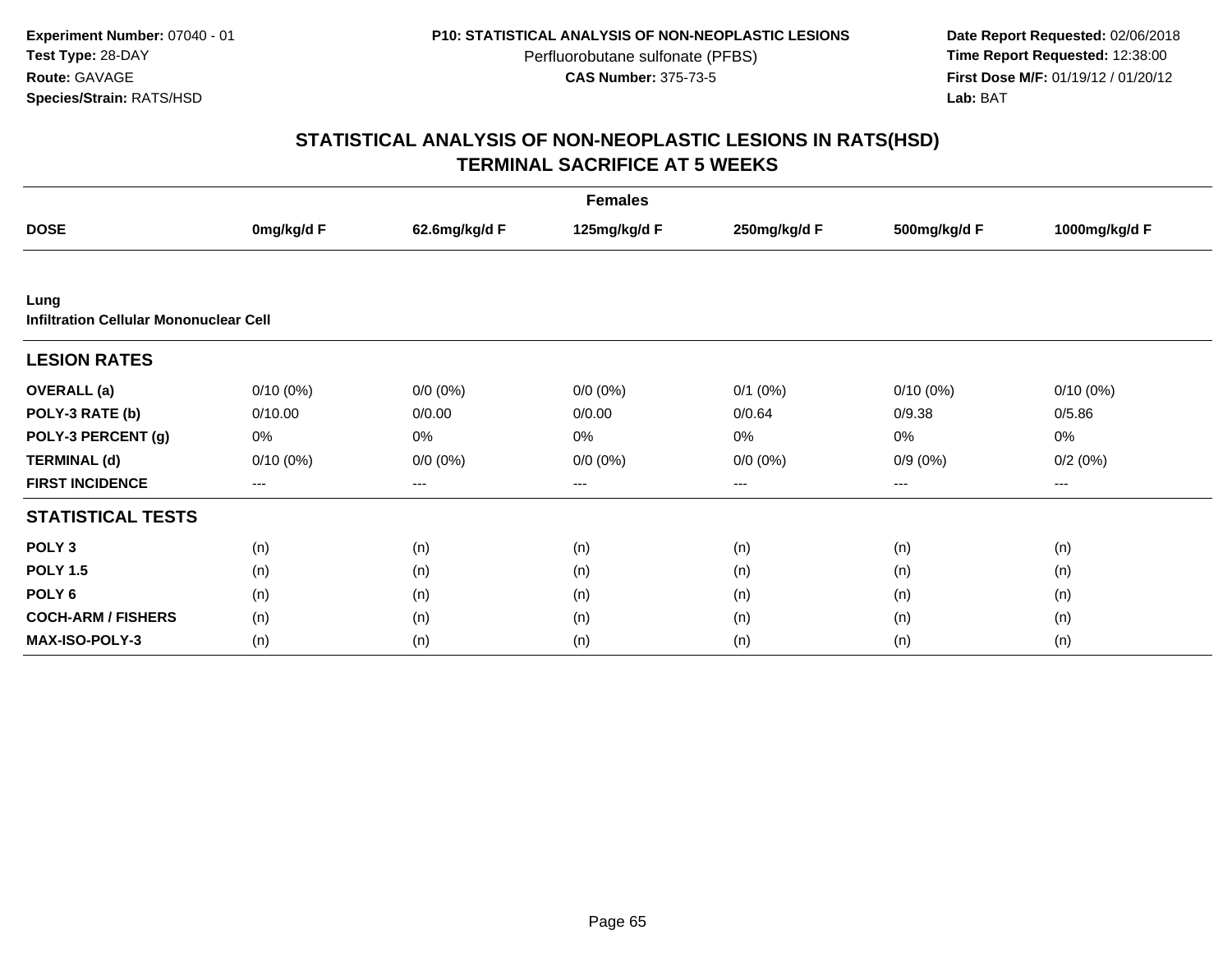**Date Report Requested:** 02/06/2018 **First Dose M/F:** 01/19/12 / 01/20/12<br>**Lab:** BAT **Lab:** BAT

| <b>Females</b>                      |             |               |              |              |              |               |  |  |
|-------------------------------------|-------------|---------------|--------------|--------------|--------------|---------------|--|--|
| <b>DOSE</b>                         | 0mg/kg/d F  | 62.6mg/kg/d F | 125mg/kg/d F | 250mg/kg/d F | 500mg/kg/d F | 1000mg/kg/d F |  |  |
|                                     |             |               |              |              |              |               |  |  |
| Lung<br><b>Inflammation Chronic</b> |             |               |              |              |              |               |  |  |
| <b>LESION RATES</b>                 |             |               |              |              |              |               |  |  |
| <b>OVERALL</b> (a)                  | $0/10(0\%)$ | $0/0 (0\%)$   | $0/0 (0\%)$  | $0/1$ $(0%)$ | 2/10 (20%)   | 1/10 (10%)    |  |  |
| POLY-3 RATE (b)                     | 0/10.00     | 0/0.00        | 0/0.00       | 0/0.64       | 2/10.00      | 1/5.86        |  |  |
| POLY-3 PERCENT (g)                  | 0%          | 0%            | 0%           | 0%           | 20%          | 17.1%         |  |  |
| <b>TERMINAL (d)</b>                 | $0/10(0\%)$ | $0/0 (0\%)$   | $0/0 (0\%)$  | $0/0 (0\%)$  | 1/9 (11%)    | 1/2(50%)      |  |  |
| <b>FIRST INCIDENCE</b>              | $---$       | $---$         | ---          | ---          | 21           | 29(T)         |  |  |
| <b>STATISTICAL TESTS</b>            |             |               |              |              |              |               |  |  |
| POLY <sub>3</sub>                   | (e)         | (e)           | (e)          | (e)          | $P=0.227$    | $P = 0.398$   |  |  |
| <b>POLY 1.5</b>                     | (e)         | (e)           | (e)          | (e)          | $P = 0.227$  | $P=0.441$     |  |  |
| POLY <sub>6</sub>                   | (e)         | (e)           | (e)          | (e)          | $P = 0.227$  | $P = 0.347$   |  |  |
| <b>COCH-ARM / FISHERS</b>           | $P = 0.340$ | (e)           | (e)          | (e)          | $P = 0.237$  | $P = 0.500$   |  |  |
| <b>MAX-ISO-POLY-3</b>               | (e)         | (e)           | (e)          | (e)          | $P = 0.066$  | $P = 0.151$   |  |  |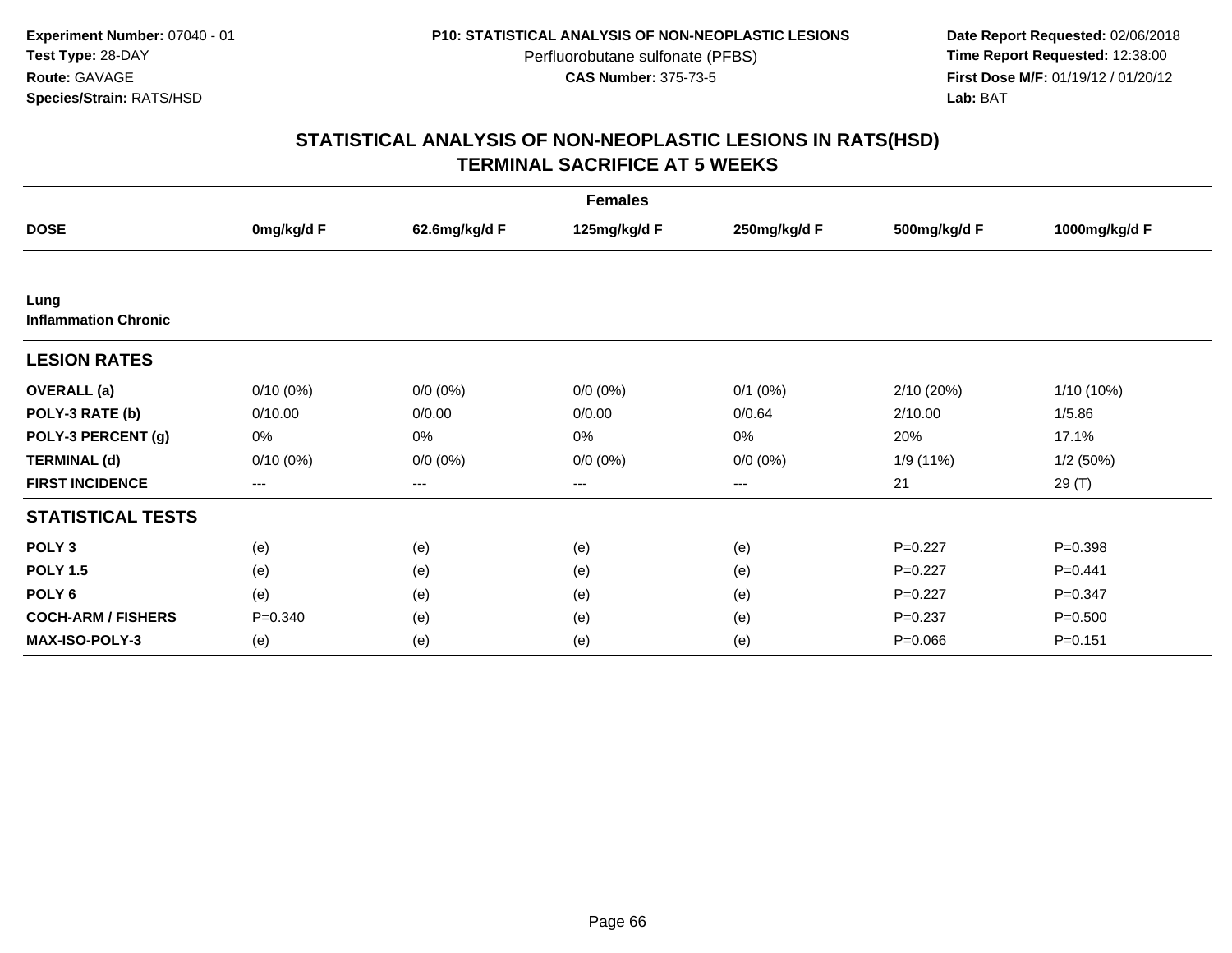**Date Report Requested:** 02/06/2018 **First Dose M/F:** 01/19/12 / 01/20/12<br>**Lab:** BAT **Lab:** BAT

| <b>Females</b>                           |             |               |              |              |              |               |  |  |
|------------------------------------------|-------------|---------------|--------------|--------------|--------------|---------------|--|--|
| <b>DOSE</b>                              | 0mg/kg/d F  | 62.6mg/kg/d F | 125mg/kg/d F | 250mg/kg/d F | 500mg/kg/d F | 1000mg/kg/d F |  |  |
|                                          |             |               |              |              |              |               |  |  |
| Lung: Alveolar Epithelium<br>Hyperplasia |             |               |              |              |              |               |  |  |
| <b>LESION RATES</b>                      |             |               |              |              |              |               |  |  |
| <b>OVERALL</b> (a)                       | $0/10(0\%)$ | $0/0 (0\%)$   | $0/0 (0\%)$  | $0/1$ $(0%)$ | $0/10(0\%)$  | $0/10(0\%)$   |  |  |
| POLY-3 RATE (b)                          | 0/10.00     | 0/0.00        | 0/0.00       | 0/0.64       | 0/9.38       | 0/5.86        |  |  |
| POLY-3 PERCENT (g)                       | 0%          | 0%            | 0%           | 0%           | 0%           | 0%            |  |  |
| <b>TERMINAL (d)</b>                      | $0/10(0\%)$ | $0/0 (0\%)$   | $0/0 (0\%)$  | $0/0 (0\%)$  | $0/9(0\%)$   | 0/2(0%)       |  |  |
| <b>FIRST INCIDENCE</b>                   | $---$       | ---           | ---          | $\cdots$     | ---          | ---           |  |  |
| <b>STATISTICAL TESTS</b>                 |             |               |              |              |              |               |  |  |
| POLY <sub>3</sub>                        | (n)         | (n)           | (n)          | (n)          | (n)          | (n)           |  |  |
| <b>POLY 1.5</b>                          | (n)         | (n)           | (n)          | (n)          | (n)          | (n)           |  |  |
| POLY <sub>6</sub>                        | (n)         | (n)           | (n)          | (n)          | (n)          | (n)           |  |  |
| <b>COCH-ARM / FISHERS</b>                | (n)         | (n)           | (n)          | (n)          | (n)          | (n)           |  |  |
| <b>MAX-ISO-POLY-3</b>                    | (n)         | (n)           | (n)          | (n)          | (n)          | (n)           |  |  |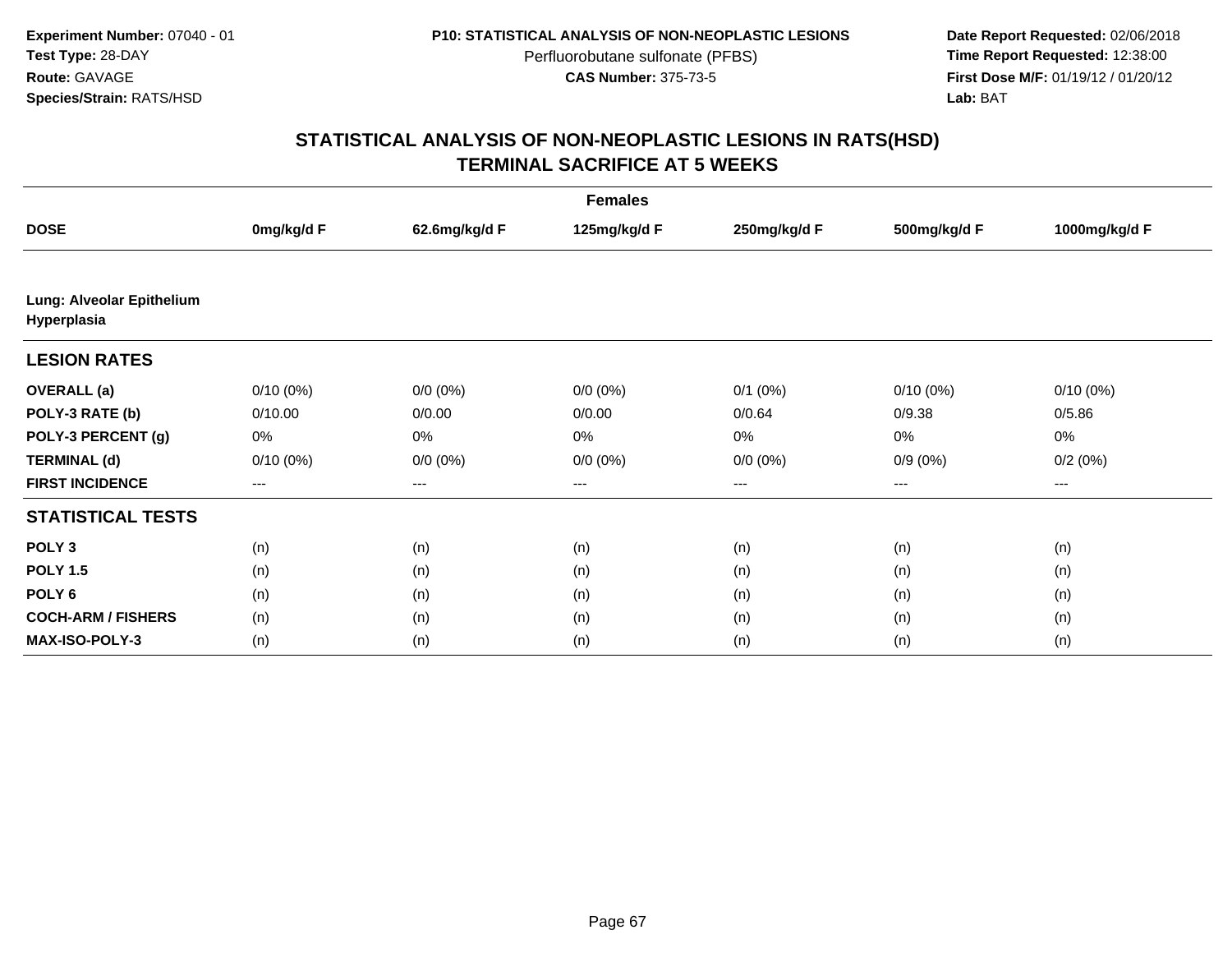**Date Report Requested:** 02/06/2018 **First Dose M/F:** 01/19/12 / 01/20/12<br>**Lab:** BAT **Lab:** BAT

| <b>Females</b>                                  |             |               |              |              |              |               |  |  |
|-------------------------------------------------|-------------|---------------|--------------|--------------|--------------|---------------|--|--|
| <b>DOSE</b>                                     | 0mg/kg/d F  | 62.6mg/kg/d F | 125mg/kg/d F | 250mg/kg/d F | 500mg/kg/d F | 1000mg/kg/d F |  |  |
|                                                 |             |               |              |              |              |               |  |  |
| Lung: Perivascular<br><b>Inflammation Acute</b> |             |               |              |              |              |               |  |  |
| <b>LESION RATES</b>                             |             |               |              |              |              |               |  |  |
| <b>OVERALL</b> (a)                              | $0/10(0\%)$ | $0/0 (0\%)$   | $0/0 (0\%)$  | $0/1$ $(0%)$ | $0/10(0\%)$  | $0/10(0\%)$   |  |  |
| POLY-3 RATE (b)                                 | 0/10.00     | 0/0.00        | 0/0.00       | 0/0.64       | 0/9.38       | 0/5.86        |  |  |
| POLY-3 PERCENT (g)                              | 0%          | 0%            | 0%           | 0%           | 0%           | 0%            |  |  |
| <b>TERMINAL (d)</b>                             | $0/10(0\%)$ | $0/0 (0\%)$   | $0/0 (0\%)$  | $0/0 (0\%)$  | $0/9(0\%)$   | 0/2(0%)       |  |  |
| <b>FIRST INCIDENCE</b>                          | $---$       | ---           | ---          | $\cdots$     | $\cdots$     | $---$         |  |  |
| <b>STATISTICAL TESTS</b>                        |             |               |              |              |              |               |  |  |
| POLY <sub>3</sub>                               | (n)         | (n)           | (n)          | (n)          | (n)          | (n)           |  |  |
| <b>POLY 1.5</b>                                 | (n)         | (n)           | (n)          | (n)          | (n)          | (n)           |  |  |
| POLY <sub>6</sub>                               | (n)         | (n)           | (n)          | (n)          | (n)          | (n)           |  |  |
| <b>COCH-ARM / FISHERS</b>                       | (n)         | (n)           | (n)          | (n)          | (n)          | (n)           |  |  |
| <b>MAX-ISO-POLY-3</b>                           | (n)         | (n)           | (n)          | (n)          | (n)          | (n)           |  |  |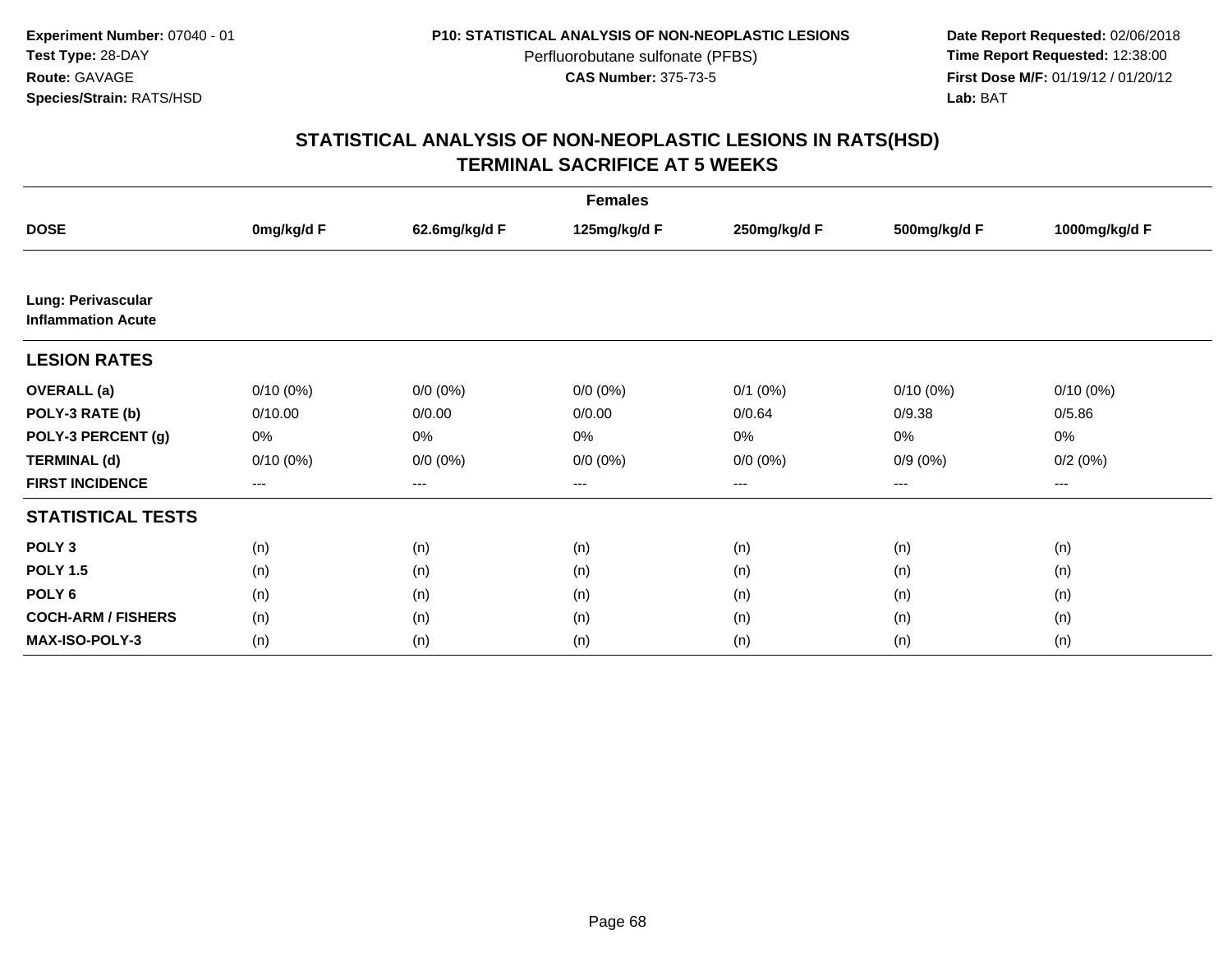**Date Report Requested:** 02/06/2018 **First Dose M/F:** 01/19/12 / 01/20/12<br>**Lab:** BAT **Lab:** BAT

| <b>Females</b>                                     |             |               |              |                        |              |               |  |  |
|----------------------------------------------------|-------------|---------------|--------------|------------------------|--------------|---------------|--|--|
| <b>DOSE</b>                                        | 0mg/kg/d F  | 62.6mg/kg/d F | 125mg/kg/d F | 250mg/kg/d F           | 500mg/kg/d F | 1000mg/kg/d F |  |  |
|                                                    |             |               |              |                        |              |               |  |  |
| Lymph Node, Mandibular<br><b>Necrosis Lymphoid</b> |             |               |              |                        |              |               |  |  |
| <b>LESION RATES</b>                                |             |               |              |                        |              |               |  |  |
| <b>OVERALL</b> (a)                                 | $0/10(0\%)$ | $0/0 (0\%)$   | $0/0 (0\%)$  | $0/1$ $(0%)$           | $0/10(0\%)$  | $1/10(10\%)$  |  |  |
| POLY-3 RATE (b)                                    | 0/10.00     | 0/0.00        | 0/0.00       | 0/0.64                 | 0/9.38       | 1/6.48        |  |  |
| POLY-3 PERCENT (g)                                 | 0%          | 0%            | 0%           | 0%                     | 0%           | 15.4%         |  |  |
| <b>TERMINAL (d)</b>                                | $0/10(0\%)$ | $0/0 (0\%)$   | $0/0 (0\%)$  | $0/0 (0\%)$            | $0/9(0\%)$   | 0/2(0%)       |  |  |
| <b>FIRST INCIDENCE</b>                             | $---$       | ---           | ---          | $\qquad \qquad \cdots$ | ---          | 21            |  |  |
| <b>STATISTICAL TESTS</b>                           |             |               |              |                        |              |               |  |  |
| POLY <sub>3</sub>                                  | (e)         | (e)           | (e)          | (e)                    | (e)          | $P = 0.415$   |  |  |
| <b>POLY 1.5</b>                                    | (e)         | (e)           | (e)          | (e)                    | (e)          | $P = 0.451$   |  |  |
| POLY <sub>6</sub>                                  | (e)         | (e)           | (e)          | (e)                    | (e)          | $P = 0.374$   |  |  |
| <b>COCH-ARM / FISHERS</b>                          | $P = 0.258$ | (e)           | (e)          | (e)                    | (e)          | $P = 0.500$   |  |  |
| MAX-ISO-POLY-3                                     | (e)         | (e)           | (e)          | (e)                    | (e)          | $P = 0.153$   |  |  |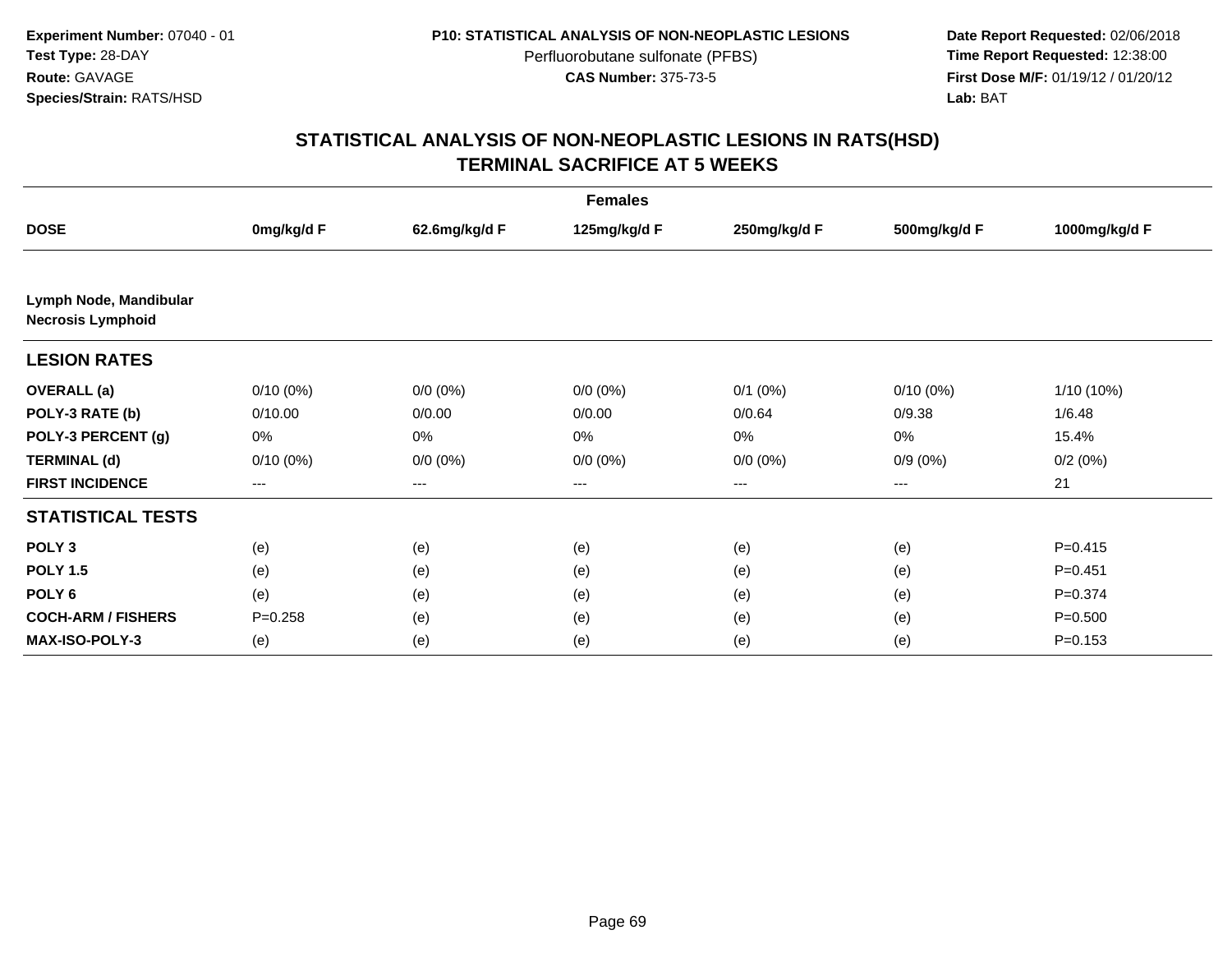**Date Report Requested:** 02/06/2018 **First Dose M/F:** 01/19/12 / 01/20/12<br>**Lab:** BAT **Lab:** BAT

| <b>Females</b>                                           |             |               |              |              |              |               |  |  |
|----------------------------------------------------------|-------------|---------------|--------------|--------------|--------------|---------------|--|--|
| <b>DOSE</b>                                              | 0mg/kg/d F  | 62.6mg/kg/d F | 125mg/kg/d F | 250mg/kg/d F | 500mg/kg/d F | 1000mg/kg/d F |  |  |
| <b>Nose: Olfactory Epithelium</b><br><b>Degeneration</b> |             |               |              |              |              |               |  |  |
| <b>LESION RATES</b>                                      |             |               |              |              |              |               |  |  |
| <b>OVERALL</b> (a)                                       | $0/10(0\%)$ | $0/10(0\%)$   | 4/10 (40%)   | 9/10 (90%)   | 9/10 (90%)   | 7/10 (70%)    |  |  |
| POLY-3 RATE (b)                                          | 0/10.00     | 0/10.00       | 4/10.00      | 9/10.00      | 9/10.00      | 7/8.36        |  |  |
| POLY-3 PERCENT (g)                                       | 0%          | 0%            | 40%          | 90%          | 90%          | 83.8%         |  |  |
| <b>TERMINAL (d)</b>                                      | $0/10(0\%)$ | $0/10(0\%)$   | 4/10 (40%)   | 8/9 (89%)    | 8/9 (89%)    | 2/2 (100%)    |  |  |
| <b>FIRST INCIDENCE</b>                                   | $--$        | $---$         | 29 (T)       | 25           | 21           | 20            |  |  |
| <b>STATISTICAL TESTS</b>                                 |             |               |              |              |              |               |  |  |
| POLY <sub>3</sub>                                        | P<0.001**   | (e)           | $P=0.033*$   | P<0.001**    | P<0.001**    | P<0.001**     |  |  |
| <b>POLY 1.5</b>                                          | P<0.001**   | (e)           | $P=0.033*$   | P<0.001**    | P<0.001**    | P<0.001**     |  |  |
| POLY <sub>6</sub>                                        | P<0.001**   | (e)           | $P=0.033*$   | P<0.001**    | P<0.001**    | P<0.001**     |  |  |
| <b>COCH-ARM / FISHERS</b>                                | P<0.001**   | (e)           | $P=0.043*$   | P<0.001**    | P<0.001**    | P=0.002**     |  |  |
| <b>MAX-ISO-POLY-3</b>                                    | P<0.001**   | (e)           | P=0.007**    | P<0.001**    | P<0.001**    | P<0.001**     |  |  |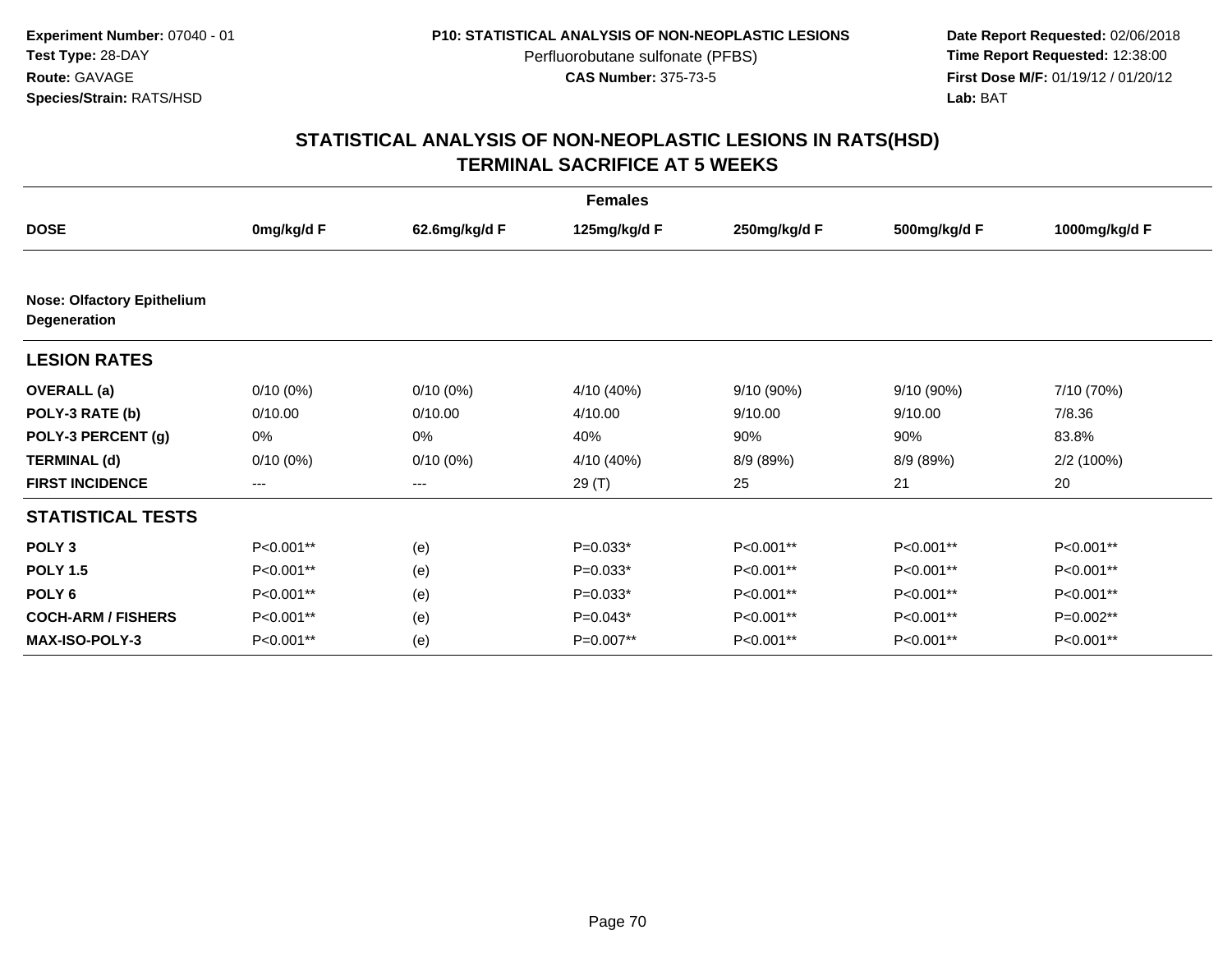**Date Report Requested:** 02/06/2018 **First Dose M/F:** 01/19/12 / 01/20/12<br>**Lab:** BAT **Lab:** BAT

| <b>Females</b>                                   |             |                        |              |              |              |               |  |  |
|--------------------------------------------------|-------------|------------------------|--------------|--------------|--------------|---------------|--|--|
| <b>DOSE</b>                                      | 0mg/kg/d F  | 62.6mg/kg/d F          | 125mg/kg/d F | 250mg/kg/d F | 500mg/kg/d F | 1000mg/kg/d F |  |  |
| <b>Nose: Olfactory Epithelium</b><br>Hyperplasia |             |                        |              |              |              |               |  |  |
| <b>LESION RATES</b>                              |             |                        |              |              |              |               |  |  |
| <b>OVERALL</b> (a)                               | $0/10(0\%)$ | $0/10(0\%)$            | $0/10(0\%)$  | 8/10 (80%)   | 9/10 (90%)   | 4/10 (40%)    |  |  |
| POLY-3 RATE (b)                                  | 0/10.00     | 0/10.00                | 0/10.00      | 8/10.00      | 9/10.00      | 4/7.18        |  |  |
| POLY-3 PERCENT (g)                               | 0%          | 0%                     | 0%           | 80%          | 90%          | 55.7%         |  |  |
| <b>TERMINAL (d)</b>                              | $0/10(0\%)$ | $0/10(0\%)$            | $0/10(0\%)$  | 7/9 (78%)    | 8/9 (89%)    | 1/2(50%)      |  |  |
| <b>FIRST INCIDENCE</b>                           | $--$        | $\qquad \qquad \cdots$ | ---          | 25           | 21           | 21            |  |  |
| <b>STATISTICAL TESTS</b>                         |             |                        |              |              |              |               |  |  |
| POLY <sub>3</sub>                                | P<0.001**   | (e)                    | (e)          | P<0.001**    | P<0.001**    | P=0.007**     |  |  |
| <b>POLY 1.5</b>                                  | P<0.001**   | (e)                    | (e)          | P<0.001**    | P<0.001**    | $P=0.014*$    |  |  |
| POLY <sub>6</sub>                                | P<0.001**   | (e)                    | (e)          | P<0.001**    | P<0.001**    | P=0.003**     |  |  |
| <b>COCH-ARM / FISHERS</b>                        | P=0.003**   | (e)                    | (e)          | P<0.001**    | P<0.001**    | $P=0.043*$    |  |  |
| <b>MAX-ISO-POLY-3</b>                            | P<0.001**   | (e)                    | (e)          | P<0.001**    | P<0.001**    | P=0.003**     |  |  |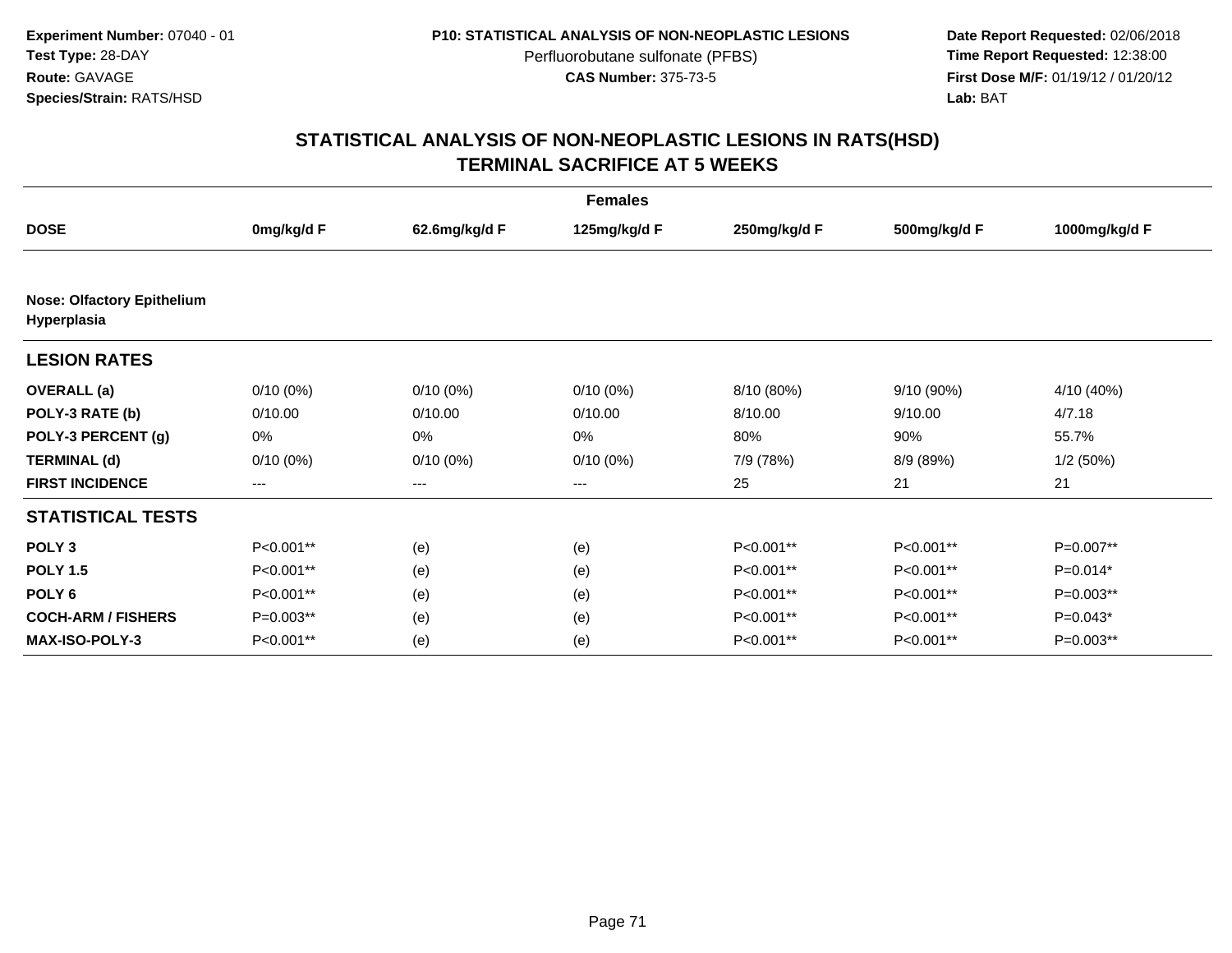**Date Report Requested:** 02/06/2018 **First Dose M/F:** 01/19/12 / 01/20/12<br>**Lab:** BAT **Lab:** BAT

| <b>Females</b>                                           |             |               |              |              |              |               |  |  |
|----------------------------------------------------------|-------------|---------------|--------------|--------------|--------------|---------------|--|--|
| <b>DOSE</b>                                              | 0mg/kg/d F  | 62.6mg/kg/d F | 125mg/kg/d F | 250mg/kg/d F | 500mg/kg/d F | 1000mg/kg/d F |  |  |
| <b>Nose: Olfactory Epithelium</b><br><b>Inflammation</b> |             |               |              |              |              |               |  |  |
| <b>LESION RATES</b>                                      |             |               |              |              |              |               |  |  |
| <b>OVERALL</b> (a)                                       | $0/10(0\%)$ | $0/10(0\%)$   | 1/10 (10%)   | 1/10 (10%)   | 2/10 (20%)   | 8/10 (80%)    |  |  |
| POLY-3 RATE (b)                                          | 0/10.00     | 0/10.00       | 1/10.00      | 1/10.00      | 2/10.00      | 8/9.81        |  |  |
| POLY-3 PERCENT (g)                                       | 0%          | 0%            | 10%          | 10%          | 20%          | 81.6%         |  |  |
| <b>TERMINAL (d)</b>                                      | $0/10(0\%)$ | $0/10(0\%)$   | 1/10 (10%)   | $0/9(0\%)$   | 1/9 (11%)    | 1/2(50%)      |  |  |
| <b>FIRST INCIDENCE</b>                                   | $---$       | $---$         | 29 (T)       | 25           | 21           | 16            |  |  |
| <b>STATISTICAL TESTS</b>                                 |             |               |              |              |              |               |  |  |
| POLY <sub>3</sub>                                        | P<0.001**   | (e)           | $P = 0.500$  | $P = 0.500$  | $P=0.227$    | P<0.001**     |  |  |
| <b>POLY 1.5</b>                                          | P<0.001**   | (e)           | $P = 0.500$  | $P = 0.500$  | $P=0.227$    | P<0.001**     |  |  |
| POLY <sub>6</sub>                                        | P<0.001**   | (e)           | $P = 0.500$  | $P = 0.500$  | $P=0.227$    | P<0.001**     |  |  |
| <b>COCH-ARM / FISHERS</b>                                | P<0.001**   | (e)           | $P = 0.500$  | $P = 0.500$  | $P = 0.237$  | P<0.001**     |  |  |
| <b>MAX-ISO-POLY-3</b>                                    | P<0.001**   | (e)           | $P = 0.158$  | $P = 0.158$  | $P = 0.066$  | P<0.001**     |  |  |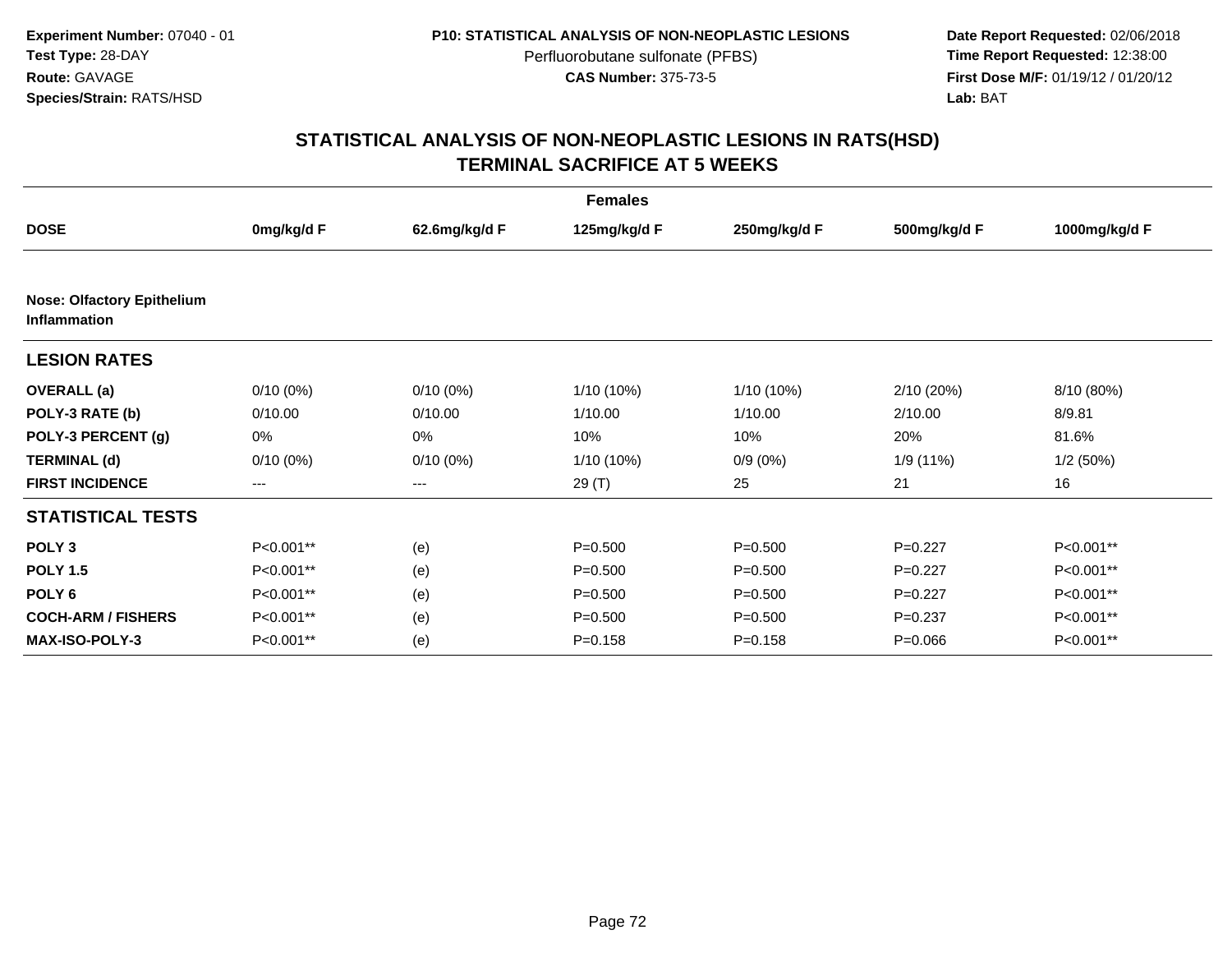**Date Report Requested:** 02/06/2018 **First Dose M/F:** 01/19/12 / 01/20/12<br>**Lab:** BAT **Lab:** BAT

|                                                      | <b>Females</b> |               |              |              |              |               |
|------------------------------------------------------|----------------|---------------|--------------|--------------|--------------|---------------|
| <b>DOSE</b>                                          | 0mg/kg/d F     | 62.6mg/kg/d F | 125mg/kg/d F | 250mg/kg/d F | 500mg/kg/d F | 1000mg/kg/d F |
| <b>Nose: Olfactory Epithelium</b><br><b>Necrosis</b> |                |               |              |              |              |               |
| <b>LESION RATES</b>                                  |                |               |              |              |              |               |
| <b>OVERALL</b> (a)                                   | $0/10(0\%)$    | $0/10(0\%)$   | $0/10(0\%)$  | $0/10(0\%)$  | 0/10(0%)     | 6/10(60%)     |
| POLY-3 RATE (b)                                      | 0/10.00        | 0/10.00       | 0/10.00      | 0/9.64       | 0/9.38       | 6/9.05        |
| POLY-3 PERCENT (g)                                   | 0%             | 0%            | 0%           | 0%           | 0%           | 66.3%         |
| <b>TERMINAL (d)</b>                                  | $0/10(0\%)$    | $0/10(0\%)$   | $0/10(0\%)$  | $0/9(0\%)$   | $0/9(0\%)$   | 1/2(50%)      |
| <b>FIRST INCIDENCE</b>                               | $--$           | $--$          | ---          | ---          | $--$         | 16            |
| <b>STATISTICAL TESTS</b>                             |                |               |              |              |              |               |
| POLY <sub>3</sub>                                    | P<0.001**      | (e)           | (e)          | (e)          | (e)          | P<0.001**     |
| <b>POLY 1.5</b>                                      | P<0.001**      | (e)           | (e)          | (e)          | (e)          | P<0.001**     |
| POLY <sub>6</sub>                                    | P<0.001**      | (e)           | (e)          | (e)          | (e)          | P<0.001**     |
| <b>COCH-ARM / FISHERS</b>                            | P<0.001**      | (e)           | (e)          | (e)          | (e)          | P=0.005**     |
| <b>MAX-ISO-POLY-3</b>                                | P<0.001**      | (e)           | (e)          | (e)          | (e)          | P<0.001**     |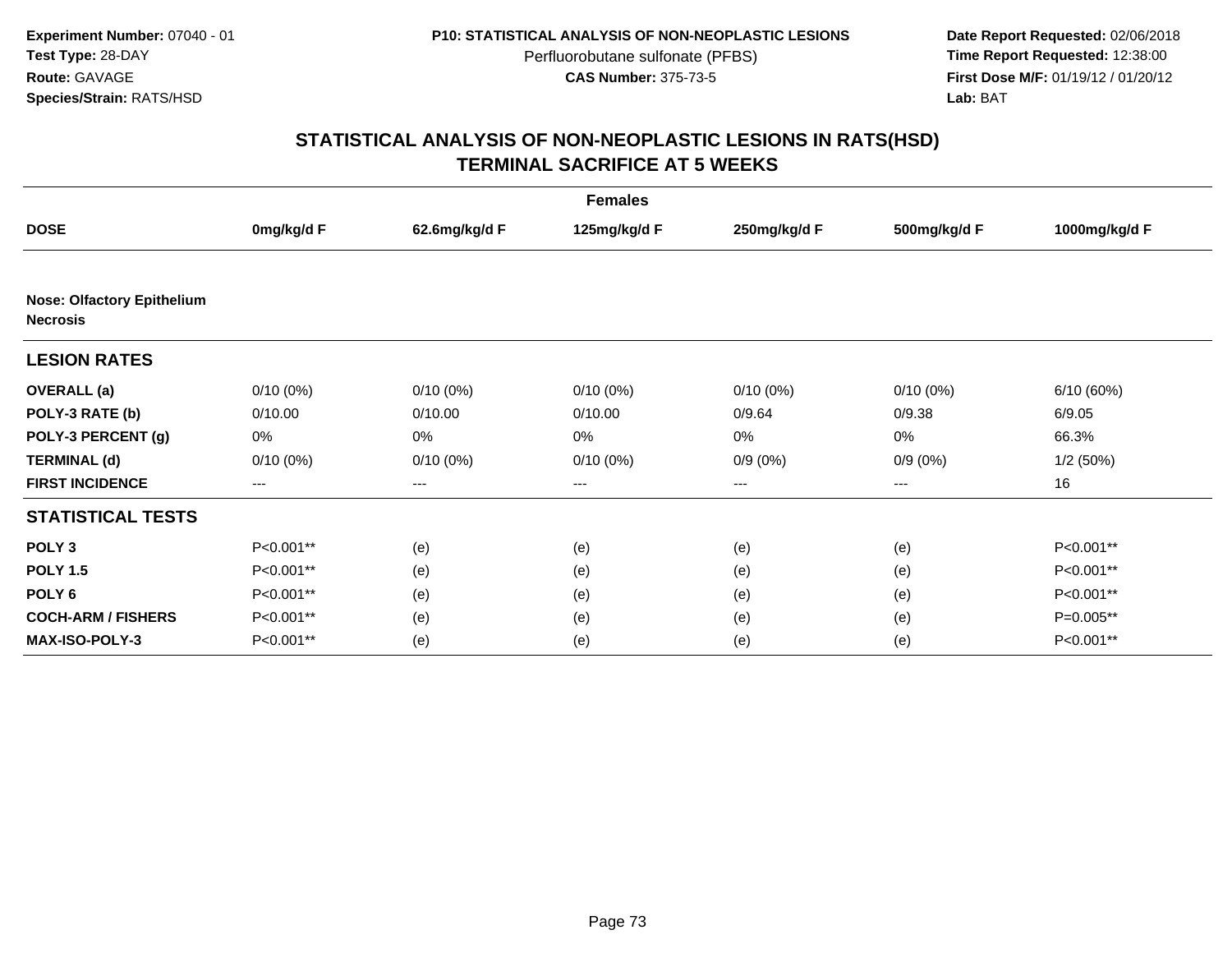**Date Report Requested:** 02/06/2018 **First Dose M/F:** 01/19/12 / 01/20/12<br>**Lab:** BAT **Lab:** BAT

|                           | <b>Females</b> |               |              |              |              |               |
|---------------------------|----------------|---------------|--------------|--------------|--------------|---------------|
| <b>DOSE</b>               | 0mg/kg/d F     | 62.6mg/kg/d F | 125mg/kg/d F | 250mg/kg/d F | 500mg/kg/d F | 1000mg/kg/d F |
|                           |                |               |              |              |              |               |
| <b>Skin</b>               |                |               |              |              |              |               |
| Hemorrhage                |                |               |              |              |              |               |
| <b>LESION RATES</b>       |                |               |              |              |              |               |
| <b>OVERALL</b> (a)        | $0/10(0\%)$    | $0/0 (0\%)$   | $0/0 (0\%)$  | 1/1 (100%)   | $0/10(0\%)$  | $0/10(0\%)$   |
| POLY-3 RATE (b)           | 0/10.00        | 0/0.00        | 0/0.00       | 1/1.00       | 0/9.38       | 0/5.86        |
| POLY-3 PERCENT (g)        | 0%             | 0%            | 0%           | 100%         | 0%           | 0%            |
| <b>TERMINAL (d)</b>       | $0/10(0\%)$    | $0/0 (0\%)$   | $0/0 (0\%)$  | $0/0 (0\%)$  | $0/9(0\%)$   | 0/2(0%)       |
| <b>FIRST INCIDENCE</b>    | $---$          | $---$         | ---          | 25           | $---$        | ---           |
| <b>STATISTICAL TESTS</b>  |                |               |              |              |              |               |
| POLY <sub>3</sub>         | (e)            | (e)           | (e)          | $P = 0.091$  | (e)          | (e)           |
| <b>POLY 1.5</b>           | (e)            | (e)           | (e)          | $P = 0.091$  | (e)          | (e)           |
| POLY <sub>6</sub>         | (e)            | (e)           | (e)          | $P = 0.091$  | (e)          | (e)           |
| <b>COCH-ARM / FISHERS</b> | P=0.508N       | (e)           | (e)          | $P = 0.091$  | (e)          | (e)           |
| <b>MAX-ISO-POLY-3</b>     | (e)            | (e)           | (e)          | P<0.001**    | (e)          | (e)           |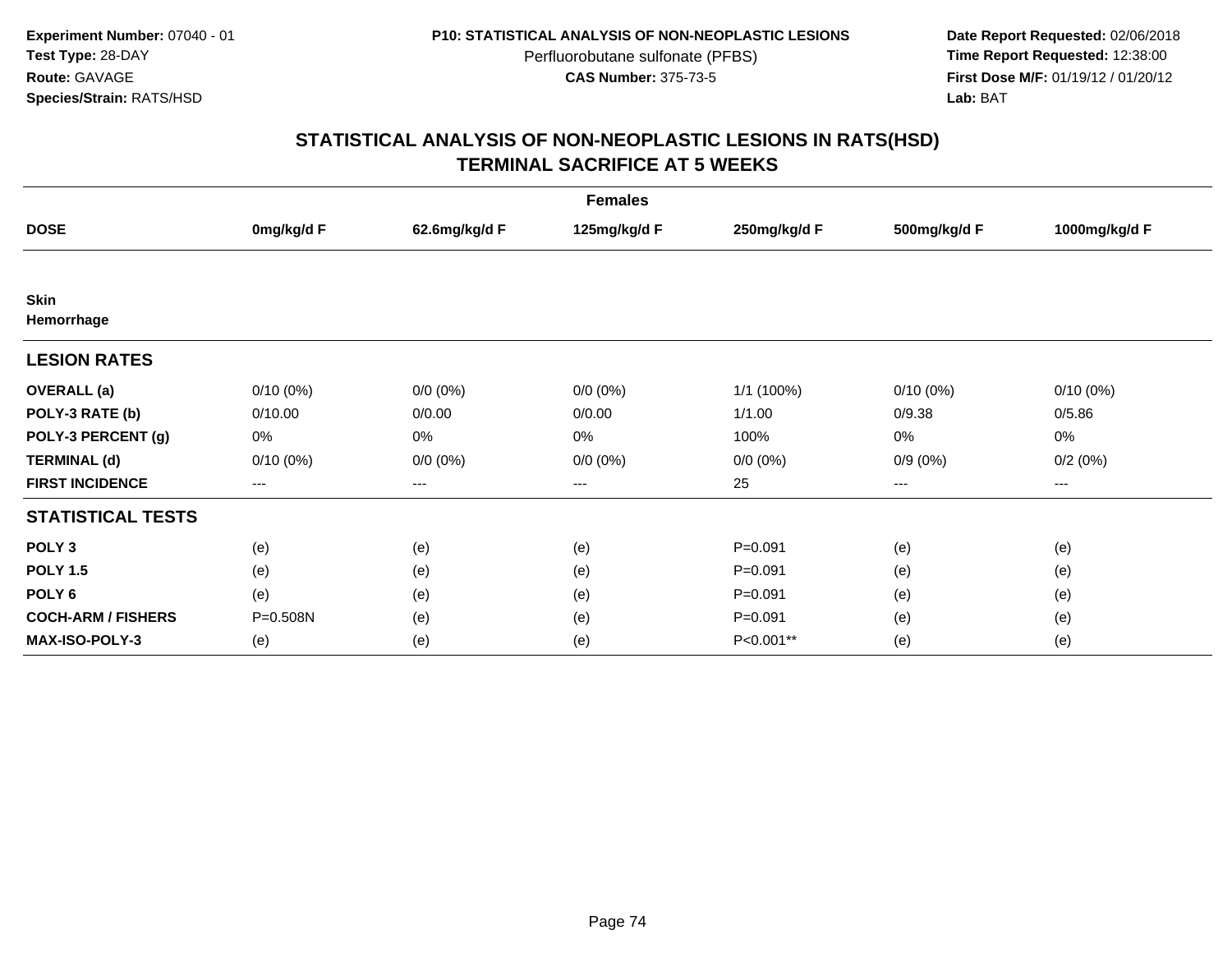**Date Report Requested:** 02/06/2018 **First Dose M/F:** 01/19/12 / 01/20/12<br>**Lab:** BAT **Lab:** BAT

| <b>Females</b>                                    |             |               |              |              |              |               |
|---------------------------------------------------|-------------|---------------|--------------|--------------|--------------|---------------|
| <b>DOSE</b>                                       | 0mg/kg/d F  | 62.6mg/kg/d F | 125mg/kg/d F | 250mg/kg/d F | 500mg/kg/d F | 1000mg/kg/d F |
|                                                   |             |               |              |              |              |               |
| Stomach, Forestomach<br><b>Inflammation Acute</b> |             |               |              |              |              |               |
| <b>LESION RATES</b>                               |             |               |              |              |              |               |
| <b>OVERALL</b> (a)                                | $0/10(0\%)$ | $0/0 (0\%)$   | $0/0 (0\%)$  | $0/10(0\%)$  | $0/10(0\%)$  | $0/10(0\%)$   |
| POLY-3 RATE (b)                                   | 0/10.00     | 0/0.00        | 0/0.00       | 0/9.64       | 0/9.38       | 0/5.86        |
| POLY-3 PERCENT (g)                                | 0%          | 0%            | 0%           | 0%           | 0%           | 0%            |
| <b>TERMINAL (d)</b>                               | $0/10(0\%)$ | $0/0 (0\%)$   | $0/0 (0\%)$  | $0/9(0\%)$   | $0/9(0\%)$   | 0/2(0%)       |
| <b>FIRST INCIDENCE</b>                            | $---$       | ---           | ---          | $\cdots$     | ---          | ---           |
| <b>STATISTICAL TESTS</b>                          |             |               |              |              |              |               |
| POLY <sub>3</sub>                                 | (n)         | (n)           | (n)          | (n)          | (n)          | (n)           |
| <b>POLY 1.5</b>                                   | (n)         | (n)           | (n)          | (n)          | (n)          | (n)           |
| POLY <sub>6</sub>                                 | (n)         | (n)           | (n)          | (n)          | (n)          | (n)           |
| <b>COCH-ARM / FISHERS</b>                         | (n)         | (n)           | (n)          | (n)          | (n)          | (n)           |
| <b>MAX-ISO-POLY-3</b>                             | (n)         | (n)           | (n)          | (n)          | (n)          | (n)           |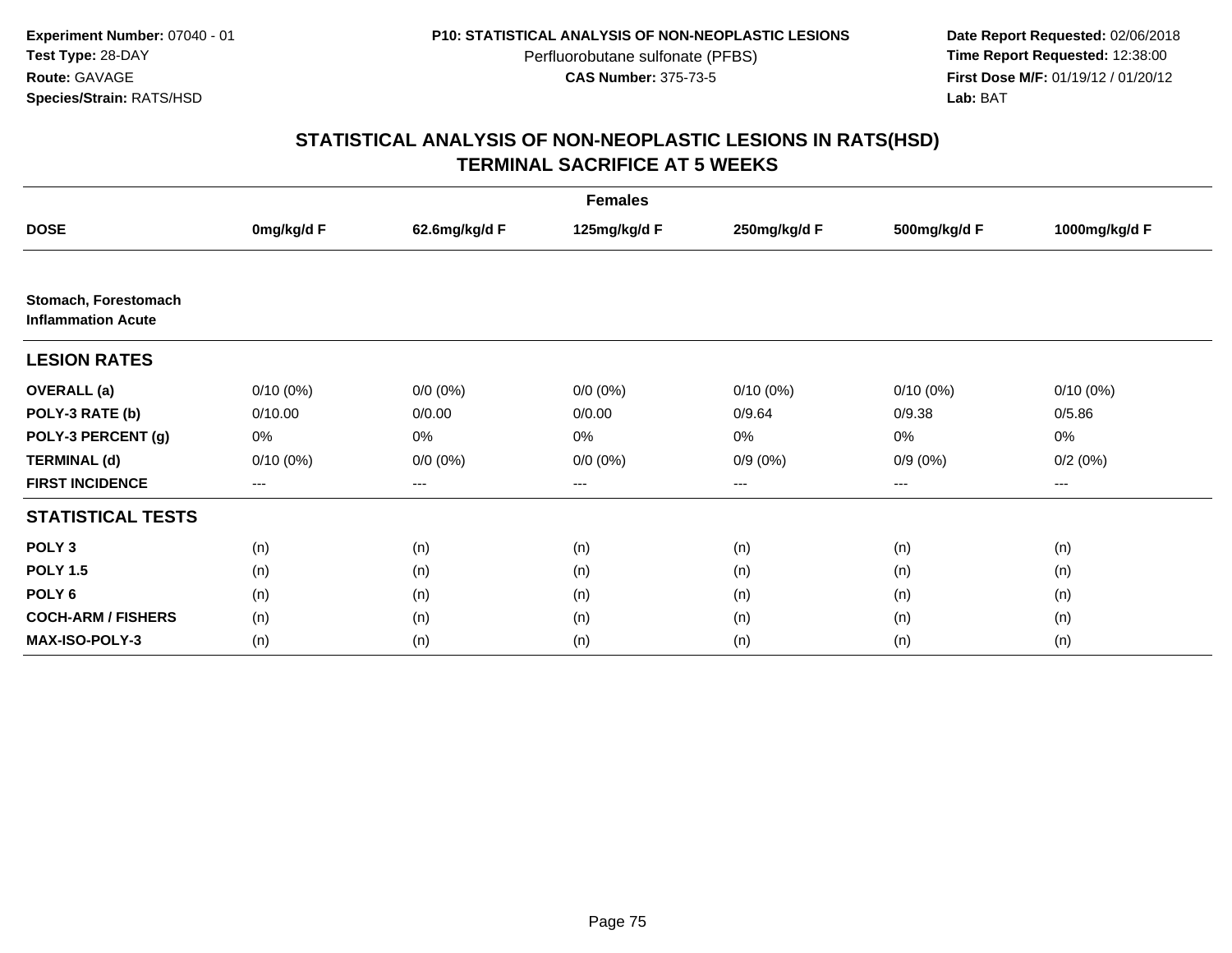**Date Report Requested:** 02/06/2018 **First Dose M/F:** 01/19/12 / 01/20/12<br>**Lab:** BAT **Lab:** BAT

|                                      | <b>Females</b> |                        |              |              |              |                   |
|--------------------------------------|----------------|------------------------|--------------|--------------|--------------|-------------------|
| <b>DOSE</b>                          | 0mg/kg/d F     | 62.6mg/kg/d F          | 125mg/kg/d F | 250mg/kg/d F | 500mg/kg/d F | 1000mg/kg/d F     |
|                                      |                |                        |              |              |              |                   |
| Stomach, Forestomach<br><b>Ulcer</b> |                |                        |              |              |              |                   |
| <b>LESION RATES</b>                  |                |                        |              |              |              |                   |
| <b>OVERALL</b> (a)                   | $0/10(0\%)$    | $0/0 (0\%)$            | $0/0 (0\%)$  | $0/10(0\%)$  | 1/10 (10%)   | $0/10(0\%)$       |
| POLY-3 RATE (b)                      | 0/10.00        | 0/0.00                 | 0/0.00       | 0/9.64       | 1/9.38       | 0/5.86            |
| POLY-3 PERCENT (g)                   | 0%             | 0%                     | $0\%$        | 0%           | 10.7%        | 0%                |
| <b>TERMINAL (d)</b>                  | $0/10(0\%)$    | $0/0(0\%)$             | $0/0 (0\%)$  | $0/9(0\%)$   | 1/9 (11%)    | 0/2(0%)           |
| <b>FIRST INCIDENCE</b>               | ---            | $\qquad \qquad \cdots$ | $---$        | $---$        | 29 (T)       | $\qquad \qquad -$ |
| <b>STATISTICAL TESTS</b>             |                |                        |              |              |              |                   |
| POLY <sub>3</sub>                    | (e)            | (e)                    | (e)          | (e)          | $P = 0.487$  | (e)               |
| <b>POLY 1.5</b>                      | (e)            | (e)                    | (e)          | (e)          | $P=0.492$    | (e)               |
| POLY <sub>6</sub>                    | (e)            | (e)                    | (e)          | (e)          | $P=0.482$    | (e)               |
| <b>COCH-ARM / FISHERS</b>            | $P = 0.696$    | (e)                    | (e)          | (e)          | $P = 0.500$  | (e)               |
| <b>MAX-ISO-POLY-3</b>                | (e)            | (e)                    | (e)          | (e)          | $P = 0.158$  | (e)               |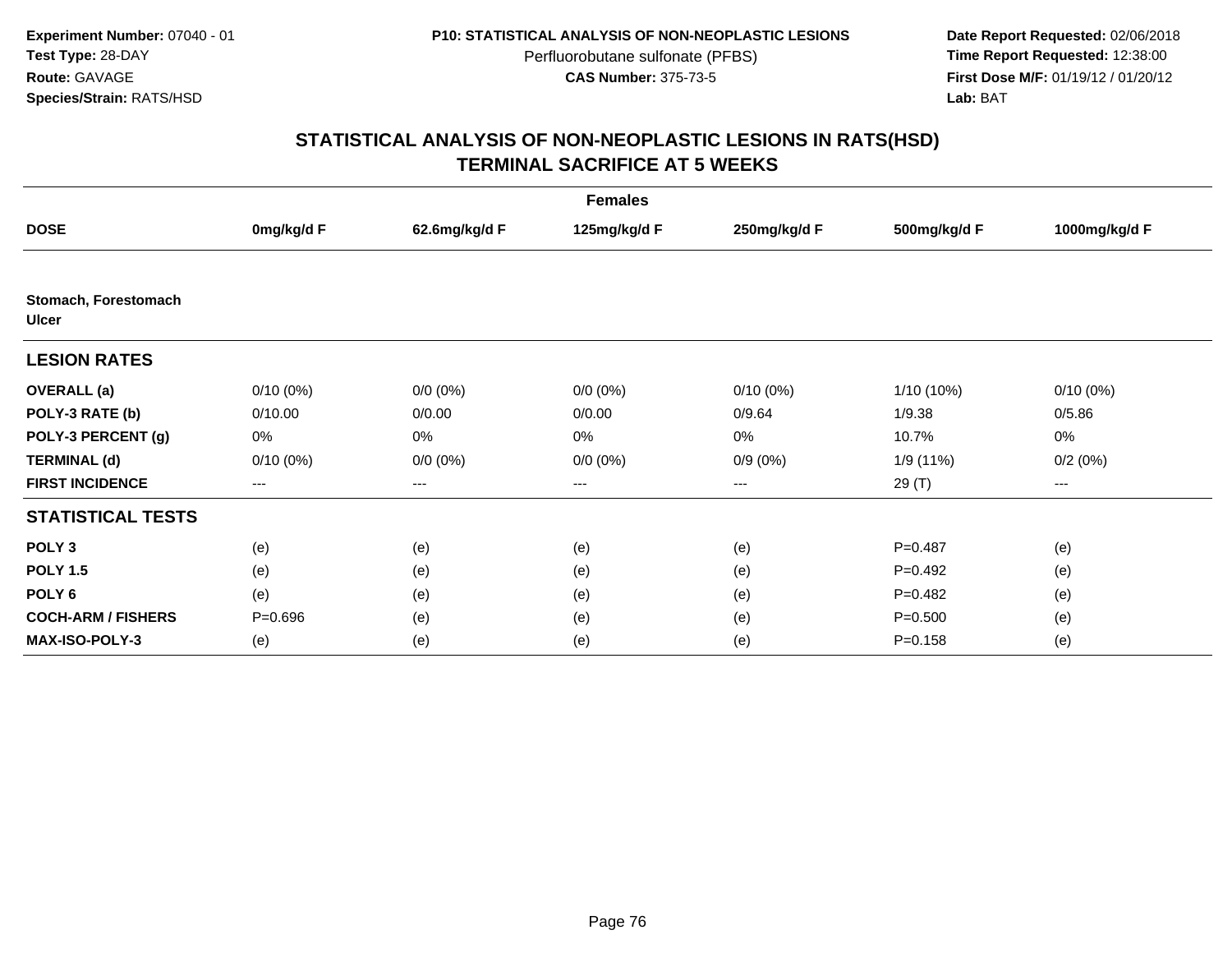**Date Report Requested:** 02/06/2018 **First Dose M/F:** 01/19/12 / 01/20/12<br>**Lab:** BAT **Lab:** BAT

|                                                 | <b>Females</b>    |                   |              |              |              |               |
|-------------------------------------------------|-------------------|-------------------|--------------|--------------|--------------|---------------|
| <b>DOSE</b>                                     | 0mg/kg/d F        | 62.6mg/kg/d F     | 125mg/kg/d F | 250mg/kg/d F | 500mg/kg/d F | 1000mg/kg/d F |
|                                                 |                   |                   |              |              |              |               |
| Stomach, Forestomach: Epithelium<br>Hyperplasia |                   |                   |              |              |              |               |
| <b>LESION RATES</b>                             |                   |                   |              |              |              |               |
| <b>OVERALL</b> (a)                              | $0/10(0\%)$       | $0/0 (0\%)$       | $0/0 (0\%)$  | $0/10(0\%)$  | $0/10(0\%)$  | $0/10(0\%)$   |
| POLY-3 RATE (b)                                 | 0/10.00           | 0/0.00            | 0/0.00       | 0/9.64       | 0/9.38       | 0/5.86        |
| POLY-3 PERCENT (g)                              | 0%                | $0\%$             | 0%           | 0%           | 0%           | 0%            |
| <b>TERMINAL (d)</b>                             | $0/10(0\%)$       | $0/0 (0\%)$       | $0/0 (0\%)$  | $0/9(0\%)$   | $0/9(0\%)$   | 0/2(0%)       |
| <b>FIRST INCIDENCE</b>                          | $\qquad \qquad -$ | $\qquad \qquad -$ | $---$        | ---          | $---$        | ---           |
| <b>STATISTICAL TESTS</b>                        |                   |                   |              |              |              |               |
| POLY <sub>3</sub>                               | (n)               | (n)               | (n)          | (n)          | (n)          | (n)           |
| <b>POLY 1.5</b>                                 | (n)               | (n)               | (n)          | (n)          | (n)          | (n)           |
| POLY <sub>6</sub>                               | (n)               | (n)               | (n)          | (n)          | (n)          | (n)           |
| <b>COCH-ARM / FISHERS</b>                       | (n)               | (n)               | (n)          | (n)          | (n)          | (n)           |
| <b>MAX-ISO-POLY-3</b>                           | (n)               | (n)               | (n)          | (n)          | (n)          | (n)           |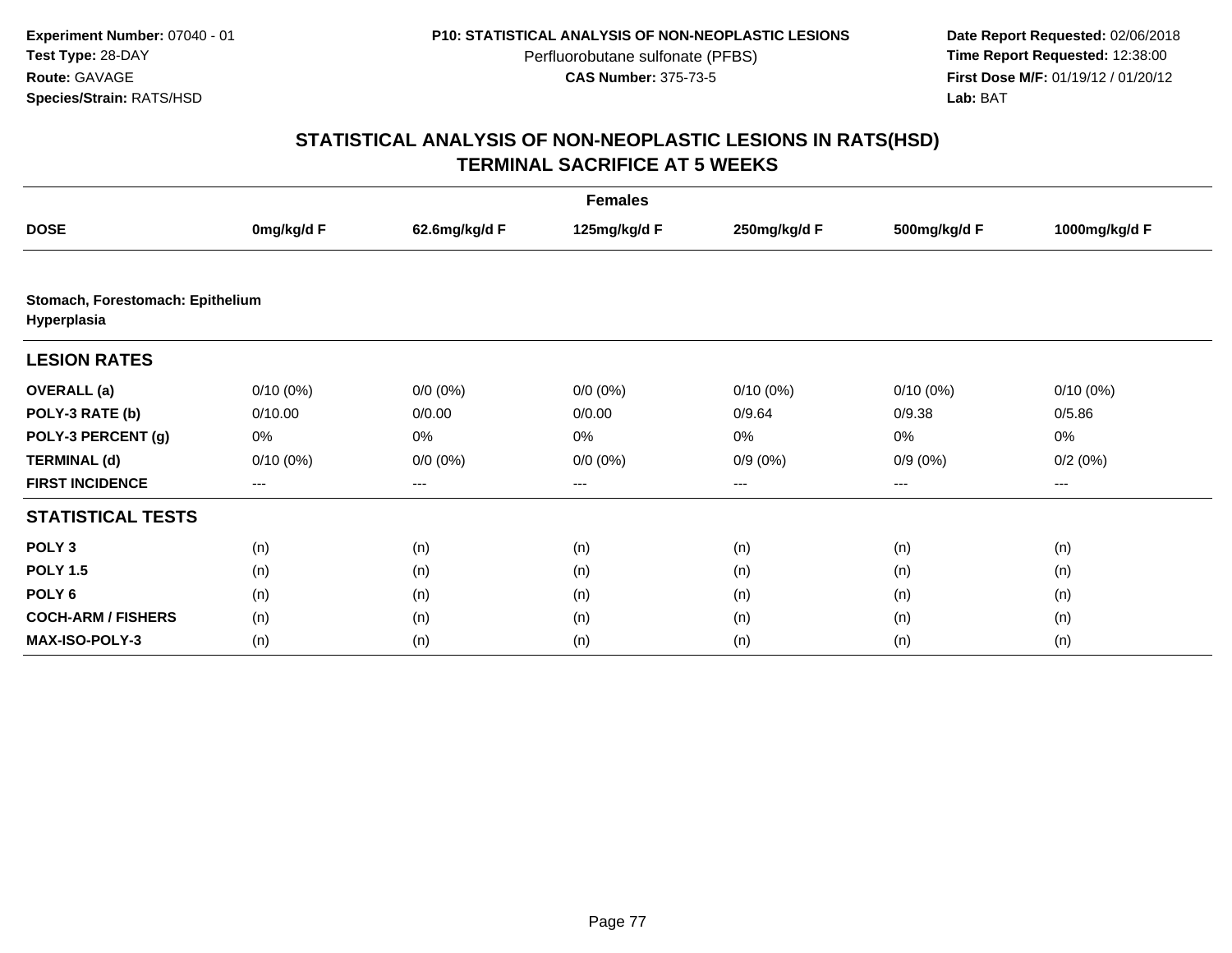**Date Report Requested:** 02/06/2018 **First Dose M/F:** 01/19/12 / 01/20/12<br>**Lab:** BAT **Lab:** BAT

|                                 | <b>Females</b> |                        |              |              |              |               |
|---------------------------------|----------------|------------------------|--------------|--------------|--------------|---------------|
| <b>DOSE</b>                     | 0mg/kg/d F     | 62.6mg/kg/d F          | 125mg/kg/d F | 250mg/kg/d F | 500mg/kg/d F | 1000mg/kg/d F |
|                                 |                |                        |              |              |              |               |
| <b>Thymus</b><br><b>Atrophy</b> |                |                        |              |              |              |               |
| <b>LESION RATES</b>             |                |                        |              |              |              |               |
| <b>OVERALL</b> (a)              | $0/10(0\%)$    | $0/10(0\%)$            | $0/10(0\%)$  | $0/10(0\%)$  | $0/10(0\%)$  | 5/10 (50%)    |
| POLY-3 RATE (b)                 | 0/10.00        | 0/10.00                | 0/10.00      | 0/9.64       | 0/9.38       | 5/8.43        |
| POLY-3 PERCENT (g)              | 0%             | 0%                     | 0%           | 0%           | 0%           | 59.3%         |
| <b>TERMINAL (d)</b>             | $0/10(0\%)$    | $0/10(0\%)$            | $0/10(0\%)$  | $0/9(0\%)$   | $0/9(0\%)$   | 1/2(50%)      |
| <b>FIRST INCIDENCE</b>          | $---$          | $\qquad \qquad \cdots$ | ---          | ---          | $---$        | 16            |
| <b>STATISTICAL TESTS</b>        |                |                        |              |              |              |               |
| POLY <sub>3</sub>               | P<0.001**      | (e)                    | (e)          | (e)          | (e)          | $P=0.002**$   |
| <b>POLY 1.5</b>                 | P<0.001**      | (e)                    | (e)          | (e)          | (e)          | P=0.004**     |
| POLY <sub>6</sub>               | P<0.001**      | (e)                    | (e)          | (e)          | (e)          | P<0.001**     |
| <b>COCH-ARM / FISHERS</b>       | P<0.001**      | (e)                    | (e)          | (e)          | (e)          | P=0.016*      |
| <b>MAX-ISO-POLY-3</b>           | P<0.001**      | (e)                    | (e)          | (e)          | (e)          | P<0.001**     |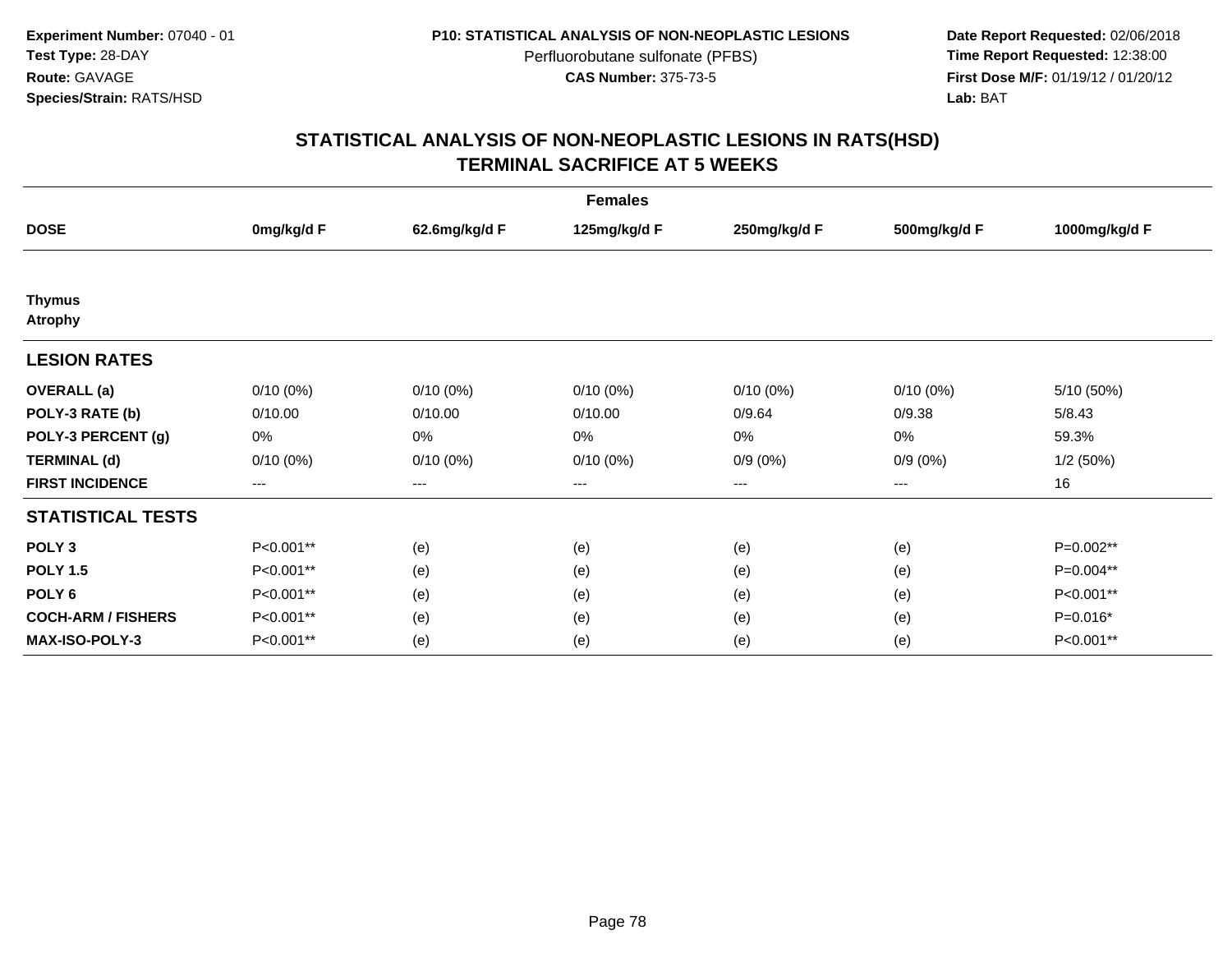**Date Report Requested:** 02/06/2018 **First Dose M/F:** 01/19/12 / 01/20/12<br>**Lab:** BAT **Lab:** BAT

|                                           | <b>Females</b> |                   |              |              |              |               |
|-------------------------------------------|----------------|-------------------|--------------|--------------|--------------|---------------|
| <b>DOSE</b>                               | 0mg/kg/d F     | 62.6mg/kg/d F     | 125mg/kg/d F | 250mg/kg/d F | 500mg/kg/d F | 1000mg/kg/d F |
|                                           |                |                   |              |              |              |               |
| <b>Thymus</b><br><b>Necrosis Lymphoid</b> |                |                   |              |              |              |               |
| <b>LESION RATES</b>                       |                |                   |              |              |              |               |
| <b>OVERALL</b> (a)                        | $0/10(0\%)$    | $0/10(0\%)$       | $0/10(0\%)$  | $0/10(0\%)$  | $0/10(0\%)$  | 1/10 (10%)    |
| POLY-3 RATE (b)                           | 0/10.00        | 0/10.00           | 0/10.00      | 0/9.64       | 0/9.38       | 1/5.86        |
| POLY-3 PERCENT (g)                        | 0%             | 0%                | 0%           | 0%           | 0%           | 17.1%         |
| <b>TERMINAL (d)</b>                       | $0/10(0\%)$    | $0/10(0\%)$       | $0/10(0\%)$  | $0/9(0\%)$   | $0/9(0\%)$   | 1/2(50%)      |
| <b>FIRST INCIDENCE</b>                    | ---            | $\qquad \qquad -$ | ---          | ---          | $\cdots$     | 29 (T)        |
| <b>STATISTICAL TESTS</b>                  |                |                   |              |              |              |               |
| POLY <sub>3</sub>                         | $P = 0.086$    | (e)               | (e)          | (e)          | (e)          | $P = 0.398$   |
| <b>POLY 1.5</b>                           | $P = 0.085$    | (e)               | (e)          | (e)          | (e)          | $P=0.441$     |
| POLY <sub>6</sub>                         | $P = 0.139$    | (e)               | (e)          | (e)          | (e)          | $P = 0.347$   |
| <b>COCH-ARM / FISHERS</b>                 | $P = 0.105$    | (e)               | (e)          | (e)          | (e)          | $P = 0.500$   |
| MAX-ISO-POLY-3                            | $P=0.040*$     | (e)               | (e)          | (e)          | (e)          | $P = 0.151$   |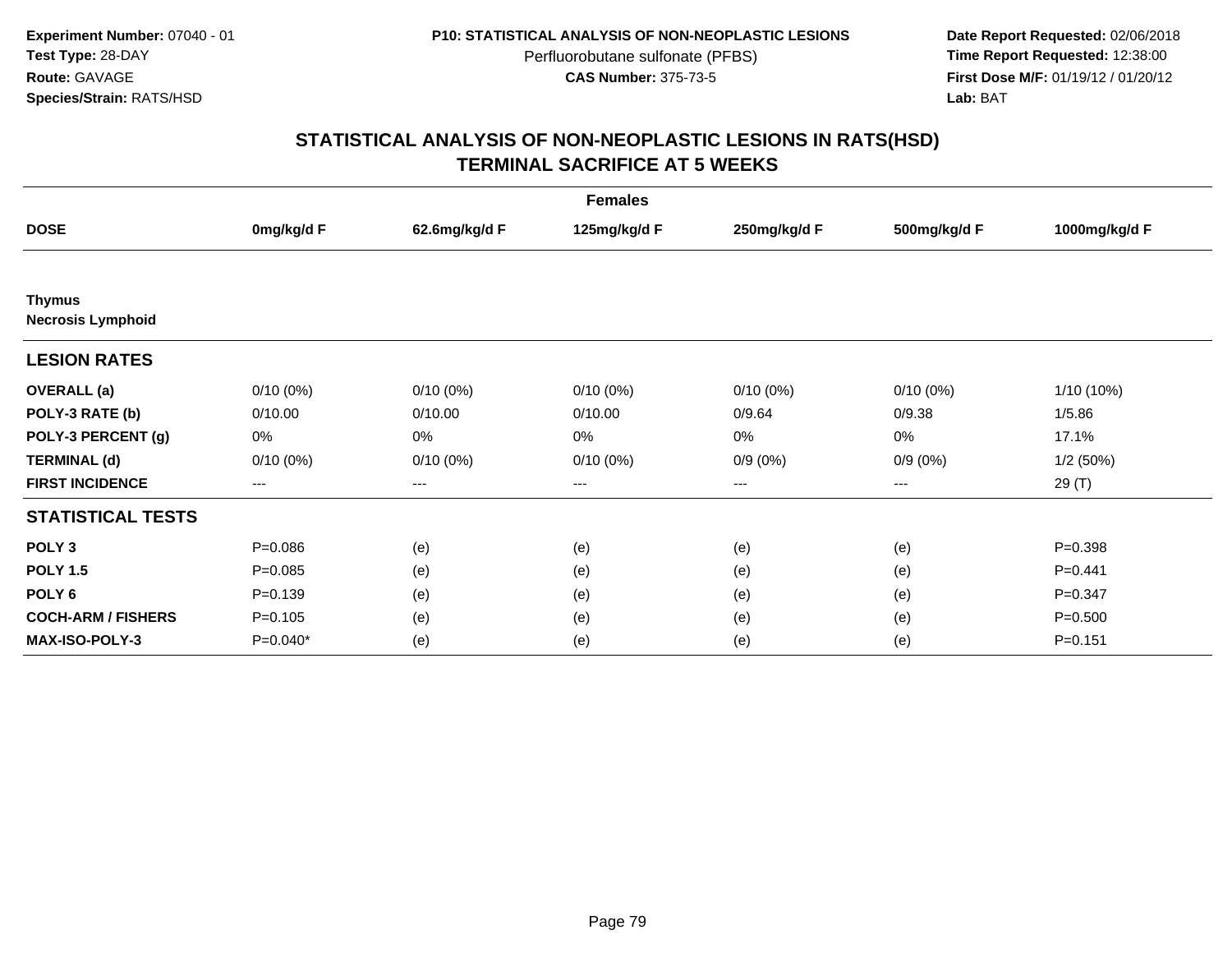**Date Report Requested:** 02/06/2018 **First Dose M/F:** 01/19/12 / 01/20/12<br>**Lab:** BAT **Lab:** BAT

| <b>Females</b>                   |             |               |              |              |                        |               |
|----------------------------------|-------------|---------------|--------------|--------------|------------------------|---------------|
| <b>DOSE</b>                      | 0mg/kg/d F  | 62.6mg/kg/d F | 125mg/kg/d F | 250mg/kg/d F | 500mg/kg/d F           | 1000mg/kg/d F |
|                                  |             |               |              |              |                        |               |
| <b>Uterus</b><br><b>Dilation</b> |             |               |              |              |                        |               |
| <b>LESION RATES</b>              |             |               |              |              |                        |               |
| <b>OVERALL</b> (a)               | $0/10(0\%)$ | $0/0(0\%)$    | 1/1 (100%)   | $0/1$ $(0%)$ | $0/10(0\%)$            | $0/9(0\%)$    |
| POLY-3 RATE (b)                  | 0/10.00     | 0/0.00        | 1/1.00       | 0/0.64       | 0/9.38                 | 0/5.69        |
| POLY-3 PERCENT (g)               | 0%          | 0%            | 100%         | 0%           | 0%                     | 0%            |
| <b>TERMINAL (d)</b>              | $0/10(0\%)$ | $0/0 (0\%)$   | 1/1 (100%)   | $0/0 (0\%)$  | $0/9(0\%)$             | 0/2(0%)       |
| <b>FIRST INCIDENCE</b>           | ---         | $---$         | 29 (T)       | ---          | $\qquad \qquad \cdots$ | $---$         |
| <b>STATISTICAL TESTS</b>         |             |               |              |              |                        |               |
| POLY <sub>3</sub>                | (e)         | (e)           | $P = 0.091$  | (e)          | (e)                    | (e)           |
| <b>POLY 1.5</b>                  | (e)         | (e)           | $P = 0.091$  | (e)          | (e)                    | (e)           |
| POLY 6                           | (e)         | (e)           | $P = 0.091$  | (e)          | (e)                    | (e)           |
| <b>COCH-ARM / FISHERS</b>        | P=0.410N    | (e)           | $P = 0.091$  | (e)          | (e)                    | (e)           |
| <b>MAX-ISO-POLY-3</b>            | (e)         | (e)           | P<0.001**    | (e)          | (e)                    | (e)           |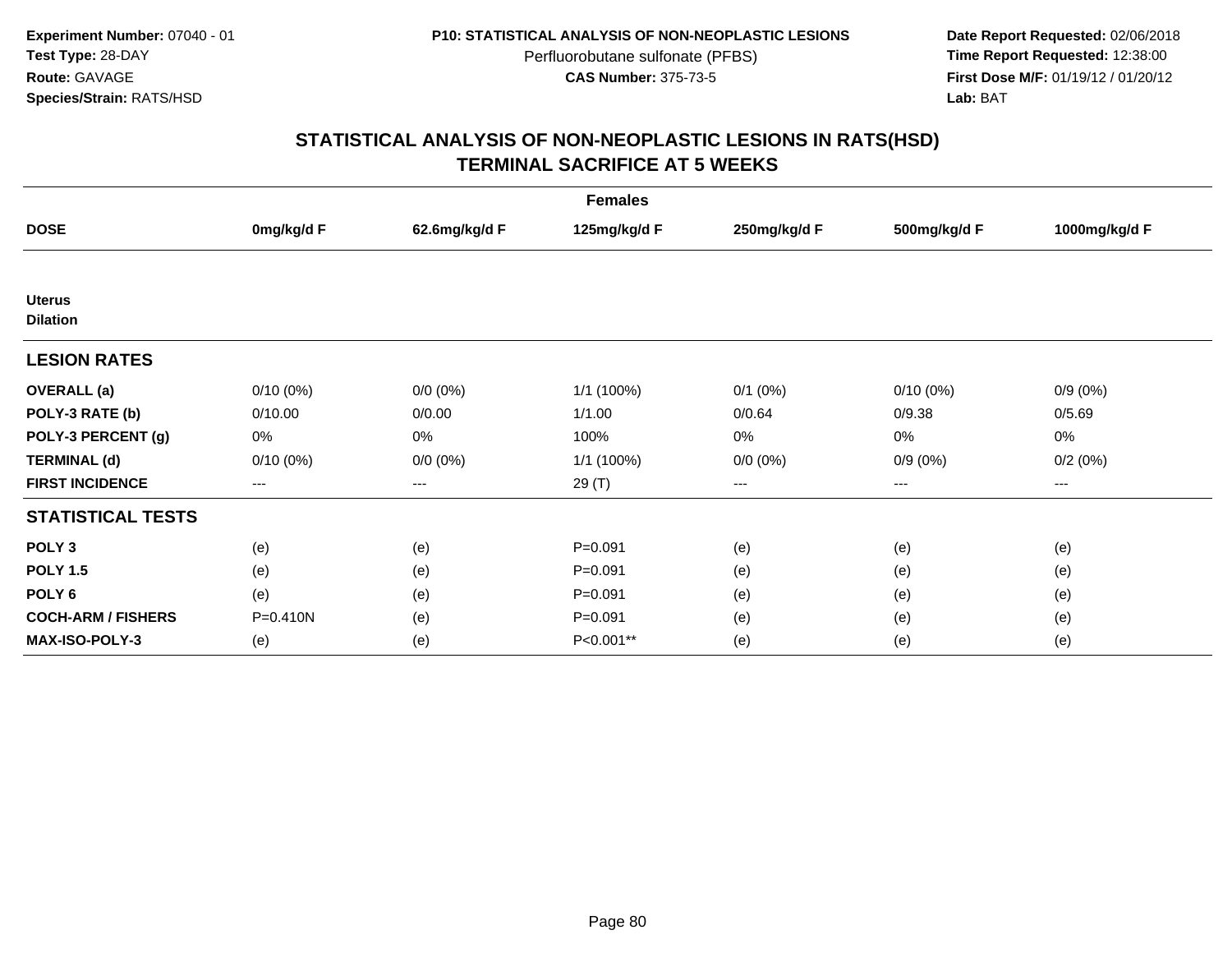**Date Report Requested:** 02/06/2018 **First Dose M/F:** 01/19/12 / 01/20/12<br>**Lab:** BAT **Lab:** BAT

| <b>Females</b>                              |              |               |              |              |              |               |
|---------------------------------------------|--------------|---------------|--------------|--------------|--------------|---------------|
| <b>DOSE</b>                                 | 0mg/kg/d F   | 62.6mg/kg/d F | 125mg/kg/d F | 250mg/kg/d F | 500mg/kg/d F | 1000mg/kg/d F |
|                                             |              |               |              |              |              |               |
| <b>Uterus: Bilateral</b><br><b>Dilation</b> |              |               |              |              |              |               |
| <b>LESION RATES</b>                         |              |               |              |              |              |               |
| <b>OVERALL</b> (a)                          | $0/10(0\%)$  | $0/0 (0\%)$   | 1/1 (100%)   | $0/1$ $(0%)$ | $0/10(0\%)$  | $0/9(0\%)$    |
| POLY-3 RATE (b)                             | 0/10.00      | 0/0.00        | 1/1.00       | 0/0.64       | 0/9.38       | 0/5.69        |
| POLY-3 PERCENT (g)                          | 0%           | 0%            | 100%         | 0%           | 0%           | $0\%$         |
| <b>TERMINAL (d)</b>                         | $0/10(0\%)$  | $0/0 (0\%)$   | 1/1 (100%)   | $0/0 (0\%)$  | $0/9(0\%)$   | 0/2(0%)       |
| <b>FIRST INCIDENCE</b>                      | $\cdots$     | $\cdots$      | 29 (T)       | ---          | $\cdots$     | $\cdots$      |
| <b>STATISTICAL TESTS</b>                    |              |               |              |              |              |               |
| POLY <sub>3</sub>                           | (e)          | (e)           | $P = 0.091$  | (e)          | (e)          | (e)           |
| <b>POLY 1.5</b>                             | (e)          | (e)           | $P = 0.091$  | (e)          | (e)          | (e)           |
| POLY <sub>6</sub>                           | (e)          | (e)           | $P=0.091$    | (e)          | (e)          | (e)           |
| <b>COCH-ARM / FISHERS</b>                   | $P = 0.410N$ | (e)           | $P = 0.091$  | (e)          | (e)          | (e)           |
| <b>MAX-ISO-POLY-3</b>                       | (e)          | (e)           | P<0.001**    | (e)          | (e)          | (e)           |